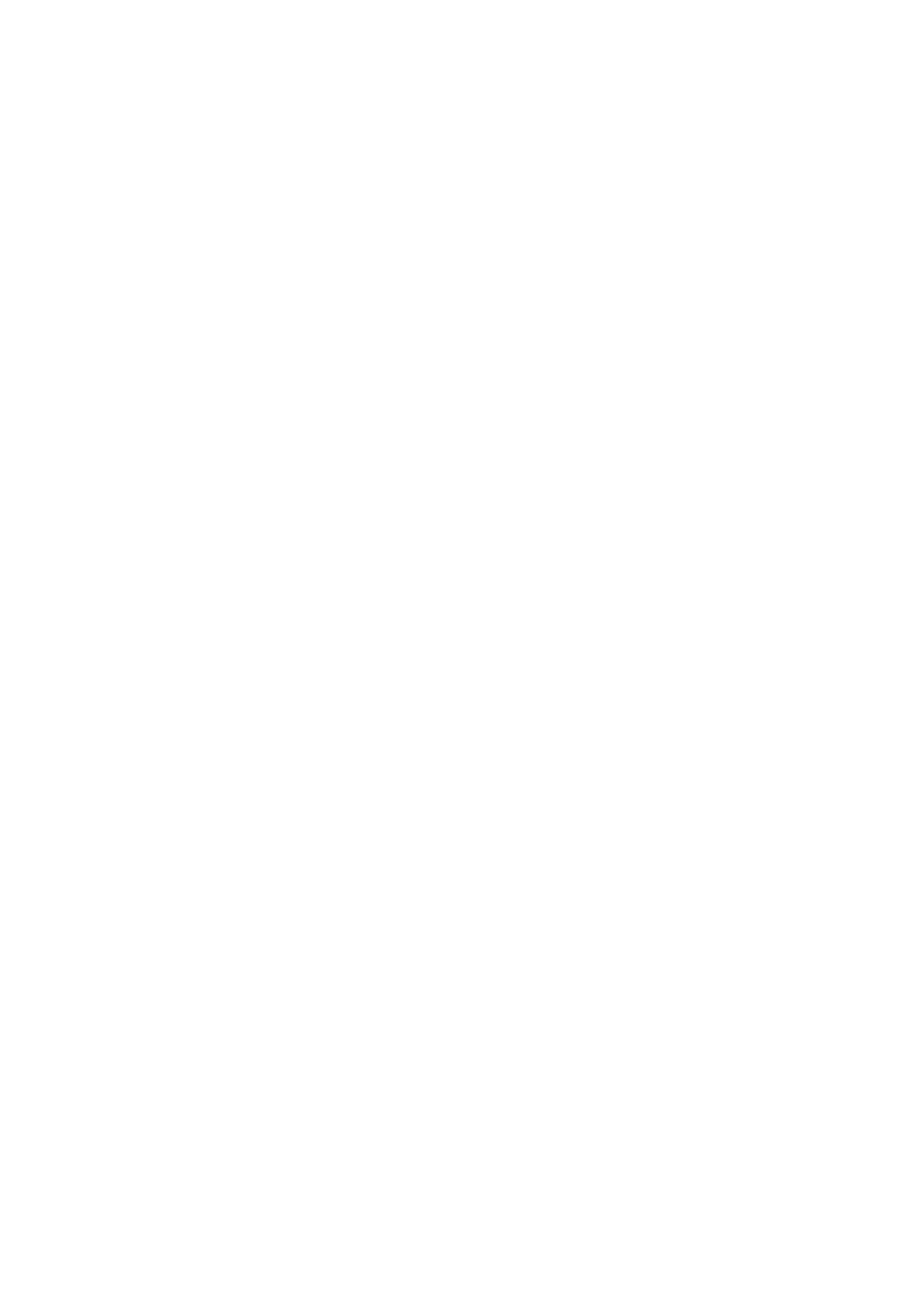### **CONTENTS**

| $\overline{2}$          |  |
|-------------------------|--|
| $\mathbf{3}$            |  |
| $\overline{\mathbf{4}}$ |  |
| 5                       |  |
| 6                       |  |
| $7^{\circ}$             |  |
| 8                       |  |
|                         |  |
|                         |  |
|                         |  |
|                         |  |
|                         |  |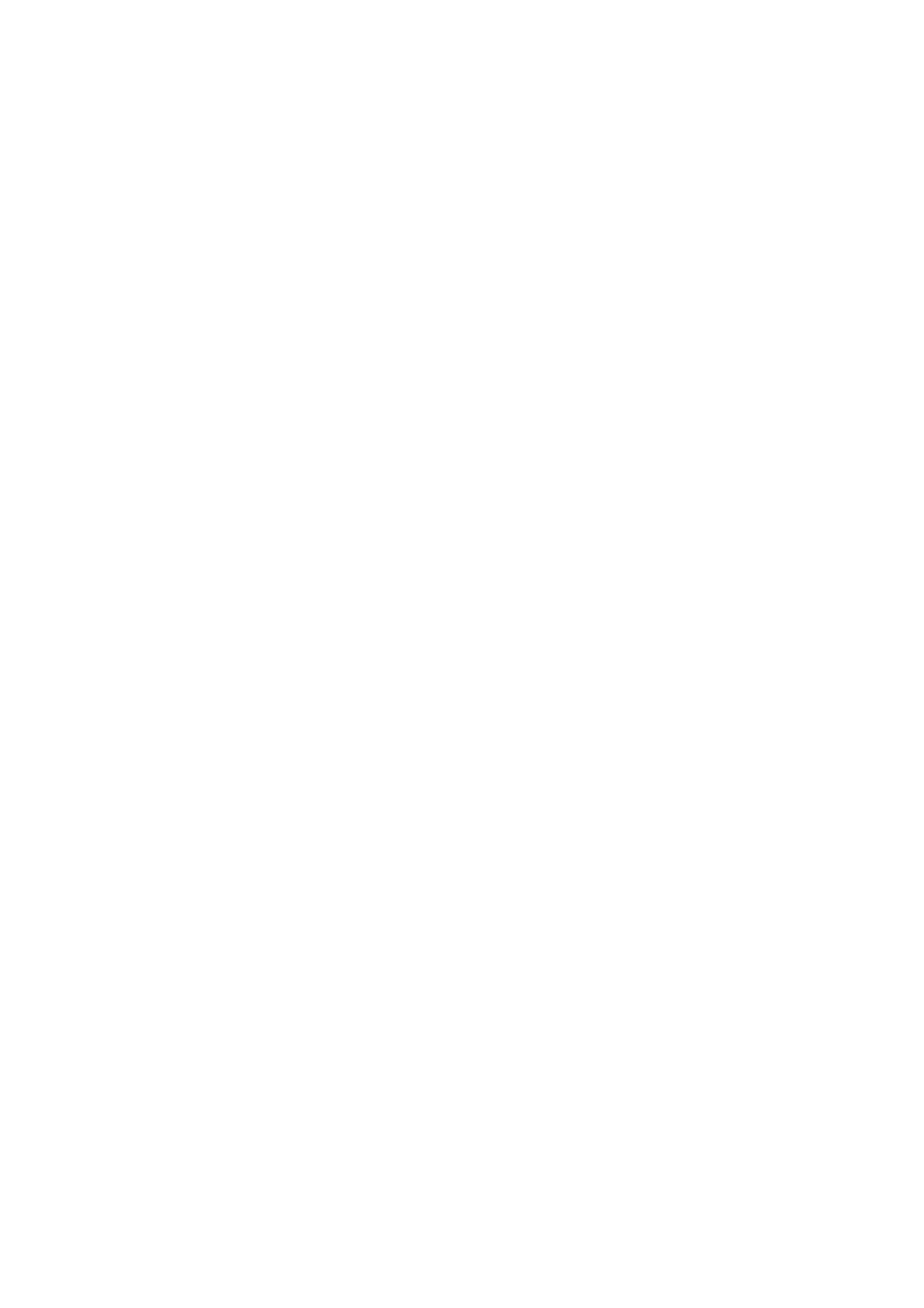NPL Report MATC(A)159

December 2003

# *In-vivo* **usage of biomaterials: A snapshot of current activity**

 $P$  Grant<sup>1</sup>, P Tomlins<sup>1</sup>, M Khurana<sup>2</sup>, P Vadgamma<sup>2</sup>, S L James<sup>3</sup> and S V Mikhalovsky<sup>3</sup>

<sup>1</sup>Materials Centre, National Physical Laboratory Teddington, Middlesex TW11 0LW, UK

<sup>2</sup>Interdisciplinary Research Centre in Biomedical Materials Queen Mary University of London Mile End Road, London E1 4NS

<sup>3</sup>School of Pharmacy and Biomolecular Sciences University of Brighton, Cockcroft Building Lewes Road, Brighton BN2 4GJ

### **ABSTRACT**

The global market for end-use medical devices is worth around \$50 billion of which the materials market, from which the devices are manufactured, has annual sales of approximately \$1 billion. The key objective in selecting materials for a particular end-use application is to ensure that the resultant device has comparable properties to the tissue that it is replacing and does not induce any adverse reaction. In this context the term device is used to mean implants or tissue repairs e.g. intervertebral discs, tissue scaffolds and repairs to bone defects. Some of these applications use materials that degrade either *in vivo* or *in vitro* over periods of time that range from days to years. The rate of degradation depends on the chemistry of the material, its location and very importantly, its structure. This report provides a snapshot view of the materials that are being used or considered for use as substitutes for bone, cartilage, intervertebral discs and skin.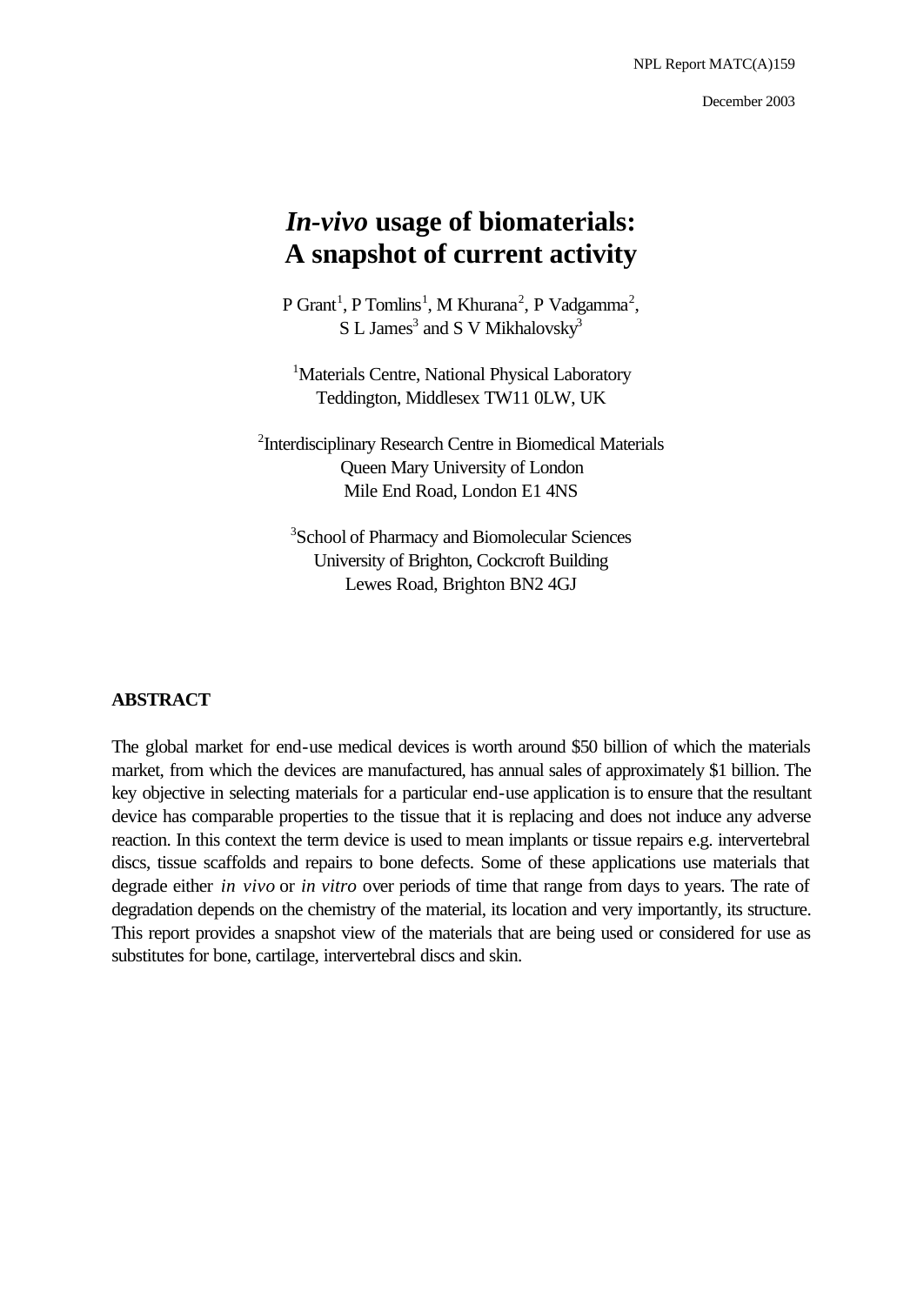© Crown copyright 2003 Reproduced by permission of the Controller of HMSO

ISSN 1473 2734

 National Physical Laboratory Teddington, Middlesex, UK, TW11 0LW

Extracts from this report may be reproduced provided that the source is acknowledged

 Approved on behalf of Managing Director, NPL, by Dr C Lea, Head, NPL Materials Centre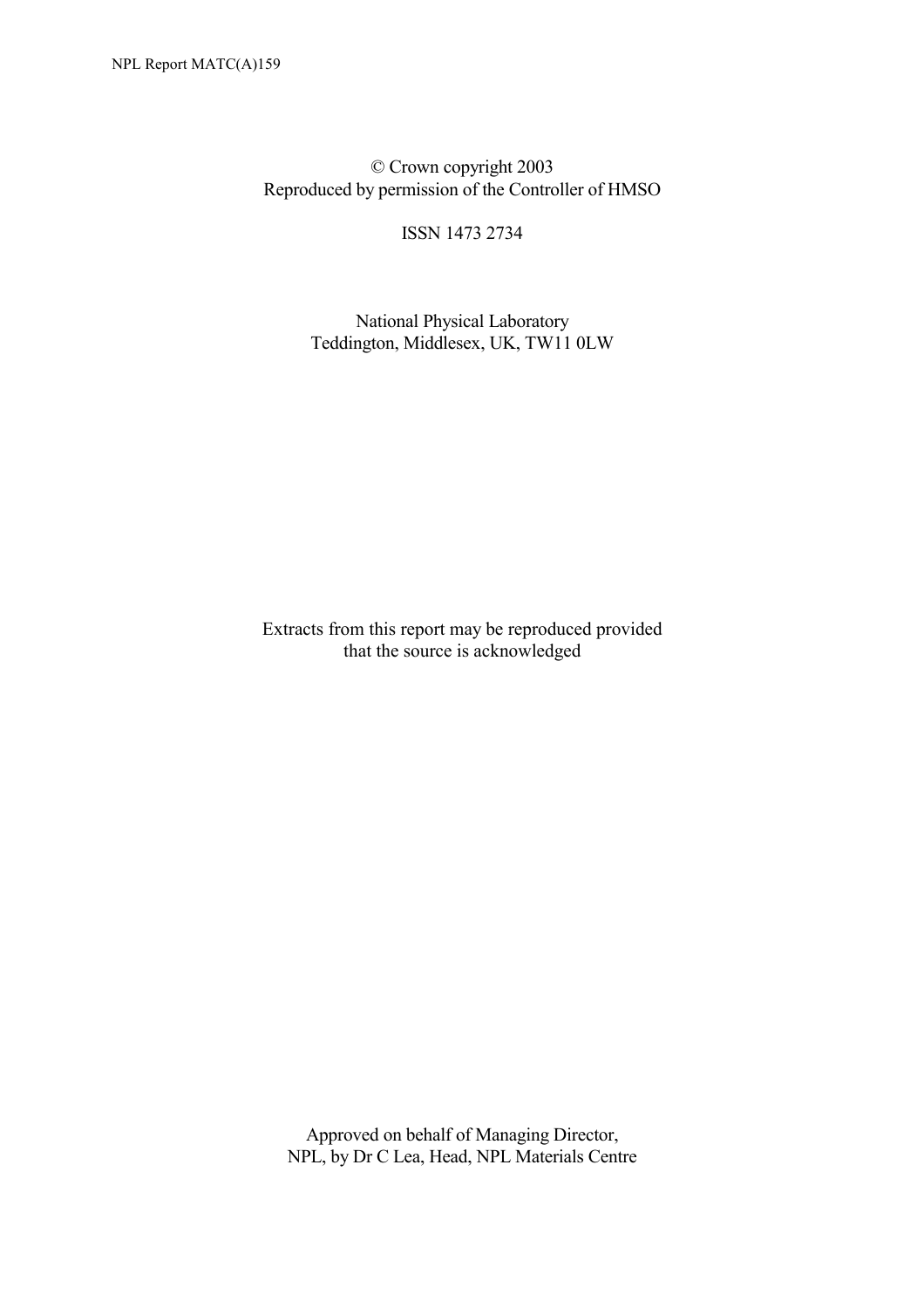### **1 INTRODUCTION**

The global market for biocompatible end-use devices is around \$50 billion with current annual sales of materials of approximately \$1 billion. Estimates of the growth rate of this market ranges from 10% to 15% with sectors such as drug delivery, urology, artificial tissue and tissue engineering expected to experience higher growth rates of 16% to 28%. End-use devices include implants, valves, bone repair, grafts, pacemakers, dental materials, drug delivery systems, dialysis/separation/filtration systems, catheters, stents and artificial organs. These devices are manufactured from a spectrum of materials that include metals, synthetic and natural polymers, ceramics, pyrolytic carbon and composites. Biocompatibility is a key issue; new developments in biotechnology, medical prostheses and tissue engineering depend on the interactions between cells and materials. In some cases cell adhesion needs to be discouraged, e.g. in urinary catheters whilst in others cell adhesion is essential e.g. in developing tissue engineered medical products.

The prospect of being able to generate new tissue using the patients own cells to repair existing damaged tissue has stimulated an increased amount of research activity in biocompatible materials. During the past three years there has been strong growth in the number of papers published in the open literature in tissue engineering as shown in Figure 1. The increased number of publications over the past decade is in itself an unreliable indicator of market activity. However as Figure 2 shows the trend in published papers is mirrored by a similar increase in the number of patents in tissue engineering. Registrations are dominated by the USA which is recognised as the market leader.



Figure 1 The number of published papers in tissue engineering as a function of time over the past two decades.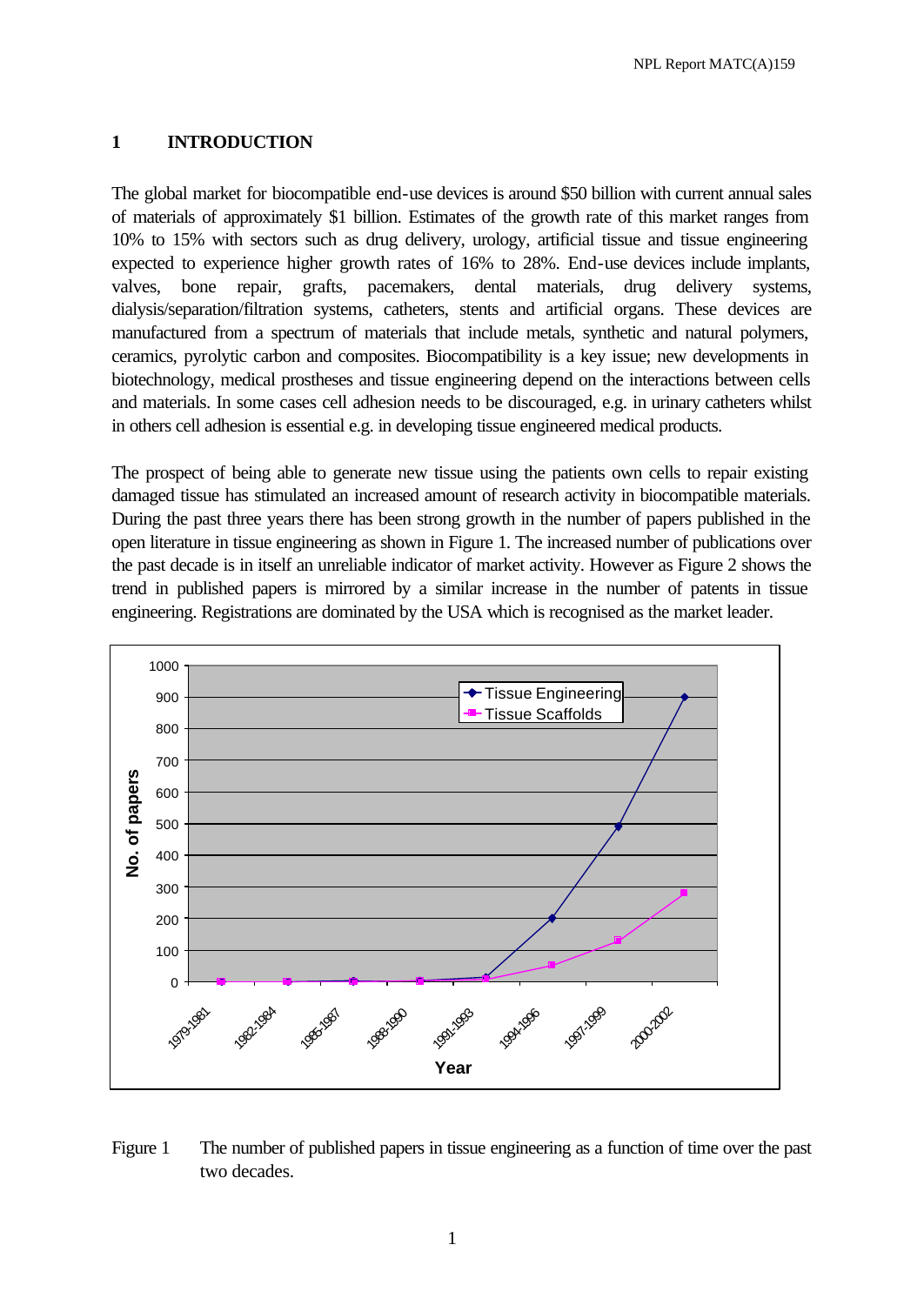

Figure 2 The number of patents containing the term 'tissue engineering' published as a function of time during the past decade.

This report provides a snapshot view of the materials that are currently being assessed for their suitability as tissue scaffolds or as end-use devices in laboratory animals. The search was carried out using the Web of Science [1] and the National Library of Medicine [2] and covers the past twenty years. Clearly the literature for *in vivo* studies of biomaterials is colossal and well beyond the scope of this report. We have chosen to focus on four areas: **bone and bone substitutes**, **cartilage**, **intervertebral discs** and **skin repair templates**, which form the major areas of tissue engineering and have products in the market or close to market. The goal of the literature search has not been to produce a considered view of which materials, coatings, structures, surgical procedures, cell types or animal model is best for a particular application but to provide a horizontal view of which materials are being used in what kind of application. The strength of this approach is to provide a standoff assessment of a very detailed and extensive literature.

Literature searches on each of these areas were carried out using combinations of the keywords listed under each heading in Table 1. The references generated are presented in tabular form (Annex 1-4) that list the animal model, the material used, the location of the implant and publication details. Recent reviews of the literature in each of the specific areas are listed in Annex 5.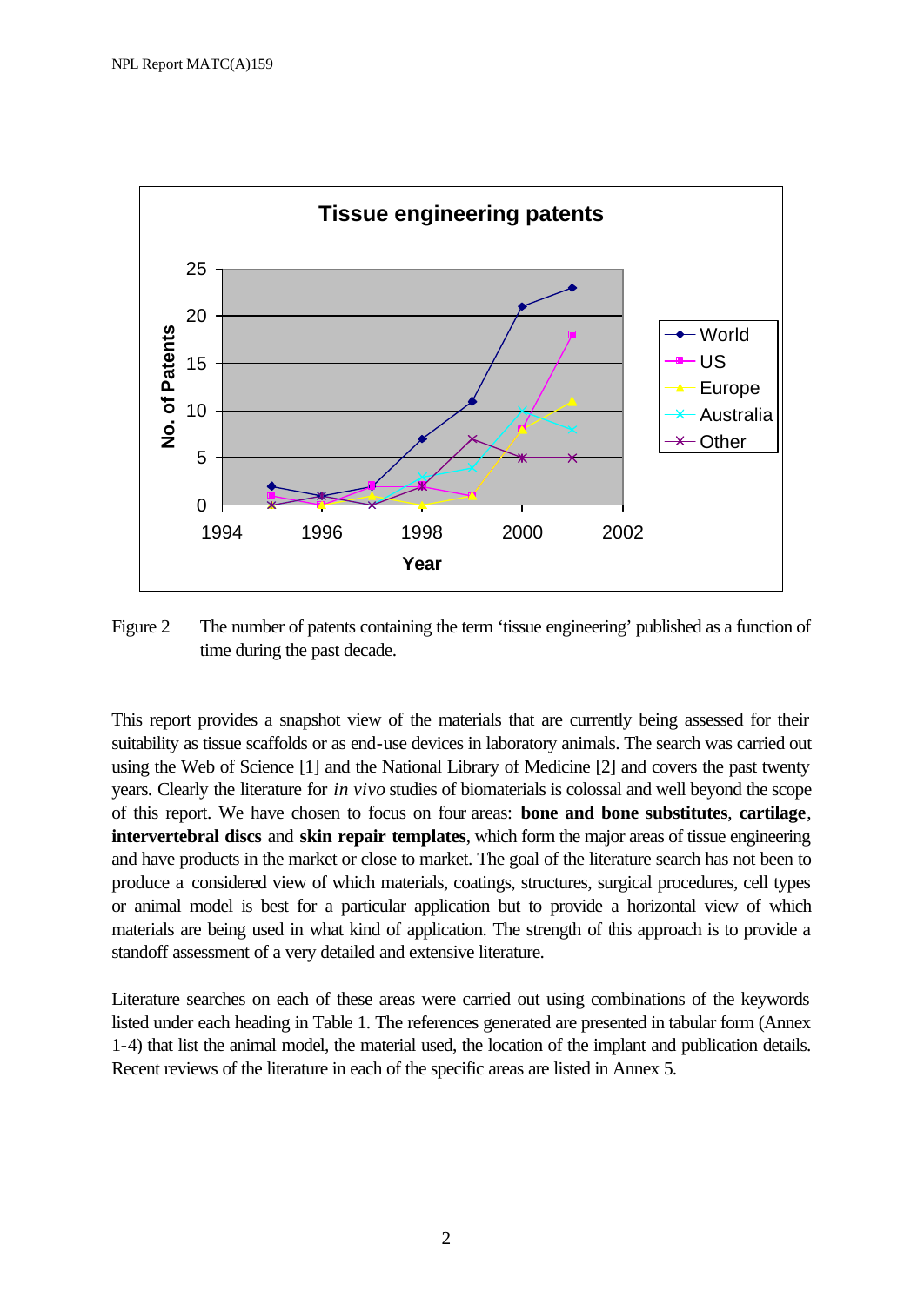| <b>Bone and Bone</b><br>substitutes | <b>Cartilage</b> | <b>Intervertebral</b><br>discs | Skin repair        |
|-------------------------------------|------------------|--------------------------------|--------------------|
| Bone                                | Cartilage        | Spine                          | <b>Skin</b>        |
| <b>Substitutes</b>                  | Degradation      | <b>Substitutes</b>             | <b>Substitutes</b> |
| Cements                             | $In-vivo$        | $In-vivo$                      | Grafts             |
| Degradation                         | Animal testing   | Animal testing                 | Animal testing     |
| $In-vivo$                           | Implant          | Replacement                    | Animal models      |
| Animal testing                      |                  | Intervertebral disc            | $In-vivo$          |
| Replacement                         |                  |                                | Degradation        |
| Implant                             |                  |                                | <b>Templates</b>   |
|                                     |                  |                                | <b>Implants</b>    |
|                                     |                  |                                |                    |

#### **Table 1 Keywords used in searching 'The Web of Science' and the National Library of Medicine PUBMED databases.**

### **2 BONE AND BONE SUBSTITUTES**

Despite its apparent inertness bone is continually remodelling itself according to how much load it is placed under and the age of the individual; the effects of osteoporosis. The ability of bone to respond to changing loads, whilst an asset for the body, has bng been recognised as having an adverse effect on the long-term performance of implants. Lack of osteointegration (or osseointegration) and poor load transfer to the surrounding bone sheath are two of the most important factors responsible for bone atrophy and subsequent loosening of the implant. A significant amount of research has been carried out in this area to overcome these issues that focuses on fostering osteointegration. Osteointegration can be achieved in a number of ways:

- Providing a rough surface finish to provide a keyed surface (this increases the contact area with bone, improving load transfer but is not osteointegration).
- Coating metallic implants with osteoconductive porous coatings.
- Using bone derived from allografts, autografts or xenografts.
- Seeding polymer or ceramic scaffolds with, for example, osteoblasts or stem cells.
- Using bone-like biocompatible substitutes with comparable mechanical properties e.g. coralline materials.

Osteointegration is typically assessed through histological examination. The references listed in Annex 1 provide examples of these avenues of research. The materials that are used reflect the mechanical needs of the repair, for example, titanium is traditionally used to repair failed high-load bearing hip joints, whereas low-load bearing areas e.g. cranial defects can be repaired using polymer-based materials.

A significant body of literature exists that explores the use of allografts, autographs and xenografts for repairing bone. This route to repair has been excluded from this survey, which instead focuses on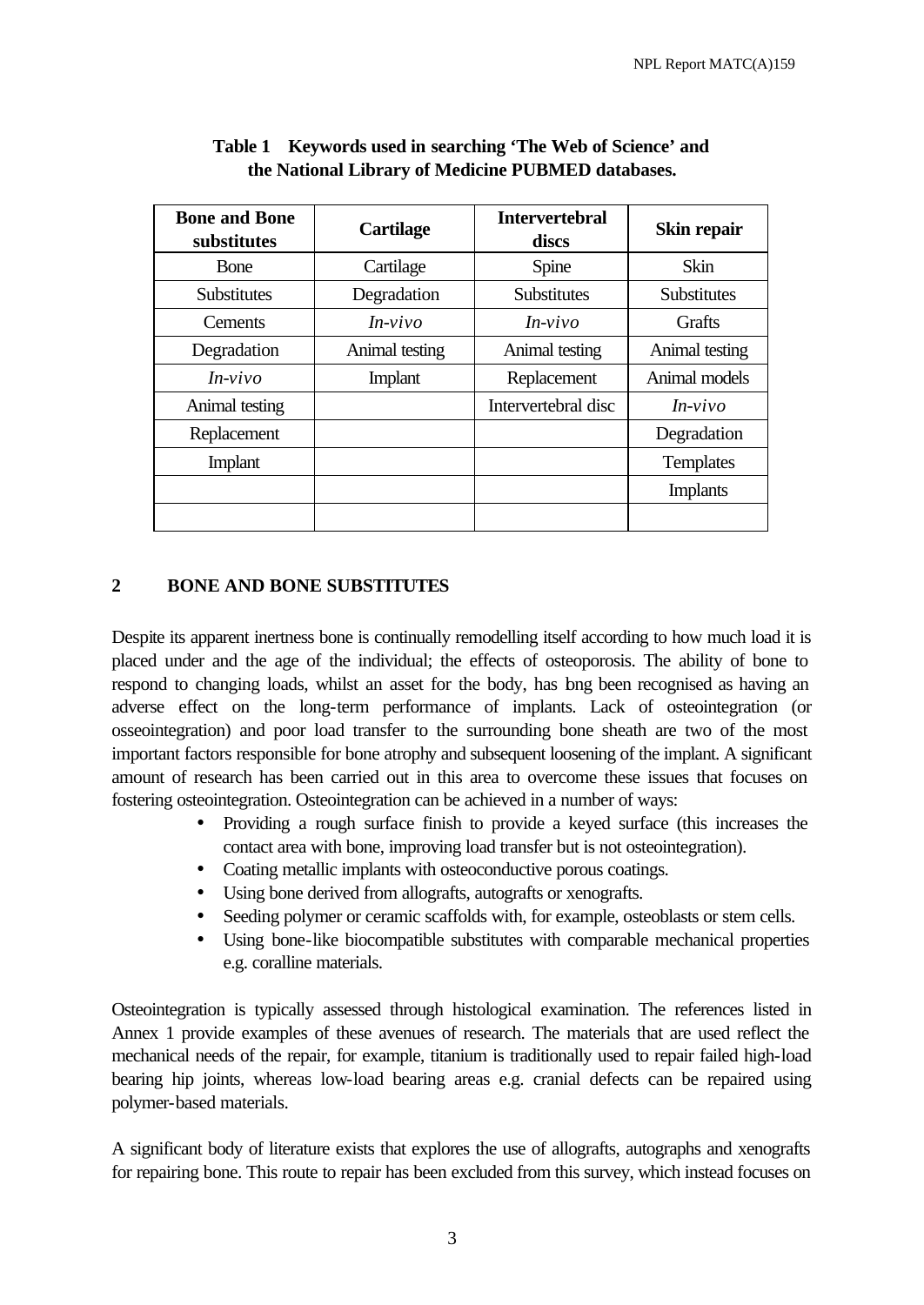the use of substitute materials, although some demineralised bone publications have been included, especially where this material has been used as a composite. The materials that are being considered for use as bone substitutes include:

- Synthetic polymers
	- o Polycaprolactone
	- o Poly (lactide-co-glycolide) (PLGA)
	- o Poly(etheretherketone) PEEK
- Natural polymers
	- o Collagen
- Bone-like materials
	- o Corals
	- o Wood
	- o Hydroxyapatite-tricalcium ceramics
	- o Bioglasses
- Metals
	- o Titanium with controlled surface roughness or with coatings
- Composites
	- o Collagen/bone particles
	- o Ceramic/bone-particles

These materials with the exception of titanium itself are commonly doped with recombinant proteins that encourage cell growth such as human osteogenic protein-1 and 2 (rhOP-1 and rhOP-2).

Some of the bone substitute materials e.g. titanium remain unchanged in the *in vivo* environment whilst others e.g. demineralised bone, coralline materials and ceramics will be slowly and continuously remodelled on the timescale of natural bone after osteointegration. Materials such as collagen or PLGA that are used as temporary scaffolds to accommodate cells and act as reservoirs for growth factors will by definition degrade over a relatively short period of time. The rate of degradation depends on the location of the implant, its physical structure and on the materials chemistry. For example, the degradation behaviour of PLGA can be changed from days to years depending on the proportions of lactide to glycolic acid in the copolymer.

### **3 CARTILAGE**

Cartilage is used in the body to provide articulating surfaces in joints such as the knee or to provide the key structure element in relatively flexible structures such as the nose and ears. Mechanically, cartilage needs to be creep resistant and able to tolerate a certain amount of shock loading, a property that is especially important for the articulating surfaces of joints e.g. femoral head / acetabulum. The ability of cartilage to tolerate sudden load changes is due to a combination of viscoelasticity and fluid flow, a mechanism that is now being mimicked in the design of the soles of sports footwear.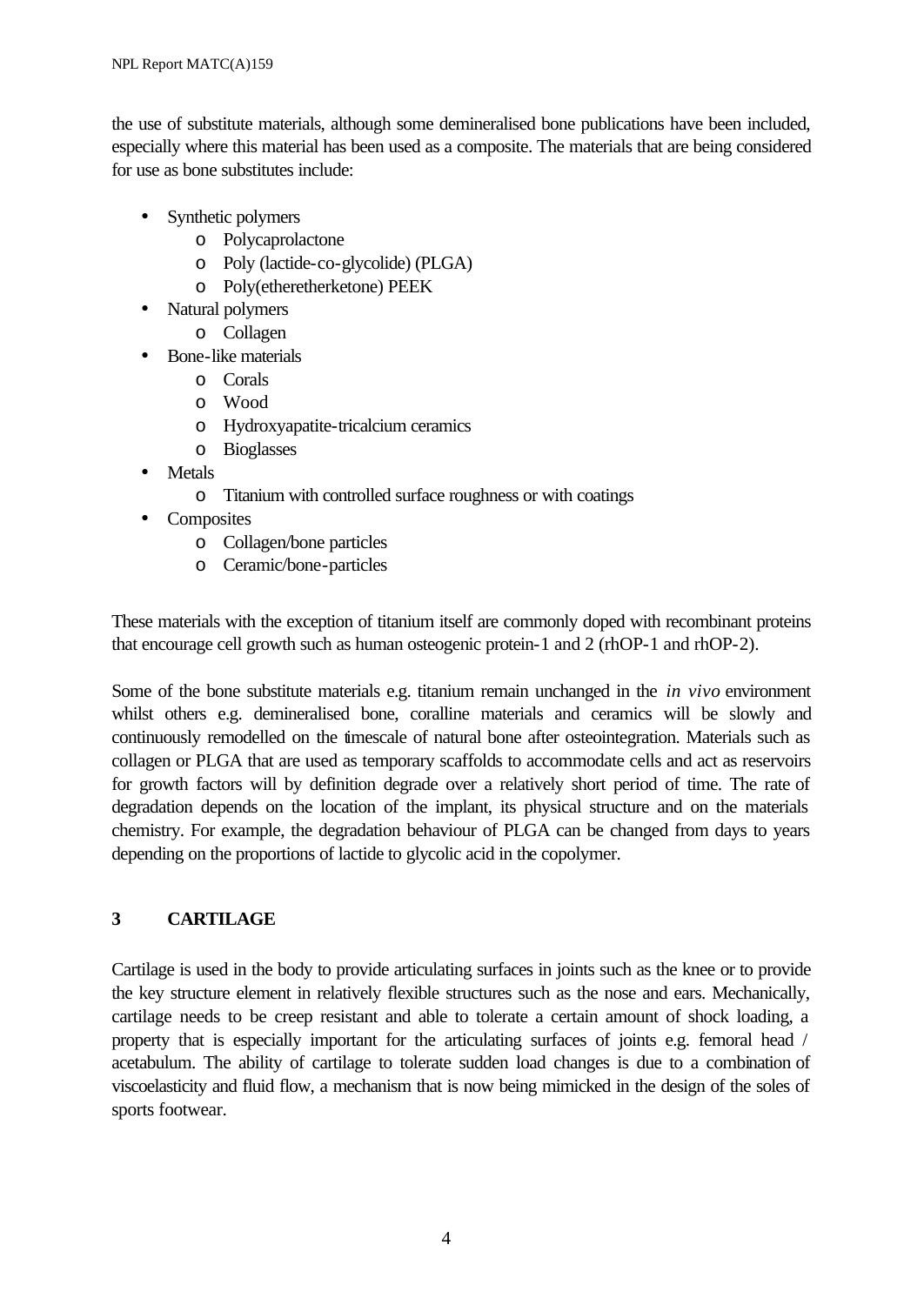Examples of materials that are under consideration for producing cartilage are based on either:

- Synthetic polymers e.g.
	- Poly(caprolactone) (PCL)
	- Poly(glycolic acid) (PGA)
	- Poly(DL lactide-co-glycolide) (PLGA)
	- Poly(ethylene glycol) (PEG)
	- Polyurethane (PU)
	- Poly(phenylene oxide) (PPO)
	- Polyethylene (PE)
- Natural polymers e.g.
	- **Collagen**
	- Alginates
	- Agarose (polymeric carbohydrate)
	- **Gelatine**
	- Hyaluronic acid

These materials are either used as gels (e.g. alginates, agarose) or as porous foams (e.g. polyethylene, polycaprolactone). Both the naturally occurring polymers and most of the synthetic materials degrade *in vivo* over timescales that reflect both the location of the implant, its physical structure and the materials chemistry. The mechanical properties of cartilage scaffolds can be controlled by varying the cross-link density of gels, the pore volume of foams or by chemical means e.g. the proportion of hard to soft segments in polyurethanes to suit specific needs. Artificial cartilage is often manufactured *in vitro* using a scaffold that degrades to leave a block of viable cartilage that can be implanted. In this type of application the degradation kinetics of the material obviously play a key role and need to be matched to the integration of the maturing cell colony to form a block of tissue. The need for chondrocytes to be mechanically stimulated in order to maintain their phenotype must also be taken into consideration in designing the time dependent properties of the scaffolds. Establishing the boundaries for mechanical stimulation has been explored using *in vitro* methods culturing cartilage in mechanically active bioreactors and *in vivo* using ectopic sites.

Much of the published literature concerned with producing cartilage focus on healing damaged areas in situ based on drug delivery systems. During the past three to four years a number of approaches in the treatment and regeneration of damaged cartilage have been used which include genetically modified proteins such as injecting modified growth factors at the required site, using recombinant proteins, or using gene therapy to deliver genes into live tissues using either virus-mediated gene delivery or direct injection of plasmid DNA.

#### **4 INTERVERTEBRAL DISC**

Damage to intervertebral discs can, in some cases, be repaired using drugs to relieve pressure on the disc thus allowing it to regenerate. For more extensive damage the course of action is usually excision of the disc followed by spinal fusion. This process both adversely affects mobility and can, by altering the normal distribution of loads, place unacceptable levels of stress on adjacent joints. These limitations are responsible for research into the development of artificial intervertebral discs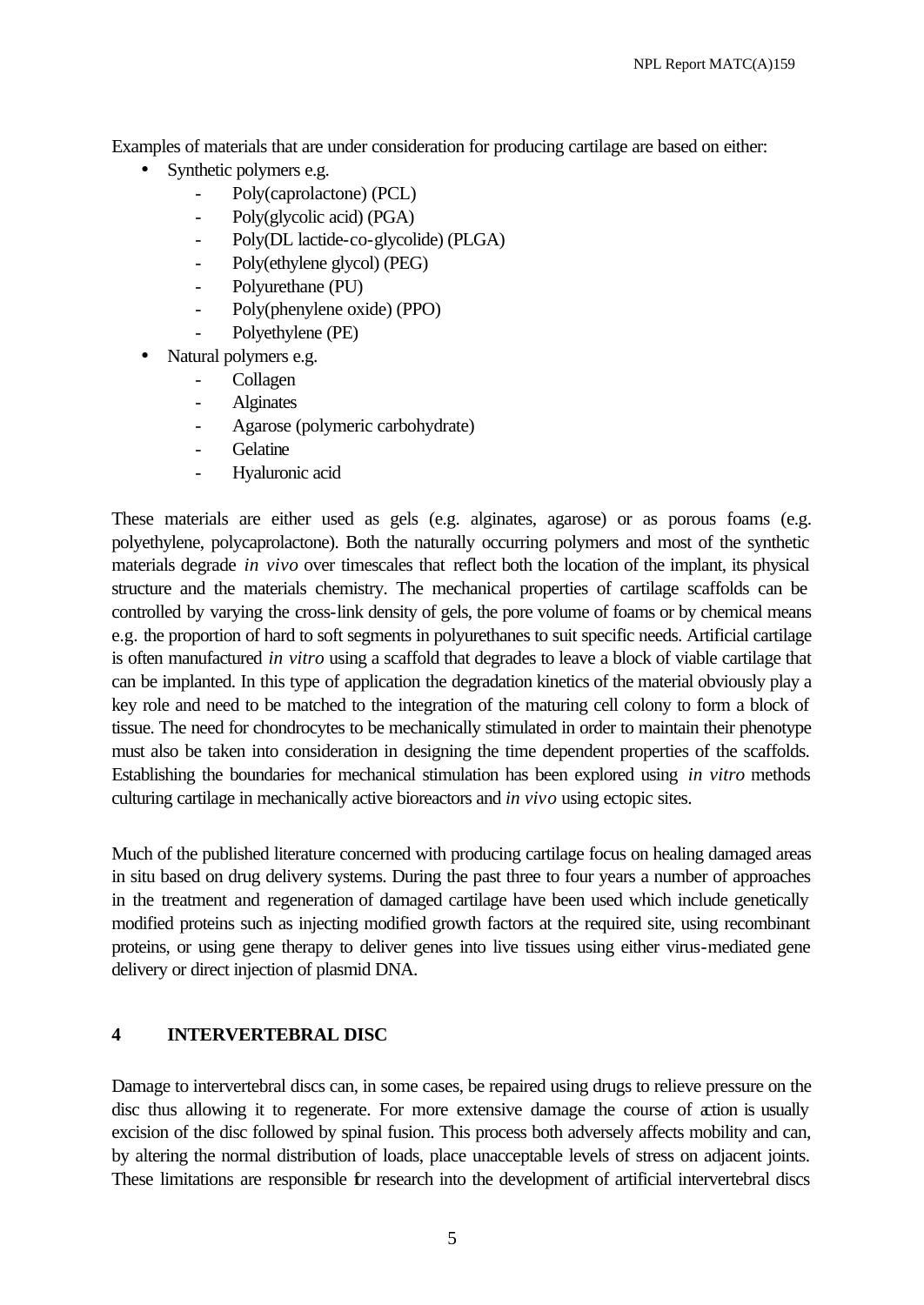that have comparable mechanical properties to the native materials. Substitution of the natural disc with an artificial substitute should, in principle, have no adverse influence on back mobility or on the loads applied to adjacent discs.

Spinal fusion usually relies on autologous bone harvested from the patient to fill the space previously occupied by the intervertebral disc. Harvesting and preparing autologous bone places an additional burden on the patient and adds to the cost of performing the operation. Substituting glass-ceramics or porous hydroxyapatite doped with growth factors for autologous bone offers a potential route to reducing these operational costs. A number of reviews have been published that describe the current state of research into artificial intervertebral discs (Annex 5). The principle of the artificial disc is to substitute the natural disc with an elastomeric construction that ideally has comparable viscoelastic performance to the natural material. This 'viscoelastic unit' is contained between metal plates (Charite disc) or enclosed within a three-dimensional mesh produced from a material such as ultra high molecular weight polyethylene fibres.

The materials used for the viscoelastic cores include:

- Polycarbonate-urethane thermoplastic elastomer
- Hydrogel (identity commercially sensitive)
- Polyurethane (PU)
- Polydimethylsiloxane (PDMS)

These viscoelastic cores are typically housed between porous ceramic-coated titanium plates, but woven meshes are also being experimentally investigated. These are typically manufactured from polyethylene. An alternative approach to disc substitution is to use tissue engineering to produce replacement tissue and some work is being carried out in this area using atelocollagen gel to house annulus fibrosus cells. Materials that are used to pack the intervertebral gap after a discectomy in spinal fusion operations include:

- Titanium cages
- Hydroxyapatite
- Zirconium oxide
- Bioactive glass ceramics (BAS-O  $TM$ )

### **5 SKIN REPAIR TEMPLATES**

Skin grafts or other skin replacement procedures are used to repair deep second degree or full thickness third degree burns where both the epidermis and dermis have been irreparably damaged. Lack of sufficient donor sites on burn patients and concerns over the safety of skin grafts has stimulated a search for skin substitutes that can act as temporary or permanent skin replacements. A key issue in the repair of severe burns, particularly where the patient has incurred widespread skin damage is to quickly stem fluid loss and to inhibit microbial infection. Skin templates can be obtained from skin harvested from cadavers. This material is treated to produce an acellular scaffold that acts as a housing for dermal re-growth. 'Synthetic' skin substitutes are commercially available. These typically consist of two layers, an outer 'waterproof' shell and an inner scaffold usually based on collagen that is doped with either cells or a concoction of growth factors. The purpose of the inner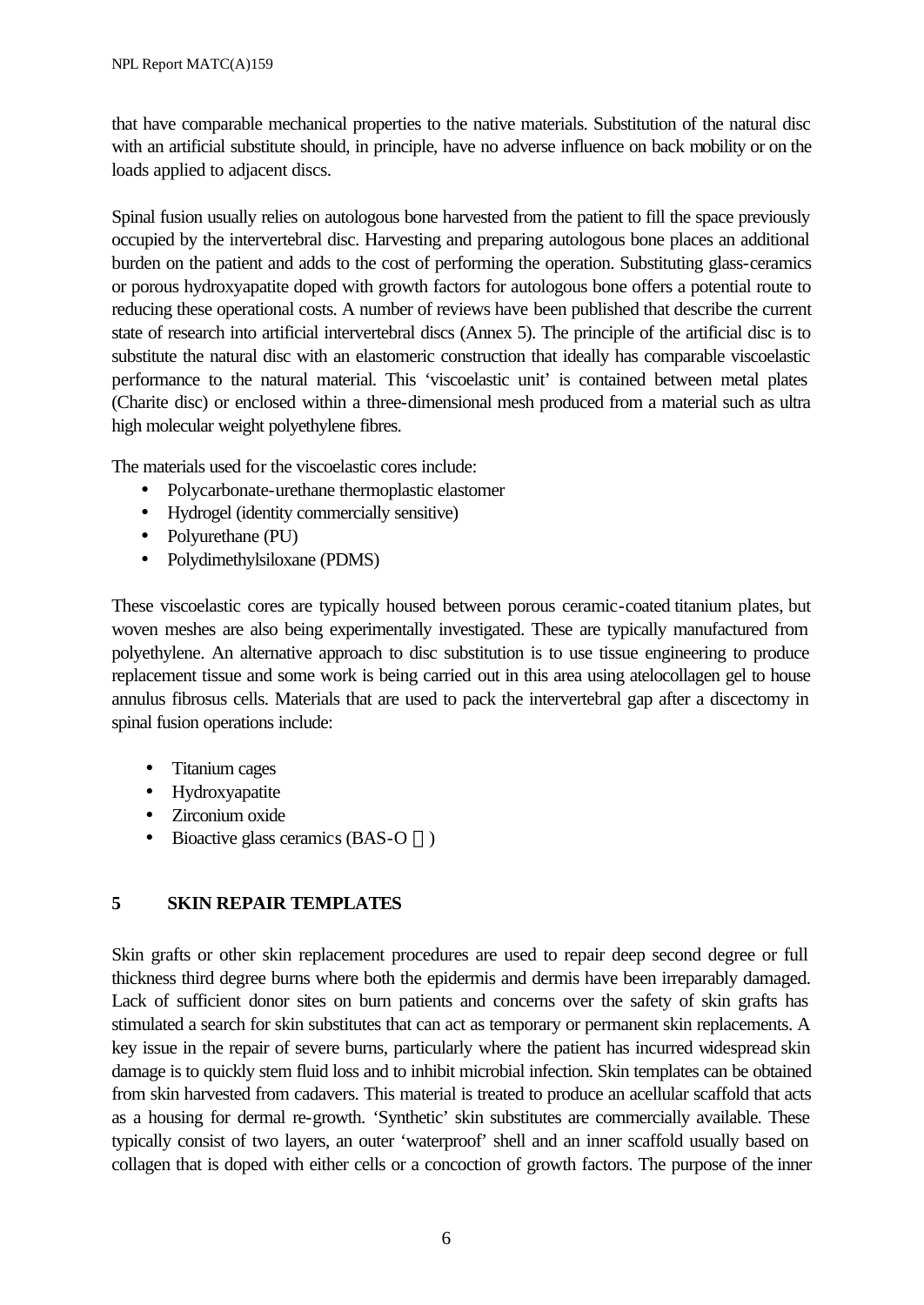layer is to stimulate re-growth of the dermis. Once this has been achieved a thin epidermal layer can be substituted for the outer membrane to complete the repair.

The materials used to produce skin templates are based on either:

- Synthetic polymers
	- Poly(caprolactone) (PCL)
	- Polyester/polypropylene
	- Poly(vinyl alcohol) (PVA)
	- **Silicone**
	- PLGA and PLA, PLLA
	- PTFE (Polytetrafluoroethylene)
	- Ethylene Vinyl Acetate (EVA)
	- Polyaniline (PA)
	- Polyethylene (PE)
	- Polyether
	- Nylon
- Natural polymers
	- **Collagen**
	- Chitosan
	- Fibrin gel
	- Alginates
	- Hyaluronic acid
	- Gelatine

Both natural and synthetic polymers are used to provide mechanical support for hydrogels seeded with keratinocytes or fibroblasts to form the skin substitute. Examples of this type of application using synthetic polymers include PTFE foam and woven polyester mesh. Porcine intestine and bladder mucosa provide readily accessible natural sources of biodegradable acellular dermal matrix.

### **6 SUMMARY**

This snapshot of how and which materials are being used or explored for use in end-use medical devices reveals a relatively limited palette. The reasons for this are no doubt complex and probably reflect a degree of conservatism within the medical community coupled with the need to reduce the time to market by utilising materials that have been accepted by regulatory bodies.

Titanium is the preferred metal for medical applications and is used in areas that are subject to high loads, e.g. artificial joints, dental implants and stents. Natural polymers, especially collagen are used as hydrogels to provide temporary housings for cells and bioactive compounds such as growth factors. Acellular matrices based on collagen are being harvested from cadavers and animal sources (pigs) to provide temporary structural supports for hydrogels in applications that include skin substitutes and bone repair. Naturally occurring porous materials e.g. coral and demineralised bone sourced from cadavers or animal sources provide an alternative to autografts used for bone repair in areas of the body that are subject to load. These materials are usually filled with hydrogels doped with a cocktail of growth factors. There are potential safety issues in using collagen-based matrices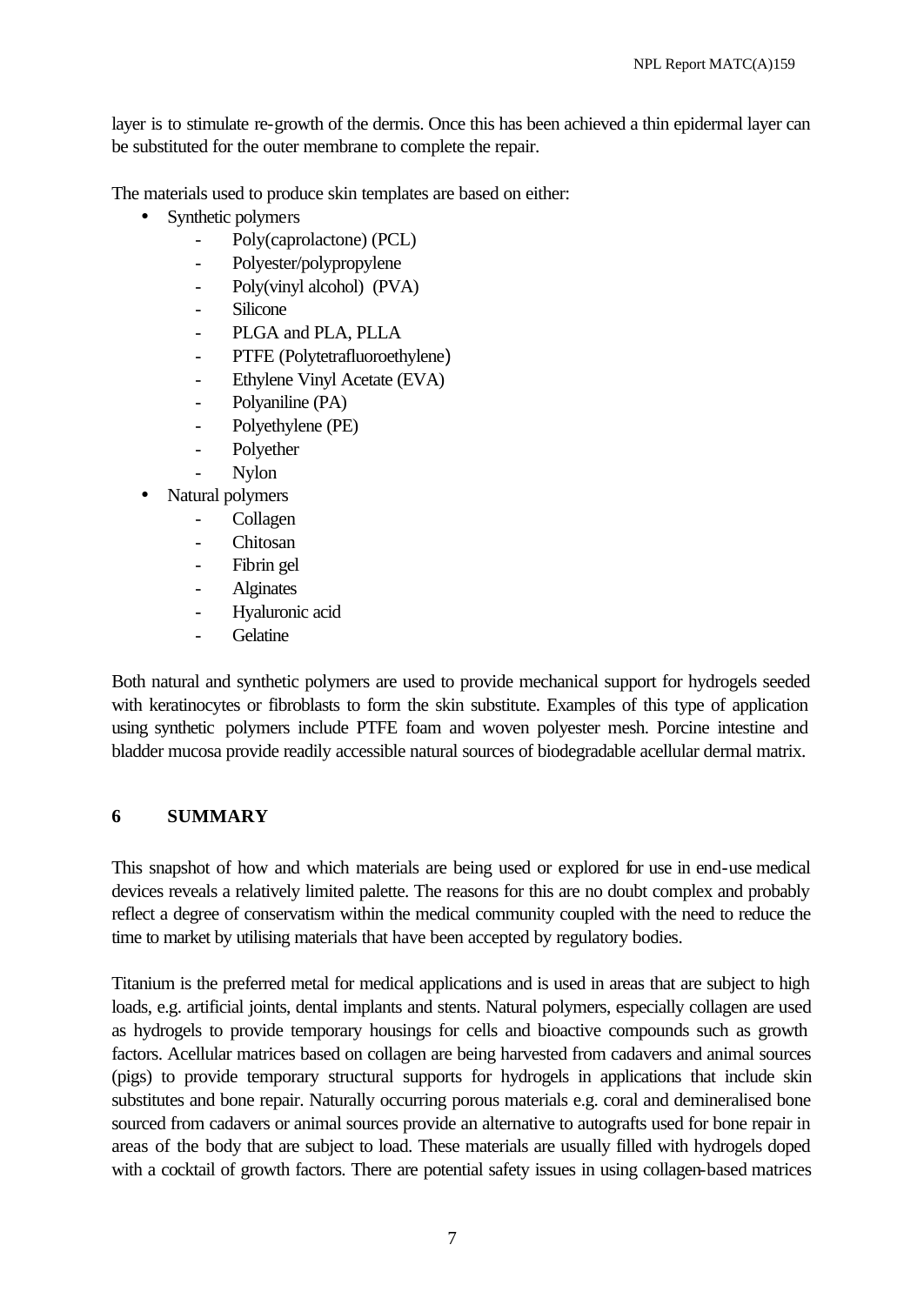obtained from cadavers or animals from prions and other pathogens that may not have yet been identified. Synthetic polymers such as PLGA and PCL are used throughout the body in a wide range of applications including sutures and as tissue scaffolds. PLGA has an additional advantage in that the copolymer can, in principle, be tailored to degrade over a specific timescale by changing the proportions of the constituents although in practice the degradation rate is strongly influenced by the structure of the construct and its location. Other synthetic polymers are more resistant to degradation through hydrolysis or by enzyme attack especially materials such as polyethylene that are known for their inert properties.

This snapshot view of the biomaterials literature has revealed how rare it is for publications in this field to quote the material properties in detail, for example, the molecular weight distribution of polymers (the degree of polydispersity), levels of side–branching, degree of crystallinity or the presence of processing aids and how these may change due to sterilization. All of these factors can potentially influence one or more properties of the polymer implant over time in terms of cell adhesion, degradation behaviour and potentially mechanical performance and can have a significant influence on the consistency of manufactured constructs, especially those produced under laboratory conditions.

### **7 REFERENCES**

- [1] *The Web of Science http://www.isinet.com/products/citation/wos/*
- [2] *National Library of Medicine PubMed http://www.ncbi.nlm.nih.gov/entrez/query.fcgi?db=PubMed*

### **8 ACKNOWLEDGEMENTS**

This work was funded by the United Kingdom Department of Trade and Industry as part of its programme of research on Materials for Processing and Performance (Project MPP 4.2).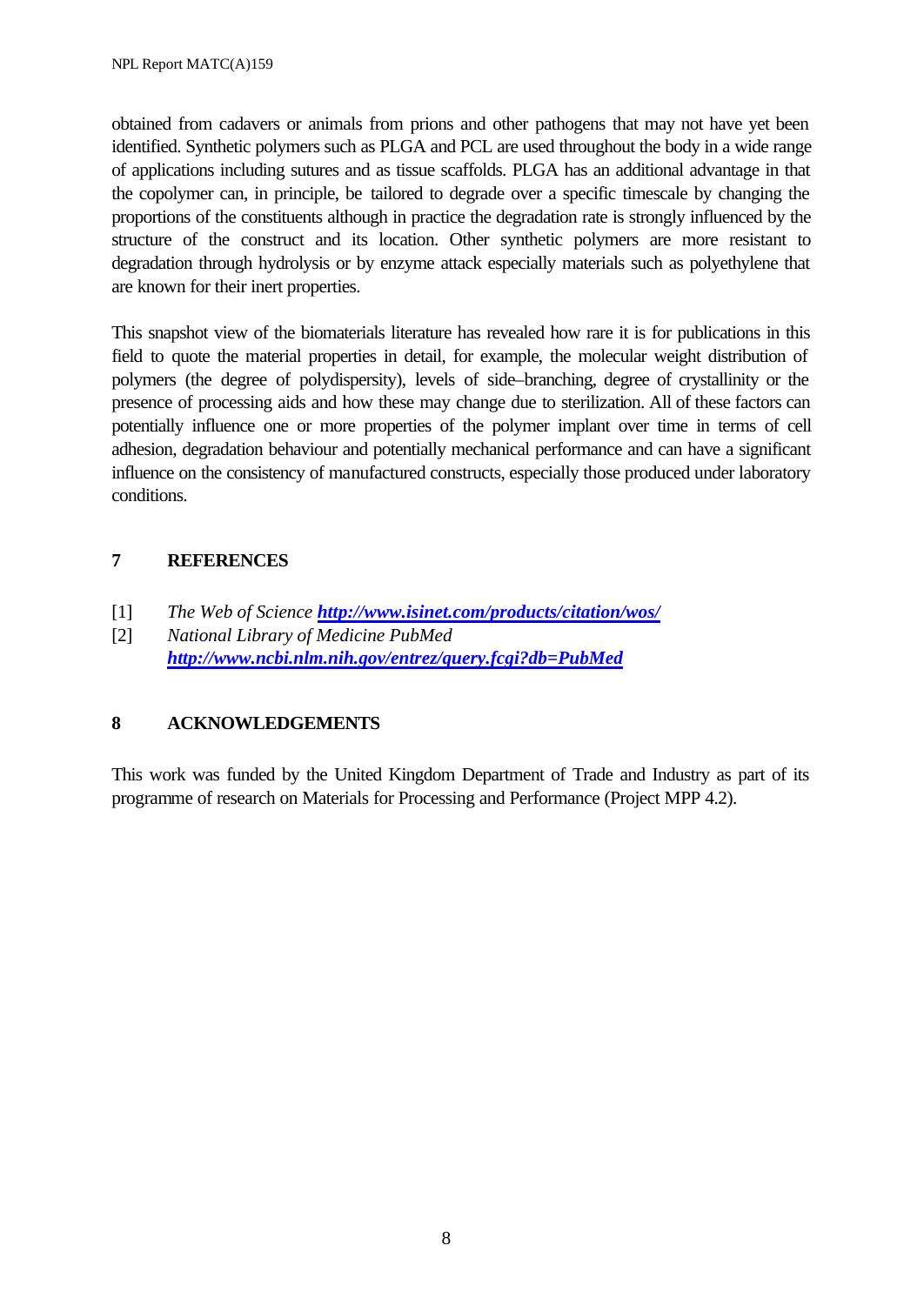# **ANNEX 1 –** *IN VIVO* **STUDIES OF BONE AND BONE SUBSTITUTE MATERIALS**

| Polycaprolactone (PCL) scaffold<br>with osteoblasts and mesenchymal<br><b>Material:</b><br>progenitor cells<br><b>Summary:</b> |                                                                                                                                                                                                                                                                                                                                                                                                                                                                     | <b>Animal</b><br><b>Model:</b>                                                                                                                                                                                                                                                                                                                                                                                                                                                                                                    | Rabbits           | <b>Implant</b><br><b>Location:</b> | Calvarial defects                                                                                     |  |  |
|--------------------------------------------------------------------------------------------------------------------------------|---------------------------------------------------------------------------------------------------------------------------------------------------------------------------------------------------------------------------------------------------------------------------------------------------------------------------------------------------------------------------------------------------------------------------------------------------------------------|-----------------------------------------------------------------------------------------------------------------------------------------------------------------------------------------------------------------------------------------------------------------------------------------------------------------------------------------------------------------------------------------------------------------------------------------------------------------------------------------------------------------------------------|-------------------|------------------------------------|-------------------------------------------------------------------------------------------------------|--|--|
|                                                                                                                                |                                                                                                                                                                                                                                                                                                                                                                                                                                                                     |                                                                                                                                                                                                                                                                                                                                                                                                                                                                                                                                   |                   |                                    |                                                                                                       |  |  |
|                                                                                                                                |                                                                                                                                                                                                                                                                                                                                                                                                                                                                     | Osteoblasts and mesenchymal progenitor cells were seeded in combination with a fibrin glue<br>suspension into 40 PCL scaffolds. The scaffolds were fabricated with a precise microarchitecture<br>using rapid prototyping. These were implanted into 15mm diameter calvarial defects created in<br>rabbits. Early bone formation was observed with X-ray radiographs. Mechanical testing<br>highlighted the level of integration with the surrounding bone. The amount of calcification was<br>measured using computer tomography |                   |                                    |                                                                                                       |  |  |
|                                                                                                                                |                                                                                                                                                                                                                                                                                                                                                                                                                                                                     |                                                                                                                                                                                                                                                                                                                                                                                                                                                                                                                                   |                   |                                    |                                                                                                       |  |  |
| Title:                                                                                                                         | In vivo efficacy of bone-marrow-coated polycaprolactone<br>Author(s)/<br>scaffolds for the reconstruction of orbital defects in the pig<br><b>Reference:</b>                                                                                                                                                                                                                                                                                                        |                                                                                                                                                                                                                                                                                                                                                                                                                                                                                                                                   |                   |                                    | Rohner D, et al., J.<br>Biomed. Mater. Res.<br>Part B, 2003, 66B(2),<br>574-580                       |  |  |
| Bone marrow coated<br><b>Material:</b><br>polycaprolactone (PCL) scaffolds                                                     |                                                                                                                                                                                                                                                                                                                                                                                                                                                                     | <b>Animal</b><br><b>Model:</b>                                                                                                                                                                                                                                                                                                                                                                                                                                                                                                    | Pigs              | <b>Implant</b><br><b>Location:</b> | Orbital defects                                                                                       |  |  |
| <b>Summary:</b><br>formation                                                                                                   | Fused deposition modelling was used to manufacture polyacprolactone (PCL) scaffolds. These<br>was shown via histological and histomorphometric analyses that there was 14.1% new bone                                                                                                                                                                                                                                                                               |                                                                                                                                                                                                                                                                                                                                                                                                                                                                                                                                   |                   |                                    | were coated in bone marrow and placed into surgically created defects in each orbit of eight pigs. It |  |  |
|                                                                                                                                |                                                                                                                                                                                                                                                                                                                                                                                                                                                                     |                                                                                                                                                                                                                                                                                                                                                                                                                                                                                                                                   |                   |                                    |                                                                                                       |  |  |
| <b>Title:</b>                                                                                                                  | Allogeneic mesenchymal stem cells regenerate bone in a<br>critical-sized canine segmental defect                                                                                                                                                                                                                                                                                                                                                                    |                                                                                                                                                                                                                                                                                                                                                                                                                                                                                                                                   |                   | Author(s)/<br><b>Reference:</b>    | Arinzeh TL, et al., J.<br>Bone & Joint<br>Surgery - American<br>Volume, 2003,<br>85A(10), 1927-1937   |  |  |
| loaded onto a hollow ceramic<br><b>Material:</b><br>cylinder consisting of<br>hydroxyapatite-tricalcium<br>phosphate           | Allogeneic mesenchymal stem cells                                                                                                                                                                                                                                                                                                                                                                                                                                   | <b>Animal</b><br><b>Model:</b>                                                                                                                                                                                                                                                                                                                                                                                                                                                                                                    | Dogs              | <b>Implant</b><br><b>Location:</b> | Femoral diaphysis                                                                                     |  |  |
| <b>Summary:</b>                                                                                                                | A critical-sized bone defect was created in the femoral diaphys of 12 dogs. Each defect was treated<br>with allogenic mesenchymal stem cells loaded onto a hollow ceramic cylinder consisting of<br>hydroxyapatite-tricalcium phosphate. Techniques used to evaluate the success of the implant<br>included histology and radiography. The results showed that the repair of the defects was<br>enhanced by the implant and no adverse immune response was detected |                                                                                                                                                                                                                                                                                                                                                                                                                                                                                                                                   |                   |                                    |                                                                                                       |  |  |
|                                                                                                                                |                                                                                                                                                                                                                                                                                                                                                                                                                                                                     |                                                                                                                                                                                                                                                                                                                                                                                                                                                                                                                                   |                   |                                    |                                                                                                       |  |  |
| <b>Title:</b>                                                                                                                  | Bone-bonding ability of anodic oxidized titanium                                                                                                                                                                                                                                                                                                                                                                                                                    |                                                                                                                                                                                                                                                                                                                                                                                                                                                                                                                                   |                   | Author(s)/<br><b>Reference:</b>    | Liang et al.,<br>Bioceramics, Vol.<br>240-2, 2003, 923-926                                            |  |  |
| <b>Material:</b>                                                                                                               | Anodic oxidised bioactive titanium                                                                                                                                                                                                                                                                                                                                                                                                                                  | <b>Animal</b><br><b>Model:</b>                                                                                                                                                                                                                                                                                                                                                                                                                                                                                                    | Mature<br>rabbits | <b>Implant</b><br><b>Location:</b> | Anodic oxidised<br>bioactive titanium                                                                 |  |  |
| <b>Summary:</b>                                                                                                                | Anodic oxidized bioactive titaniumplates were prepared in 1M H2SO4 at 155v DC. These were<br>of these implants was observed at early stage of implantation. After detaching test, no titanium<br>processing layer breakage was observed histologically. SEM images of bone-implant interface<br>showed direct bond without soft tissue layer.                                                                                                                       |                                                                                                                                                                                                                                                                                                                                                                                                                                                                                                                                   |                   |                                    | implanted into the proximal metaphyses of the tibiae of mature rabbits. Higher bone-bonding ability   |  |  |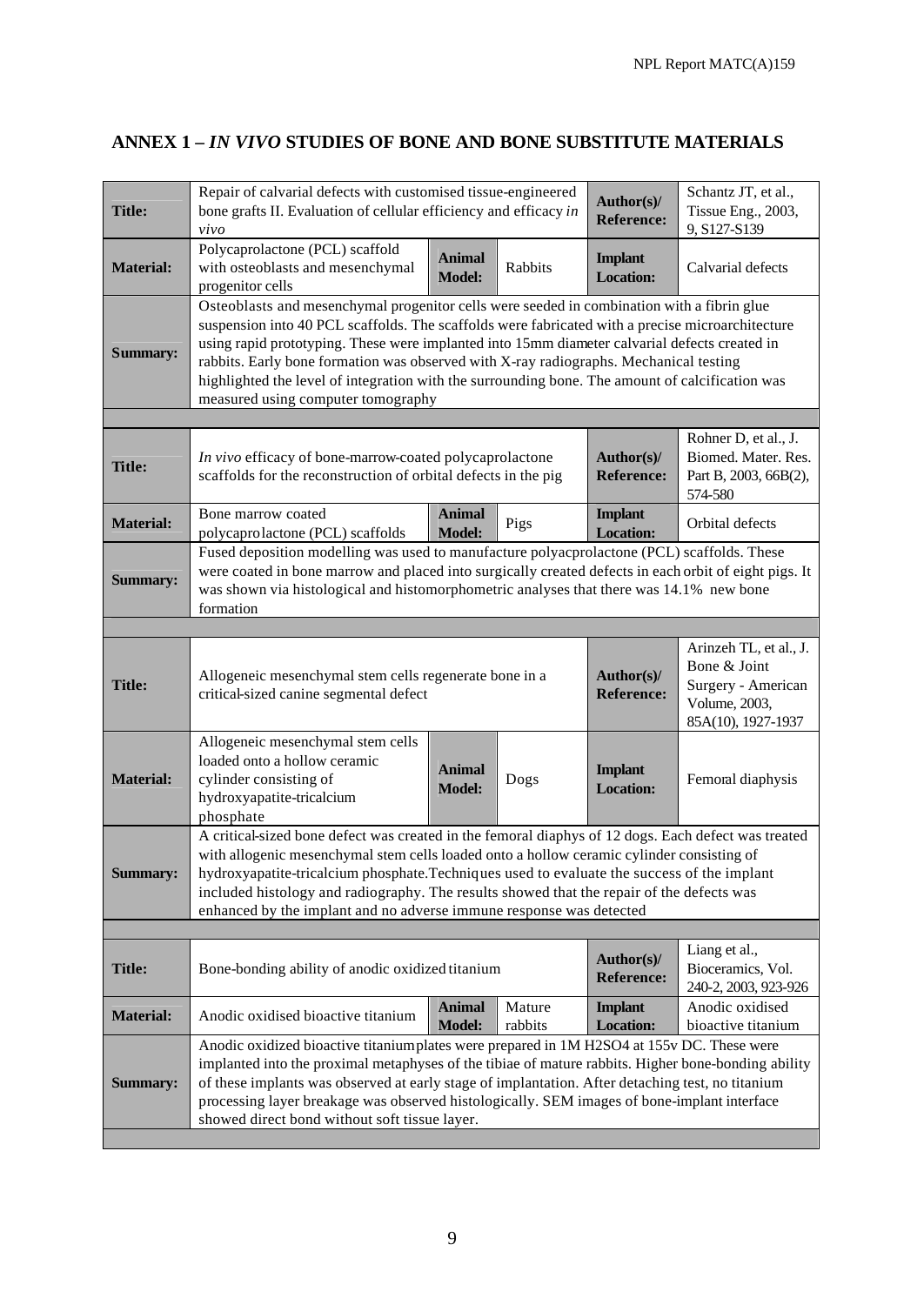| <b>Title:</b>    | Juniper wood as a possible implant material                                                                                                                                                                                                                                                                                                                                                                                                                  | Author(s)/<br><b>Reference:</b>    | Gross et al., J.<br>Biomedical<br>Materials Research<br>Part A, 64A, 2003,<br>672-683 |                                    |                                                                                                      |  |
|------------------|--------------------------------------------------------------------------------------------------------------------------------------------------------------------------------------------------------------------------------------------------------------------------------------------------------------------------------------------------------------------------------------------------------------------------------------------------------------|------------------------------------|---------------------------------------------------------------------------------------|------------------------------------|------------------------------------------------------------------------------------------------------|--|
| <b>Material:</b> | Juniperus communis wood                                                                                                                                                                                                                                                                                                                                                                                                                                      | <b>Animal</b><br><b>Model:</b>     | Rabbits                                                                               | <b>Implant</b><br><b>Location:</b> | Femoral bone                                                                                         |  |
| <b>Summary:</b>  | Juniperus communis wood is dense, durable and strong and has naturally impregnated essential<br>oils. This study investigated the toxicity of the oil (examined orally and by intravenous injection),<br>the effect of sterilization on the mechanical properties of the wood (with boiling water) and bone<br>attachment in rabbits. Wood shaped into the form of femoral implants was implanted into rabbits<br>and displayed good acceptance by the body. |                                    |                                                                                       |                                    |                                                                                                      |  |
|                  |                                                                                                                                                                                                                                                                                                                                                                                                                                                              |                                    |                                                                                       | Author(s)/                         | Fialkov et al.,<br>J.Craniofacial                                                                    |  |
| <b>Title:</b>    | In vivo bone engineering in a rabbit femur                                                                                                                                                                                                                                                                                                                                                                                                                   |                                    |                                                                                       | <b>Reference:</b>                  | Surgery 4 (3), 2003,<br>324-332                                                                      |  |
| <b>Material:</b> | Poly(lactide-co-glycolide) (PLGA)                                                                                                                                                                                                                                                                                                                                                                                                                            | <b>Implant</b><br><b>Location:</b> | Femoral bone<br>defect<br>reconstruction                                              |                                    |                                                                                                      |  |
| <b>Summary:</b>  | Poly(lactide-co-glycolide) (PLGA) scaffolds seeded with marrow-derived progenitor cells were<br>evaluated for bone repair in femoral critical-sized defects in rabbits. Significant bone formation was<br>measured using radiography and histology.                                                                                                                                                                                                          |                                    |                                                                                       |                                    |                                                                                                      |  |
|                  |                                                                                                                                                                                                                                                                                                                                                                                                                                                              |                                    |                                                                                       |                                    |                                                                                                      |  |
| <b>Title:</b>    | An initial investigation of photocurable three-dimensional<br>lactic acid based scaffolds in a critical-sized cranial defect                                                                                                                                                                                                                                                                                                                                 |                                    |                                                                                       | Author(s)/<br><b>Reference:</b>    | Burdick et al.,<br>Biomaterials 24 (9),<br>2003, 1613-1620                                           |  |
| <b>Material:</b> | Poly(lactide-co-glycolide) (PLGA)                                                                                                                                                                                                                                                                                                                                                                                                                            | <b>Animal</b><br><b>Model:</b>     | Rat                                                                                   | <b>Implant</b><br><b>Location:</b> | Cranial defect                                                                                       |  |
| <b>Summary:</b>  | A porous poly(lactide-co-glycolide) (PLGA) scaffold fabricated with 80% porosity and pore<br>diameters ranging from 45 to 150 mm were implanted in a critical-sized cranial defect in rats. The<br>scaffolds degraded in 8 months and possessed an elastic modulus similar to that of trabecular bone                                                                                                                                                        |                                    |                                                                                       |                                    |                                                                                                      |  |
|                  |                                                                                                                                                                                                                                                                                                                                                                                                                                                              |                                    |                                                                                       |                                    | Jansen et al., J.                                                                                    |  |
| <b>Title:</b>    | Use of injectable calcium-phosphate cement for the fixation of<br>titanium implants: an experimental study in goats                                                                                                                                                                                                                                                                                                                                          |                                    |                                                                                       | Author(s)/<br><b>Reference:</b>    | <b>Biomedical</b><br>Materials Research<br>Part $B - Applied$<br>Biomaterials. 66B,<br>2003, 447-456 |  |
| <b>Material:</b> | Fixation of titanium implants using<br>injectable calcium phosphate<br>cement                                                                                                                                                                                                                                                                                                                                                                                | <b>Animal</b><br><b>Model:</b>     | Goat                                                                                  | <b>Implant</b><br><b>Location:</b> | Trabecular bone of<br>the medial femoral<br>condyle                                                  |  |
| <b>Summary:</b>  | This study examined the fixation of two types of titanium implants with the use of injectable<br>calcium-phosphate cement. The implants were placed in trabecular bone of the medial femoral<br>condyle of goats. On the basis of observations, it was concluded that the use of this cement might<br>facilitate earlier loading of press-fit titanium implants                                                                                              |                                    |                                                                                       |                                    |                                                                                                      |  |
|                  |                                                                                                                                                                                                                                                                                                                                                                                                                                                              |                                    |                                                                                       |                                    |                                                                                                      |  |
| <b>Title:</b>    | Induction of ectopic bone formation by using human<br>periosteal cells in combination with a novel scaffold<br>technology                                                                                                                                                                                                                                                                                                                                    |                                    |                                                                                       | Author(s)/<br><b>Reference:</b>    | Schantz JT, et al.,<br>Cell<br>Transplantation,<br>2002, 11(2), 125-138.                             |  |
| <b>Material:</b> | Polycaprolactone (PCL) scaffold<br>with human calvarial periosteum<br>cells                                                                                                                                                                                                                                                                                                                                                                                  | <b>Animal</b><br><b>Model:</b>     | Mice                                                                                  | <b>Implant</b><br><b>Location:</b> | Ectopic site                                                                                         |  |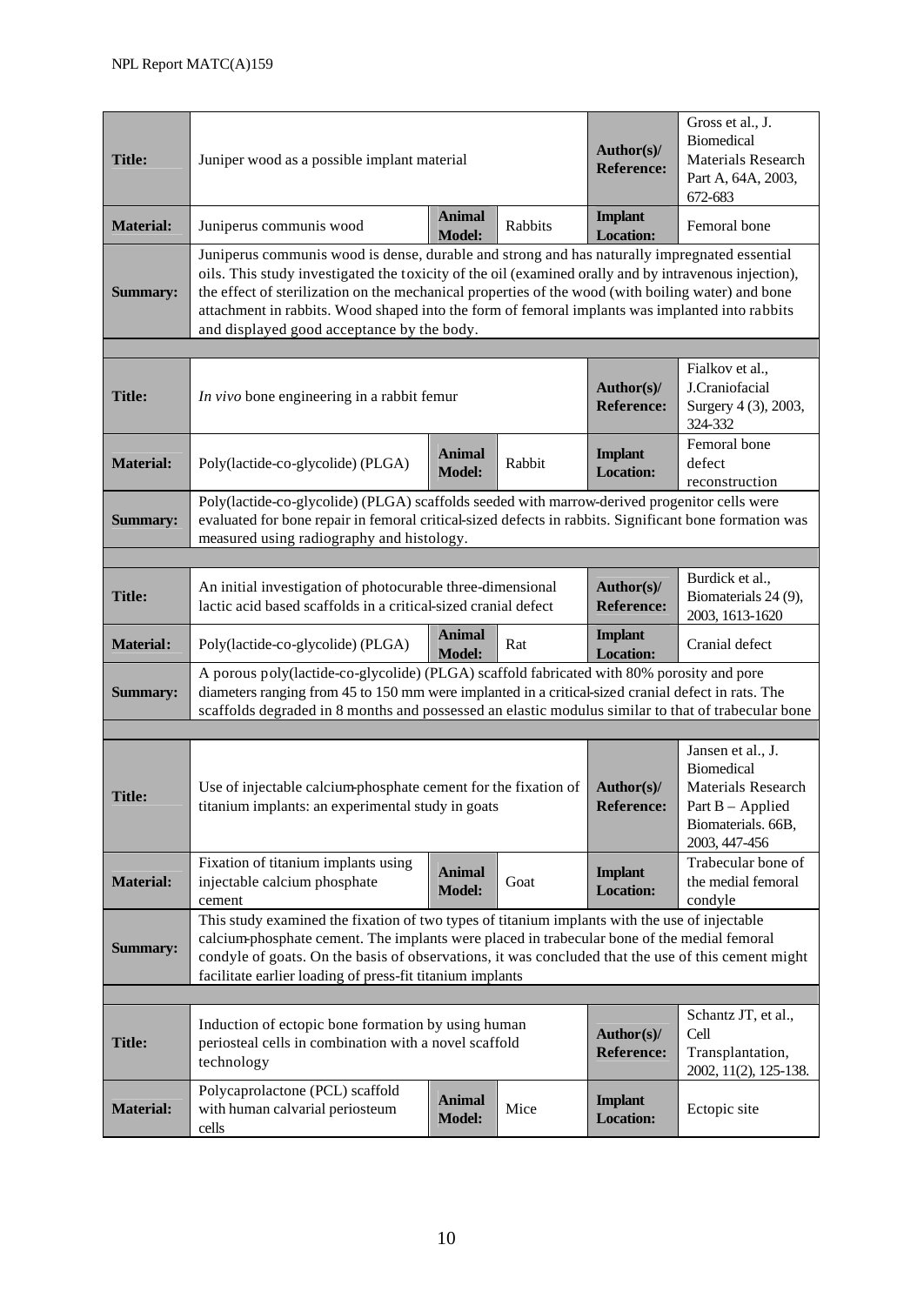| <b>Summary:</b>  | A novel scaffold architecture made of polycaprolactone (PCL) was seeded with human calvarial<br>periosteum cells and implanted into mice. Three-dimensional cell proliferation was observed after 2<br>weeks and endochondral bone formation with osteoid production was detectable via von Kossa<br>and Osteocalcin staining after 6 and 17 weeks. Histology and SEM revealed that the entire<br>scaffold/bone grafts were penetrated by a vascular network                                                                                                                                                                                                                                                                                                                                                                                                                                                                                               |                                |           |                                    |                                                                                                      |  |
|------------------|------------------------------------------------------------------------------------------------------------------------------------------------------------------------------------------------------------------------------------------------------------------------------------------------------------------------------------------------------------------------------------------------------------------------------------------------------------------------------------------------------------------------------------------------------------------------------------------------------------------------------------------------------------------------------------------------------------------------------------------------------------------------------------------------------------------------------------------------------------------------------------------------------------------------------------------------------------|--------------------------------|-----------|------------------------------------|------------------------------------------------------------------------------------------------------|--|
|                  |                                                                                                                                                                                                                                                                                                                                                                                                                                                                                                                                                                                                                                                                                                                                                                                                                                                                                                                                                            |                                |           |                                    |                                                                                                      |  |
| <b>Title:</b>    | Hard tissue remodelling using biofabricated coralline<br>biomaterials                                                                                                                                                                                                                                                                                                                                                                                                                                                                                                                                                                                                                                                                                                                                                                                                                                                                                      |                                |           | Author(s)/<br><b>Reference:</b>    | Vago R, et al., J.<br>Biochemical and<br>Biophysical<br>Methods, 2002,<br>50(2-3), 253-259.          |  |
| <b>Material:</b> | Hydrocorals hydrozoan, M.<br>dichotoma                                                                                                                                                                                                                                                                                                                                                                                                                                                                                                                                                                                                                                                                                                                                                                                                                                                                                                                     | <b>Animal</b><br><b>Model:</b> | Rabbits   | <b>Implant</b><br><b>Location:</b> | Defect in medial<br>femoral condyles                                                                 |  |
| <b>Summary:</b>  | This study examined the potential uses of biofabricated marine carbonate materials as biomatrices<br>for remodelling bone and cartilage tissue. The rate at which bone ingrowth occurs depends on<br>many factors, including pore size and the interconnectivity of the implanted structure. Grafting into<br>osteochondral defects in rabbits demonstrated that this material is highly biocompatible with<br>cartilage and bone tissue. After 4 months, the biomaterial had been replaced by new tissue.                                                                                                                                                                                                                                                                                                                                                                                                                                                 |                                |           |                                    |                                                                                                      |  |
|                  |                                                                                                                                                                                                                                                                                                                                                                                                                                                                                                                                                                                                                                                                                                                                                                                                                                                                                                                                                            |                                |           |                                    |                                                                                                      |  |
| <b>Title:</b>    | Application of an X-ray microscopy technique to evaluate<br>tissue-engineered bone-scaffold constructs                                                                                                                                                                                                                                                                                                                                                                                                                                                                                                                                                                                                                                                                                                                                                                                                                                                     |                                |           | Author(s)/<br><b>Reference:</b>    | Schantz et al.,<br><b>Materials Science</b><br>and Engineering C,<br>20, 2002, 9-17                  |  |
| <b>Material:</b> | Polycaprolactone-hydroxyapatite<br>blend (90:10 wt.%)                                                                                                                                                                                                                                                                                                                                                                                                                                                                                                                                                                                                                                                                                                                                                                                                                                                                                                      | <b>Animal</b><br><b>Model:</b> | Nude mice | <b>Implant</b><br><b>Location:</b> | Next to spine                                                                                        |  |
| <b>Summary:</b>  | The aim of this study was to evaluate the feasibility of X-ray microscopy technique to analyse<br>tissue-engineered samples. 3-D scaffolds were made of polycaprolactone (PCL)-hydroxylapatite<br>(HA) (90/10 wt.%). A primary explant system of the morcellized grafts with cells from human<br>calvarial corticocancellous bone was established within the PCL-HA constructs. Tissue constructs<br>were cultured in vitro for 3 weeks and then implanted into the back of Balb C nude mice. Grafts<br>were explanted after 17 weeks and tissue formation was assessed via XSAM and CT scan and<br>histology.                                                                                                                                                                                                                                                                                                                                             |                                |           |                                    |                                                                                                      |  |
|                  |                                                                                                                                                                                                                                                                                                                                                                                                                                                                                                                                                                                                                                                                                                                                                                                                                                                                                                                                                            |                                |           |                                    |                                                                                                      |  |
| <b>Title:</b>    | Testing bone substitutes in a small animal model of revision<br>arthroplasty                                                                                                                                                                                                                                                                                                                                                                                                                                                                                                                                                                                                                                                                                                                                                                                                                                                                               |                                |           | Author(s)/<br><b>Reference:</b>    | Clarke S et al.,<br>Journal of Materials<br>Science - Materials<br>in Medicine, 13.<br>2002, 829-836 |  |
| <b>Material:</b> | Beta-tricalcium phosphate with<br>Gelform® which is moulded around<br>proximal end of either an uncoated<br>stainless steel pin or pin coated<br>with hydroxyapatite                                                                                                                                                                                                                                                                                                                                                                                                                                                                                                                                                                                                                                                                                                                                                                                       | <b>Animal</b><br><b>Model:</b> | Rats      | <b>Implant</b><br><b>Location:</b> | Pin with ceramic<br>collar implanted<br>into proximal tibia                                          |  |
| <b>Summary:</b>  | This study evaluated a modification of the rat-pin model to enable testing of bone substitute<br>materials. A defect was created around a stainless steel implant in the proximal tibia of a rat. This<br>defect was filled with beta-tricalcium phosphate (TCP). Large particles (90-312mum) of TCP were<br>mixed with $Gelfoam(R)$ to form a paste which was then molded around the proximal end of the<br>stainless steel pin coated or uncoated with hydroxyapatite (HA). The pin with its ceramic collar<br>was then implanted into the proximal tibia of rats. Longitudinal sections of each tibia were stained<br>with toluidine blue and labelled for tartrate resistant acid phosphatase (TRAP). The remodelling<br>process peaked at 3 weeks around the HA coated pins and at 6 weeks around the uncoated<br>implants. There was considerable residual betaTCP present, which was well tolerated as the<br>particles were often encased in bone. |                                |           |                                    |                                                                                                      |  |
|                  | The use of a coin shaped implant for direct in situ                                                                                                                                                                                                                                                                                                                                                                                                                                                                                                                                                                                                                                                                                                                                                                                                                                                                                                        |                                |           | Author(s)/                         | Ronold H et al.,                                                                                     |  |
| <b>Title:</b>    | measurement of attachment strength for osseointegrating<br>biomaterial surfaces                                                                                                                                                                                                                                                                                                                                                                                                                                                                                                                                                                                                                                                                                                                                                                                                                                                                            |                                |           | <b>Reference:</b>                  | Biomaterials, 23,<br>2002, 2201-2209                                                                 |  |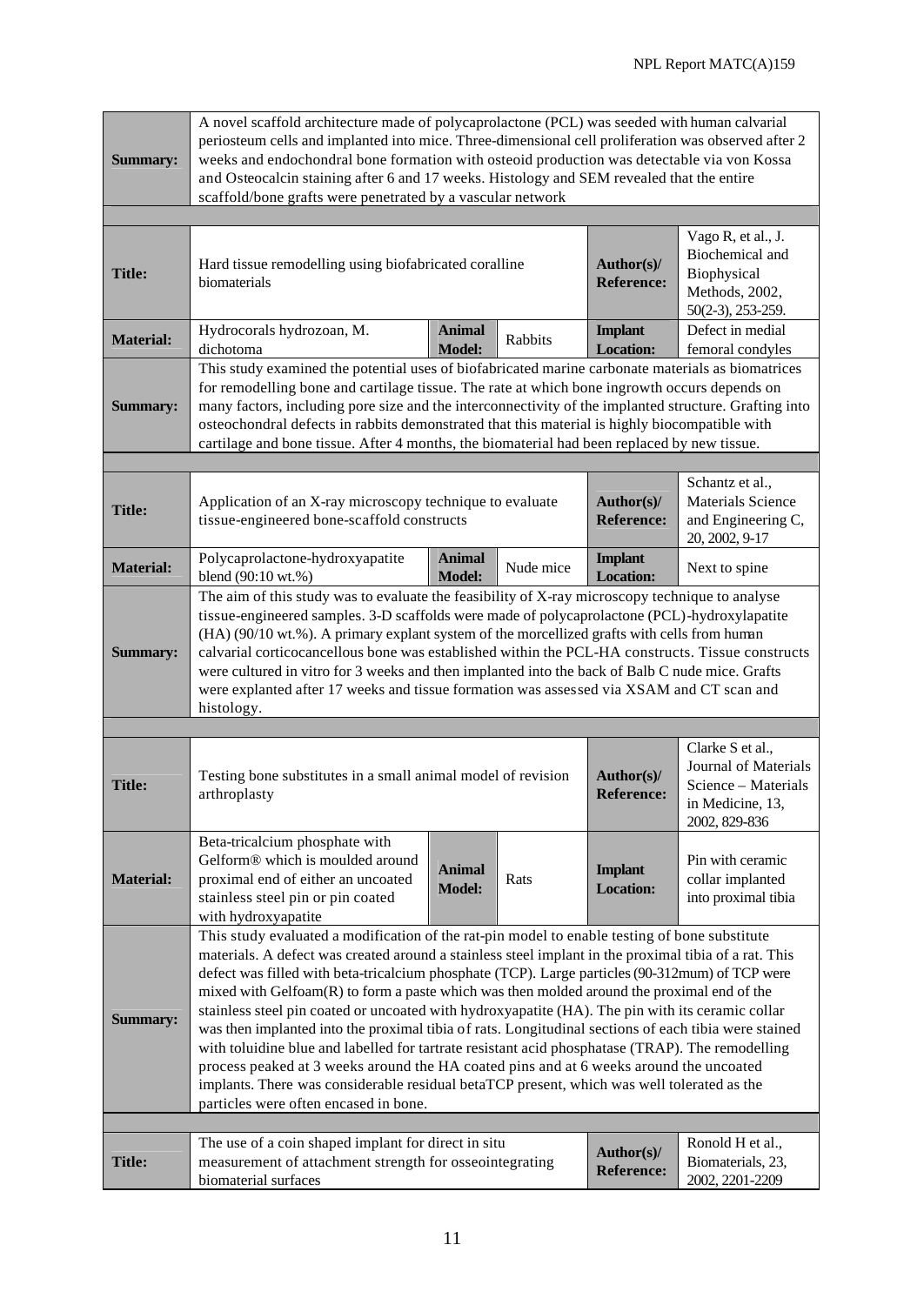| <b>Material:</b> | Grade 2 titanium (ASTM B 348) test<br>surfaces blasted with titanium<br>dioxide $(TiO2)$ particles.<br>Polytetrafluoroethylene (PTFE)<br>caps were introduced to resist bone<br>growth towards the vertical faces of<br>the implant as well as bone<br>overgrowth.                                                                                                                                                                                                                                                                                                                                                                                                                                                                                                                                                                                                                                                                                                                                          | <b>Animal</b><br><b>Model:</b> | Rabbit  | <b>Implant</b><br><b>Location:</b> | Tibia                                                                                                      |  |
|------------------|-------------------------------------------------------------------------------------------------------------------------------------------------------------------------------------------------------------------------------------------------------------------------------------------------------------------------------------------------------------------------------------------------------------------------------------------------------------------------------------------------------------------------------------------------------------------------------------------------------------------------------------------------------------------------------------------------------------------------------------------------------------------------------------------------------------------------------------------------------------------------------------------------------------------------------------------------------------------------------------------------------------|--------------------------------|---------|------------------------------------|------------------------------------------------------------------------------------------------------------|--|
| <b>Summary:</b>  | A flat coin shaped titanium implant was placed onto the cortical bone of rabbit tibia without<br>mechanical fixation to the bone.                                                                                                                                                                                                                                                                                                                                                                                                                                                                                                                                                                                                                                                                                                                                                                                                                                                                           |                                |         |                                    |                                                                                                            |  |
|                  |                                                                                                                                                                                                                                                                                                                                                                                                                                                                                                                                                                                                                                                                                                                                                                                                                                                                                                                                                                                                             |                                |         |                                    |                                                                                                            |  |
| <b>Title:</b>    | Histomorphological, histomorphometrical and biomechanical<br>analysis of ceramic bone substitutes in a weight-bearing<br>animal model                                                                                                                                                                                                                                                                                                                                                                                                                                                                                                                                                                                                                                                                                                                                                                                                                                                                       |                                |         | Author(s)/<br><b>Reference:</b>    | Kessler S et al.,<br>Journal of Materials<br>Science: Materials<br>in Medicine, $13(2)$ ,<br>2002, 191-195 |  |
| <b>Material:</b> | Alpha tricalcium phosphate,<br>neutralised glass ceramic and a<br>composite material of its copolymer                                                                                                                                                                                                                                                                                                                                                                                                                                                                                                                                                                                                                                                                                                                                                                                                                                                                                                       | <b>Animal</b><br><b>Model:</b> | Sheep   | <b>Implant</b><br><b>Location:</b> | Medial tibial head,<br>wedge-shaped<br>defects                                                             |  |
| <b>Summary:</b>  | The biomechanical properties, the osteoconductive capacity and the degradation rate of alpha<br>tricalcium phosphate (alpha TCP), a neutralized glass ceramics (GB9N) and a composite material<br>(GB9N+copolymers) were studied. Substitutes were implanted in the medial tibial head of the right<br>lower leg of sheep in a standardized surgical technique. After nine months the implants were<br>harvested and prepared for histomorphological and histomorphometrical investigations<br>(undecalcified Masson Goldner staining). No significant differences for the maximum fracture load<br>as well as for the yield strength were detected between harvested specimens and bone blocks from<br>the contralateral tibia. All substitutes showed osteoconduction, leading to a continuous ingrowth<br>of new formed bone. However in the composite material soft tissue could be identified within the<br>scaffold and there were signs of ongoing bone remodelling, nine months after implantation. |                                |         |                                    |                                                                                                            |  |
| <b>Title:</b>    | Electromagnetic stimulation on the bone growth using<br>backscattered electron imaging                                                                                                                                                                                                                                                                                                                                                                                                                                                                                                                                                                                                                                                                                                                                                                                                                                                                                                                      |                                |         | Author(s)/<br><b>Reference:</b>    | Ottani V, et al.,<br>Micron, 33(2), 2002,<br>121-125.                                                      |  |
| <b>Material:</b> | Hydroxyapatite (natural and<br>synthetic)                                                                                                                                                                                                                                                                                                                                                                                                                                                                                                                                                                                                                                                                                                                                                                                                                                                                                                                                                                   | <b>Animal</b><br><b>Model:</b> | Rabbits | <b>Implant</b><br><b>Location:</b> | Tibia                                                                                                      |  |
| <b>Summary:</b>  | Natural (NA) and synthetic hydroxyapatite (HA) with a grain size <50um were implanted in rabbit<br>tibiae to examine the effect of electromagnetic stimulation (PEMF). Bone samples were processed<br>for LM, TEM and SEM using a backscatter electron detector for the evaluation of bone growth.<br>The study showed that HA has more osteoconductivity than NA and showed that PEMF-<br>treatment results in accelerating bone formation at early time periods                                                                                                                                                                                                                                                                                                                                                                                                                                                                                                                                           |                                |         |                                    |                                                                                                            |  |
| <b>Title:</b>    | Experimental procedure for the evaluation of the mechanical<br>properties of the bone surrounding dental implants                                                                                                                                                                                                                                                                                                                                                                                                                                                                                                                                                                                                                                                                                                                                                                                                                                                                                           |                                |         | Author(s)/<br><b>Reference:</b>    | Soncini M et al.,<br>Biomaterials, 23(1),<br>2002, 9-17                                                    |  |
| <b>Material:</b> | Tioblast™ Fixture (titanium fixture),<br>defect filled with deantigenate<br>bovine bone particles (Bio-Oss <sup>®</sup> )<br>and covered with a resorbable<br>Polygalactin membrane (Vycril <sup>TM</sup> )                                                                                                                                                                                                                                                                                                                                                                                                                                                                                                                                                                                                                                                                                                                                                                                                 | <b>Animal</b><br><b>Model:</b> | Sheep   | <b>Implant</b><br><b>Location:</b> | Tibia with and<br>without defects                                                                          |  |
| <b>Summary:</b>  | This paper focuses on an experimental procedure to evaluate the mechanical properties of the bone<br>surrounding dental implants. Microradiographic analyses on bone fixed with titanium implants in<br>sheep showed that the mechanical properties of the bone surrounding the implant improve, as<br>does the healing time                                                                                                                                                                                                                                                                                                                                                                                                                                                                                                                                                                                                                                                                                |                                |         |                                    |                                                                                                            |  |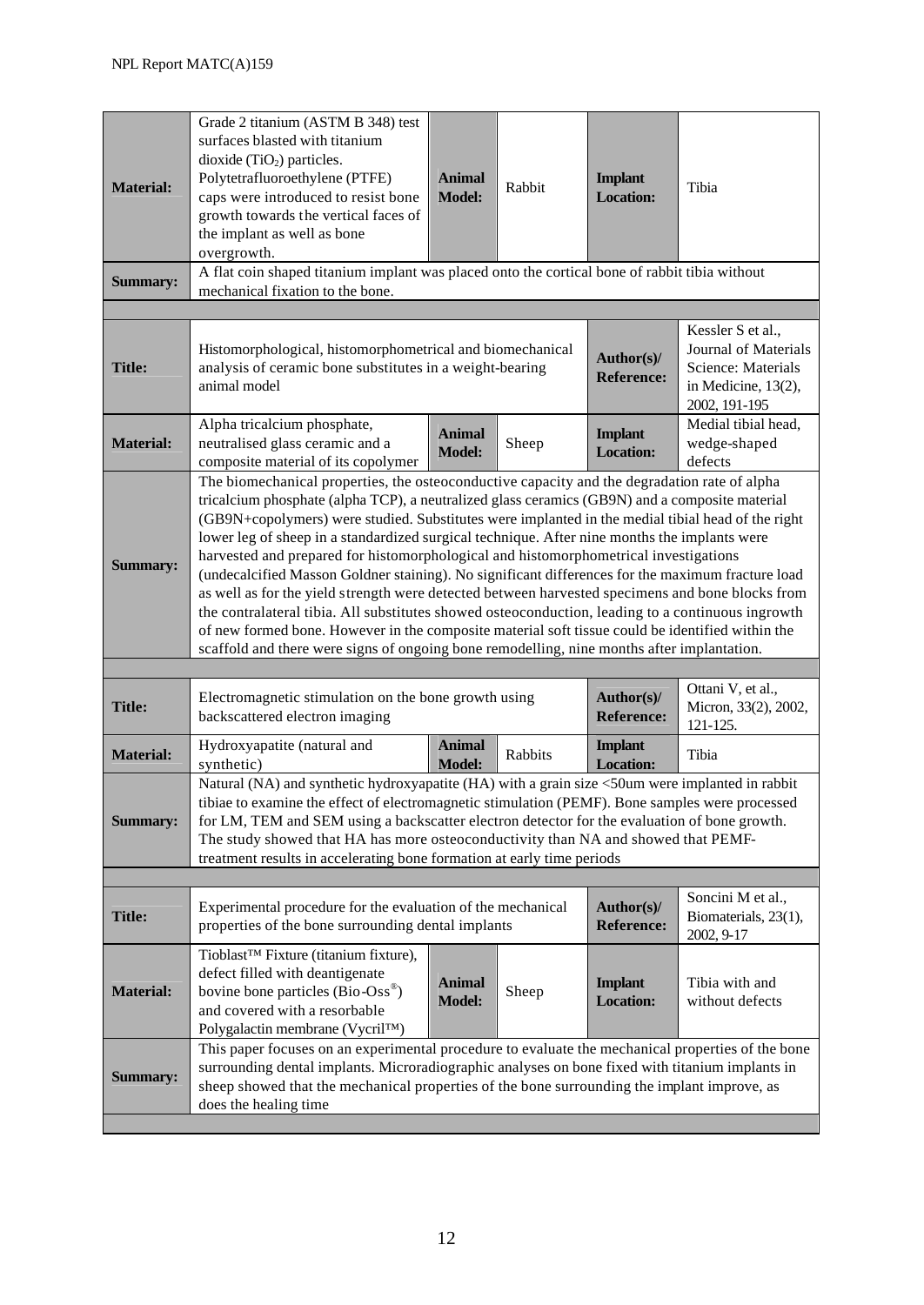| <b>Title:</b>    | A composite graft material containing bone particles and<br>collagen in osteoinduction in mouse                                                                                                                                                                                                                                                                                                                                                                                                                                                                                                                                                                                                                                                                                                      | Author(s)/<br><b>Reference:</b> | Tsai CH, et al., J.<br>iomedical Materials<br>Research 2002,<br>$63(1), 65-70$ |                                    |                                                                               |  |
|------------------|------------------------------------------------------------------------------------------------------------------------------------------------------------------------------------------------------------------------------------------------------------------------------------------------------------------------------------------------------------------------------------------------------------------------------------------------------------------------------------------------------------------------------------------------------------------------------------------------------------------------------------------------------------------------------------------------------------------------------------------------------------------------------------------------------|---------------------------------|--------------------------------------------------------------------------------|------------------------------------|-------------------------------------------------------------------------------|--|
| <b>Material:</b> | 60% collagen and 40%<br>demineralised allogenic bone<br>matrices (DymaGraft (TM))<br>composite                                                                                                                                                                                                                                                                                                                                                                                                                                                                                                                                                                                                                                                                                                       | <b>Animal</b><br><b>Model:</b>  | Mice                                                                           | <b>Implant</b><br><b>Location:</b> | Left thigh muscle                                                             |  |
| <b>Summary:</b>  | The goal of this study was to evaluate the characteristics of composite graft implants in the<br>mineralization process in an animal model compared with demineralised freeze-dried bone allograft<br>(DFDBA) powder and pure collagen. Xenogenic collagen isolated from human tendon, skin or<br>bone was added to the bone-graft particles to form a composite sponge-like implant. This material<br>is commercially available and consists of 60% collagen and 40% DFDBA. It was concluded that a<br>higher rate of calcification and bone formation was produced in the composite graft implant<br>compared to the DFDBA implant. The composite graft material (DynaGraft), which contains both<br>collagen and DFDBA proved to more effective for bone formation than particle components alone |                                 |                                                                                |                                    |                                                                               |  |
| <b>Title:</b>    | Use of collagen sponge incorporating transforming growth<br>factor-beta1 to promote bone repair in skull defects in rabbits                                                                                                                                                                                                                                                                                                                                                                                                                                                                                                                                                                                                                                                                          |                                 |                                                                                | Author(s)/<br><b>Reference:</b>    | Ueda H, et al.,<br>Biomaterials 2002,<br>23(4), 1003-1010.                    |  |
| <b>Material:</b> | Collagen sponge incorporating<br>transforming growth factor-beta 1<br>(TGF-1) with and without label I-125                                                                                                                                                                                                                                                                                                                                                                                                                                                                                                                                                                                                                                                                                           | <b>Animal</b><br><b>Model:</b>  | Rabbits<br>and mice                                                            | <b>Implant</b><br><b>Location:</b> | Skull defects in<br>rabbits and<br>subcutaneously in<br>the backs of mice     |  |
| <b>Summary:</b>  | The objective of this stuffy was to evaluate the potential of collagen sponge incorporating growth<br>transforming growth factor-betal (TGF-betal) to enhance bone repair. The collagen sponge was<br>prepared by freeze-drying aqueous foamed collagen solution. These were implanted into the backs<br>of mice. Via degradation profiles and SEM it was concluded that the collagen sponges were able to<br>release biologically active TGF-beta1 and were a promising material for bone repair                                                                                                                                                                                                                                                                                                    |                                 |                                                                                |                                    |                                                                               |  |
|                  |                                                                                                                                                                                                                                                                                                                                                                                                                                                                                                                                                                                                                                                                                                                                                                                                      |                                 |                                                                                |                                    |                                                                               |  |
| <b>Title:</b>    | Overexpression of the granulocyte colony-stimulating factor<br>gene impairs bone morphogenetic protein responsiveness in<br>mice                                                                                                                                                                                                                                                                                                                                                                                                                                                                                                                                                                                                                                                                     |                                 |                                                                                | Author(s)/<br><b>Reference:</b>    | Kuwabara H, et al.,<br>Laboratory<br>Investigation 2001,<br>81(8), 1133-1141. |  |
| <b>Material:</b> | Collagen pellet containing<br>recombinant human bone<br>morphogenetic protein (BMP)-2 mice                                                                                                                                                                                                                                                                                                                                                                                                                                                                                                                                                                                                                                                                                                           | <b>Animal</b><br><b>Model:</b>  | Transgenic<br>and normal                                                       | <b>Implant</b><br><b>Location:</b> | Ectopic site - dorsal<br>subfascial pocket                                    |  |
| <b>Summary:</b>  | As a way of determining the role of Granulocyte colony-stimulating factor (G-CSF) in bone<br>formation in vivo, an ectopic bone was induced subcutaneously into G-CSF transgenic mice by<br>bone morphogenetic protein (BMP)-2. It was concluded that the permanent expression of G-CSF<br>could retard the differentiation process of osteoblasts by impairing the initial induction of<br>mesenchymal cells.                                                                                                                                                                                                                                                                                                                                                                                       |                                 |                                                                                |                                    |                                                                               |  |
|                  |                                                                                                                                                                                                                                                                                                                                                                                                                                                                                                                                                                                                                                                                                                                                                                                                      |                                 |                                                                                |                                    |                                                                               |  |
| <b>Title:</b>    | Effect of nickel-titanium shape memory metal alloy on bone<br>formation                                                                                                                                                                                                                                                                                                                                                                                                                                                                                                                                                                                                                                                                                                                              |                                 |                                                                                | Author(s)/<br><b>Reference:</b>    | Kapanen A, et al.,<br>Biomaterials, 2001,<br>22(18), 2475-2480.               |  |
| <b>Material:</b> | NiTi (54% nickel by weight, 46%<br>titanium by weight, AO/ASIF<br>stainless steel and AO/ASIF Ti-<br>6Al-4V alloy (90% titanium by<br>weight, 6% aluminium by weight,<br>4% vanadium by weight                                                                                                                                                                                                                                                                                                                                                                                                                                                                                                                                                                                                       | <b>Animal</b><br><b>Model:</b>  | Rats                                                                           | <b>Implant</b><br><b>Location:</b> | Ectopic site - under<br>the fascia of the<br>latissimus                       |  |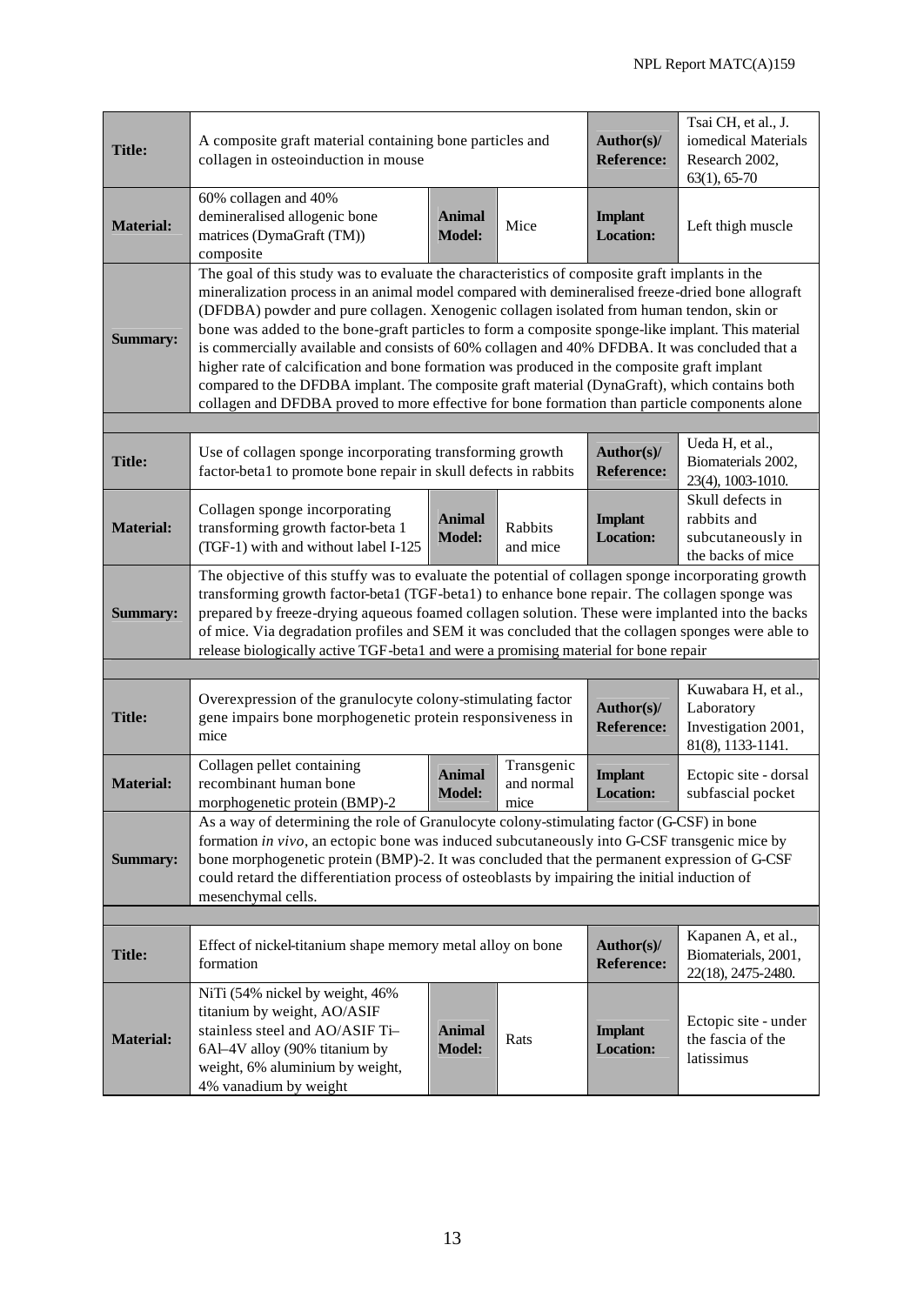| <b>Summary:</b>                     | The aim of this study was to determine the biocompatibility of NiTi alloy on bone formation.<br>Comparisons were made between Nitinol (NiTi), stainless steel (Stst) and titanium-aluminium (6%)-<br>vandium (4%) alloy (Ti-6Al-4V) implanted for 8 weeks under the fascia of the latissimus dorsi<br>muscle in rats. Light microscopy, peripheral quantitative computed tomography (pQCT) and digital<br>image analysis were all used. NiTi had good biocompatibility, as its effects on ectopic bone<br>formation are similar to those of Stst. |                                |         |                                    |                                                                                        |  |  |
|-------------------------------------|---------------------------------------------------------------------------------------------------------------------------------------------------------------------------------------------------------------------------------------------------------------------------------------------------------------------------------------------------------------------------------------------------------------------------------------------------------------------------------------------------------------------------------------------------|--------------------------------|---------|------------------------------------|----------------------------------------------------------------------------------------|--|--|
|                                     |                                                                                                                                                                                                                                                                                                                                                                                                                                                                                                                                                   |                                |         |                                    |                                                                                        |  |  |
| <b>Title:</b>                       | Nanoindentation study of interfaces between calcium<br>phosphate and bone in an animal spinal fusion model                                                                                                                                                                                                                                                                                                                                                                                                                                        |                                |         | Author(s)/<br><b>Reference:</b>    | Guo LH, et al., J.<br><b>Biomedical</b><br>Materials Research<br>2001, 54(4), 554-559. |  |  |
| <b>Material:</b>                    | Porous hydroxyapatite/beta-<br>tricalcium phosphate                                                                                                                                                                                                                                                                                                                                                                                                                                                                                               | <b>Animal</b><br><b>Model:</b> | Rabbits | <b>Implant</b><br><b>Location:</b> | Spinal fusion                                                                          |  |  |
| <b>Summary:</b>                     | In this study, a porous hydroxyapatite (HA)/beta-tricalcium phosphate (beta-TCP) ceramic was<br>tested as a graft material using a rabbit lumbar transverse process (L5-L6) fusion model.<br>Histomorphological observation revealed integration with the host bone by both cancellous bone<br>formation and cartilage formation. Nanoindentation was used to evaluate the mechanical properties<br>of the implants and the newly formed tissues.                                                                                                 |                                |         |                                    |                                                                                        |  |  |
|                                     |                                                                                                                                                                                                                                                                                                                                                                                                                                                                                                                                                   |                                |         |                                    |                                                                                        |  |  |
| <b>Title:</b>                       | Radiologic, mechanical, and histologic evaluation of 2<br>glenoid prosthesis designs in a canine model                                                                                                                                                                                                                                                                                                                                                                                                                                            |                                |         | Author(s)/<br><b>Reference:</b>    | Wirth MA et al., J.<br>Shoulder and Elbow<br>Surgery, 10(2), 2001,<br>140-148          |  |  |
| <b>Material:</b>                    | Hylamer                                                                                                                                                                                                                                                                                                                                                                                                                                                                                                                                           | <b>Animal</b><br><b>Model:</b> | Dogs    | <b>Implant</b><br><b>Location:</b> | Glenoid (shoulder)                                                                     |  |  |
| <b>Summary:</b>                     | A new glenoid design aimed at improving fixation outcomes was compared with conventional<br>keeled glenoids in weight-bearing canine shoulders and found to be superior in achieving osseous<br>integration and fixation                                                                                                                                                                                                                                                                                                                          |                                |         |                                    |                                                                                        |  |  |
|                                     |                                                                                                                                                                                                                                                                                                                                                                                                                                                                                                                                                   |                                |         |                                    |                                                                                        |  |  |
| <b>Title:</b>                       | Biomechanical and histological aspects of fracture healing,<br>stimulated with osteogenic protein-1                                                                                                                                                                                                                                                                                                                                                                                                                                               |                                |         | Author(s)/<br><b>Reference:</b>    | Blokhuis TJ et al.,<br>Biomaterials, 22(7),<br>2001, 725-730                           |  |  |
| <b>Material:</b>                    | AO external fixator, (rhOP-1) and<br>bovine type I collagen matrix in<br>combination with<br>carboxymethylcellulose (CMC)                                                                                                                                                                                                                                                                                                                                                                                                                         | <b>Animal</b><br><b>Model:</b> | Goats   | <b>Implant</b><br><b>Location:</b> | Tibia                                                                                  |  |  |
| <b>Summary:</b>                     | In this study, biomechanical and histological aspects of fracture healing after an injection of<br>osteogenic protein-1 (OP-1) in a fracture gap in the left tibia of goats. The data showed that<br>fracture healing can be accelerated with a single injection of OP-1, eventually resulting in normally<br>healed bone                                                                                                                                                                                                                         |                                |         |                                    |                                                                                        |  |  |
|                                     |                                                                                                                                                                                                                                                                                                                                                                                                                                                                                                                                                   |                                |         |                                    |                                                                                        |  |  |
| <b>Title:</b>                       | Evaluation of carriers of bone morphogenetic protein for<br>spinal fusion                                                                                                                                                                                                                                                                                                                                                                                                                                                                         |                                |         | Author(s)/<br><b>Reference:</b>    | Minamide A et al.,<br>Spine 26(8), 2001,<br>933-939                                    |  |  |
| <b>Material:</b><br><b>Summary:</b> | Sintered bovine bone True Bone<br>Ceramics, TBC coated with Type I<br>collagen infiltrated with $100 \mu g$ of<br>recombinant human bone<br>morphogenetic protein-2 (rhBMP-<br>2), Type I collagen sheet and Type<br>I collagen sheet containing 100 µg<br>of rhBMP-2                                                                                                                                                                                                                                                                             | <b>Animal</b><br><b>Model:</b> | Rabbit  | <b>Implant</b><br><b>Location:</b> | posterolateral<br>intertransverse<br>spinal fusion                                     |  |  |
|                                     |                                                                                                                                                                                                                                                                                                                                                                                                                                                                                                                                                   |                                |         |                                    |                                                                                        |  |  |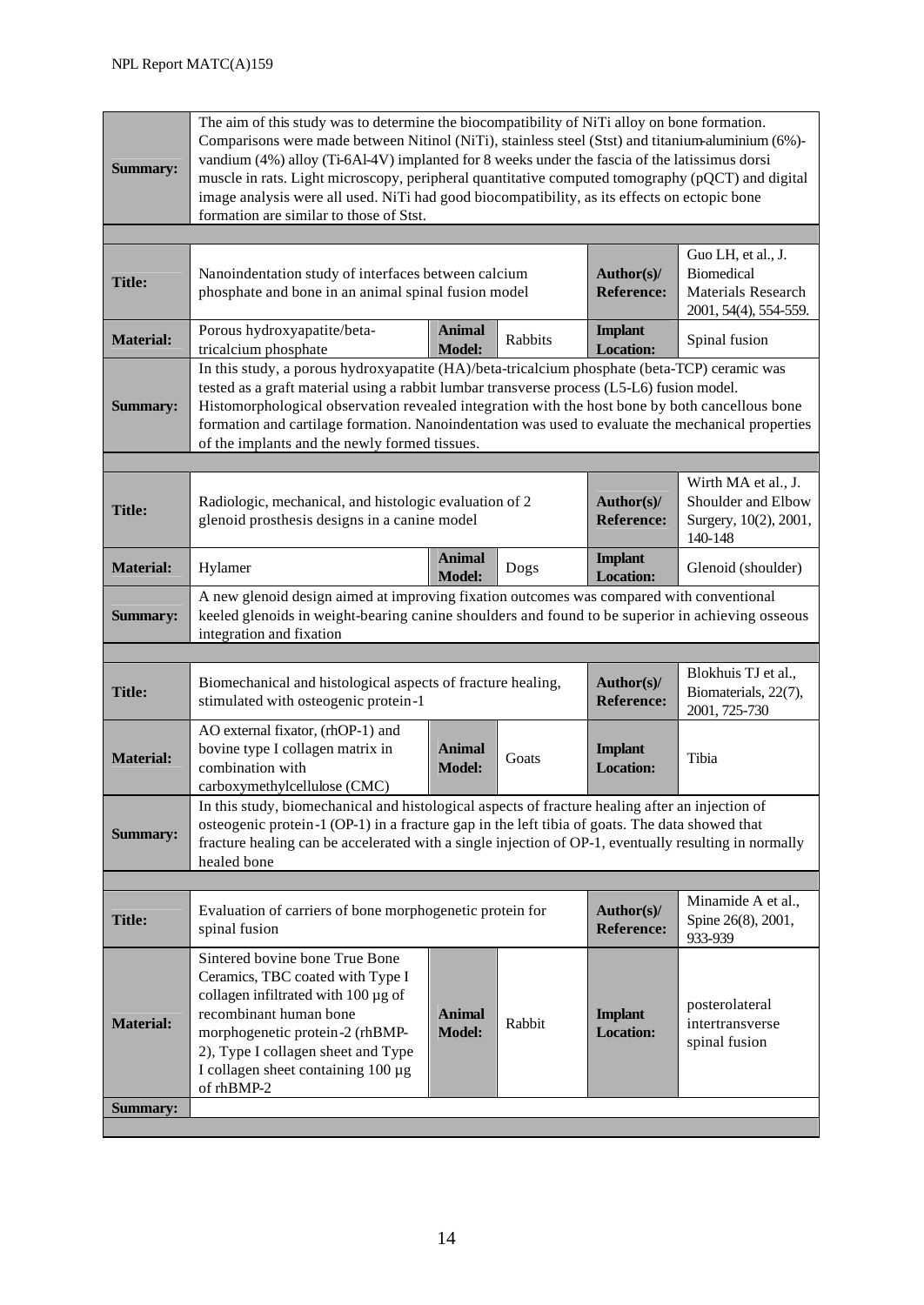| <b>Title:</b>    | Madreporic hydroxyapatite granulates for filling bone defects                                                                                                                                                                                                                                                                                                                                                                                                                                          | Author(s)/<br><b>Reference:</b> | Muller-Mai C et al.,<br>Unfallchirurg,<br>104(3), 2001, 221-<br>229           |                                    |                                                                   |
|------------------|--------------------------------------------------------------------------------------------------------------------------------------------------------------------------------------------------------------------------------------------------------------------------------------------------------------------------------------------------------------------------------------------------------------------------------------------------------------------------------------------------------|---------------------------------|-------------------------------------------------------------------------------|------------------------------------|-------------------------------------------------------------------|
| <b>Material:</b> | Macrocrystalline madreporic<br>granular hydroxyapatite                                                                                                                                                                                                                                                                                                                                                                                                                                                 | <b>Animal</b><br><b>Model:</b>  | Rabbits                                                                       | <b>Implant</b><br><b>Location:</b> | Distal femur<br>epiphysis                                         |
| <b>Summary:</b>  | Two macrocrystalline madreporic granular hydroxyapapatite implants of different size range were<br>implanted into the trabecular bone of the distal femur epiphysis of rabbits. Both of the granular<br>materials tested are useful in filling bone defects. A guided tissue regeneration due to partial<br>implant degradation and subsequent bone formation seems to be impossible since the degradation<br>rate of the materials is too low                                                         |                                 |                                                                               |                                    |                                                                   |
| <b>Title:</b>    | Evaluation of recombinant human bone morphogenetic<br>protein-2 as a bone-graft substitute in a canine segmental<br>defect model                                                                                                                                                                                                                                                                                                                                                                       | Author(s)/<br><b>Reference:</b> | Sciadini MF et al., J.<br>of Orthopaedic<br>Research, 18(2),<br>2000, 289-302 |                                    |                                                                   |
| <b>Material:</b> | External fixator and recombinant<br>human bone morphogenetic<br>protein-2 with a collagen sponge<br>carrier                                                                                                                                                                                                                                                                                                                                                                                            | <b>Animal</b><br><b>Model:</b>  | Dogs                                                                          | <b>Implant</b><br><b>Location:</b> | Radial                                                            |
| <b>Summary:</b>  | A study was performed in dogs to evaluate the dose-response characteristics and effectiveness of<br>recombinant human bone morphogenetic protein-2 (RHBM P-2) with a collagen sponge carrier.<br>Defects were created in dogs - all received autogenous cancellous bone grafts in one defect and a<br>collagen implant in the other. Radiology and histology confirmed that recombinant human bone<br>morphogenetic protein-2 (RHBM P-2) in a collagen carrier has significant osteoinductive activity |                                 |                                                                               |                                    |                                                                   |
|                  | Osteoconduction in large macroporous hydroxyapatite                                                                                                                                                                                                                                                                                                                                                                                                                                                    |                                 |                                                                               | Author(s)/                         | Boyde A, et al.,                                                  |
| <b>Title:</b>    | ceramic implants: evidence for a complementary integration<br>and disintegration mechanism                                                                                                                                                                                                                                                                                                                                                                                                             |                                 |                                                                               | <b>Reference:</b>                  | Bone, 1999, 24(6),<br>579-589.                                    |
| <b>Material:</b> | Macroporous hydroxyapatite<br>ceramics                                                                                                                                                                                                                                                                                                                                                                                                                                                                 | <b>Animal</b><br><b>Model:</b>  | Sheep                                                                         | <b>Implant</b><br><b>Location:</b> | Tibiae                                                            |
| <b>Summary:</b>  | Large, cylindrical implants of a porous calcium phosphate ceramic ("hydroxyapatite" starting<br>material, HAC) were used to replace far greater than critical-sized sections of the midshaft of sheep<br>tibiae. Bone adaptation to the HAC leads to its fracture and the newly generated surfaces are<br>equally osteoconductive. This leads to a self-propagating, self-annealing system in which defects<br>in the HAC are mended by the intercalation of bone                                      |                                 |                                                                               |                                    |                                                                   |
| <b>Title:</b>    | Anti-inflammatory properties of triblock siloxane copolymer-<br>blended materials                                                                                                                                                                                                                                                                                                                                                                                                                      |                                 |                                                                               | Author(s)/<br><b>Reference:</b>    | Tang et al,<br>Biomaterials, 20,<br>1999, 1365-1370               |
| <b>Material:</b> | PVC modified with<br>polydimethysiloxane-<br>polycaprolactone to make silicone-<br>like polymer                                                                                                                                                                                                                                                                                                                                                                                                        | <b>Animal</b><br><b>Model:</b>  | Mouse                                                                         | <b>Implant</b><br><b>Location:</b> | Peritoneal cavity                                                 |
| <b>Summary:</b>  | A series of polycaprolactone-polydimethylsiloxane-polycaprolactone (PDMS-PCL) copolymers<br>were developed. Polyvinyl chloride (PVC) was mixed with low concentrations of this copolymer<br>and generated materials with silicone-like surface properties. In vivo studies showed that the<br>PDMS-PCL-blended materials triggered significantly weaker inflammatory responses than did PVC                                                                                                            |                                 |                                                                               |                                    |                                                                   |
| <b>Title:</b>    | RGD-coated titanium implants stimulate increased bone<br>formation in vivo                                                                                                                                                                                                                                                                                                                                                                                                                             |                                 |                                                                               | Author(s)/<br><b>Reference:</b>    | Ferris DM et al.,<br>Biomaterials, 20(23-<br>24), 1999, 2323-2331 |
| <b>Material:</b> | Titanium rods coated with peptide<br>sequence Arg-Gly-Asp-Cys                                                                                                                                                                                                                                                                                                                                                                                                                                          | <b>Animal</b><br><b>Model:</b>  | Rats                                                                          | <b>Implant</b><br><b>Location:</b> | Femur                                                             |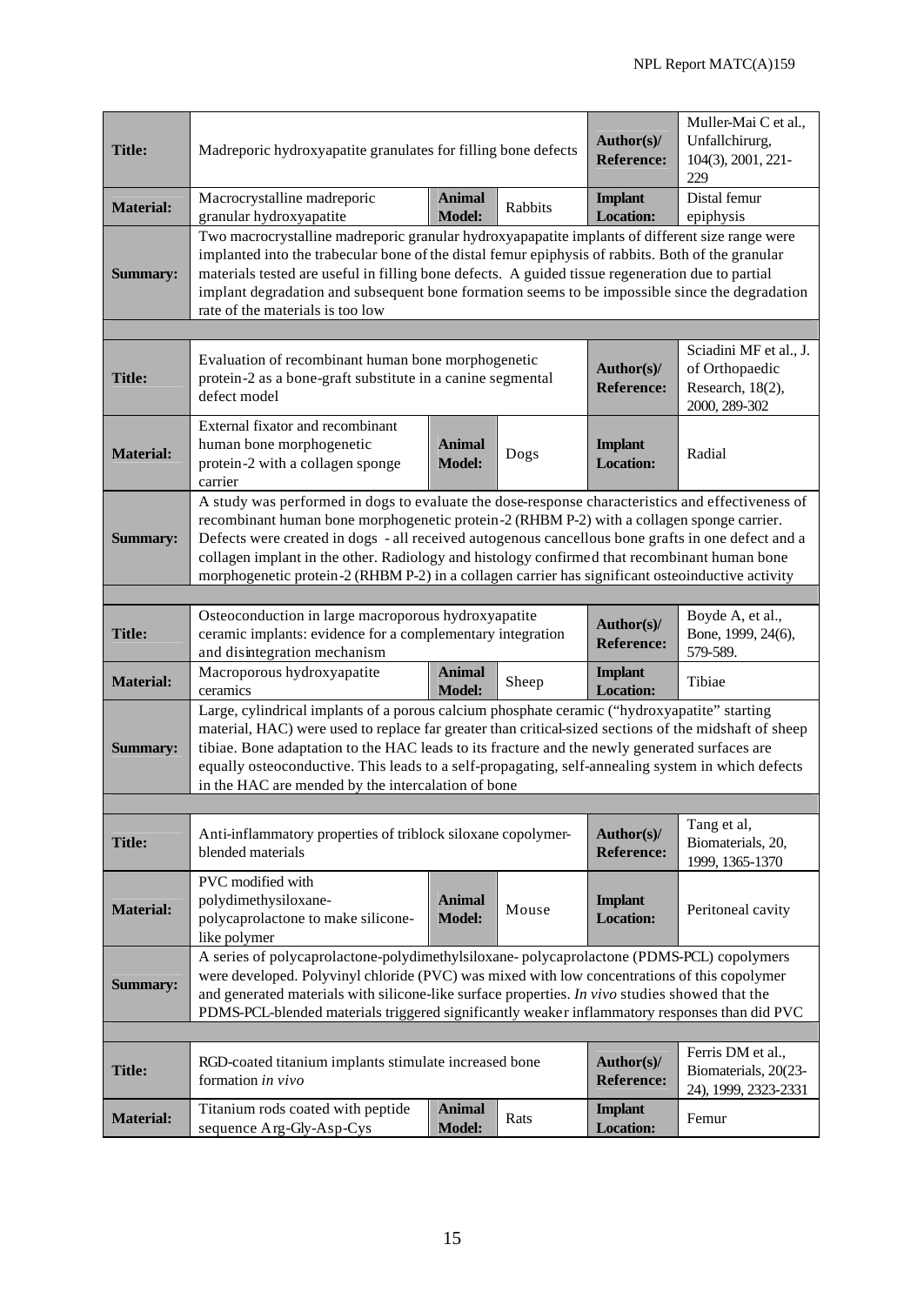| <b>Summary:</b>  | This study was designed to evaluate the quality and quantity of new bone formed in response to<br>titanium rods surface-coated with the peptide sequence Arg-Gly-Asp-Cys using gold-thiol<br>chemistry and implanted in rat femurs. The pilot data suggested that an RGDC peptide coating may<br>enhance titanium rod osseointegration                                                                   |                                |                |                                    |                                                                                       |  |
|------------------|----------------------------------------------------------------------------------------------------------------------------------------------------------------------------------------------------------------------------------------------------------------------------------------------------------------------------------------------------------------------------------------------------------|--------------------------------|----------------|------------------------------------|---------------------------------------------------------------------------------------|--|
| <b>Title:</b>    | In vivo evaluation of coralline hydroxyapatite and direct<br>current electrical stimulation in lumbar spinal fusion                                                                                                                                                                                                                                                                                      |                                |                | Author(s)/<br><b>Reference:</b>    | Bozic KJ et al.,<br>Spine, 24(20), 1999,<br>2127-2133                                 |  |
| <b>Material:</b> | Coralline hydroxyapatite with an<br>implantable dc electrical stimulator                                                                                                                                                                                                                                                                                                                                 | <b>Animal</b><br><b>Model:</b> | Rabbits        | <b>Implant</b><br><b>Location:</b> | Spine                                                                                 |  |
| <b>Summary:</b>  | This study evaluated the effect of an osteoconductive bone graft substitute and direct-current<br>electrical stimulation on the rate of pseudarthrosis in a rabbit spinal fusion model. Direct-current<br>electrical stimulation increased fusion rates in a dose-dependant manner. Coralline hydroxyapatite<br>and direct-current electrical stimulation can be used together to increase fusion rates. |                                |                |                                    |                                                                                       |  |
| <b>Title:</b>    | Experimental spinal fusion using sintered bovine bone coated<br>Minamide A et al.,<br>Author(s)/<br>with type I collagen and recombinant human bone<br>Spine, 24(18), 1999,<br><b>Reference:</b><br>1863-1870<br>morphogenetic protein-2                                                                                                                                                                 |                                |                |                                    |                                                                                       |  |
| <b>Material:</b> | Sintered bovine bone and Type I<br>collagen complex carrying<br>recombinant human bone<br>morphogenetic protein (rhBMP)-2                                                                                                                                                                                                                                                                                | <b>Animal</b><br><b>Model:</b> | Rabbits        | <b>Implant</b><br><b>Location:</b> | Lumbar                                                                                |  |
| <b>Summary:</b>  | This study examined the efficacy of sintered bovine bone coated with Type I collagen as a carrier<br>of recombinant human bone morphogenetic protein-2 (RHBM P-2) for lumbar intertransverse<br>process arthrodesis. Sintered bovine bone coated with Type I collagen and (RHBM P-2) resulted in<br>a higher fusion rate than the autograft                                                              |                                |                |                                    |                                                                                       |  |
|                  |                                                                                                                                                                                                                                                                                                                                                                                                          |                                |                |                                    |                                                                                       |  |
| <b>Title:</b>    | The use of coralline hydroxyapatite with bone marrow,<br>autogenous bone graft, or osteoinductive bone protein<br>extract for posterolateral lumbar spine fusion.                                                                                                                                                                                                                                        |                                |                | Author(s)/<br><b>Reference:</b>    | Boden SD, Spine,<br>24(4), 1999, 320-327.                                             |  |
| <b>Material:</b> | Coralline hydroxyapatite with bone<br>marrow, autogenous bone graft,<br>osteoinductive bone protein extract                                                                                                                                                                                                                                                                                              | <b>Animal</b><br><b>Model:</b> | Rabbits        | <b>Implant</b><br><b>Location:</b> | Spine                                                                                 |  |
| <b>Summary:</b>  | This study examined the effectiveness of coralline hydroxyapitite as a bone graft substitute for<br>lumbar spine fusion when used with bone marrow, autogenous bone graft, or an osteoconductove<br>bone protein extract.                                                                                                                                                                                |                                |                |                                    |                                                                                       |  |
|                  |                                                                                                                                                                                                                                                                                                                                                                                                          |                                |                |                                    |                                                                                       |  |
| <b>Title:</b>    | Osseointegration of surface-blasted implants made of<br>titanium alloy and cobalt-chromium alloy in a rabbit<br>intramedullary model                                                                                                                                                                                                                                                                     |                                |                | Author(s)/<br><b>Reference:</b>    | Jinno T, et al., J.<br><b>Biomedical</b><br>Materials Research<br>1998, 42(1), 20-29. |  |
| <b>Material:</b> | Ti6Al4V and CoCr rods blasted<br>with 710 µm Al2O3                                                                                                                                                                                                                                                                                                                                                       | <b>Animal</b><br><b>Model:</b> | Rabbits        | <b>Implant</b><br><b>Location:</b> | Medullary space of<br>distal femora                                                   |  |
| <b>Summary:</b>  | The purpose of this stuffy was to compare the osseointegration of surface-blasted Ti6Al4V and<br>CoCr implants in vivo. Ti6Al4V and CoCr rods blasted with 710 um Al2O3 particles were bilaterally<br>press-fit into the medullary space of distal femora of rabbits. Both demonstrated good<br>biocompatibility radiographically and histologically                                                     |                                |                |                                    |                                                                                       |  |
|                  |                                                                                                                                                                                                                                                                                                                                                                                                          |                                |                |                                    | Geyer G, et al.,                                                                      |  |
| <b>Title:</b>    | Ionomeric cement implants in the middle ear of the baboon<br>(Papio ursinus) as a primate model                                                                                                                                                                                                                                                                                                          |                                |                | Author(s)/<br><b>Reference:</b>    | <b>European Archives</b><br>of Oto-Rhino-<br>Laryngology 1998,<br>255(8), 402-409.    |  |
| <b>Material:</b> | Ionomeric cement                                                                                                                                                                                                                                                                                                                                                                                         | <b>Animal</b><br><b>Model:</b> | <b>Baboons</b> | <b>Implant</b><br><b>Location:</b> | Middle ear implants                                                                   |  |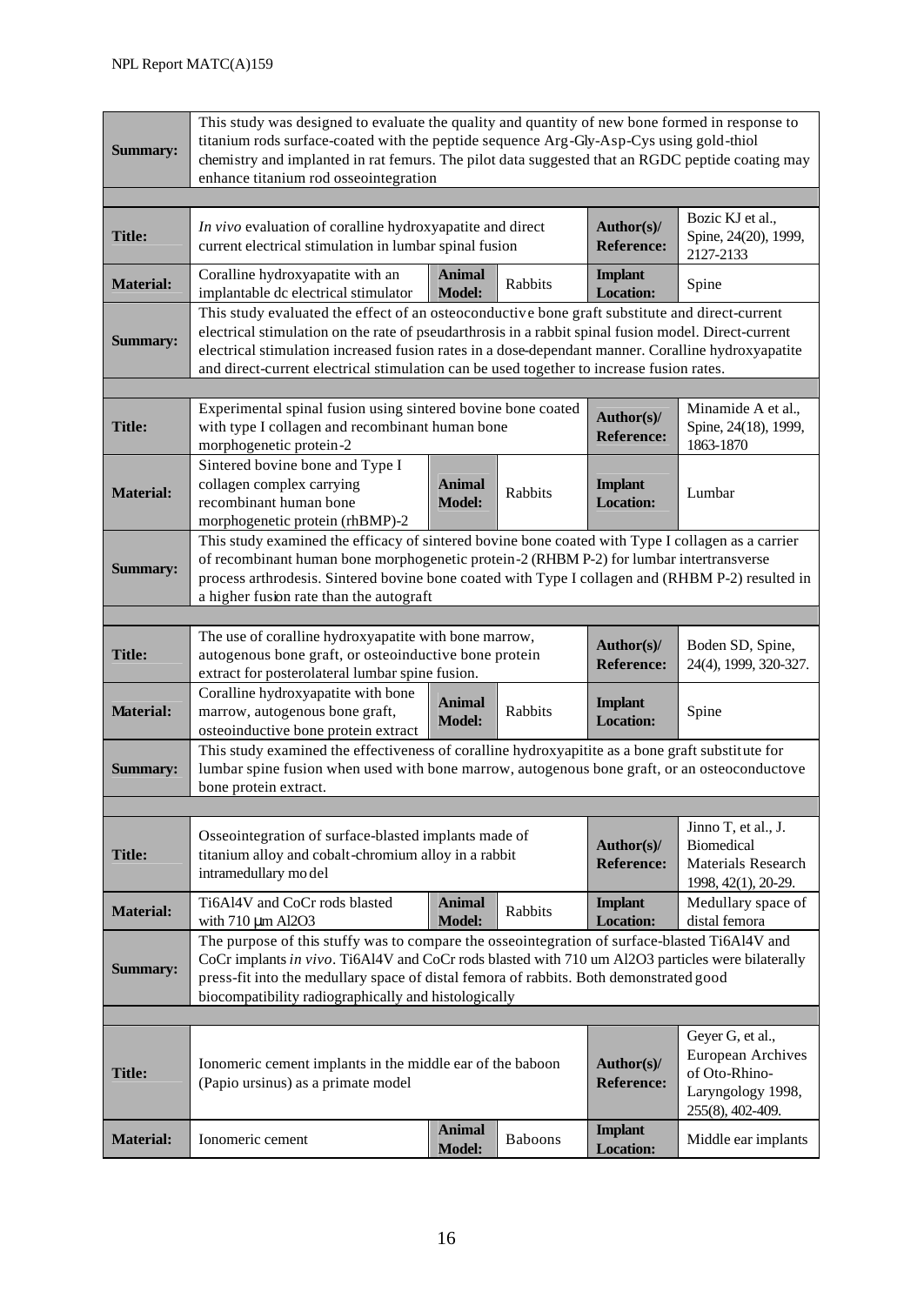|                  | Implantation of hybrid bone substitute ionomeric cement in viscous or hardened physical states                                                                                                                                                                                                                                                                                                                                                                                                                                                                                                                    |                                |         |                                    |                                                                                            |  |
|------------------|-------------------------------------------------------------------------------------------------------------------------------------------------------------------------------------------------------------------------------------------------------------------------------------------------------------------------------------------------------------------------------------------------------------------------------------------------------------------------------------------------------------------------------------------------------------------------------------------------------------------|--------------------------------|---------|------------------------------------|--------------------------------------------------------------------------------------------|--|
| <b>Summary:</b>  | into the middle ears of a primate animal model was undertaken. Findings indicate that<br>reconstruction of the posterior meatal wall can be used clinically                                                                                                                                                                                                                                                                                                                                                                                                                                                       |                                |         |                                    |                                                                                            |  |
|                  |                                                                                                                                                                                                                                                                                                                                                                                                                                                                                                                                                                                                                   |                                |         |                                    |                                                                                            |  |
| <b>Title:</b>    | The biological effect of natural bone mineral on bone<br>neoformation on the rabbit skull                                                                                                                                                                                                                                                                                                                                                                                                                                                                                                                         |                                |         | Author(s)/<br><b>Reference:</b>    | Hammerle CHF, et<br>al., Clinical Oral<br><b>Implants Research</b><br>1997, 8(3), 198-207. |  |
| <b>Material:</b> | Hemispherical dome made of<br>polylactic acid filled either with<br>peripheral blood or blood with<br>OsteoGraf <sup>®</sup>                                                                                                                                                                                                                                                                                                                                                                                                                                                                                      | Animal<br><b>Model:</b>        | Rabbits | <b>Implant</b><br><b>Location:</b> | Calvaria                                                                                   |  |
| <b>Summary:</b>  | The aim of this study was to evaluate the effect of deproteinized bovine bone graft material on new<br>bone formation in a guided bone regeneration model system. The periosteal skin flap was raised in<br>rabbits uncovering the calvaria. A stable hemispherical dome made of poly-lactic acid (PLA) was<br>placed onto the roughened calvaria. It was concluded that deproteinized bovine bone mineral has<br>osteoconductive properties and can initially accelerate new bone formation during guided bone<br>regeneration by increased recruitment of osteoblasts                                           |                                |         |                                    |                                                                                            |  |
|                  |                                                                                                                                                                                                                                                                                                                                                                                                                                                                                                                                                                                                                   |                                |         |                                    |                                                                                            |  |
| <b>Title:</b>    | Cole BJ, et al.,<br>Clinical<br>Author(s)/<br>Use of bone morphogenetic protein 2 on ectopic porous<br>Orthopaedics &<br>coated implants in the rat<br><b>Reference:</b><br><b>Related Research</b><br>1997, 345, 219-228.                                                                                                                                                                                                                                                                                                                                                                                        |                                |         |                                    |                                                                                            |  |
| <b>Material:</b> | Cylindrical plasma sprayed porous<br>titanium implants treated with<br>recombinant human bone<br>morphogenetic protein 2<br>with/without hydroxyapatite                                                                                                                                                                                                                                                                                                                                                                                                                                                           | <b>Animal</b><br><b>Model:</b> | Rats    | <b>Implant</b><br><b>Location:</b> | Ectopic site -<br>Quadriceps muscle<br>pouch                                               |  |
| <b>Summary:</b>  | The ability of recombinant human bone morphogenetic protein-2 to remain osteoinductive and<br>stimulate bone formation on a porous coated implant was tested in a rat quadricpes muscle pouch.<br>Titanium implants were coated with hydroxyapitite. Conculsions suggested that recombinant<br>human bone morphogenetic protein-2 remains biologically active after application to a titanium<br>implant and may be used to enhance appositional bone formation by direct application to the<br>implant surface                                                                                                   |                                |         |                                    |                                                                                            |  |
|                  |                                                                                                                                                                                                                                                                                                                                                                                                                                                                                                                                                                                                                   |                                |         |                                    |                                                                                            |  |
| <b>Title:</b>    | Bovine-derived bone protein as a bone graft substitute in a<br>canine segmental defect model                                                                                                                                                                                                                                                                                                                                                                                                                                                                                                                      |                                |         | Author(s)/<br><b>Reference:</b>    | Sciadini et al., J.<br>Orthopaedic<br>Trauma, 11(7), 1997,<br>496-508.                     |  |
| <b>Material:</b> | Demineralised bone matrix with<br>bovine-derived bone protein                                                                                                                                                                                                                                                                                                                                                                                                                                                                                                                                                     | <b>Animal</b><br><b>Model:</b> | Dogs    | <b>Implant</b><br><b>Location:</b> | Radial defect                                                                              |  |
| <b>Summary:</b>  | The objective of this study was to evaluate the efficacy of a bone graft substitute in healing of a<br>segmental defect of a weight-bearing long bone. Using an established canine model, a blinded,<br>prospective, randomised study of the performance of bone graft substitute implants was compare<br>with that of an accepted treatment modality (autograft) in a paired fashion. The conclusions of the<br>study were that DBM+BP (demineralised bone matrix allograft plus bovine-derived bone protein)<br>composite implants were more effecive at healing critical-sized segmental defects tan DBM alone |                                |         |                                    |                                                                                            |  |
|                  |                                                                                                                                                                                                                                                                                                                                                                                                                                                                                                                                                                                                                   |                                |         |                                    | Emery SE, Spine,                                                                           |  |
| <b>Title:</b>    | Ceramic anterior spinal fusion. Biologic and biomechanical<br>comparison in a canine model                                                                                                                                                                                                                                                                                                                                                                                                                                                                                                                        |                                |         | Author(s)/<br><b>Reference:</b>    | 21(23), 1996, 2713-<br>2719.                                                               |  |
| <b>Material:</b> | Hydroxyapatite ceramic, biphasic<br>hydroxyapatite/tricalcium<br>phosphate ceramic, calcium<br>carbonate ceramic                                                                                                                                                                                                                                                                                                                                                                                                                                                                                                  | <b>Animal</b><br><b>Model:</b> | Dogs    | <b>Implant</b><br><b>Location:</b> | Spinal fusion                                                                              |  |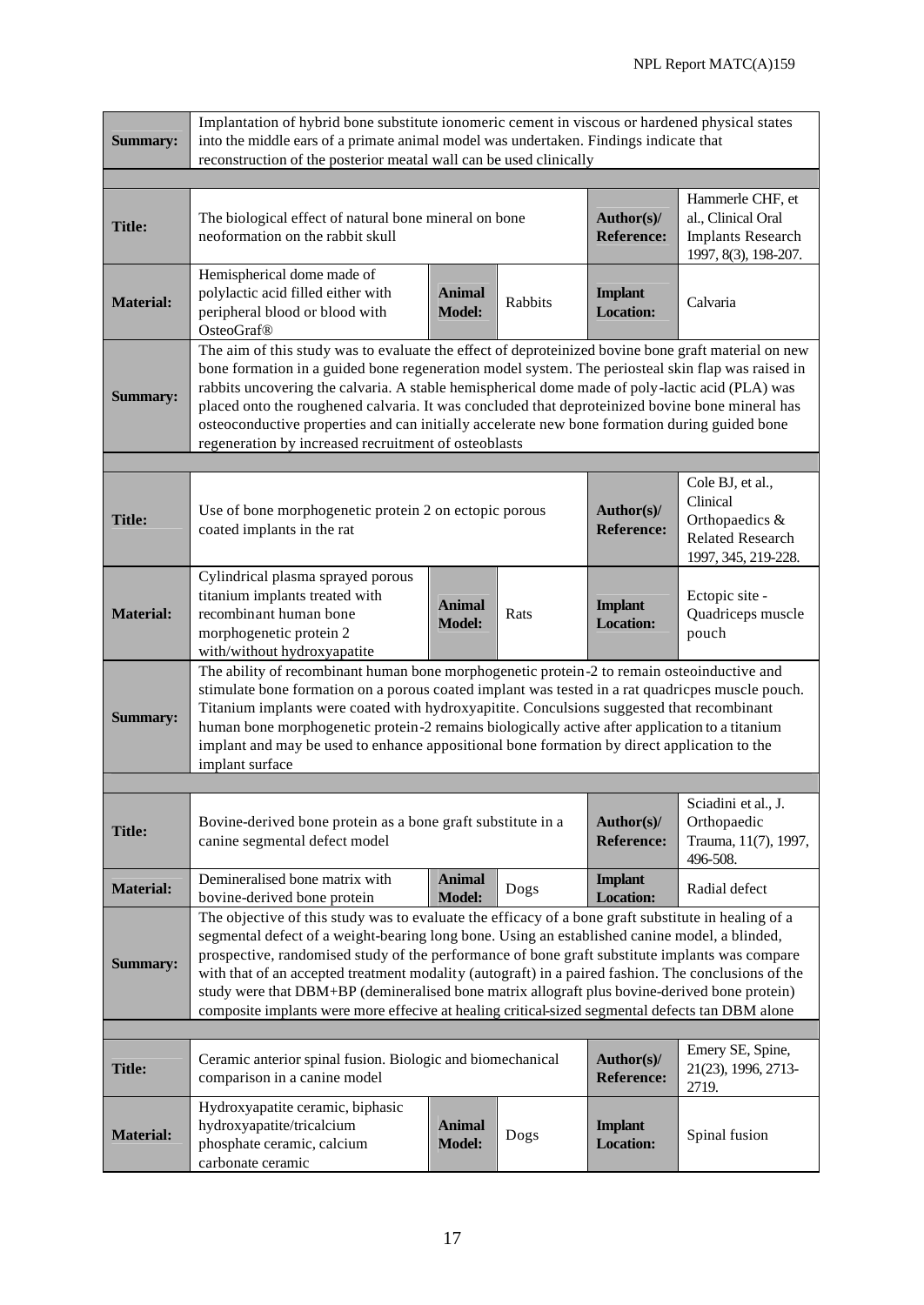| <b>Summary:</b>  | This study compares the biomechanical stiffness and histologic appearance of fused spinal<br>segments using ceramic graft substitutes versus autogenous bone grafts. The relative success or<br>failure of ceramic grafts is influenced by the composition of the ceramic, location in the spine,<br>stability and the animal model, which in this case is canine.                                                                                                                                                                                                                                                                             |                                    |          |                                    |                                                                                         |  |
|------------------|------------------------------------------------------------------------------------------------------------------------------------------------------------------------------------------------------------------------------------------------------------------------------------------------------------------------------------------------------------------------------------------------------------------------------------------------------------------------------------------------------------------------------------------------------------------------------------------------------------------------------------------------|------------------------------------|----------|------------------------------------|-----------------------------------------------------------------------------------------|--|
|                  |                                                                                                                                                                                                                                                                                                                                                                                                                                                                                                                                                                                                                                                |                                    |          |                                    |                                                                                         |  |
| <b>Title:</b>    | Effects of different osteopromotive membrane porosities on<br>experimental bone neogenesis in rats                                                                                                                                                                                                                                                                                                                                                                                                                                                                                                                                             |                                    |          | Author(s)/<br><b>Reference:</b>    | Zellin G., et al.,<br>Biomaterials, 1996,<br>17(7), 695-702.                            |  |
| <b>Material:</b> | Dome-shaped expanded<br>polytetrafluoroethylene membranes<br>covered with periosteum and skin                                                                                                                                                                                                                                                                                                                                                                                                                                                                                                                                                  | <b>Implant</b><br><b>Location:</b> | Calvaria |                                    |                                                                                         |  |
| <b>Summary:</b>  | This study was performed to investigate the influence of polytetrafluorethylene (e-PTFE)<br>membrane (GORE-TEX) porosity on the osteopromotive efficacy and to determine bone<br>neogenesis in the rat. Three membrane qualities with different porosities and four healing periods<br>were studied. Dome-shaped membranes were placed on denuded rat calvaria and covered with the<br>periosteum and skin. Upon examination via histology, the results confirmed that it is possible to<br>produce new bone by the use of the osteopromotion technique                                                                                        |                                    |          |                                    |                                                                                         |  |
|                  |                                                                                                                                                                                                                                                                                                                                                                                                                                                                                                                                                                                                                                                |                                    |          |                                    |                                                                                         |  |
| <b>Title:</b>    | Preliminary experience with a novel model assessing in vivo<br>Author(s)/<br>mechanical strength of bone grafts and substitute materials<br><b>Reference:</b>                                                                                                                                                                                                                                                                                                                                                                                                                                                                                  |                                    |          |                                    | Hamson KR,<br><b>Calcified Tissue</b><br>International, 57(1),<br>1995, 64-68.          |  |
| <b>Material:</b> | Allograft cortical bone,<br>hydroxyapatite/tricalcium<br>phosphate (HA/TCP) ceramic<br>granules and a HA/TCP and<br>collagen composite                                                                                                                                                                                                                                                                                                                                                                                                                                                                                                         | Animal<br><b>Model:</b>            | Dogs     | <b>Implant</b><br><b>Location:</b> | Tibia                                                                                   |  |
| <b>Summary:</b>  | A novel canine tibia model was used to evaluate four bone graft materials. Compared on the basis<br>of peak torque, stiffness, and energy to peak torque, no significant differences were found among<br>any of the graft materials or control bone. Histologic examination revealed the materials to be<br>osteoconductive with the extensive formation of dense, compact, cancellous bone.                                                                                                                                                                                                                                                   |                                    |          |                                    |                                                                                         |  |
|                  |                                                                                                                                                                                                                                                                                                                                                                                                                                                                                                                                                                                                                                                |                                    |          |                                    |                                                                                         |  |
| <b>Title:</b>    | Development of an elastomer coated hip prosthesis                                                                                                                                                                                                                                                                                                                                                                                                                                                                                                                                                                                              |                                    |          | Author(s)/<br><b>Reference:</b>    | Jaecques SV, J.<br>Materials Sci-<br>Materials in<br>Medicine, 6(12),<br>1995, 685-689. |  |
| <b>Material:</b> | Elastomer coated prosthesis with a<br>metal core and thermoplastic<br>polyolefin elastomer coating                                                                                                                                                                                                                                                                                                                                                                                                                                                                                                                                             | <b>Animal</b><br><b>Model:</b>     | Dogs     | <b>Implant</b><br><b>Location:</b> | Total hip<br>replacement                                                                |  |
| <b>Summary:</b>  | A cementless stem for a total hip replacement (THR) was designed aiming at some mechanical<br>advantages of a cemented stem. It has a metal core coated with an elastomer layer (a thermoplastic<br>polyolefin elastomer) as a mechanical buffer between the core and the femera I cortex. Stress<br>distribution in photo-elastic models of the ensemble was studied and compared with a model of a<br>cementless system. The core was tested for fatigue resistance in a simulator. Implantation of non-<br>loaded samples in dogs has shown acceptable behaviour in contact with bone and marrow. The<br>elastomer coating is being tested. |                                    |          |                                    |                                                                                         |  |
|                  |                                                                                                                                                                                                                                                                                                                                                                                                                                                                                                                                                                                                                                                |                                    |          |                                    |                                                                                         |  |
| <b>Title:</b>    | The Effect Of Operative Fit And Hydroxyapatite Coating On<br>The Mechanical And Biological Response To Porous<br>Implants                                                                                                                                                                                                                                                                                                                                                                                                                                                                                                                      |                                    |          | Author(s)/<br><b>Reference:</b>    | Dalton JE, J. Bone<br>Joint Surg. - Amer.<br>Vol., 77A(1), 1995,<br>97-110.             |  |
| <b>Material:</b> | Titanium-alloy (Ti-6Al-4V) porous<br>bead coating onto a 2 mm diameter<br>threaded rod with and without<br>hydroxyapatite coating                                                                                                                                                                                                                                                                                                                                                                                                                                                                                                              | <b>Animal</b><br><b>Model:</b>     | Dogs     | <b>Implant</b><br><b>Location:</b> | Femur                                                                                   |  |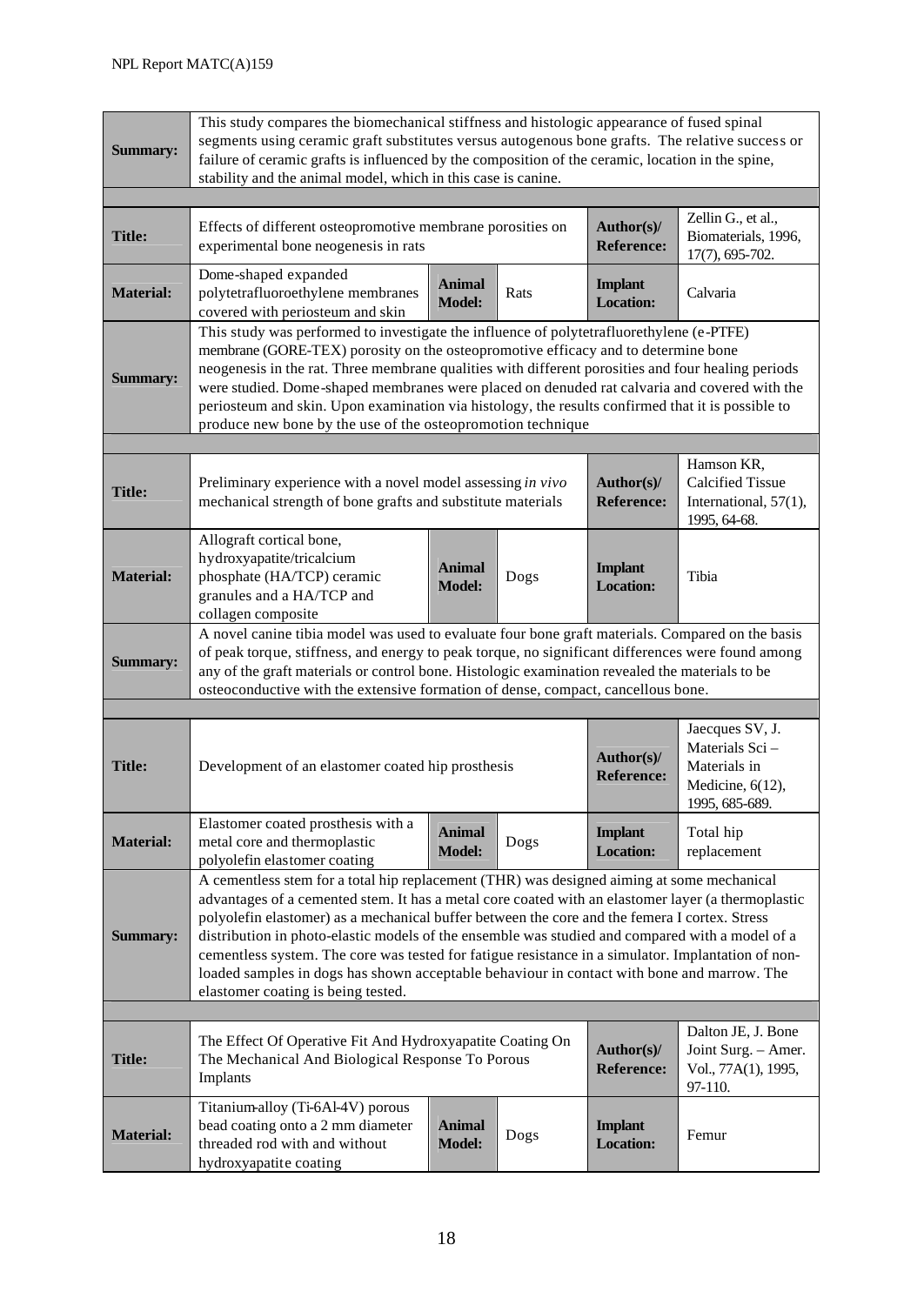| <b>Summary:</b>                                                                                                                                                                                                                                                                                                                                                                                                                                                                                                                      | Femoral intramedullary implants were constructed by threading disks with a titanium-alloy (Ti-6Al-<br>4V) porous bead coating onto a 2 mm diameter threaded rod. Implants with and without a<br>hydroxyapatite coating of 25 µm were inserted into 15 skeletally mature dogs. The femoral canal<br>was sequentially reamed bilaterally to a 10 mm diameter, resulting in uniform initial implant-bone<br>interface gaps of 0.0, 0.5, 1.0, and 2.0 mm. Three animals each were killed at 4, 8, 12, 24 and 52 weeks<br>after the implantation. Characteristics of interface attachment were determined with test fixtures<br>that supported the surrounding bone to within $150 \mu m$ of the interface. Histological sections were<br>prepared, and the amount of bone within the porous structure and the amount of the original gap<br>that was filled with new bone were quantified with a computerized video image-analysis system.<br>The attachment strength and bone ingrowth are significantly affected by gaps in the interface,<br>particularly those of more than 1.0 mm. Also, the use of a hydroxyapatite coating on the implants<br>was shown to have a positive effect on fixation of the implant, especially when the initial gap was<br>small. |                                |         |                                    |                                                                                                  |  |
|--------------------------------------------------------------------------------------------------------------------------------------------------------------------------------------------------------------------------------------------------------------------------------------------------------------------------------------------------------------------------------------------------------------------------------------------------------------------------------------------------------------------------------------|----------------------------------------------------------------------------------------------------------------------------------------------------------------------------------------------------------------------------------------------------------------------------------------------------------------------------------------------------------------------------------------------------------------------------------------------------------------------------------------------------------------------------------------------------------------------------------------------------------------------------------------------------------------------------------------------------------------------------------------------------------------------------------------------------------------------------------------------------------------------------------------------------------------------------------------------------------------------------------------------------------------------------------------------------------------------------------------------------------------------------------------------------------------------------------------------------------------------------------------------------------------|--------------------------------|---------|------------------------------------|--------------------------------------------------------------------------------------------------|--|
|                                                                                                                                                                                                                                                                                                                                                                                                                                                                                                                                      |                                                                                                                                                                                                                                                                                                                                                                                                                                                                                                                                                                                                                                                                                                                                                                                                                                                                                                                                                                                                                                                                                                                                                                                                                                                                |                                |         |                                    |                                                                                                  |  |
| <b>Title:</b>                                                                                                                                                                                                                                                                                                                                                                                                                                                                                                                        | Hydroxylapatite/poly(L-lactide) composites: an animal study<br>on push-out strengths and interface histology                                                                                                                                                                                                                                                                                                                                                                                                                                                                                                                                                                                                                                                                                                                                                                                                                                                                                                                                                                                                                                                                                                                                                   |                                |         | Author(s)/<br><b>Reference:</b>    | Verheyen CCPM, J.<br>Biomed. Mater.<br>Res., 27(4), 1993,<br>433-444.                            |  |
| <b>Material:</b>                                                                                                                                                                                                                                                                                                                                                                                                                                                                                                                     | Hydroxylapatite and poly(L-lactide)                                                                                                                                                                                                                                                                                                                                                                                                                                                                                                                                                                                                                                                                                                                                                                                                                                                                                                                                                                                                                                                                                                                                                                                                                            | <b>Animal</b><br><b>Model:</b> | Goats   | <b>Implant</b><br><b>Location:</b> | Transcortical<br>implant                                                                         |  |
| <b>Summary:</b>                                                                                                                                                                                                                                                                                                                                                                                                                                                                                                                      | Composites of hydroxylapatite and poly (L-lactide) (HA/PLLA) were tested in goats. Push-out<br>testing of the implants indicated that PLLA reinforced with 50wt% hydroxylapatite or PLLA<br>plasma-sprayed with a hydroxylapatite coating of 50um thickness increases interfacial shear<br>strength at 3 months when compared to unfilled poly (L-lactide)                                                                                                                                                                                                                                                                                                                                                                                                                                                                                                                                                                                                                                                                                                                                                                                                                                                                                                     |                                |         |                                    |                                                                                                  |  |
|                                                                                                                                                                                                                                                                                                                                                                                                                                                                                                                                      |                                                                                                                                                                                                                                                                                                                                                                                                                                                                                                                                                                                                                                                                                                                                                                                                                                                                                                                                                                                                                                                                                                                                                                                                                                                                |                                |         |                                    |                                                                                                  |  |
| <b>Title:</b>                                                                                                                                                                                                                                                                                                                                                                                                                                                                                                                        | Fibrillar collagen-biphasic calcium phosphate composite as a<br>bone graft substitute for spinal fusion                                                                                                                                                                                                                                                                                                                                                                                                                                                                                                                                                                                                                                                                                                                                                                                                                                                                                                                                                                                                                                                                                                                                                        |                                |         | Author(s)/<br><b>Reference:</b>    | Zerwekh JE, J.<br>Orthopaed. Res.,<br>10(4), 1992, 562-572.                                      |  |
| <b>Material:</b>                                                                                                                                                                                                                                                                                                                                                                                                                                                                                                                     | Fibrillar collagen-biphasic calcium<br>phosphate and autogenous bone                                                                                                                                                                                                                                                                                                                                                                                                                                                                                                                                                                                                                                                                                                                                                                                                                                                                                                                                                                                                                                                                                                                                                                                           | <b>Animal</b><br><b>Model:</b> | Dogs    | <b>Implant</b><br><b>Location:</b> | Spine                                                                                            |  |
| <b>Summary:</b>                                                                                                                                                                                                                                                                                                                                                                                                                                                                                                                      | The osteoconductive capacity of fibrillar collagen-biphasic calcium phospate composition was<br>compared to autogenous bone in a canine spinal fusion model. The quality of fusion in each animal<br>assessed by biomechanical testing and histological analysis.                                                                                                                                                                                                                                                                                                                                                                                                                                                                                                                                                                                                                                                                                                                                                                                                                                                                                                                                                                                              |                                |         |                                    |                                                                                                  |  |
|                                                                                                                                                                                                                                                                                                                                                                                                                                                                                                                                      |                                                                                                                                                                                                                                                                                                                                                                                                                                                                                                                                                                                                                                                                                                                                                                                                                                                                                                                                                                                                                                                                                                                                                                                                                                                                |                                |         |                                    |                                                                                                  |  |
| <b>Title:</b>                                                                                                                                                                                                                                                                                                                                                                                                                                                                                                                        | A mechanical investigation of fluorapatite,<br>magnesiumwhitlockite, and hydroxylapatite plasma-sprayed<br>coatings in goats                                                                                                                                                                                                                                                                                                                                                                                                                                                                                                                                                                                                                                                                                                                                                                                                                                                                                                                                                                                                                                                                                                                                   |                                |         | Author(s)/<br><b>Reference:</b>    | Dhert WJA, J.<br>Biomed. Mater.<br>Res., 25(10), 1991,<br>1183-1200.                             |  |
| <b>Material:</b>                                                                                                                                                                                                                                                                                                                                                                                                                                                                                                                     | Ceramic coating of fluorapatite,<br>magnesiumwhitlockite,<br>hydroxylapatite on Ti-6Al-4V<br>implants                                                                                                                                                                                                                                                                                                                                                                                                                                                                                                                                                                                                                                                                                                                                                                                                                                                                                                                                                                                                                                                                                                                                                          | <b>Animal</b><br><b>Model:</b> | Goats   | <b>Implant</b><br><b>Location:</b> | Femur and humer                                                                                  |  |
| Ceramic coating of fluorapatite (FA), magnesium whitlockite (MW), hydroxylapatite (HA), and non-<br>coated Ti-6Al-4V alloy implants were evaluated before and after implantation in an animal study.<br>Cylindrical plugs plasma-spray-coated with FA, MW and HA were implanted into the right femora<br><b>Summary:</b><br>and left humeri of goats. The in vivo results were evaluated using push-out tests and SEM. The<br>FA and HA implants showed significantly higher push-out strengths than the MW and Ti alloy<br>implants |                                                                                                                                                                                                                                                                                                                                                                                                                                                                                                                                                                                                                                                                                                                                                                                                                                                                                                                                                                                                                                                                                                                                                                                                                                                                |                                |         |                                    |                                                                                                  |  |
|                                                                                                                                                                                                                                                                                                                                                                                                                                                                                                                                      |                                                                                                                                                                                                                                                                                                                                                                                                                                                                                                                                                                                                                                                                                                                                                                                                                                                                                                                                                                                                                                                                                                                                                                                                                                                                |                                |         |                                    |                                                                                                  |  |
| <b>Title:</b>                                                                                                                                                                                                                                                                                                                                                                                                                                                                                                                        | Hydroxyapatite-Ceramic For Juxtaarticular Implantation                                                                                                                                                                                                                                                                                                                                                                                                                                                                                                                                                                                                                                                                                                                                                                                                                                                                                                                                                                                                                                                                                                                                                                                                         |                                |         | Author(s)/<br><b>Reference:</b>    | Meenen NM, et al.,<br>J. Materials Science<br>- Materials in<br>Medicine 1992, 3(5),<br>345-351. |  |
| <b>Material:</b>                                                                                                                                                                                                                                                                                                                                                                                                                                                                                                                     | Hydroxyapatite-ceramic                                                                                                                                                                                                                                                                                                                                                                                                                                                                                                                                                                                                                                                                                                                                                                                                                                                                                                                                                                                                                                                                                                                                                                                                                                         | <b>Animal</b><br><b>Model:</b> | Rabbits | <b>Implant</b><br><b>Location:</b> | Subchondral bone<br>defects in medial<br>femoral comdyles                                        |  |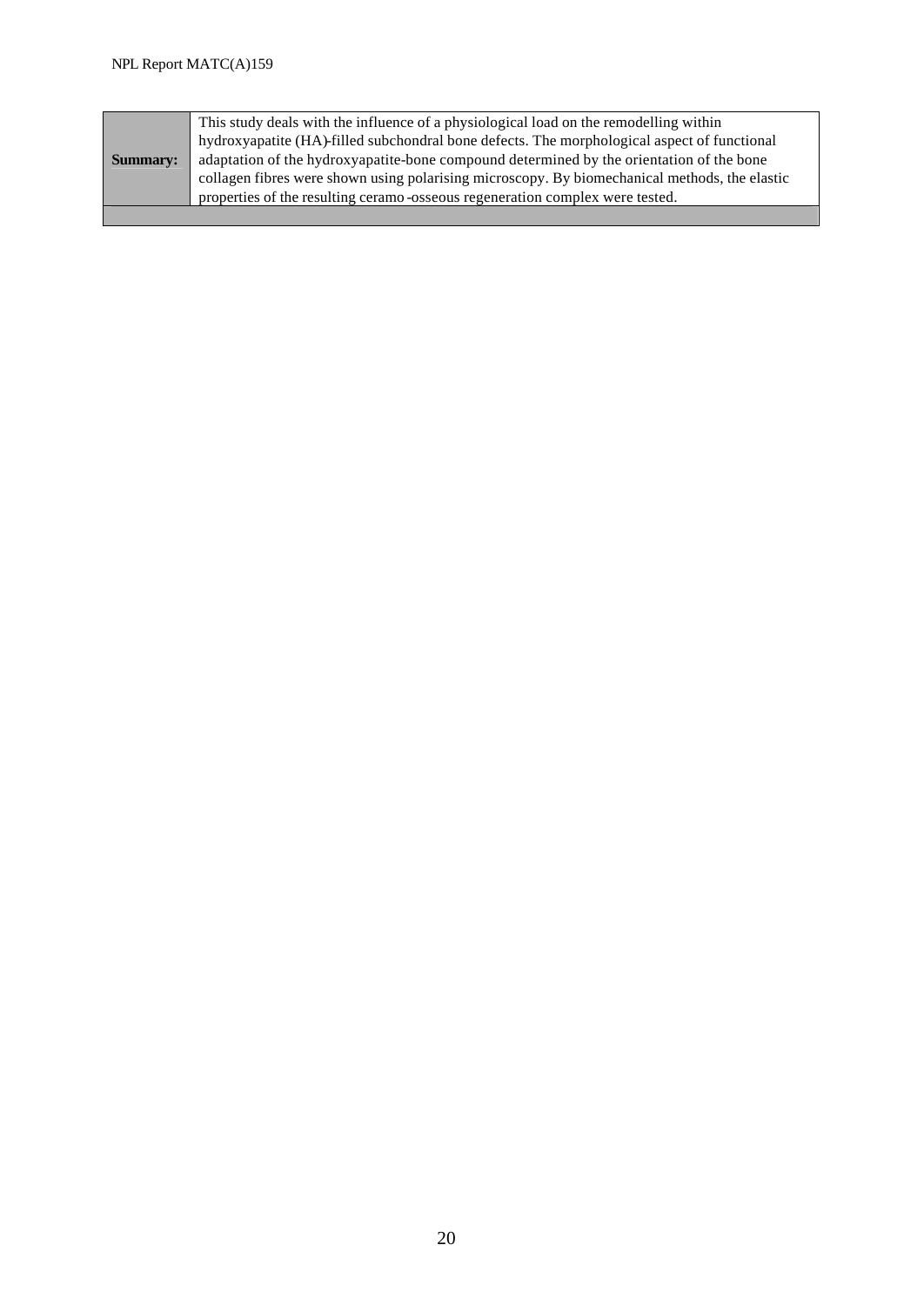| <b>Title:</b>                                                                                                                                                                                                                                                                                                                                                                                                                                                                                                                                       | Foetal tracheal augmentation with cartilage engineered<br>from bone marrow-derived mesenchymal progenitor cells                                                                                                                                                                                                                                                                                                                 |                                |         | Author(s)/<br><b>Reference:</b>    | Fuchs JR, et al., J.<br>Pediatric Surgery, 2003,<br>38(6), 984-987.                                        |
|-----------------------------------------------------------------------------------------------------------------------------------------------------------------------------------------------------------------------------------------------------------------------------------------------------------------------------------------------------------------------------------------------------------------------------------------------------------------------------------------------------------------------------------------------------|---------------------------------------------------------------------------------------------------------------------------------------------------------------------------------------------------------------------------------------------------------------------------------------------------------------------------------------------------------------------------------------------------------------------------------|--------------------------------|---------|------------------------------------|------------------------------------------------------------------------------------------------------------|
| <b>Material:</b>                                                                                                                                                                                                                                                                                                                                                                                                                                                                                                                                    | Ovine bone marrow-derived<br>stromal cells seeded into<br>polyglycolic acid polymer<br>scaffolds                                                                                                                                                                                                                                                                                                                                | <b>Animal</b><br><b>Model:</b> | Sheep   | <b>Implant</b><br><b>Location:</b> | Fetal trachea                                                                                              |
| <b>Summary:</b>                                                                                                                                                                                                                                                                                                                                                                                                                                                                                                                                     | This study aimed to compare cartilage engineered from bone marrow-derived stromol cells                                                                                                                                                                                                                                                                                                                                         |                                |         |                                    |                                                                                                            |
|                                                                                                                                                                                                                                                                                                                                                                                                                                                                                                                                                     |                                                                                                                                                                                                                                                                                                                                                                                                                                 |                                |         |                                    |                                                                                                            |
| <b>Title:</b>                                                                                                                                                                                                                                                                                                                                                                                                                                                                                                                                       | Effect of lyophilized heterologous collagen on new<br>cartilage formation from perichondrial flaps in rabbits: an<br>experimental study                                                                                                                                                                                                                                                                                         |                                |         | Author(s)/<br><b>Reference:</b>    | Ozbek S, et al., Annals<br>of Plastic Surgery,<br>2003, 50(5), 528-534.                                    |
| <b>Material:</b>                                                                                                                                                                                                                                                                                                                                                                                                                                                                                                                                    | lyophilised heterologous collagen                                                                                                                                                                                                                                                                                                                                                                                               | <b>Animal</b><br><b>Model:</b> | Rabbits | <b>Implant</b><br><b>Location:</b> | Perichondrial flaps                                                                                        |
| <b>Summary:</b>                                                                                                                                                                                                                                                                                                                                                                                                                                                                                                                                     | In this experimental study, in vivo effects of heterologous collagen sponge in perichondrial<br>neochondrogenesis were examined in an animal model, and acceleration and enhancement effects<br>were observed                                                                                                                                                                                                                   |                                |         |                                    |                                                                                                            |
|                                                                                                                                                                                                                                                                                                                                                                                                                                                                                                                                                     |                                                                                                                                                                                                                                                                                                                                                                                                                                 |                                |         |                                    |                                                                                                            |
| Title:                                                                                                                                                                                                                                                                                                                                                                                                                                                                                                                                              | The use of absorbable co-polymer pads with alginate and<br>cells for articular cartilage repair in rabbits                                                                                                                                                                                                                                                                                                                      |                                |         | Author(s)/<br><b>Reference:</b>    | Cohen SB, et al.,<br>Biomaterials, 2003,<br>24(15), 2653-2660.                                             |
| <b>Material:</b>                                                                                                                                                                                                                                                                                                                                                                                                                                                                                                                                    | Rabbit rib chondrocytes in<br>calcium alginate and co-polymer<br>pads composed of polyglycolic<br>acid and polylactic acid                                                                                                                                                                                                                                                                                                      | Animal<br><b>Model:</b>        | Rabbits | <b>Implant</b><br><b>Location:</b> | Osteochondral defects<br>in the knee                                                                       |
| <b>Summary:</b>                                                                                                                                                                                                                                                                                                                                                                                                                                                                                                                                     | This study evaluated the ability of polyglycolic acid (PGA)-polylactic acid (PLA) co-polymer pads<br>with aliginate to deliver chondrocytes and influence osteochondral defect repair in vivo in rabbit<br>knees. The conclusions of the study were that the addition of calcium alginate to the co-polymer<br>pads offers a new approach to deliver cells to an osteochondral defect and may enhance cartilage<br>regeneration |                                |         |                                    |                                                                                                            |
|                                                                                                                                                                                                                                                                                                                                                                                                                                                                                                                                                     |                                                                                                                                                                                                                                                                                                                                                                                                                                 |                                |         |                                    |                                                                                                            |
| <b>Title:</b>                                                                                                                                                                                                                                                                                                                                                                                                                                                                                                                                       | In vivo mesenchymal cell recruitment by a scaffold loaded<br>with transforming growth factor beta1 and the potential<br>for in situ chondrogenesis                                                                                                                                                                                                                                                                              |                                |         | Author(s)/<br><b>Reference:</b>    | Huang Q, et al., Tissue<br>Eng., 2002, 8(3), 469-<br>482.                                                  |
| <b>Material:</b>                                                                                                                                                                                                                                                                                                                                                                                                                                                                                                                                    | PCL scaffold and TGF-beta1-<br>loaded fibrin glue                                                                                                                                                                                                                                                                                                                                                                               | Animal<br><b>Model:</b>        | Rabbits | <b>Implant</b><br><b>Location:</b> | Ectopic sites for<br>cartilage formation<br>such as subcutaneous,<br>intramuscular and<br>subperiosteal    |
| The objectives of this study were (1) to develop a biphasic implant made of a bioresorbable<br>polymeric scaffold in combination with TGF-beta1-loaded fibrin glue for tissue engineering<br>applications, and (2) to determine whether the implant made of a polycaprolactone (PCL) scaffold<br><b>Summary:</b><br>and TGF-beta1-loaded fibrin glue could recruit mesenchymal cells and induce the process of<br>cartilage formation when implanted in ectopic sites in rabbits. Conclusions were positive with<br>respect to the above objectives |                                                                                                                                                                                                                                                                                                                                                                                                                                 |                                |         |                                    |                                                                                                            |
|                                                                                                                                                                                                                                                                                                                                                                                                                                                                                                                                                     |                                                                                                                                                                                                                                                                                                                                                                                                                                 |                                |         |                                    |                                                                                                            |
| <b>Title:</b>                                                                                                                                                                                                                                                                                                                                                                                                                                                                                                                                       | Application of an X-ray microscopy technique to evaluate<br>tissue-engineered bone-scaffold constructs                                                                                                                                                                                                                                                                                                                          |                                |         | Author(s)/<br><b>Reference:</b>    | Schantz JT, et al., Mat.<br>Sci. Eng. C-Biomimetic<br>Supramolecular<br>Systems, 2002, 20(1-2),<br>$9-17.$ |

# **ANNEX 2 –** *IN VIVO* **STUDIES OF CARTILAGE MATERIALS**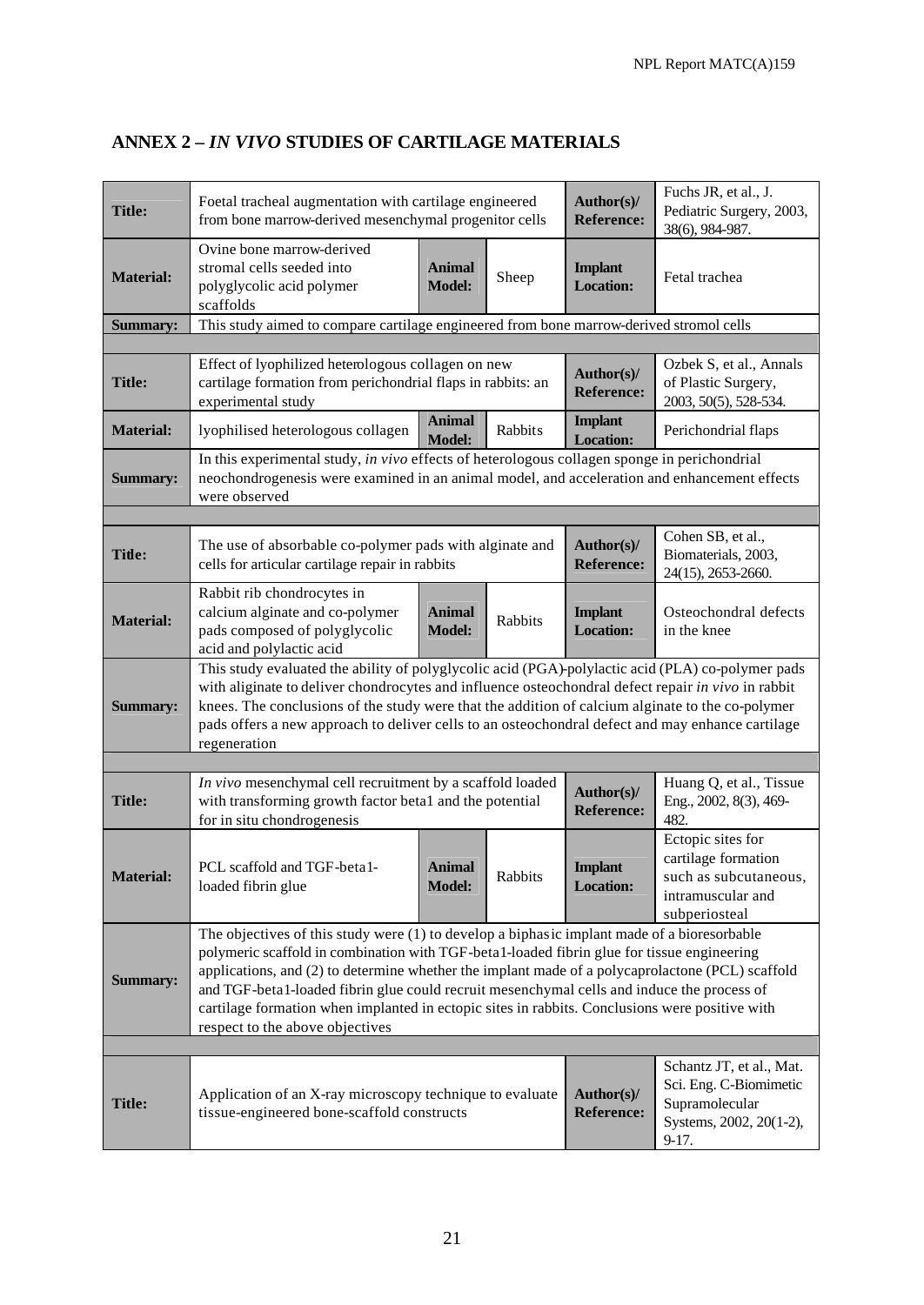| <b>Material:</b> | PCL-HA construct with human<br>calvarial corticicancellous bone<br>cells                                                                                                                                                                                                                                                                                                                                                                                                                                                                                                                                       | <b>Animal</b><br><b>Model:</b> | Mice     | <b>Implant</b><br><b>Location:</b> | Ectopic site - back                                                                               |  |  |
|------------------|----------------------------------------------------------------------------------------------------------------------------------------------------------------------------------------------------------------------------------------------------------------------------------------------------------------------------------------------------------------------------------------------------------------------------------------------------------------------------------------------------------------------------------------------------------------------------------------------------------------|--------------------------------|----------|------------------------------------|---------------------------------------------------------------------------------------------------|--|--|
| <b>Summary:</b>  | The aim of this study was to evaluate the feasibility of X-ray microscopy technique to analyze<br>tissue-engineered samples. 3-D scaffolds were made of polycaprolactone (PCL)-hydroxylapatite<br>(HA) (90/10 wt.%). A primary explant system of the morcellized grafts with cells from human<br>calvarial corticocancellous bone was established within the PCL-HA constructs. Tissue constructs<br>were cultured in vitro for 3 weeks and then implanted into the back of Balb C nude mice. Grafts<br>were explanted after 17 weeks and tissue formation was assessed via XSAM and CT scan and<br>histology. |                                |          |                                    |                                                                                                   |  |  |
|                  |                                                                                                                                                                                                                                                                                                                                                                                                                                                                                                                                                                                                                |                                |          |                                    |                                                                                                   |  |  |
| <b>Title:</b>    | Thermogelling biodegradable copolymer aqueous<br>Jeong B,<br>Author(s)/<br>solutions for injectable protein delivery and tissue<br>Biomacromolecules,<br><b>Reference:</b><br>engineering<br>2002, 3(4), 865-868.                                                                                                                                                                                                                                                                                                                                                                                              |                                |          |                                    |                                                                                                   |  |  |
| <b>Material:</b> | Autogenic chrondrocyte cells<br>suspended in PLGA-g-PEG<br>aqueous polymer solution                                                                                                                                                                                                                                                                                                                                                                                                                                                                                                                            | <b>Animal</b><br><b>Model:</b> | Rabbits  | <b>Implant</b><br><b>Location:</b> | Articular cartilage<br>defects in right femoral<br>trochlea                                       |  |  |
| <b>Summary:</b>  | This report shows that thermogelling biodegradable PLGA/PEG graft copolymer system can be a<br>promising platform for protein and cell-based therapy using rats                                                                                                                                                                                                                                                                                                                                                                                                                                                |                                |          |                                    |                                                                                                   |  |  |
|                  |                                                                                                                                                                                                                                                                                                                                                                                                                                                                                                                                                                                                                |                                |          |                                    |                                                                                                   |  |  |
| <b>Title:</b>    | A tissue-engineering model for the manufacture of<br>auricular-shaped cartilage implants                                                                                                                                                                                                                                                                                                                                                                                                                                                                                                                       |                                |          | Author(s)/<br><b>Reference:</b>    | Haisch A, et al.,<br>European Archives of<br>Oto-Rhino-<br>Laryngology, 2002,<br>259(6), 316-321. |  |  |
| <b>Material:</b> | Silicone cylinder with human<br>nasal septal chondrocytes<br>crosslinked by human fibrin<br>within bioresorbable PGLA-PLLA<br>polymer scaffolds                                                                                                                                                                                                                                                                                                                                                                                                                                                                | <b>Animal</b><br><b>Model:</b> | Mice     | <b>Implant</b><br><b>Location:</b> | Ectopic site - auricular<br>reconstruction on<br>backs of nude mice                               |  |  |
| <b>Summary:</b>  | In this study, the reliability and quality of a tissue-engineering model for the manufacture of<br>auricular-shaped human cartilage implants were investigated, focusing on the feasibility of the<br>manufacturing process and the <i>in vivo</i> and in vitro maturation of an extracellular cartilage-like<br>matrix. Implants were molded within and auricular-shaped silicone cylinder, and human nasal septal<br>chondrocytes crosslinked by human fibrin within bioresorbable PGLA-PLLA polymer scaffolds<br>were used                                                                                  |                                |          |                                    |                                                                                                   |  |  |
|                  |                                                                                                                                                                                                                                                                                                                                                                                                                                                                                                                                                                                                                |                                |          |                                    |                                                                                                   |  |  |
| <b>Title:</b>    | Fluorescently labeled mesenchymal stem cells (MSCs)<br>maintain multilineage potential and can be detected<br>following implantation into articular cartilage defects                                                                                                                                                                                                                                                                                                                                                                                                                                          |                                |          | Author(s)/<br><b>Reference:</b>    | Quintavalla J, et al.,<br>Biomaterials, 2002,<br>23(1), 109-119.                                  |  |  |
| <b>Material:</b> | Gelatin sponge seeded with<br>flourescently labeled<br>mesenchymal stem cells                                                                                                                                                                                                                                                                                                                                                                                                                                                                                                                                  | <b>Animal</b><br><b>Model:</b> | Goats    | <b>Implant</b><br><b>Location:</b> | Articular cartilage<br>defect                                                                     |  |  |
| <b>Summary:</b>  | The short-term fate of fluorescently labelled mesenchymal stem cells (MSCs) after implantation into<br>full-thickness cartilage defects in vivo. The labelling enabled researchers to determine whether the<br>implanted cells were lost during early time points after implantation as well as their spatial<br>orientation throughout the defect                                                                                                                                                                                                                                                             |                                |          |                                    |                                                                                                   |  |  |
|                  |                                                                                                                                                                                                                                                                                                                                                                                                                                                                                                                                                                                                                |                                |          |                                    |                                                                                                   |  |  |
| <b>Title:</b>    | Articular cartilage repair using a tissue-engineered<br>cartilage-like implant: an animal study                                                                                                                                                                                                                                                                                                                                                                                                                                                                                                                |                                |          | Author(s)/<br><b>Reference:</b>    | Mainil-Varlet P, et al.,<br>Osteoarthritis and<br>Cartilage 2001, 9 S6-<br>S15.                   |  |  |
| <b>Material:</b> | Cartilage-like implant (bioreactors<br>(EU-Patent Nr. 922093, 1998)<br>seeded with chondrocytes<br>isolated from pigs)                                                                                                                                                                                                                                                                                                                                                                                                                                                                                         | <b>Animal</b><br><b>Model:</b> | Minipigs | <b>Implant</b><br><b>Location:</b> | Articular cartilage                                                                               |  |  |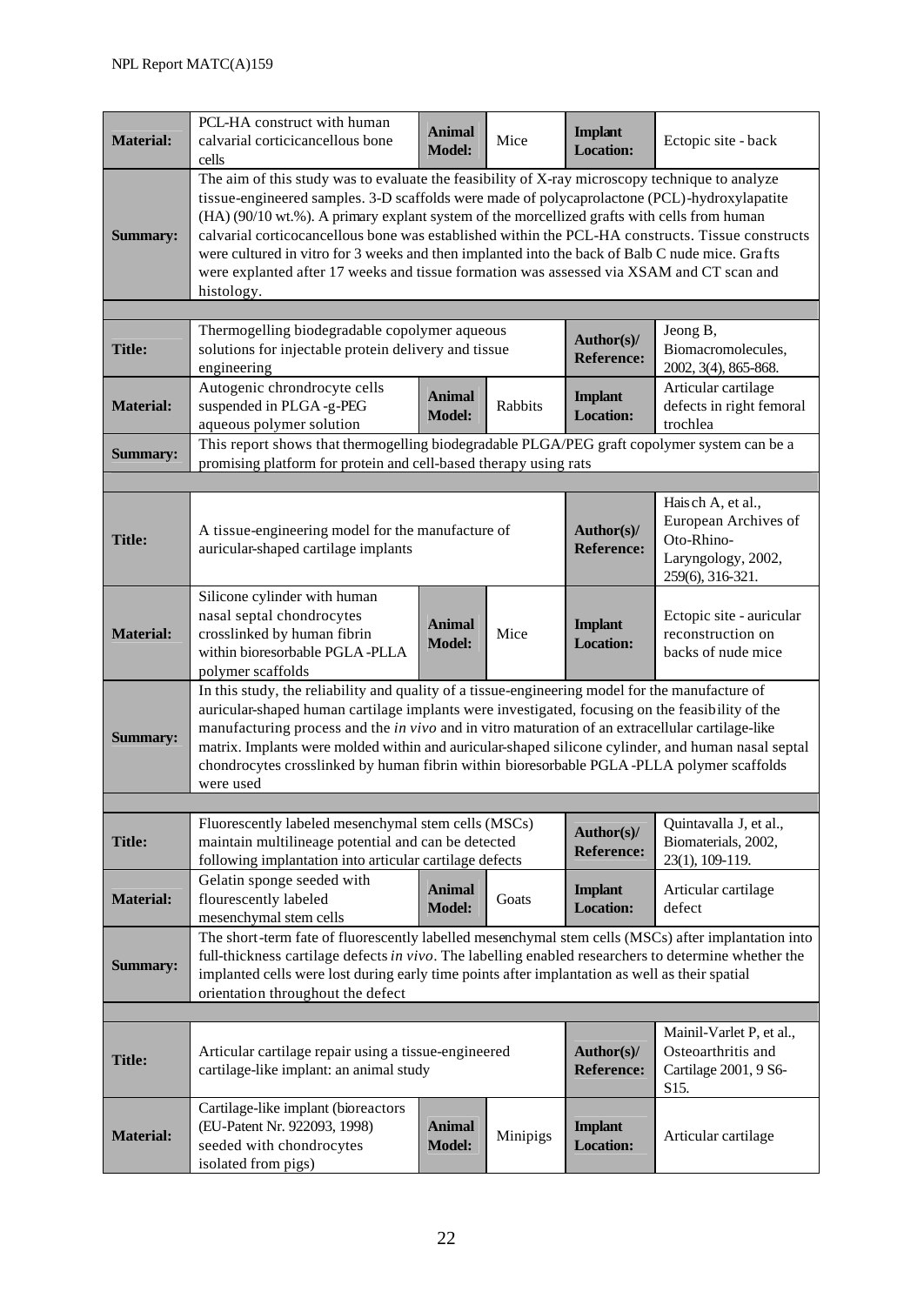| <b>Summary:</b>                                                                                                                                                                                                                                                                                                                                                                                                                                                       | The aim of this study was to evaluate how well a tissue-engineered cartilage-like implant, derived<br>from chondrocytes cultured in a novel patented, scaffold-free bioreactor system, would perform in<br>minipig knees with chondral, superficial, osteochondral, and full-thickness articular defects. The<br>conclusion of the study was that repair of cartilage defects with this implant yielded a consistent<br>gross cartilage repair with a matrix predominantly composed of type II collagen up to 6 months<br>after implantation |                                |              |                                    |                                                                                                                   |  |  |
|-----------------------------------------------------------------------------------------------------------------------------------------------------------------------------------------------------------------------------------------------------------------------------------------------------------------------------------------------------------------------------------------------------------------------------------------------------------------------|----------------------------------------------------------------------------------------------------------------------------------------------------------------------------------------------------------------------------------------------------------------------------------------------------------------------------------------------------------------------------------------------------------------------------------------------------------------------------------------------------------------------------------------------|--------------------------------|--------------|------------------------------------|-------------------------------------------------------------------------------------------------------------------|--|--|
|                                                                                                                                                                                                                                                                                                                                                                                                                                                                       |                                                                                                                                                                                                                                                                                                                                                                                                                                                                                                                                              |                                |              |                                    |                                                                                                                   |  |  |
| <b>Title:</b>                                                                                                                                                                                                                                                                                                                                                                                                                                                         | A biomechanical analysis of an engineered cell-scaffold<br>implant for cartilage repair                                                                                                                                                                                                                                                                                                                                                                                                                                                      |                                |              | Author(s)/<br><b>Reference:</b>    | Peretti GM, et al.,<br><b>Annals of Plastic</b><br>surgery, 2001, 46(5),<br>533-537.                              |  |  |
| <b>Material:</b>                                                                                                                                                                                                                                                                                                                                                                                                                                                      | Lyophilised articular cartilage<br>chips mixed with a cell-fibrinogen<br>solution and thrombin to obtain<br>constructs made of fibrin glue                                                                                                                                                                                                                                                                                                                                                                                                   | <b>Animal</b><br><b>Model:</b> | Nude<br>mice | <b>Implant</b><br><b>Location:</b> | Ectopic site -<br>subcutaneous tissue                                                                             |  |  |
| <b>Summary:</b>                                                                                                                                                                                                                                                                                                                                                                                                                                                       | This study evaluated the biomechanical and physical properties of newly formed cartilage from<br>isolated chondrocytes in combination with matrix components. The study demonstrated that<br>adding lyophilised cartilage chips to a fibrin glue-engineered cartilage construct maintains the<br>biomechanical properties and the original mass after medium-/long-term in vivo transplantation                                                                                                                                              |                                |              |                                    |                                                                                                                   |  |  |
|                                                                                                                                                                                                                                                                                                                                                                                                                                                                       |                                                                                                                                                                                                                                                                                                                                                                                                                                                                                                                                              |                                |              |                                    |                                                                                                                   |  |  |
| <b>Title:</b>                                                                                                                                                                                                                                                                                                                                                                                                                                                         | A new in vivo model for testing cartilage grafts and<br>biomaterials: the 'rabbit pinna punch-hole' model                                                                                                                                                                                                                                                                                                                                                                                                                                    |                                |              | Author(s)/<br><b>Reference:</b>    | ten Koppel PGJ, et al.,<br>Biomaterials, 2001,<br>22(11), 1407-1414.                                              |  |  |
| <b>Material:</b>                                                                                                                                                                                                                                                                                                                                                                                                                                                      | Demineralised bovine bone matrix<br>(DBM), DBM in perichondrium<br>envelope and DBM seeded with<br>isolated chondrocytes                                                                                                                                                                                                                                                                                                                                                                                                                     | <b>Animal</b><br><b>Model:</b> | Rabbits      | <b>Implant</b><br><b>Location:</b> | Punch-holes in the<br>external ears                                                                               |  |  |
| <b>Summary:</b>                                                                                                                                                                                                                                                                                                                                                                                                                                                       | An animal model was developed for evaluation of the feasibility of cartilage grafts. The rabbit<br>pinna punch-hole model was seen to be a reliable and efficient method for first evaluation of<br>cartilage grafts                                                                                                                                                                                                                                                                                                                         |                                |              |                                    |                                                                                                                   |  |  |
|                                                                                                                                                                                                                                                                                                                                                                                                                                                                       |                                                                                                                                                                                                                                                                                                                                                                                                                                                                                                                                              |                                |              |                                    |                                                                                                                   |  |  |
| <b>Title:</b>                                                                                                                                                                                                                                                                                                                                                                                                                                                         | Osteochondral reconstruction of a non-weight-bearing<br>joint using a high-density porous polyethylene implant                                                                                                                                                                                                                                                                                                                                                                                                                               |                                |              | Author(s)/<br><b>Reference:</b>    | Weinzweig J, et al.,<br>Plastic and<br>Reconstructive<br>Surgery, 2000, 106(7),<br>1547-1554.                     |  |  |
| <b>Material:</b>                                                                                                                                                                                                                                                                                                                                                                                                                                                      | Medpor (high-density porous<br>polyethylene)                                                                                                                                                                                                                                                                                                                                                                                                                                                                                                 | Animal<br><b>Model:</b>        | Chickens     | <b>Implant</b><br><b>Location:</b> | Osteochondral defect                                                                                              |  |  |
| MedPor is a high-density porous polyethylene (HDPP) scaffold biomaterial. An avian non-weight-<br>bearing joint model was designed to study the role of the HDPP implant in small joint<br>reconstruction. Joints in the HDPP implant group demonstrated stable fixation by highly<br><b>Summary:</b><br>mineralised bony trabecular ingrowth, preservation of th articular contour of the humeral head, and<br>no evidence of significant degenerative joint disease |                                                                                                                                                                                                                                                                                                                                                                                                                                                                                                                                              |                                |              |                                    |                                                                                                                   |  |  |
|                                                                                                                                                                                                                                                                                                                                                                                                                                                                       |                                                                                                                                                                                                                                                                                                                                                                                                                                                                                                                                              |                                |              |                                    |                                                                                                                   |  |  |
| <b>Title:</b>                                                                                                                                                                                                                                                                                                                                                                                                                                                         | Internal support of tissue-engineered cartilage                                                                                                                                                                                                                                                                                                                                                                                                                                                                                              |                                |              | Author(s)/<br><b>Reference:</b>    | Arevalo-Silva CA, et<br>al., Archives of<br>Otolaryngology - Head<br>& Neck Surgery, 2000,<br>126(12), 1448-1452. |  |  |
| <b>Material:</b>                                                                                                                                                                                                                                                                                                                                                                                                                                                      | High-density polyethylene, soft<br>acrylic, polymethylmethaclylate,<br>extra purified Silastic and<br>Conventional Silastic seeded with<br>chondrocytes isolated from the<br>pigs and enveloped by Pluronic F-<br>127                                                                                                                                                                                                                                                                                                                        | <b>Animal</b><br><b>Model:</b> | Pigs         | <b>Implant</b><br><b>Location:</b> | Subdermal implants                                                                                                |  |  |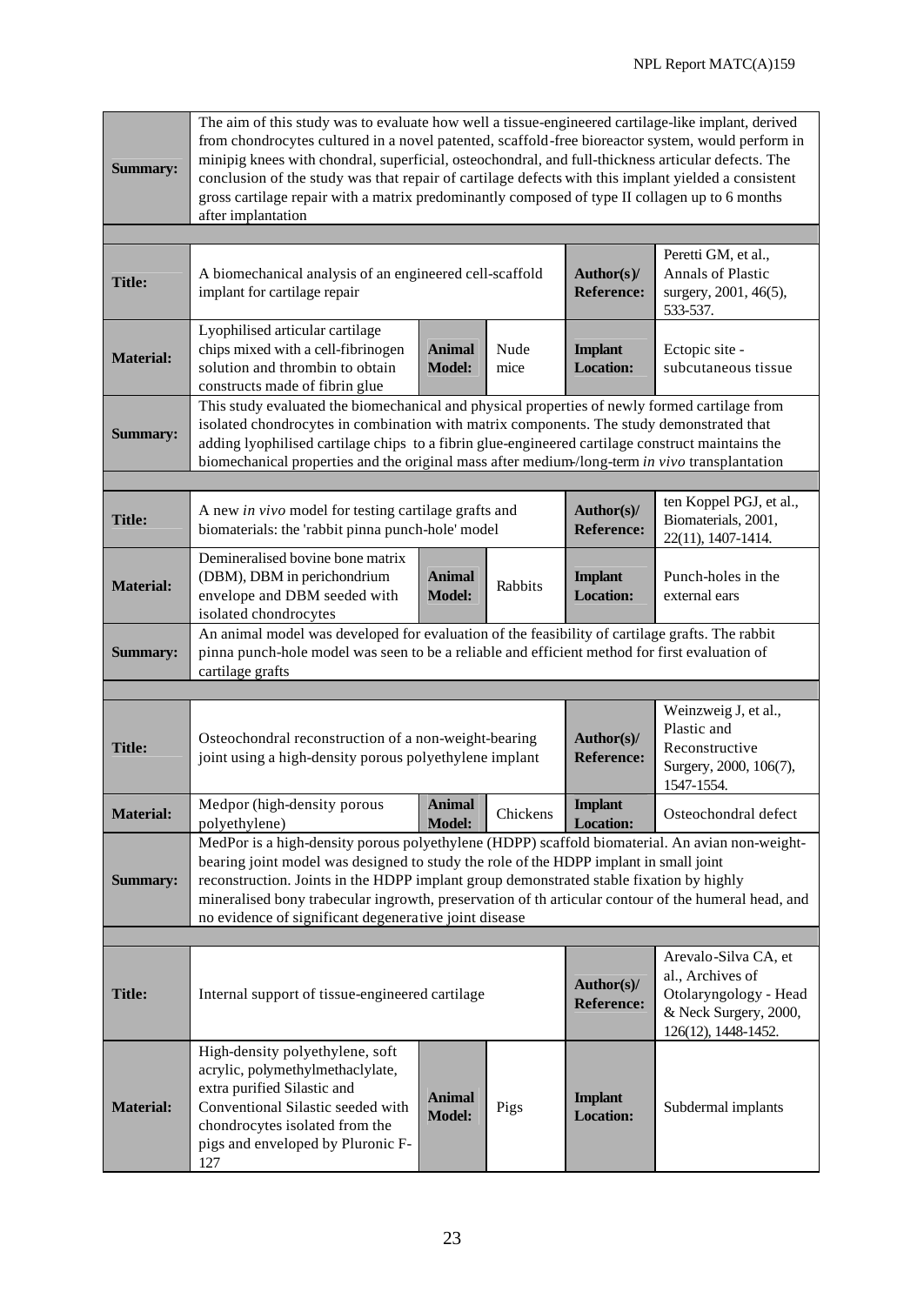| <b>Summary:</b>  | This report tested the hypothesis that tissue-engineered autologous cartilage can be<br>bioincoporated with a nonreactive, permament endoskeletal scaffold. Auricular elastic cartilage was<br>harvested from swine. The chondrocytes were isolated and suspended into a hydrogel.<br>Nonbiodegradable endoskeletal scaffolds were formed by the materials above. This pilot technique<br>demonstrated success in limiting the inflammatory response to the scaffold, especiialy to high-<br>density polyethylene, acrylic, and extrapurified Silastic                                              |                                |              |                                    |                                                                                                                               |  |  |
|------------------|-----------------------------------------------------------------------------------------------------------------------------------------------------------------------------------------------------------------------------------------------------------------------------------------------------------------------------------------------------------------------------------------------------------------------------------------------------------------------------------------------------------------------------------------------------------------------------------------------------|--------------------------------|--------------|------------------------------------|-------------------------------------------------------------------------------------------------------------------------------|--|--|
|                  |                                                                                                                                                                                                                                                                                                                                                                                                                                                                                                                                                                                                     |                                |              |                                    |                                                                                                                               |  |  |
| <b>Title:</b>    | Engineering autogenous cartilage in the shape of a helix<br>using an injectable hydrogel scaffold                                                                                                                                                                                                                                                                                                                                                                                                                                                                                                   |                                |              | Author(s)/<br><b>Reference:</b>    | Saim AB, et al.,<br>Laryngoscope 2000,<br>110(10), 1694-1697.                                                                 |  |  |
| <b>Material:</b> | Autogenous chondrocytes<br>suspended in of Pluronic F-127<br>(polyethylene oxide and<br>polypropylene oxide) hydrogel.<br>Contour of the implant supported<br>by a skin fold channel in the<br>shape of the helix of a human ear<br>created in the skin. Cell-hydrogel<br>suspension was injected through<br>the skin fold channel                                                                                                                                                                                                                                                                  | <b>Animal</b><br><b>Model:</b> | Pigs         | <b>Implant</b><br><b>Location:</b> | Ventral surface -<br>autogenous cartilage in<br>the shape of a human<br>ear helix using<br>injectable hydrogel<br>scaffolding |  |  |
| <b>Summary:</b>  | Autogenous cartilage in the shape of a human ear has been engineered. This preliminary method<br>extends the concept of auricular tissue engineering from an immunocompromised xeongraft model<br>to an immunocompetent autologous animal model                                                                                                                                                                                                                                                                                                                                                     |                                |              |                                    |                                                                                                                               |  |  |
|                  |                                                                                                                                                                                                                                                                                                                                                                                                                                                                                                                                                                                                     |                                |              |                                    |                                                                                                                               |  |  |
| <b>Title:</b>    | Cartilage tissue engineering for ear as in rabbit model with<br>perforated polyurethane prosthesis: In vivo assay                                                                                                                                                                                                                                                                                                                                                                                                                                                                                   |                                |              | Author(s)/<br><b>Reference:</b>    | Mirzadeh H, et al.,<br>Iranian Polymer<br>Journal, 2000, 9(2), 73-<br>80.                                                     |  |  |
| <b>Material:</b> | Perforated polyurethane<br>prosthesis                                                                                                                                                                                                                                                                                                                                                                                                                                                                                                                                                               | <b>Animal</b><br><b>Model:</b> | Rabbits      | <b>Implant</b><br><b>Location:</b> | External ear                                                                                                                  |  |  |
| <b>Summary:</b>  | Attempts have been done in this study to assay in vivo implantation of the perforated<br>polyurethane prosthesis as ear cartilage in a rabbit model. After 1 to 5.5 months en bloc resection<br>of prosthesis and surrounding tissues for histopathological and biocompatibility studies were<br>performed. Of the 18 inserted implants, complete healing was observed in 8 (45%) cases. Four<br>(22%) of the remaining 10 implants showed partial healing and remaining six (33%) showed non-<br>healing. It was, therefore, concluded that perforation might improve the cartilage cell ingrowth. |                                |              |                                    |                                                                                                                               |  |  |
|                  |                                                                                                                                                                                                                                                                                                                                                                                                                                                                                                                                                                                                     |                                |              |                                    |                                                                                                                               |  |  |
| <b>Title:</b>    | Degree of differentiation of chondrocytes and their<br>pretreatment with platelet-derived-growth factor.<br>Regulating induction of cartilage formation in resorbable<br>tissue carriers in vivo                                                                                                                                                                                                                                                                                                                                                                                                    |                                |              | Author(s)/<br><b>Reference:</b>    | Lohmann CH, et al.,<br>Orthopade 2000, 29(2),<br>120-128.                                                                     |  |  |
| <b>Material:</b> | Scaffolds with 80% poly(D,L-<br>lactide-co-glycolide (PLG)) with a<br>75:25 lactide: glycolide ratio and<br>20% modified PLG with a 50:50<br>lactide:glycolide ratio seeded with<br>cells derived from either the<br>femoral articular cartilage,<br>costochondral periochondrium or<br>costochondral rest zone cartilage<br>of rats                                                                                                                                                                                                                                                                | <b>Animal</b><br><b>Model:</b> | Nude<br>mice | <b>Implant</b><br><b>Location:</b> | Ectopic site-calf<br>muscle                                                                                                   |  |  |
| <b>Summary:</b>  | In this study, the ability of cells from articular cartilage, perichondrium, and costochondral resting<br>zone to form new cartilage when loaded onto biodegradable scaffolds and implanted into calf<br>muscles of mice. The results showed that resting zone cells can be successfully incorporated into<br>biodegradable porous poly(D,L-lactide-co-glycolide) (PLG) scaffolds and can induce new cartilage<br>formation in a nonweight-bearing site.                                                                                                                                            |                                |              |                                    |                                                                                                                               |  |  |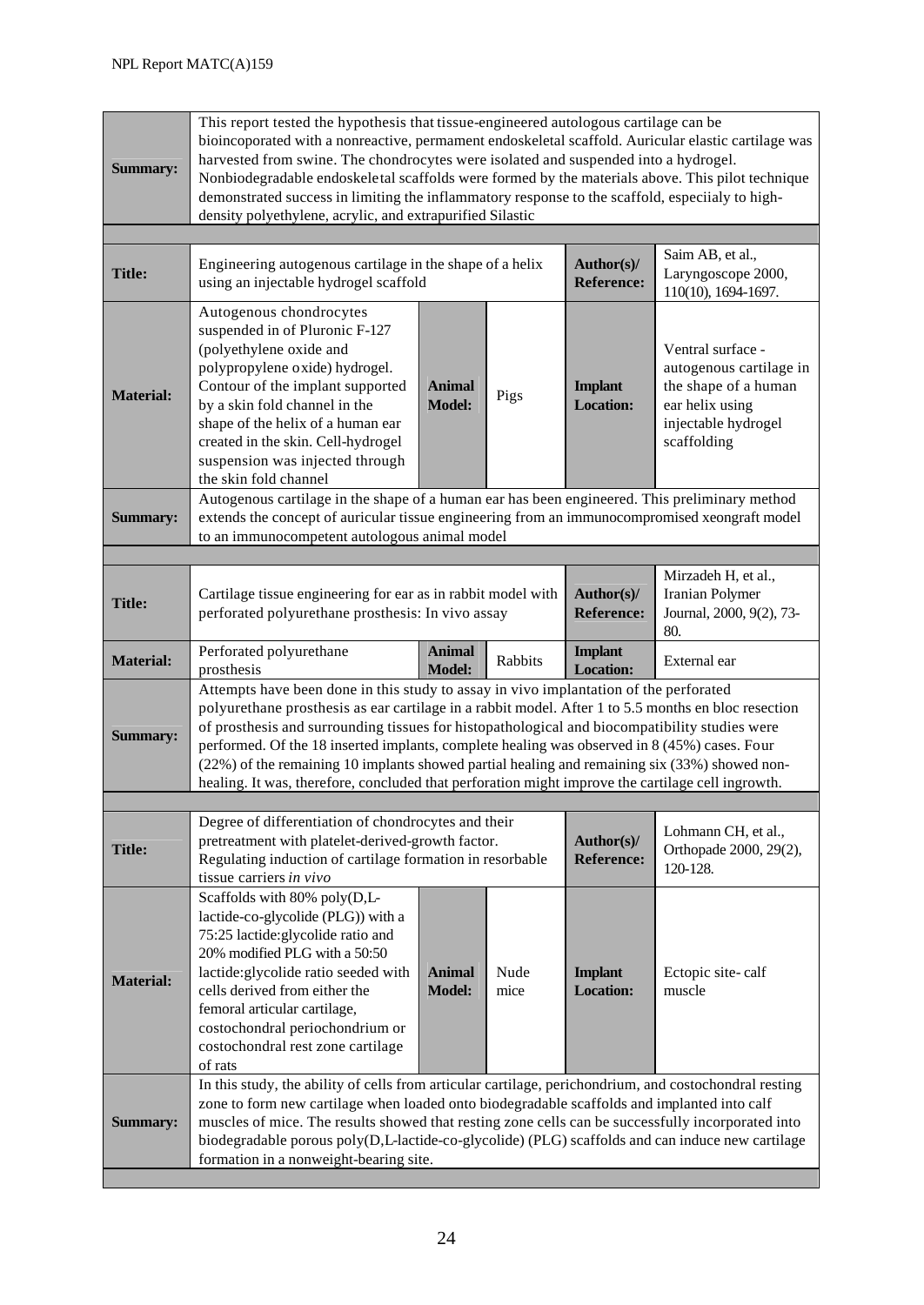| <b>Title:</b>    | Articular cartilage repair in rabbits by using suspensions<br>of allogenic chondrocytes in alginate                                                                                                                                                                                                                                                                                                                                                                                                                                                                                                                                                                                             |                                 |                                                              | Author(s)/<br><b>Reference:</b>    | Fragonas E, et al.,<br>Biomaterials 2000,<br>21(8), 795-801.                                               |  |  |
|------------------|-------------------------------------------------------------------------------------------------------------------------------------------------------------------------------------------------------------------------------------------------------------------------------------------------------------------------------------------------------------------------------------------------------------------------------------------------------------------------------------------------------------------------------------------------------------------------------------------------------------------------------------------------------------------------------------------------|---------------------------------|--------------------------------------------------------------|------------------------------------|------------------------------------------------------------------------------------------------------------|--|--|
| <b>Material:</b> | Alginate gels with allogenic<br>chondrocytes, which was gelled<br>in situ by the addition of calcium<br>chloride solution directly into<br>defects                                                                                                                                                                                                                                                                                                                                                                                                                                                                                                                                              | <b>Animal</b><br><b>Model:</b>  | Rabbits                                                      | <b>Implant</b><br><b>Location:</b> | femoral condyle                                                                                            |  |  |
| <b>Summary:</b>  | The feasibility of allogenic implants of chondrocytes in alginate gels was tested for the<br>resconstruction in vivo of artificially full-thickness-damaged articular rabbit cartilage. A complete<br>repair of the defect was observed 4-6 months from the implant of the chondrocytes with the<br>recovery of a normal tissued structure                                                                                                                                                                                                                                                                                                                                                      |                                 |                                                              |                                    |                                                                                                            |  |  |
|                  |                                                                                                                                                                                                                                                                                                                                                                                                                                                                                                                                                                                                                                                                                                 |                                 |                                                              |                                    |                                                                                                            |  |  |
| <b>Title:</b>    | Pretreatment with platelet derived growth factor-BB<br>modulates the ability of costochondral resting zone<br>chondrocytes incorporated into PLA/PGA scaffolds to<br>form new cartilage in vivo                                                                                                                                                                                                                                                                                                                                                                                                                                                                                                 | Author(s)/<br><b>Reference:</b> | Lohmann CH, et al.,<br>Biomaterials 2000,<br>$21(1), 49-61.$ |                                    |                                                                                                            |  |  |
| <b>Material:</b> | Scaffolds constructed from<br>copolymers of polylactic acid and<br>polyglycolic acid (either made<br>more hydrophilic (foam) or re-<br>enforced with 10% polyglycolic<br>acid fibres to increase stiffness).                                                                                                                                                                                                                                                                                                                                                                                                                                                                                    | <b>Animal</b><br><b>Model:</b>  | Nude<br>Mice                                                 | <b>Implant</b><br><b>Location:</b> | Ectopic site-calf<br>muscle                                                                                |  |  |
| <b>Summary:</b>  | This study examined the ability of chondrocytes to support cartilage formation when incorporated<br>into biodegradable scaffolds constructed from copolymers (PLG) of polylactic acid (PLA) and<br>polyglycolic acid (PGA) and implanted in the calf muscle of mice. The results indicate that in this<br>model, costochondral resting zone chondrocytes (RC) produce cartilage; pre-treatment of the RC<br>cells with recombinant human platelet derived growth factor-chondrogenic cells (PDGF-BB)<br>promotes retention of a lyaline-lie chondrocyte phenotype; and the material properties of the<br>implant do not negatively impact on the ability of the cells to support chondrogenesis |                                 |                                                              |                                    |                                                                                                            |  |  |
|                  |                                                                                                                                                                                                                                                                                                                                                                                                                                                                                                                                                                                                                                                                                                 |                                 |                                                              |                                    |                                                                                                            |  |  |
| <b>Title:</b>    | Experimental lead arthropathy: an animal model                                                                                                                                                                                                                                                                                                                                                                                                                                                                                                                                                                                                                                                  |                                 |                                                              | Author(s)/<br><b>Reference:</b>    | Harding NR, et al., J.<br>Trauma-Injury<br><b>Infection and Critical</b><br>Care 1999, 47(5), 951-<br>955. |  |  |
| <b>Material:</b> | Lead or stainless steel pellets                                                                                                                                                                                                                                                                                                                                                                                                                                                                                                                                                                                                                                                                 | <b>Animal</b><br><b>Model:</b>  | Rabbits                                                      | <b>Implant</b><br><b>Location:</b> | Intraarticular knee<br>joints                                                                              |  |  |
| <b>Summary:</b>  | This study examined the long-term effects of intra-articular lead on joint structures in an animal<br>model. Rabbits had identical lead or stainless steel pellets inserted into both knees. Intrasynovial<br>lead has been linked to lead intoxification. Thus study supports removal of lead bodies from<br>articular areas in an attempt to reduces or slow the degeneration of the affected joints.<br>Nonmechanical effects of lead on inraarticular structures may lead to dengenerative changes                                                                                                                                                                                          |                                 |                                                              |                                    |                                                                                                            |  |  |
|                  |                                                                                                                                                                                                                                                                                                                                                                                                                                                                                                                                                                                                                                                                                                 |                                 |                                                              |                                    |                                                                                                            |  |  |
| <b>Title:</b>    | Autologous engineered cartilage rods for penile<br>reconstruction                                                                                                                                                                                                                                                                                                                                                                                                                                                                                                                                                                                                                               |                                 |                                                              | Author(s)/<br><b>Reference:</b>    | Yoo JJ, et al., J.<br>Urology 1999, 162(3),<br>1119-1121.                                                  |  |  |
| <b>Material:</b> | Poly-L-lactic acid coated<br>polyglycolic acid rods seeded<br>with autologous chondrocytes<br>from rabbit ears                                                                                                                                                                                                                                                                                                                                                                                                                                                                                                                                                                                  | <b>Animal</b><br><b>Model:</b>  | Rabbits                                                      | <b>Implant</b><br><b>Location:</b> | Corpus cavernosum                                                                                          |  |  |
| Summary:         | Previous studies have shown that rods composed of cartilage could be created using<br>chondrocytes seeded on biodegradable polymer scaffolds. These rods are readily elastic and<br>withstand high degrees of pressure. The feasibilyu of applying the engineered rods in situ in an<br>animal model is investigated here. Autologous chondrocytes seeded on these preformed<br>biodegradable polymer structures form cartilage structures within the rabbit corpus cavernosum.                                                                                                                                                                                                                 |                                 |                                                              |                                    |                                                                                                            |  |  |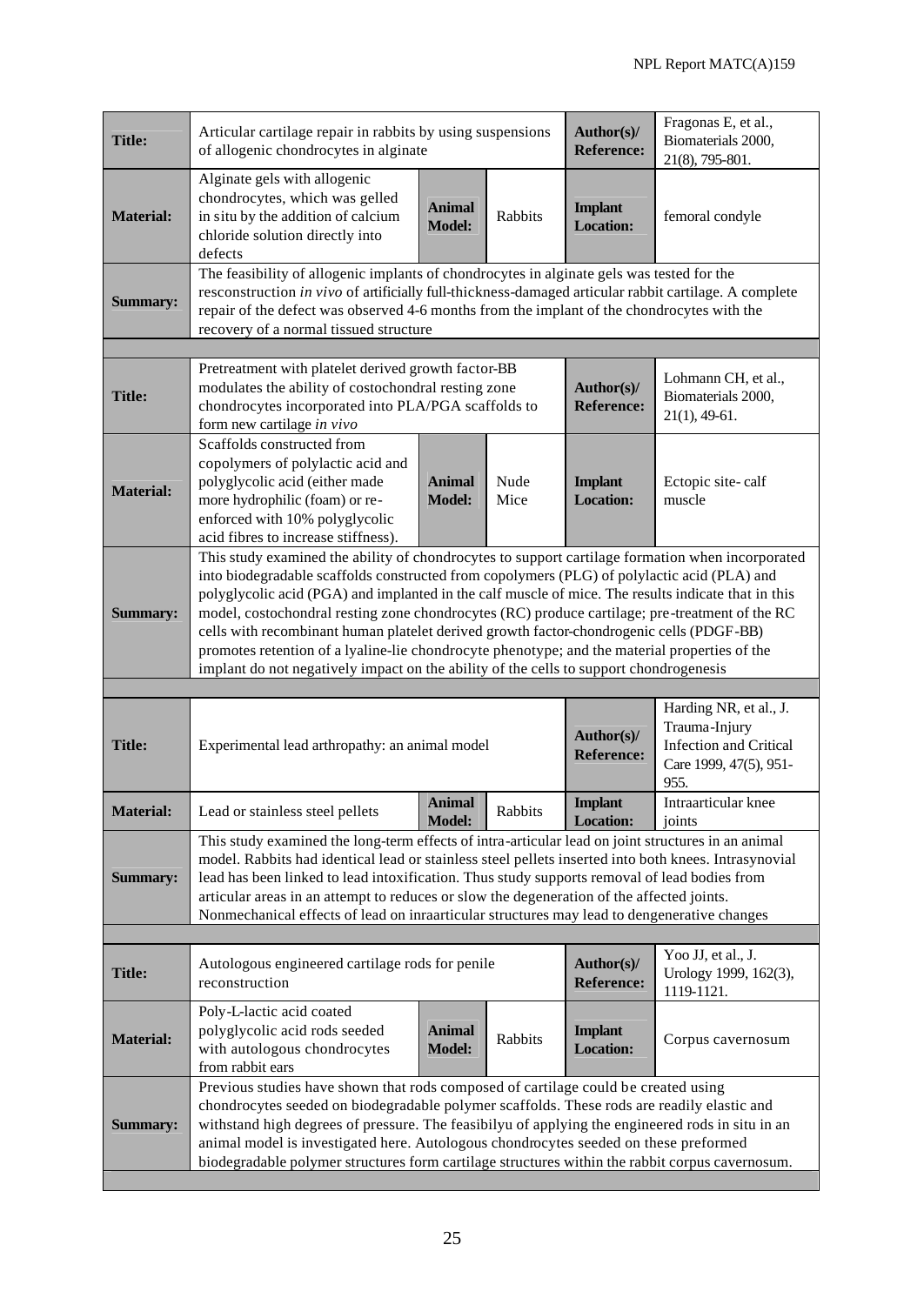| <b>Title:</b>    | Hyaluronic acid-based polymers as cell carriers for tissue-<br>engineered repair of bone and cartilage                                                                                                                                                                                                                                                                                                                                                                                                                          |                                |              | Author(s)/<br><b>Reference:</b>    | Solchaga LA, et al., J.<br><b>Orthopaedic Research</b><br>1999, 17(2), 205-213.                           |  |  |
|------------------|---------------------------------------------------------------------------------------------------------------------------------------------------------------------------------------------------------------------------------------------------------------------------------------------------------------------------------------------------------------------------------------------------------------------------------------------------------------------------------------------------------------------------------|--------------------------------|--------------|------------------------------------|-----------------------------------------------------------------------------------------------------------|--|--|
| <b>Material:</b> | HYAFF 11 and ACP sponges<br>(based on hyaluronic acid<br>modified by esterification of the<br>carboxyl groups of the glucuronic<br>acid) seeded with bone marrow-<br>derived mesenchymal progenitor<br>cells                                                                                                                                                                                                                                                                                                                    | <b>Animal</b><br><b>Model:</b> | Nude<br>mice | <b>Implant</b><br><b>Location:</b> | Ectopic-Subcutaneous                                                                                      |  |  |
| <b>Summary:</b>  | HYAFF 11 and ACP sponges, two biomaterials based on hyaluronic acid modified by esterification<br>of the carboxyl groups of the glucuronic acid, were tested as osteogenic or chondrogenic delivery<br>vehicles for rabbit mesenchymal progenitor cells and compared with a well characterised porous<br>calcium phosphate ceramic delivery vehicle. The results showed that the sponges allowed<br>incorporated twice as many cells and produced a 30% increase in the relative amount of bone and<br>cartilage per unit area. |                                |              |                                    |                                                                                                           |  |  |
| <b>Title:</b>    | The role of trabecular demineralized bone in combination<br>with perichondrium in the generation of cartilage grafts                                                                                                                                                                                                                                                                                                                                                                                                            |                                |              | Author(s)/<br><b>Reference:</b>    | van Osch GJVM, et al.,<br>Biomaterials 1999,<br>20(3), 233-240.                                           |  |  |
| <b>Material:</b> | Bovine trabecular demineralised<br>bone matrix and perichondrium                                                                                                                                                                                                                                                                                                                                                                                                                                                                | <b>Animal</b><br><b>Model:</b> | Rabbits      | <b>Implant</b><br><b>Location:</b> | External ear                                                                                              |  |  |
| <b>Summary:</b>  | The use of a composite graft of bovine trabecular demineralised bone matrix (DBM) and<br>perichomdrium has been found to be a reliable method for in vivo generation of cartilage. In this<br>study, the mechanism whereby this commercially available matrix increases cartilage formulation<br>was investigated.                                                                                                                                                                                                              |                                |              |                                    |                                                                                                           |  |  |
|                  |                                                                                                                                                                                                                                                                                                                                                                                                                                                                                                                                 |                                |              |                                    |                                                                                                           |  |  |
| <b>Title:</b>    | Tissue-engineered nipple reconstruction                                                                                                                                                                                                                                                                                                                                                                                                                                                                                         |                                |              | Author(s)/<br><b>Reference:</b>    | Cao YL, et al., Plastic<br>and Reconstructive<br>Surgery 1998, 102(7),<br>2293-2298.                      |  |  |
| <b>Material:</b> | Co polymer of polyethylene oxide<br>and polypropylene (Pluronic F-<br>127) with autologous<br>chondrocytes                                                                                                                                                                                                                                                                                                                                                                                                                      | <b>Animal</b><br><b>Model:</b> | Pigs         | <b>Implant</b><br><b>Location:</b> | Cartilage in the shape<br>of a human nipple                                                               |  |  |
| <b>Summary:</b>  | An approach to the creation of autologous tissue-engineered cartilage in the shape of a human<br>nipple by injecting a reverse thermosensitive polymer seeded with autologous chondrocytes in an<br>immumocompetent porcine animal model is described.                                                                                                                                                                                                                                                                          |                                |              |                                    |                                                                                                           |  |  |
|                  |                                                                                                                                                                                                                                                                                                                                                                                                                                                                                                                                 |                                |              |                                    |                                                                                                           |  |  |
| <b>Title:</b>    | Development of a novel osteochondral graft for cartilage<br>repair                                                                                                                                                                                                                                                                                                                                                                                                                                                              |                                |              | Author(s)/<br><b>Reference:</b>    | Toolan BC, et al., J.<br><b>Biomedical Materials</b><br>Research 1998, 41(2),<br>244-250.                 |  |  |
| <b>Material:</b> | Bovine osteochondral graft<br>treated with enzymatic digestion<br>and solvent-treatment was used<br>as a carrier for bovine<br>chondrocytes                                                                                                                                                                                                                                                                                                                                                                                     | <b>Animal</b><br><b>Model:</b> | Rabbits      | <b>Implant</b><br><b>Location:</b> | Articular cartilage in<br>knee joint                                                                      |  |  |
| <b>Summary:</b>  | This study reports the development of a novel osteochondral graft for cartilage repair. The<br>xenograft provoked a mild inflammatory response; however, this did not impede the repair process                                                                                                                                                                                                                                                                                                                                 |                                |              |                                    |                                                                                                           |  |  |
|                  |                                                                                                                                                                                                                                                                                                                                                                                                                                                                                                                                 |                                |              |                                    |                                                                                                           |  |  |
| <b>Title:</b>    | Autogenous tissue-engineered cartilage: evaluation as an<br>implant material                                                                                                                                                                                                                                                                                                                                                                                                                                                    |                                |              | Author(s)/<br><b>Reference:</b>    | Britt JC and Park SS,<br>Archives of<br>Otolaryngology - Head<br>& Neck Surgery 1998,<br>124(6), 671-677. |  |  |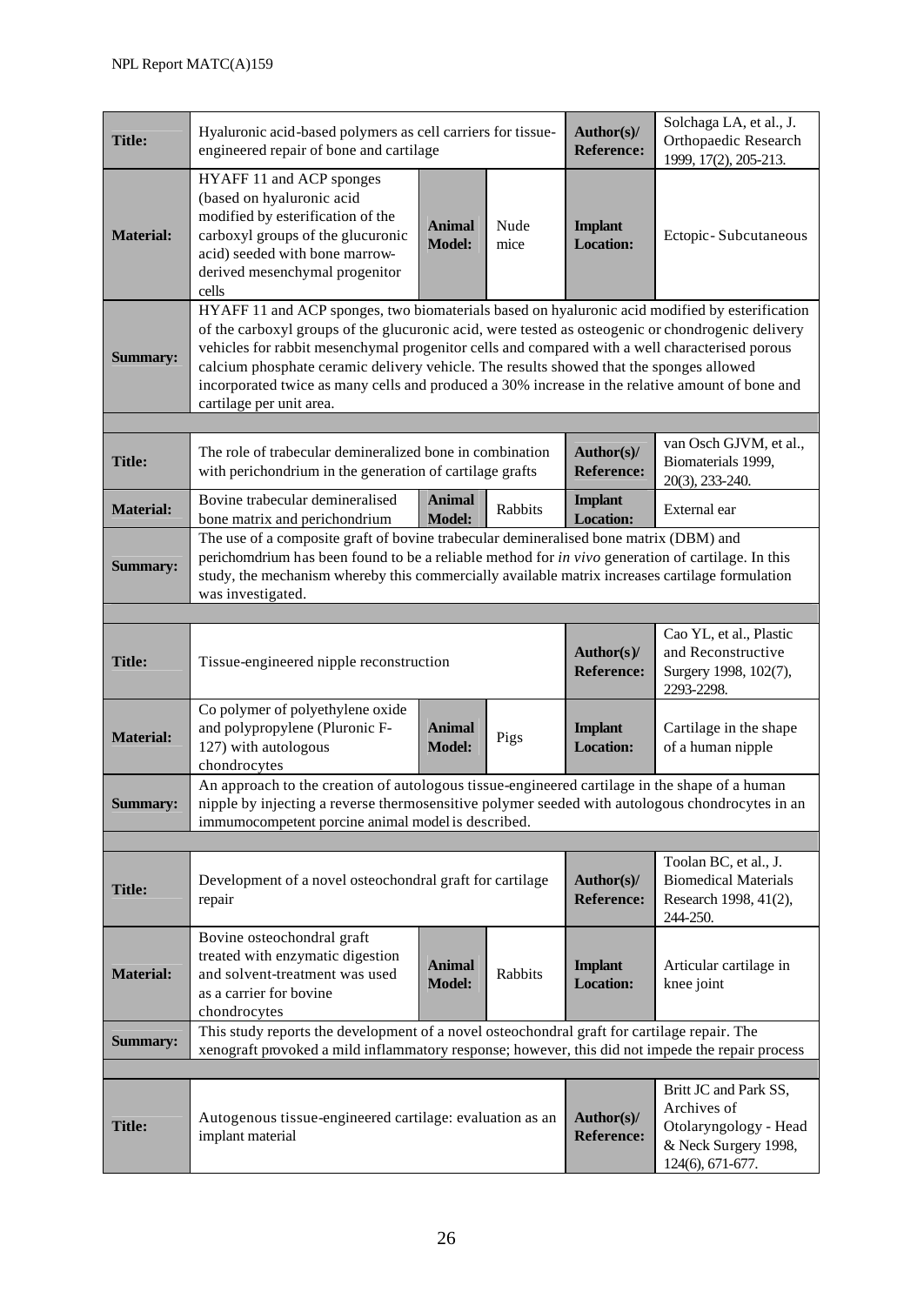| <b>Material:</b> | Autogenous chondrocytes<br>seeded onto polyglycolic acid-<br>poly-L-lactic acid copolymer<br>templates                                                                                                                                                                                                                                                                                                                                                                                                                                                                                                                                                                                                 | <b>Animal</b><br><b>Model:</b>  | <b>Rabbits</b>                                         | <b>Implant</b><br><b>Location:</b>                                                       | Sculpted cartilage in<br>the shape of cross,<br>nasal tip graft or auricle                              |  |  |
|------------------|--------------------------------------------------------------------------------------------------------------------------------------------------------------------------------------------------------------------------------------------------------------------------------------------------------------------------------------------------------------------------------------------------------------------------------------------------------------------------------------------------------------------------------------------------------------------------------------------------------------------------------------------------------------------------------------------------------|---------------------------------|--------------------------------------------------------|------------------------------------------------------------------------------------------|---------------------------------------------------------------------------------------------------------|--|--|
| <b>Summary:</b>  | The objectives of this study were to determine whether autogenous tissue-engineered cartilage<br>grafts can be synthesised in predetermined shapes, to compare tissue-engineered cartilage with<br>native cartilage with respect to histological characteristics and biomechanical properties, and to<br>demonstrate how multiple transplantations affect tissue-engineered cartilage. Autogenous<br>chondrocytes were seeded onto biodegradable polyglycolic acid-poly-L-lactic acid copolymer<br>templates in 1 of 3 shapes. Grafts and controls of sculpted cartilage were divided amongst three<br>groups of rabbits. Production of tissue-engineered cartilage was confirmed in 30 of 31 implants |                                 |                                                        |                                                                                          |                                                                                                         |  |  |
|                  |                                                                                                                                                                                                                                                                                                                                                                                                                                                                                                                                                                                                                                                                                                        |                                 |                                                        |                                                                                          | Rahfoth B, et al.,                                                                                      |  |  |
| <b>Title:</b>    | Transplantation of allograft chondrocytes embedded in<br>agarose gel into cartilage defects of rabbits                                                                                                                                                                                                                                                                                                                                                                                                                                                                                                                                                                                                 | Author(s)/<br><b>Reference:</b> | Osteoarthritis and<br>Cartilage 1998, 6(1), 50-<br>65. |                                                                                          |                                                                                                         |  |  |
| <b>Material:</b> | Allografts of cultured<br>chondrocytes in agarose gels                                                                                                                                                                                                                                                                                                                                                                                                                                                                                                                                                                                                                                                 | <b>Animal</b><br><b>Model:</b>  | Rabbits                                                | <b>Implant</b><br><b>Location:</b>                                                       | Articular cartilage<br>defects in knees                                                                 |  |  |
| <b>Summary:</b>  | In this study, a new approach to repairing articular cartilage defects in rabbit knees by allografting<br>chondrocytes cultured in agarose gels is described. The study demonstrated that agarose-<br>embedded chondrocyte may prove a valuable tool for controlled repair of articular cartilage defects                                                                                                                                                                                                                                                                                                                                                                                              |                                 |                                                        |                                                                                          |                                                                                                         |  |  |
|                  |                                                                                                                                                                                                                                                                                                                                                                                                                                                                                                                                                                                                                                                                                                        |                                 |                                                        |                                                                                          |                                                                                                         |  |  |
| <b>Title:</b>    | Porous high-density polyethylene implants in auricular<br>reconstruction                                                                                                                                                                                                                                                                                                                                                                                                                                                                                                                                                                                                                               |                                 |                                                        | Author(s)/<br><b>Reference:</b>                                                          | Williams JD, et al.,<br>Archives of<br>Otolaryngology - Head<br>& Neck Surgery 1997,<br>123(6), 578-583 |  |  |
| <b>Material:</b> | Porous high-density polyethylene<br>(Medpor) implants covered with a<br>skin flap                                                                                                                                                                                                                                                                                                                                                                                                                                                                                                                                                                                                                      | <b>Animal</b><br><b>Model:</b>  | Rabbits                                                | <b>Implant</b><br><b>Location:</b>                                                       | Articular cartilage<br>defect                                                                           |  |  |
| <b>Summary:</b>  | Polyethylene implants (Medpor) were placed in surgically created defects in auricular cartilage in<br>rabbits, covered with a skin flap and then exposed at various times after implantation. The study<br>concluded that polyethylene implants are well tolerated as replacements for native cartilage in<br>auricular construction                                                                                                                                                                                                                                                                                                                                                                   |                                 |                                                        |                                                                                          |                                                                                                         |  |  |
|                  |                                                                                                                                                                                                                                                                                                                                                                                                                                                                                                                                                                                                                                                                                                        |                                 |                                                        |                                                                                          |                                                                                                         |  |  |
| <b>Title:</b>    | Foreign-body reaction and the course of osteolysis after<br>polyglycolide implants for fracture fixation: experimental<br>study in sheep                                                                                                                                                                                                                                                                                                                                                                                                                                                                                                                                                               |                                 | Author(s)/<br><b>Reference:</b>                        | Weiler A, et al., J. Bone<br>& Joint Surgery -<br>British Vol. 1996,<br>78B(3), 369-376. |                                                                                                         |  |  |
| <b>Material:</b> | Self-reinforced polyglycolide rods<br>(Biofix)                                                                                                                                                                                                                                                                                                                                                                                                                                                                                                                                                                                                                                                         | <b>Animal</b><br><b>Model:</b>  | Sheep                                                  | <b>Implant</b><br><b>Location:</b>                                                       | Osteochondral fracture<br>of the medial femoral<br>condyle                                              |  |  |
| <b>Summary:</b>  | This study examined the effects of polyglycolide (PGA) rods in 12 sheep with standardised<br>osteochondral fractures of the medial femoral condyle fixed with uncoloured, self-reinforced PGA<br>rods (Biofix). The fractures healed reliably; however, there were frequent, significant foreign-body<br>reactions                                                                                                                                                                                                                                                                                                                                                                                     |                                 |                                                        |                                                                                          |                                                                                                         |  |  |
|                  |                                                                                                                                                                                                                                                                                                                                                                                                                                                                                                                                                                                                                                                                                                        |                                 |                                                        |                                                                                          |                                                                                                         |  |  |
| <b>Title:</b>    | Articular cartilage repair using allogeneic<br>perichondrocyte-seeded biodegradable porous polylactic<br>acid (PLA): a tissue-engineering study                                                                                                                                                                                                                                                                                                                                                                                                                                                                                                                                                        |                                 |                                                        | Author(s)/<br><b>Reference:</b>                                                          | Chu CR, et al., J.<br><b>Biomedical Materials</b><br>Research 1995, 29(9),<br>1147-1154.                |  |  |
| <b>Material:</b> | Porous D,D-L,L-polylactic acid<br>seeded with allogeneic<br>perichondrocyte                                                                                                                                                                                                                                                                                                                                                                                                                                                                                                                                                                                                                            | <b>Animal</b><br><b>Model:</b>  | Rabbits                                                | <b>Implant</b><br><b>Location:</b>                                                       | Osteochondral defects<br>in medial femoral<br>condyles                                                  |  |  |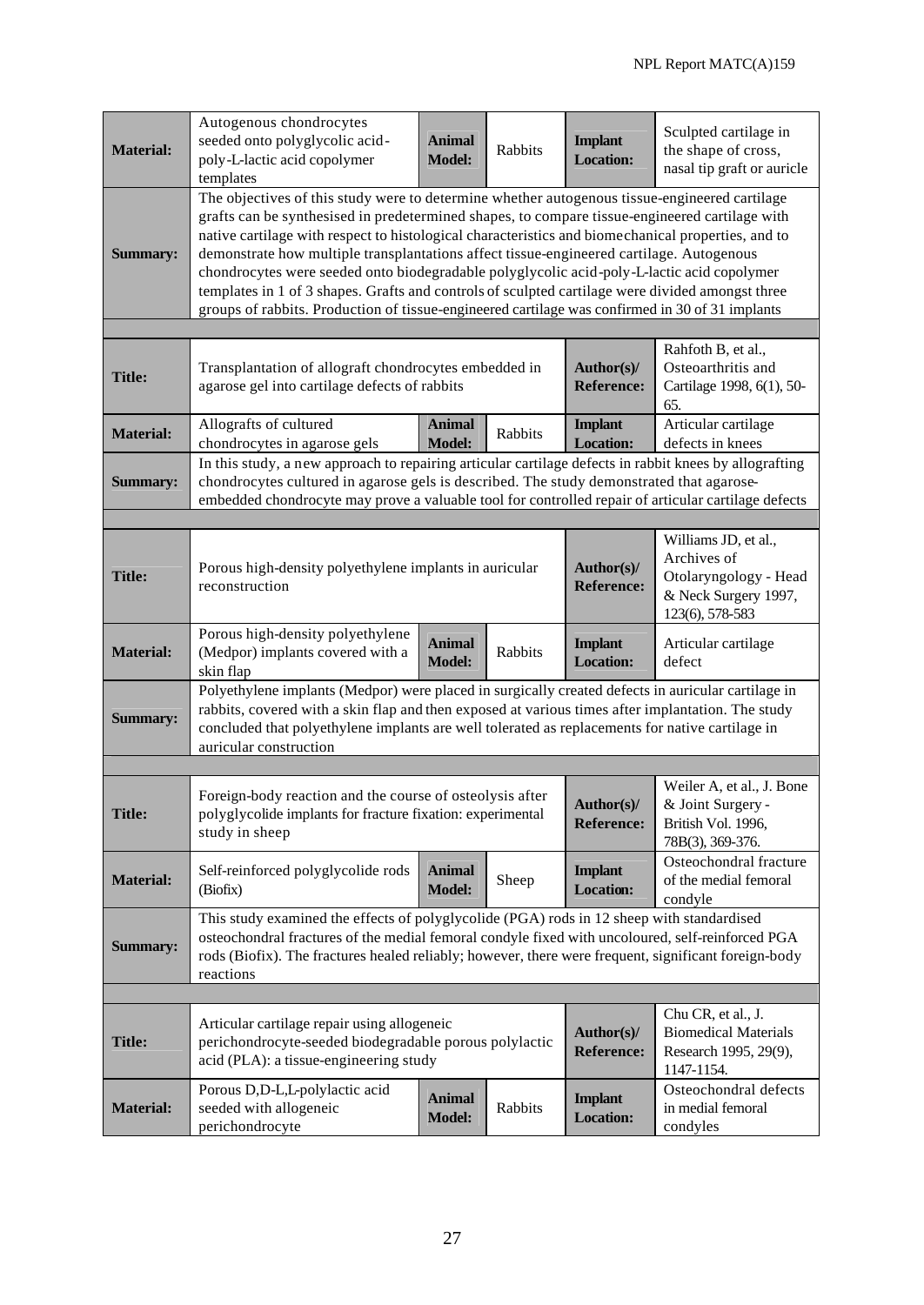| <b>Summary:</b>                                                                                                                                                                                                                                                                                                                                                                                                                                                                                              | The purpose of this study is to determine the suitability of porous D,D-L,L-polylactic acid as a<br>carrier for delivering repair cells obtained from rib perichondrium into full-thickness articular<br>cartilage defects. Results suggest that these scaffolds support the growth of cartilaginous repair<br>tissue and are compatible with both in vitro and in vivo survival of chondrogenic cells                                                                                                   |                                |              |                                    |                                                                                          |  |  |
|--------------------------------------------------------------------------------------------------------------------------------------------------------------------------------------------------------------------------------------------------------------------------------------------------------------------------------------------------------------------------------------------------------------------------------------------------------------------------------------------------------------|----------------------------------------------------------------------------------------------------------------------------------------------------------------------------------------------------------------------------------------------------------------------------------------------------------------------------------------------------------------------------------------------------------------------------------------------------------------------------------------------------------|--------------------------------|--------------|------------------------------------|------------------------------------------------------------------------------------------|--|--|
| <b>Title:</b>                                                                                                                                                                                                                                                                                                                                                                                                                                                                                                | In vivo chondrogenesis in collagen sponge sandwiched<br>by perichondrium                                                                                                                                                                                                                                                                                                                                                                                                                                 |                                |              | Author(s)/<br><b>Reference:</b>    | Matsuda K, et al., J.<br>Biomaterials Sc. -<br>Polymer Edition 1995,<br>7(3), 221-229.   |  |  |
| <b>Material:</b>                                                                                                                                                                                                                                                                                                                                                                                                                                                                                             | Auricular perichondrium with a<br>collagen sponge                                                                                                                                                                                                                                                                                                                                                                                                                                                        | <b>Animal</b><br><b>Model:</b> | Rabbits      | <b>Implant</b><br><b>Location:</b> | Graft on back                                                                            |  |  |
| <b>Summary:</b>                                                                                                                                                                                                                                                                                                                                                                                                                                                                                              | In order to increase the cartilage synthesis of the perichondrium, this study combined auricular<br>perichondrium with a collage sponge as a template and implanted the assembly into the back of<br>rabbits. Microscopic examination revealed that cartilaginous tissue was produced in the collagen<br>sponge and chondrosyntheis was accelerated in the collagen sponge implants in comparison with<br>that in materials containing the perichondrium alone                                           |                                |              |                                    |                                                                                          |  |  |
|                                                                                                                                                                                                                                                                                                                                                                                                                                                                                                              |                                                                                                                                                                                                                                                                                                                                                                                                                                                                                                          |                                |              |                                    |                                                                                          |  |  |
| <b>Title:</b>                                                                                                                                                                                                                                                                                                                                                                                                                                                                                                | Temporomandibular joint disc replacement made by<br>tissue-engineered growth of cartilage                                                                                                                                                                                                                                                                                                                                                                                                                |                                |              | Author(s)/<br><b>Reference:</b>    | Puelacher WC, et al., J.<br>Oral & Maxillofascial<br>Surgery 1994, 52(11),<br>1172-1177. |  |  |
| <b>Material:</b>                                                                                                                                                                                                                                                                                                                                                                                                                                                                                             | Polylactide and polyglycolic acid<br>fibres used in the shape of<br>temporomandibular joint seeded<br>with bovine articular cartilage-<br>derived chondrocytes                                                                                                                                                                                                                                                                                                                                           | <b>Animal</b><br><b>Model:</b> | Nude<br>mice | <b>Implant</b><br><b>Location:</b> | Subcutaneous                                                                             |  |  |
| <b>Summary:</b>                                                                                                                                                                                                                                                                                                                                                                                                                                                                                              | To test the effectiveness of the technique of tissue-engineered growth of cartilage,<br>termpromandibular joint (TMJ) disc replacements were created by seeding dissociated<br>chondrocytes on synthetic, three-dimensional, bioresorbable polymer constructs. These cell-<br>polymer constructs were implanted subcutaneously into mice. All implants seeded with<br>chondrocytes showed gross evidence of histologically organised hyaline cartilage. The scaffolds<br>maintained their specific shape |                                |              |                                    |                                                                                          |  |  |
|                                                                                                                                                                                                                                                                                                                                                                                                                                                                                                              |                                                                                                                                                                                                                                                                                                                                                                                                                                                                                                          |                                |              |                                    |                                                                                          |  |  |
| <b>Title:</b>                                                                                                                                                                                                                                                                                                                                                                                                                                                                                                | Joint resurfacing using allograft chondrocytes and<br>synthetic biodegradable polymer scaffolds                                                                                                                                                                                                                                                                                                                                                                                                          |                                |              | Author(s)/<br><b>Reference:</b>    | Freed LE, et al., J.<br><b>Biomedical Materials</b><br>Research 1994, 28(8),<br>891-899. |  |  |
| <b>Material:</b>                                                                                                                                                                                                                                                                                                                                                                                                                                                                                             | Fibrous polyglycolic acid<br>scaffolds seeded with allogenic<br>articular chondrocytes                                                                                                                                                                                                                                                                                                                                                                                                                   | <b>Animal</b><br><b>Model:</b> | Rabbits      | <b>Implant</b><br><b>Location:</b> | Defects in knee joints                                                                   |  |  |
| Cartilage implant which could potentially be used to resurface damaged joints were created using<br>rabbit articular chondrocytes and synthetic, biodegradable polymer scaffolds. Cells were serially<br>passaged and then cultured in vitro on fibrous polyglycolic acid (PGA) scaffolds. Cell-PGA<br><b>Summary:</b><br>constructs were implanted in vivo in the knee joints of rabbits. This pilot study demonstrated that<br>is is feasible to use cell-polymer allografts for joint resurfacing in vivo |                                                                                                                                                                                                                                                                                                                                                                                                                                                                                                          |                                |              |                                    |                                                                                          |  |  |
|                                                                                                                                                                                                                                                                                                                                                                                                                                                                                                              |                                                                                                                                                                                                                                                                                                                                                                                                                                                                                                          |                                |              |                                    | Bishop J, et al., J.                                                                     |  |  |
| <b>Title:</b>                                                                                                                                                                                                                                                                                                                                                                                                                                                                                                | A Novel In-Vivo Model For The Study Of Cartilage<br>Degradation                                                                                                                                                                                                                                                                                                                                                                                                                                          |                                |              | Author(s)/<br><b>Reference:</b>    | Pharmacological and<br><b>Toxicological Methods</b><br>1993, 30(1), 19-25.               |  |  |
| <b>Material:</b>                                                                                                                                                                                                                                                                                                                                                                                                                                                                                             | Cylinder of bovine nasal cartilage<br>positioned in the centre of a<br>sponge which was pretreated with<br>an irritant                                                                                                                                                                                                                                                                                                                                                                                   | <b>Animal</b><br><b>Model:</b> | Rats         | <b>Implant</b><br><b>Location:</b> | Subcutaneous                                                                             |  |  |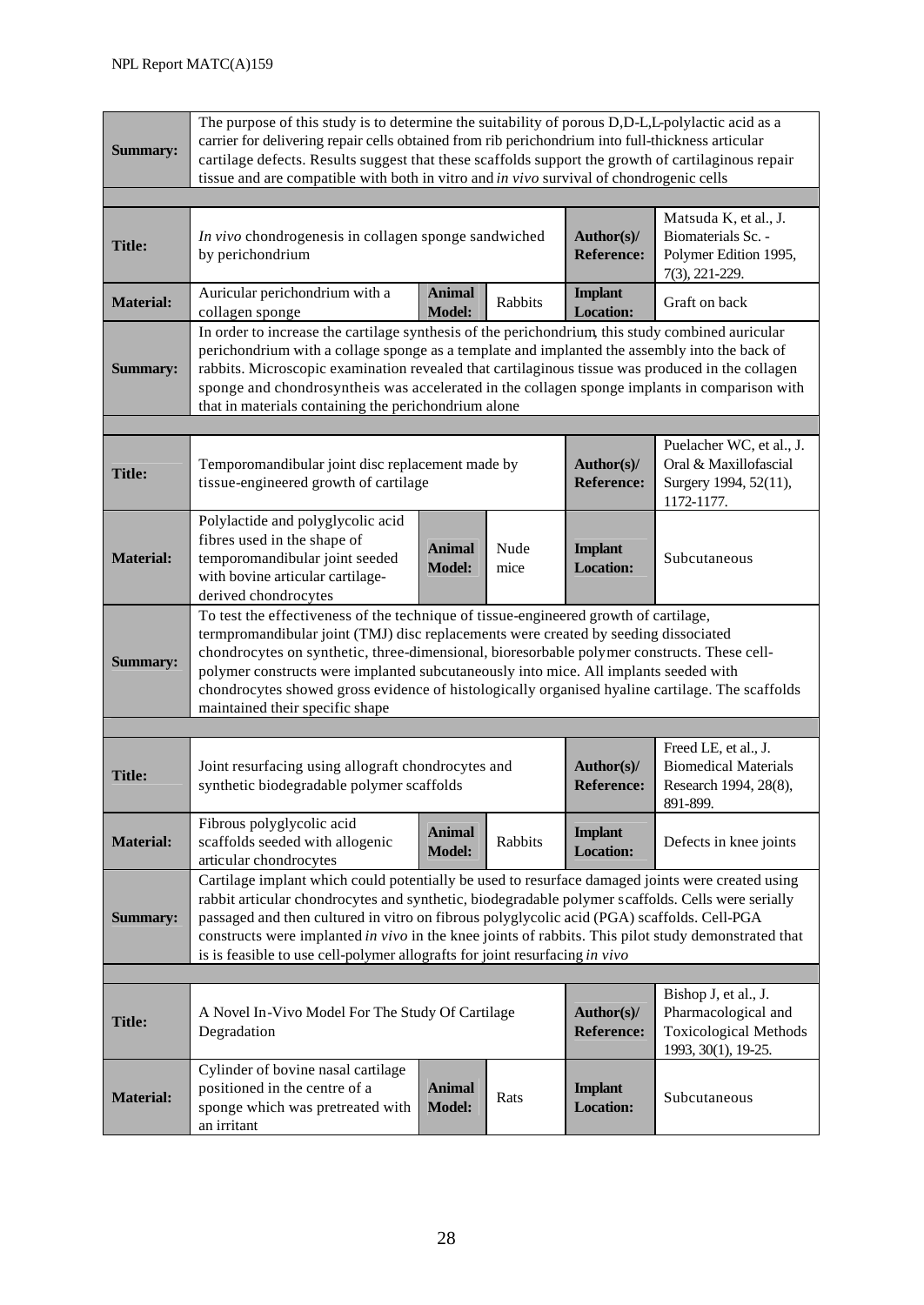| <b>Summary:</b>  | A cylinder of bovine nasal cartilage was positioned in the center of a sponge which had been<br>pretreated with an irritant. These were then implanted subcutaneously into the backs of rats for<br>periods of up to 16 days. The implanted sponges were rapidly surrounded by granulation tissue,<br>maximal on day 2, and infiltrated by inflammatory cells which reached peak levels on day 9.<br>Analysis of the cartilage shows an initial increase in wet weight and rapid loss of<br>glycosaminoglycans. These changes were later followed by loss of cartilage wet weight and<br>significant loss of hydroxyproline content. In a separate study, the effects of Mycobacterium<br>tuberculosis (Mtb), kaolin, and zymosan were compared (1 mg/sponge) and the results showed<br>that only Mtb induced pronounced inflammation and degradation of cartilage. The cartilage<br>degradation directly correlated with the granulation tis sue weight, but not with cellular infiltration. |                                |                                           |                                    |                                                                                                                           |  |  |
|------------------|-----------------------------------------------------------------------------------------------------------------------------------------------------------------------------------------------------------------------------------------------------------------------------------------------------------------------------------------------------------------------------------------------------------------------------------------------------------------------------------------------------------------------------------------------------------------------------------------------------------------------------------------------------------------------------------------------------------------------------------------------------------------------------------------------------------------------------------------------------------------------------------------------------------------------------------------------------------------------------------------------|--------------------------------|-------------------------------------------|------------------------------------|---------------------------------------------------------------------------------------------------------------------------|--|--|
|                  |                                                                                                                                                                                                                                                                                                                                                                                                                                                                                                                                                                                                                                                                                                                                                                                                                                                                                                                                                                                               |                                |                                           |                                    |                                                                                                                           |  |  |
| <b>Title:</b>    | Meniscal Regeneration With Copolymeric Collagen<br>Scaffolds - In vitro And In vivo Studies Evaluated<br>Clinically, Histologically, And Biochemically                                                                                                                                                                                                                                                                                                                                                                                                                                                                                                                                                                                                                                                                                                                                                                                                                                        |                                |                                           | Author(s)/<br><b>Reference:</b>    | Stone KR, et al.,<br>American Journal of<br>Sports Medicine 1992,<br>20(2), 104-111.                                      |  |  |
| <b>Material:</b> | Copolymeric collagen-based<br>scaffold                                                                                                                                                                                                                                                                                                                                                                                                                                                                                                                                                                                                                                                                                                                                                                                                                                                                                                                                                        | <b>Animal</b><br><b>Model:</b> | Immature<br>pigs<br>and<br>mature<br>dogs | <b>Implant</b><br><b>Location:</b> | Knee joint meniscus                                                                                                       |  |  |
| <b>Summary:</b>  | A resorbable collagen-based scaffold was designed and used in vitro and in vivo studies. In vivo,<br>the scaffold was implanted in the knees of immature swine and mature canines and evaluated<br>clinically, histologically, and biochemically. All dogs underwent an 80% subtotal resection of the<br>medial meniscus bilaterally. A collagen template was implanted in one stifle ( $N = 24$ ). The results<br>demonstrated that a copolymeric collagen-based scaffold is compatible with meniscal<br>fibrochondrocyte growth in vitro and in vivo, that does not inhibit meniscal regeneration in an<br>immature pig, and that may induce regeneration of the meniscus in the mature dog.                                                                                                                                                                                                                                                                                                |                                |                                           |                                    |                                                                                                                           |  |  |
|                  |                                                                                                                                                                                                                                                                                                                                                                                                                                                                                                                                                                                                                                                                                                                                                                                                                                                                                                                                                                                               |                                |                                           |                                    |                                                                                                                           |  |  |
| <b>Title:</b>    | The role of polyglycolic acid rods in the regeneration of<br>cartilage from perichondrium in rabbits                                                                                                                                                                                                                                                                                                                                                                                                                                                                                                                                                                                                                                                                                                                                                                                                                                                                                          |                                |                                           | Author(s)/<br><b>Reference:</b>    | Ruuskanen MM, et al.,<br>Scandinavian J. Plastic<br>& Reconstructive<br>Surgery & Hand<br>Surgery 1991, 25(1), 15-<br>18. |  |  |
| <b>Material:</b> | Self-reinforced polyglycolic acid<br>rod replaced the resected cartilage<br>and retained perichindrium was<br>sutured around the implant                                                                                                                                                                                                                                                                                                                                                                                                                                                                                                                                                                                                                                                                                                                                                                                                                                                      | <b>Animal</b><br><b>Model:</b> | Rabbits                                   | <b>Implant</b><br><b>Location:</b> | Fifth rib cartilage was<br>resected<br>subperichondrially                                                                 |  |  |
| <b>Summary:</b>  | The role of polyglycolic acid (PGA) rods in the regeneration of cartilage from perichondrium was<br>investigated in rabbits. Pronounced neocartilage formation was seen and grew up to form a tube<br>around the implant                                                                                                                                                                                                                                                                                                                                                                                                                                                                                                                                                                                                                                                                                                                                                                      |                                |                                           |                                    |                                                                                                                           |  |  |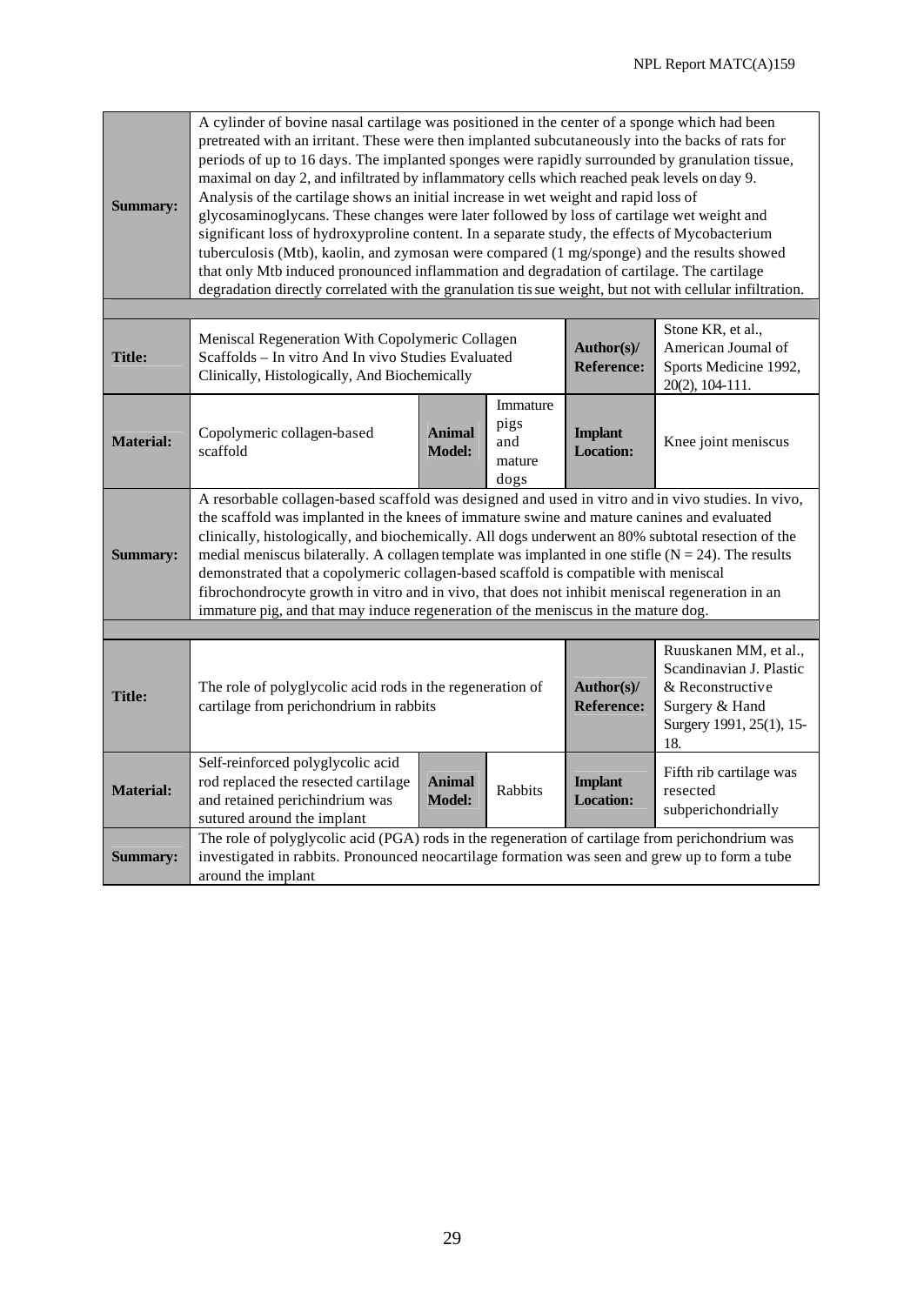# **ANNEX 3 –** *IN VIVO* **STUDIES OF INTERVERTEBRAL DISC MATERIALS**

| <b>Title:</b>    | Titanium or polymethylmethacrylate in cervical disc<br>surgery? A prospective study.                                                                                                                                                                                                                                                                                                                                                                                                                                                                                                                                                                                                                                    | Author(s)/<br><b>Reference:</b> | Jollenbeck B, Fernandez<br>N, Firsching R.<br>Zentralbl Neurochir.<br>2001; 62(4): 200-2. |                                    |                                                                                                            |  |  |
|------------------|-------------------------------------------------------------------------------------------------------------------------------------------------------------------------------------------------------------------------------------------------------------------------------------------------------------------------------------------------------------------------------------------------------------------------------------------------------------------------------------------------------------------------------------------------------------------------------------------------------------------------------------------------------------------------------------------------------------------------|---------------------------------|-------------------------------------------------------------------------------------------|------------------------------------|------------------------------------------------------------------------------------------------------------|--|--|
| <b>Material:</b> | Disc manufactured from<br>polymethylmethacrylate.<br>(Interbody fusion using<br>Titanium cage)                                                                                                                                                                                                                                                                                                                                                                                                                                                                                                                                                                                                                          | <b>Animal</b><br><b>Model:</b>  | Humans                                                                                    | <b>Implant</b><br><b>Location:</b> | Total disc replacement                                                                                     |  |  |
| <b>Summary:</b>  | In 200 patients with either isolated protrusion of disc or with spondylosis a cervical discectomy in<br>one or two levels was performed from a ventral approach. In 100 patients the removed disc was<br>replaced with an implant of polymethylmethacrylat (PMMA). In 100 patients interbodyfusion was<br>done with a titanium cage. Both groups were analysed in a prospective study. Clinical outcome<br>was assessed after surgery. Results were similar in terms of complications and clinical outcome.<br>As the PMMA surgery took longer and the costs of titanium are higher, there is no marked<br>advantage of one implant material over the other.                                                            |                                 |                                                                                           |                                    |                                                                                                            |  |  |
|                  |                                                                                                                                                                                                                                                                                                                                                                                                                                                                                                                                                                                                                                                                                                                         |                                 |                                                                                           |                                    |                                                                                                            |  |  |
| <b>Title:</b>    | Use of bioceramics in the treatment of fractures of the<br>thoraco-lumbar spine                                                                                                                                                                                                                                                                                                                                                                                                                                                                                                                                                                                                                                         |                                 |                                                                                           | Author(s)/<br><b>Reference:</b>    | Stulik J, Krbec M,<br>Vyskocil T., Acta Chir<br>Orthop Traumatol Cech.<br>2002; 69(5): 288-94.             |  |  |
| <b>Material:</b> | Investigation using bioceramic<br>granules to provide material for<br>replacing osseous tissue in the<br>body of vertebra as well as<br>providing the conditions<br>necessary for bone restructuring.                                                                                                                                                                                                                                                                                                                                                                                                                                                                                                                   | <b>Animal</b><br><b>Model:</b>  | Humans                                                                                    | <b>Implant</b><br><b>Location:</b> | Use of bioceramic<br>granules as<br>osteoconductive<br>materials in repairing<br>damaged spines            |  |  |
| <b>Summary:</b>  | The aim of the study was to assess the effect of BAS-O bioceramic granules, inserted by<br>transpedicular approach, on the development of post-operative kyphosis of the segments injured.<br>The conclusions of the study were that bioceramic granules provide material for replacement of<br>osseous tissue in the body of the vertebra as well as conditions necessary for bone restructuring.<br>The loss of correction per segment was lower by about half in patients treated with bioceramic<br>granules than in those who received a spongeous bone grafts.                                                                                                                                                    |                                 |                                                                                           |                                    |                                                                                                            |  |  |
|                  |                                                                                                                                                                                                                                                                                                                                                                                                                                                                                                                                                                                                                                                                                                                         |                                 |                                                                                           |                                    |                                                                                                            |  |  |
| <b>Title:</b>    | A composite bone graft substitute for anterior cervical<br>fusion: assessment of osseointegration by quantitative<br>computed tomography                                                                                                                                                                                                                                                                                                                                                                                                                                                                                                                                                                                |                                 |                                                                                           | Author(s)/<br><b>Reference:</b>    | Papavero L, Zwonitzer<br>R, Burkard I, Klose K,<br>Herrmann HD. Spine.<br>2002 May 15; 27(10):<br>1037-43. |  |  |
| <b>Material:</b> | Rectangular fenestrated titanium<br>cage filled with a highly porous<br>hydroxyapatite cylinder soaked<br>with bone marrow                                                                                                                                                                                                                                                                                                                                                                                                                                                                                                                                                                                              | <b>Animal</b><br><b>Model:</b>  | Humans                                                                                    | <b>Implant</b><br><b>Location:</b> | Anterior cervical fusion<br>with a bone graft<br>substitute                                                |  |  |
| <b>Summary:</b>  | The objective of this study was to investigate the clinical efficacy and osseointegration of an<br>anterior cervical fusion with a bone graft substitute. The composite bone graft substitute<br>consisted of a rectangular fenestrated titanium cage filled with a highly porous hydroxyapatite<br>cylinder soaked with bone marrow aspirated from a vertebra. Altogether, 102 implants were<br>inserted for anterior cervical fusion. The bone ingrowth was measured in 50 patients by<br>quantitative computed tomography of the implant and the adjacent vertebrae after 1 week, then 6<br>and 12 months after surgery. The investigation was repeated in 24 randomly selected patients 24<br>months after surgery. |                                 |                                                                                           |                                    |                                                                                                            |  |  |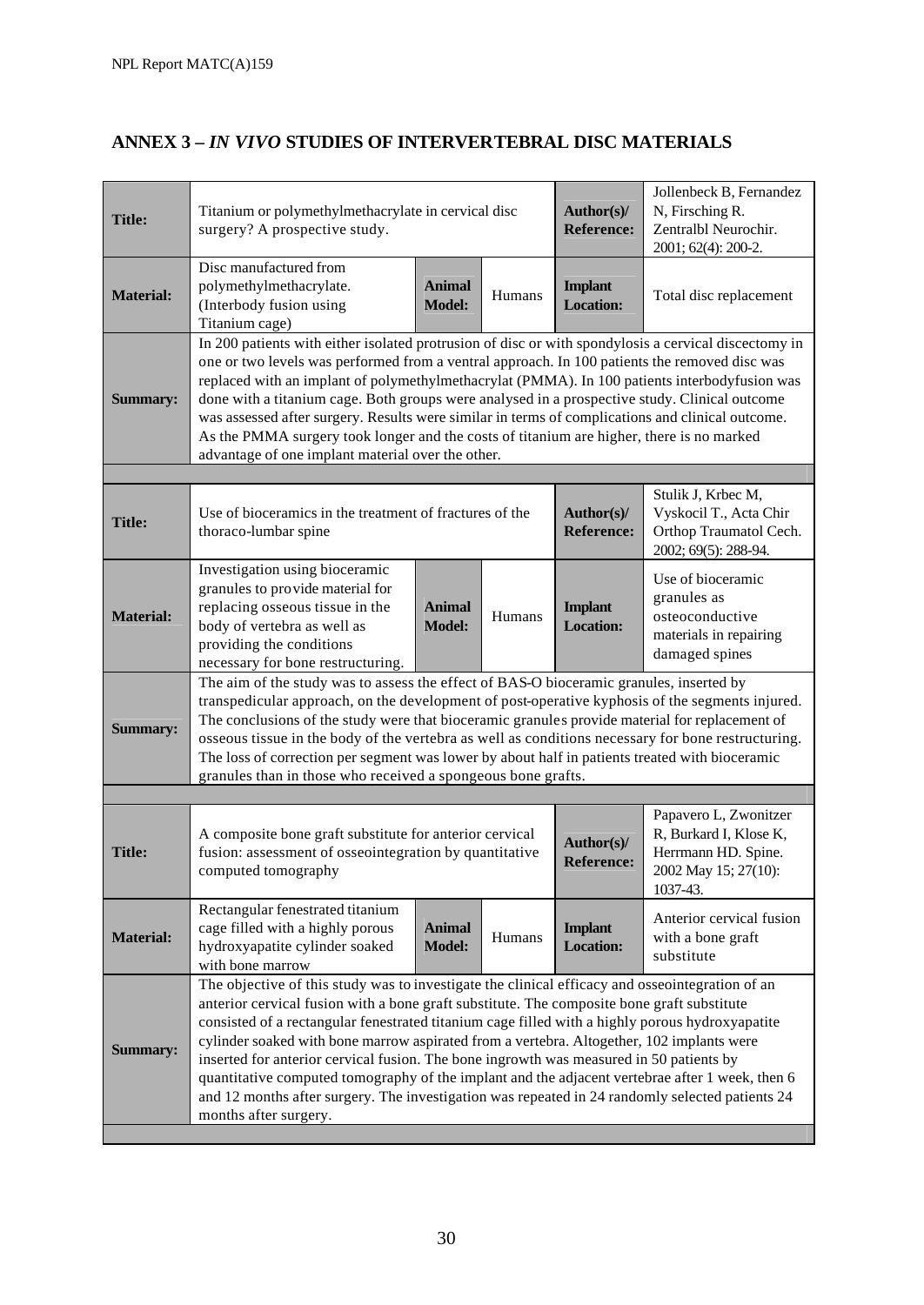| <b>Title:</b>    | Bone ingrowth fixation of artificial intervertebral disc<br>consisting of bioceramic-coated three-dimensional<br>fabric                                                                                                                                                                                                                                                                                                                                                                                                                                                                                                               |                                    |                                      | Author(s)/<br><b>Reference:</b>    | Takahata M, Kotani Y,<br>Abumi K, Shikinami Y,<br>Kadosawa T, Kaneda K,<br>Minami A. Spine. 2003<br>Apr 1; 28(7): 637-44;<br>discussion 644 |  |  |
|------------------|---------------------------------------------------------------------------------------------------------------------------------------------------------------------------------------------------------------------------------------------------------------------------------------------------------------------------------------------------------------------------------------------------------------------------------------------------------------------------------------------------------------------------------------------------------------------------------------------------------------------------------------|------------------------------------|--------------------------------------|------------------------------------|---------------------------------------------------------------------------------------------------------------------------------------------|--|--|
| <b>Material:</b> | Bone-bonding characteristics of<br>an intervertebral disc<br>manufactured from bioceramic-<br>coated three-dimensional fabric                                                                                                                                                                                                                                                                                                                                                                                                                                                                                                         | <b>Animal</b><br><b>Model:</b>     | Sheep                                | <b>Implant</b><br><b>Location:</b> | Artificial intervertebral<br>disc                                                                                                           |  |  |
| <b>Summary:</b>  | The bone-bonding characteristic of a new artificial intervertebral disc consisting of bioceramic-<br>coated three-dimensional fabric was evaluated mechanically and histologically in an in vivo sheep<br>model.                                                                                                                                                                                                                                                                                                                                                                                                                      |                                    |                                      |                                    |                                                                                                                                             |  |  |
|                  |                                                                                                                                                                                                                                                                                                                                                                                                                                                                                                                                                                                                                                       |                                    |                                      |                                    |                                                                                                                                             |  |  |
| <b>Title:</b>    | Replacement of the vertebral body with an expansion<br>implant (Synex)                                                                                                                                                                                                                                                                                                                                                                                                                                                                                                                                                                |                                    |                                      | Author(s)/<br><b>Reference:</b>    | Krbec M, Stulik J, Tichy<br>V. Acta Chir Orthop<br>Traumatol Cech. 2002;<br>69(3): 158-62.                                                  |  |  |
| <b>Material:</b> | Synex (an in situ expandable<br>vertebral body replacement<br>implant. made of titanium alloy)                                                                                                                                                                                                                                                                                                                                                                                                                                                                                                                                        | <b>Implant</b><br><b>Location:</b> | Replacement of the<br>vertebral body |                                    |                                                                                                                                             |  |  |
| <b>Summary:</b>  | This paper describes replacement of the vertebral body with the expansion implant Synex. In 25<br>cases, the vertebral body replacement was completed by posterior stabilization using internal<br>fixation and, in nine cases, by anterior stabilization with a Ventrofix fixator. In 32 patients, the<br>implant was inserted from the anterior approach and, in two, from the posterior approach following<br>complete spondylectomy.                                                                                                                                                                                              |                                    |                                      |                                    |                                                                                                                                             |  |  |
|                  |                                                                                                                                                                                                                                                                                                                                                                                                                                                                                                                                                                                                                                       |                                    |                                      |                                    |                                                                                                                                             |  |  |
| <b>Title:</b>    | Use of bioactive glass ceramics in the treatment of tibial<br>plateau fractures                                                                                                                                                                                                                                                                                                                                                                                                                                                                                                                                                       |                                    |                                      | Author(s)/<br><b>Reference:</b>    | Urban K., Acta Chir<br>Orthop Traumatol Cech.<br>2002; 69(5): 295-301.                                                                      |  |  |
| <b>Material:</b> | Glass-ceramics BAS-O used in<br>combination with autogenous<br>bone marrow                                                                                                                                                                                                                                                                                                                                                                                                                                                                                                                                                            | <b>Animal</b><br><b>Model:</b>     | Humans                               | <b>Implant</b><br><b>Location:</b> | Surgical treatment of<br>proximal tibia fractures                                                                                           |  |  |
| <b>Summary:</b>  | The surgical treatment of proximal tibia fractures requires a reduction and fixation of the split<br>condyle, elevation of the depressed interfragment of articular surface. The golden standard is the<br>application of autogenous bone grafts for filling in the defect in the cancellous bone of the tibial<br>condyle. Bioactive glass-ceramics material may be successfully used for the filling. Gass-ceramics<br>BAS-O is biocompatible and bioactive and has also suitable mechanical properties and therefore<br>in this study it was used in combination with autogenous bone marrow in order to speed up<br>osteogenesis. |                                    |                                      |                                    |                                                                                                                                             |  |  |
|                  |                                                                                                                                                                                                                                                                                                                                                                                                                                                                                                                                                                                                                                       |                                    |                                      |                                    |                                                                                                                                             |  |  |
| <b>Title:</b>    | Anterior lumbar intervertebral fusion with artificial bone<br>in place of autologous bone.                                                                                                                                                                                                                                                                                                                                                                                                                                                                                                                                            |                                    |                                      | Author(s)/<br><b>Reference:</b>    | Xu W, Chen A, Feng X,<br>Yin W. J Huazhong Univ<br>Sci Technolog Med Sci.<br>2003; 23(3): 300-1                                             |  |  |
| <b>Material:</b> | Porous hydroxyapatite<br>(HA)/ZrO2 ceramics loading bone<br>morphogenetic protein (BMP)                                                                                                                                                                                                                                                                                                                                                                                                                                                                                                                                               | <b>Animal</b><br><b>Model:</b>     | Rabbits                              | <b>Implant</b><br><b>Location:</b> | Feasibility assessment<br>of anterior lumbar<br>intervertebral fusion<br>with artificial bone in<br>place of autogenous<br>bone             |  |  |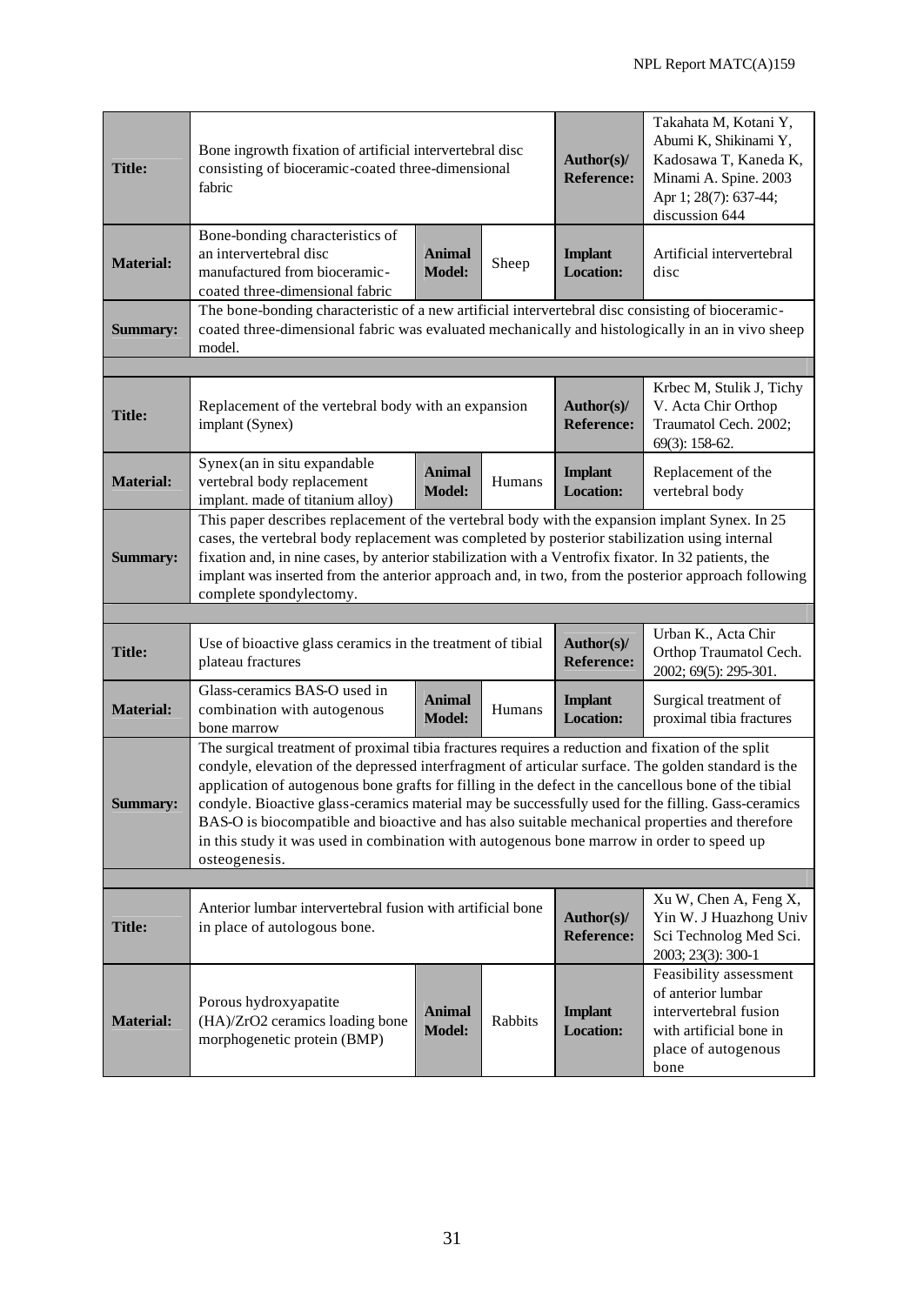| <b>Summary:</b>  | The feasibility of anterior lumbar intervertebral fusion with artificial bone in place of autogenous<br>bone was investigated. Porous hydroxyapatite (HA)/ZrO2 ceramics loading bone morphogenetic<br>protein (BMP) were implanted after removal of lumbar vertebral disc in rabbits. The adjacent<br>intervertebral discs were also removed by the same way and autogenous illic bone was implanted.<br>SEM observation and biomechanical test were carried out. Compound bone had a bit lower<br>osteoinductive activity than autogenous bone by SEM (Osteoinductive activity of artificial bone<br>in 12 weeks was the same as that of autogenous bone in 9 weeks). Biomechanical test revealed<br>that compound bone had lower anti-pull strength than autogenous bone ( $P < 0.001$ ), but there was<br>no significant difference in anti-pull strength between compound bone at 12th week and<br>autogenous bone at 9th week ( $P > 0.05$ ). It was concluded that compound bone could be applied<br>for anterior spinal fusion, especially for those patients who can't use autogenous bone. |                                |         |                                    |                                                                                                                                                                                                  |  |  |  |
|------------------|-----------------------------------------------------------------------------------------------------------------------------------------------------------------------------------------------------------------------------------------------------------------------------------------------------------------------------------------------------------------------------------------------------------------------------------------------------------------------------------------------------------------------------------------------------------------------------------------------------------------------------------------------------------------------------------------------------------------------------------------------------------------------------------------------------------------------------------------------------------------------------------------------------------------------------------------------------------------------------------------------------------------------------------------------------------------------------------------------------|--------------------------------|---------|------------------------------------|--------------------------------------------------------------------------------------------------------------------------------------------------------------------------------------------------|--|--|--|
|                  |                                                                                                                                                                                                                                                                                                                                                                                                                                                                                                                                                                                                                                                                                                                                                                                                                                                                                                                                                                                                                                                                                                     |                                |         |                                    |                                                                                                                                                                                                  |  |  |  |
| <b>Title:</b>    | Results of lumbar disk prosthesis after a follow-up<br>period of 48 months.                                                                                                                                                                                                                                                                                                                                                                                                                                                                                                                                                                                                                                                                                                                                                                                                                                                                                                                                                                                                                         |                                |         | Author(s)/<br><b>Reference:</b>    | Caspi I, Levinkopf M,<br>Nerubay J. Isr Med<br>Assoc J. 2003 Jan; 5(1):<br>$9 - 11$                                                                                                              |  |  |  |
| <b>Material:</b> | Charite SB III disk prosthesis                                                                                                                                                                                                                                                                                                                                                                                                                                                                                                                                                                                                                                                                                                                                                                                                                                                                                                                                                                                                                                                                      | <b>Animal</b><br><b>Model:</b> | Humans  | <b>Implant</b><br><b>Location:</b> | Lumbar disk replacement<br>with the Charite SB III<br>disk prosthesis                                                                                                                            |  |  |  |
| Summary:         | The objectives of the study were to report the outcome of the artificial lumbar disk replacement<br>with the Charite SB III disk prosthesis in 20 patients after a 48 month follow-up. Eighty percent of<br>patients reported satisfactory to very good results.                                                                                                                                                                                                                                                                                                                                                                                                                                                                                                                                                                                                                                                                                                                                                                                                                                    |                                |         |                                    |                                                                                                                                                                                                  |  |  |  |
|                  |                                                                                                                                                                                                                                                                                                                                                                                                                                                                                                                                                                                                                                                                                                                                                                                                                                                                                                                                                                                                                                                                                                     |                                |         |                                    |                                                                                                                                                                                                  |  |  |  |
| <b>Title:</b>    | An atelocollagen honeycomb-shaped scaffold with a<br>membrane seal (ACHMS-scaffold) for the culture of<br>annulus fibrosus cells from an intervertebral disc.                                                                                                                                                                                                                                                                                                                                                                                                                                                                                                                                                                                                                                                                                                                                                                                                                                                                                                                                       |                                |         | Author(s)/<br><b>Reference:</b>    | Sato M, Asazuma T,<br>Ishihara M, Kikuchi T,<br>Masuoka K, Ichimura S,<br>Kikuchi M, Kurita A,<br>Fujikawa K. J Biomed<br>Mater Res. 2003 Feb 1;<br>64A(2): 248-56.                              |  |  |  |
| <b>Material:</b> | Atelocollagen gel                                                                                                                                                                                                                                                                                                                                                                                                                                                                                                                                                                                                                                                                                                                                                                                                                                                                                                                                                                                                                                                                                   | <b>Animal</b><br><b>Model:</b> | Rabbits | <b>Implant</b><br><b>Location:</b> | Use of atelocollagen<br>honeycomb-shaped<br>scaffold with a<br>membrane seal for<br>culture of annulus<br>fibrosus cells in tissue<br>engineering procedures<br>of intervertebral disc<br>repair |  |  |  |
| <b>Summary:</b>  | The aim of this study was to investigate the possibility of using the atelocollagen honeycomb-<br>shaped scaffold with a membrane seal (ACHMS-scaffold) for the culture of annulus fibrosus (AF)<br>cells in tissue engineering procedures of intervertebral disc repair. cells from the intervertebral<br>discs of Japanese white rabbits were cultured for up to 3 weeks in the ACHMS-scaffold to allow a<br>high density, three-dimensional culture. The AF cells are able to grow and remain phenotypically<br>stable in the scaffold.                                                                                                                                                                                                                                                                                                                                                                                                                                                                                                                                                          |                                |         |                                    |                                                                                                                                                                                                  |  |  |  |
|                  |                                                                                                                                                                                                                                                                                                                                                                                                                                                                                                                                                                                                                                                                                                                                                                                                                                                                                                                                                                                                                                                                                                     |                                |         |                                    |                                                                                                                                                                                                  |  |  |  |
| <b>Title:</b>    | History, design and biomechanics of the LINK SB<br>Charite artificial disc.                                                                                                                                                                                                                                                                                                                                                                                                                                                                                                                                                                                                                                                                                                                                                                                                                                                                                                                                                                                                                         |                                |         | Author(s)/<br><b>Reference:</b>    | Link HD.<br>Eur Spine J. 2002 Oct;<br>11 Suppl 2: S98-S105.<br>Epub 2002 Sep 05.                                                                                                                 |  |  |  |
| <b>Material:</b> | Charite disc - a double coating of<br>titanium/calciumphosphate<br><b>UHMWPE</b> (Ultra High Molecular<br>Weight Polyethylene) sliding<br>core                                                                                                                                                                                                                                                                                                                                                                                                                                                                                                                                                                                                                                                                                                                                                                                                                                                                                                                                                      | <b>Animal</b><br><b>Model:</b> | Humans  | <b>Implant</b><br><b>Location:</b> | Disc repair                                                                                                                                                                                      |  |  |  |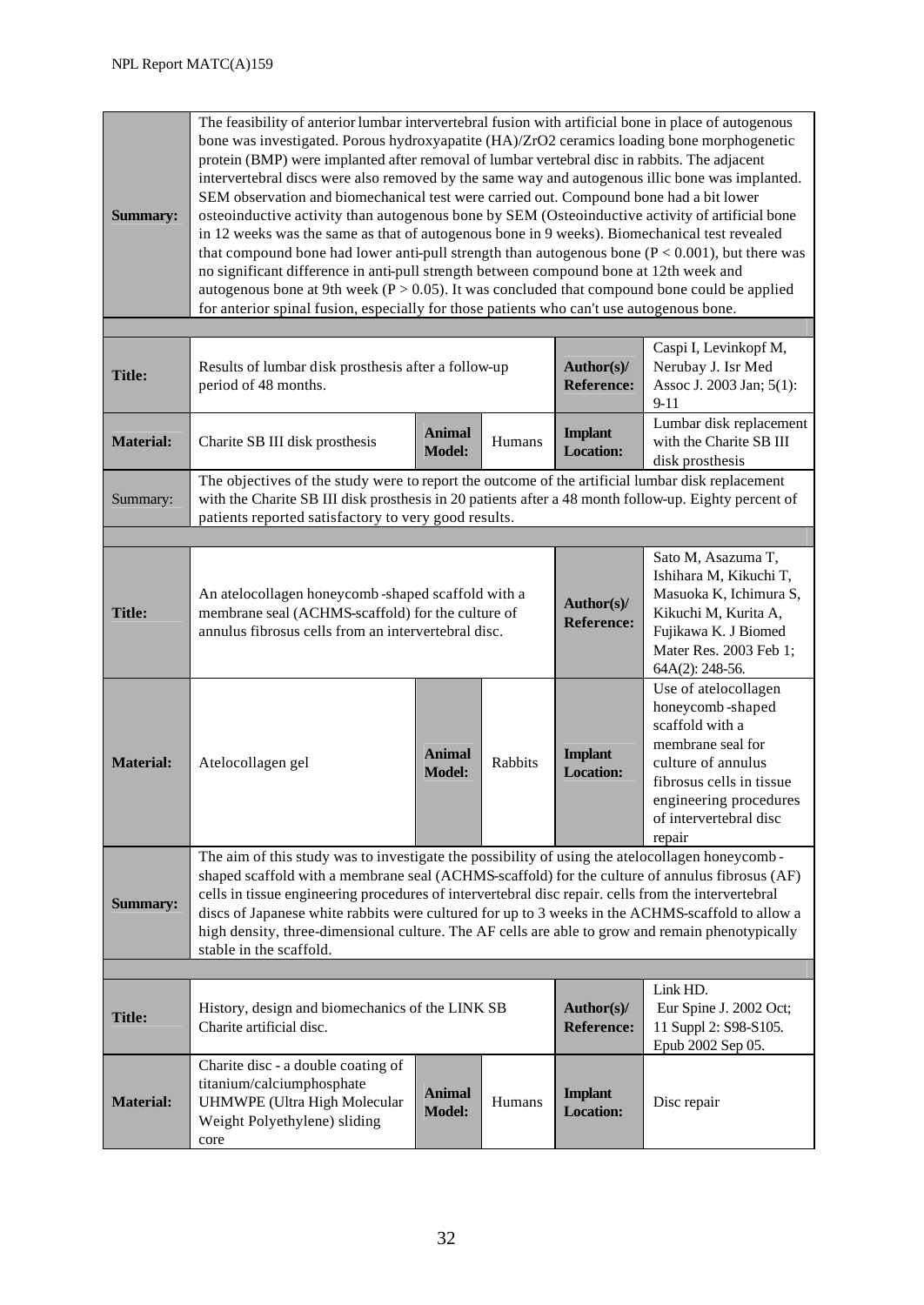| <b>Summary:</b>  | The SB Charite I artificial disc was developed in 1982 by Schellnack and Buttner-Janz and modified<br>as the Mark II version in 1984. Both types were manufactured in the former German Democratic<br>Republic (GDR). Today's design, the SB Charite III, was first produced by LINK in 1987. Five sizes<br>of the artificial disc in various angulations are available today, with a double coating of<br>titanium/calciumphosphate. Designed with a three-component set-up, the SB Charite mimics the<br>physiological segmental motion. The possibility of translation in the SB Charite provides proper<br>biomechanical function and protects the zygapophysial joints. Results of biomechanical testing<br>showed a sufficient cold-flow resistance of the UHMWPE (Ultra High Molecular Weight<br>Polyethylene) sliding core and confirmed the negligible abrasion rate. The LINK SB Charite disc is<br>a safe and effective operative treatment for discogenic low back pain. Long-term results (10 years<br>and more) have been published. |                                |                 |                                    |                                                                                         |  |  |  |  |
|------------------|----------------------------------------------------------------------------------------------------------------------------------------------------------------------------------------------------------------------------------------------------------------------------------------------------------------------------------------------------------------------------------------------------------------------------------------------------------------------------------------------------------------------------------------------------------------------------------------------------------------------------------------------------------------------------------------------------------------------------------------------------------------------------------------------------------------------------------------------------------------------------------------------------------------------------------------------------------------------------------------------------------------------------------------------------|--------------------------------|-----------------|------------------------------------|-----------------------------------------------------------------------------------------|--|--|--|--|
|                  |                                                                                                                                                                                                                                                                                                                                                                                                                                                                                                                                                                                                                                                                                                                                                                                                                                                                                                                                                                                                                                                    |                                |                 |                                    | Klara PM, Ray CD.                                                                       |  |  |  |  |
| <b>Title:</b>    | Artificial nucleus replacement: clinical experience                                                                                                                                                                                                                                                                                                                                                                                                                                                                                                                                                                                                                                                                                                                                                                                                                                                                                                                                                                                                |                                |                 | Author(s)/<br><b>Reference:</b>    | Spine. 2002 Jun 15;<br>27(12): 1374-7.                                                  |  |  |  |  |
| <b>Material:</b> | Device consists of a hydrogel<br>core encased in a polyethylene<br>jacket                                                                                                                                                                                                                                                                                                                                                                                                                                                                                                                                                                                                                                                                                                                                                                                                                                                                                                                                                                          | <b>Animal</b><br><b>Model:</b> | Humans          | <b>Implant</b><br><b>Location:</b> | Prosthetic disc nucleus                                                                 |  |  |  |  |
| <b>Summary:</b>  | The prosthetic disc nucleus is designed to help treat patients suffering from degenerative disc<br>disease. The device consists of a hydrogel core that is encased in a polyethylene jacket and is<br>intended to restore disc height while permitting normal range of motion. Clinical trials for the<br>prosthetic disc nucleus were first conducted in 1996, and the device was found to be effective in<br>most of the patients that were implanted. Subsequent changes have been made to device shapes<br>and to the surgical protocol to facilitate implantation, thereby eliminating the high device<br>migration rates.                                                                                                                                                                                                                                                                                                                                                                                                                    |                                |                 |                                    |                                                                                         |  |  |  |  |
|                  |                                                                                                                                                                                                                                                                                                                                                                                                                                                                                                                                                                                                                                                                                                                                                                                                                                                                                                                                                                                                                                                    |                                |                 |                                    |                                                                                         |  |  |  |  |
| <b>Title:</b>    | Artificial intervertebral disc replacement using bioactive<br>three-dimensional fabric: design, development, and<br>preliminary animal study.                                                                                                                                                                                                                                                                                                                                                                                                                                                                                                                                                                                                                                                                                                                                                                                                                                                                                                      |                                |                 | Author(s)/<br><b>Reference:</b>    | Kotani Y et al<br>Spine. 2002 May 1;<br>27(9): 929-35; discussion<br>935-6.             |  |  |  |  |
| <b>Material:</b> | Triaxial three-dimensional fabric<br>(3-DF) woven with an ultra-high<br>molecular weight polyethylene<br>fiber, and spray-coated bioactive<br>ceramics on the disc surface                                                                                                                                                                                                                                                                                                                                                                                                                                                                                                                                                                                                                                                                                                                                                                                                                                                                         | <b>Animal</b><br><b>Model:</b> | Sheep           | <b>Implant</b><br><b>Location:</b> | artificial intervertebral<br>disc                                                       |  |  |  |  |
| <b>Summary:</b>  | A new artificial intervertebral disc was developed, and its intrinsic biomechanical properties,<br>bioactivity, and the effectiveness as a total disc replacement were evaluated in vitro and in vivo.<br>The artificial intervertebral disc consists of a triaxial three-dimensional fabric (3-DF) woven with an<br>ultra-high molecular weight polyethylene fiber, and spray-coated bioactive ceramics on the disc<br>surface. Conclusions were that an artificial intervertebral disc using a three-dimensional fabric<br>demonstrated excellent in vitro and in vivo performance in both biomechanics and interface<br>histology. There is a potential for future clinical application.                                                                                                                                                                                                                                                                                                                                                        |                                |                 |                                    |                                                                                         |  |  |  |  |
|                  |                                                                                                                                                                                                                                                                                                                                                                                                                                                                                                                                                                                                                                                                                                                                                                                                                                                                                                                                                                                                                                                    |                                |                 |                                    |                                                                                         |  |  |  |  |
| <b>Title:</b>    | 3-dimensional biomechanical study of a new flexible<br>lumbar intervertebral disk implant                                                                                                                                                                                                                                                                                                                                                                                                                                                                                                                                                                                                                                                                                                                                                                                                                                                                                                                                                          |                                |                 | Author(s)/<br><b>Reference:</b>    | Zollner J, Heine J, Eysel<br>P. Orthopade. 2001 May;<br>$30(5)$ : 323-7.                |  |  |  |  |
| <b>Material:</b> | Discs (polymethyl siloxane<br>polymer, DR-PMSO)                                                                                                                                                                                                                                                                                                                                                                                                                                                                                                                                                                                                                                                                                                                                                                                                                                                                                                                                                                                                    | <b>Animal</b><br><b>Model:</b> | Calf<br>cadaver | <b>Implant</b><br><b>Location:</b> | artificial nucleus implant<br>for lumbar discs                                          |  |  |  |  |
| <b>Summary:</b>  | The aim of this study was to determine the significance of a new artificial nucleus implant for<br>lumbar discs (polymethyl siloxane polymer, DR-PMSO) with special regard to the biomechanical<br>properties of the spinal motion segment.                                                                                                                                                                                                                                                                                                                                                                                                                                                                                                                                                                                                                                                                                                                                                                                                        |                                |                 |                                    |                                                                                         |  |  |  |  |
|                  |                                                                                                                                                                                                                                                                                                                                                                                                                                                                                                                                                                                                                                                                                                                                                                                                                                                                                                                                                                                                                                                    |                                |                 |                                    | Enker P, Steffee A,                                                                     |  |  |  |  |
| <b>Title:</b>    | Artificial disc replacement. Preliminary report with a 3-<br>year minimum follow-up.                                                                                                                                                                                                                                                                                                                                                                                                                                                                                                                                                                                                                                                                                                                                                                                                                                                                                                                                                               |                                |                 | Author(s)/<br><b>Reference:</b>    | Mcmillin C, Keppler L,<br>Biscup R, Miller S.<br>Spine. 1993 Jun 15;<br>18(8): 1061-70. |  |  |  |  |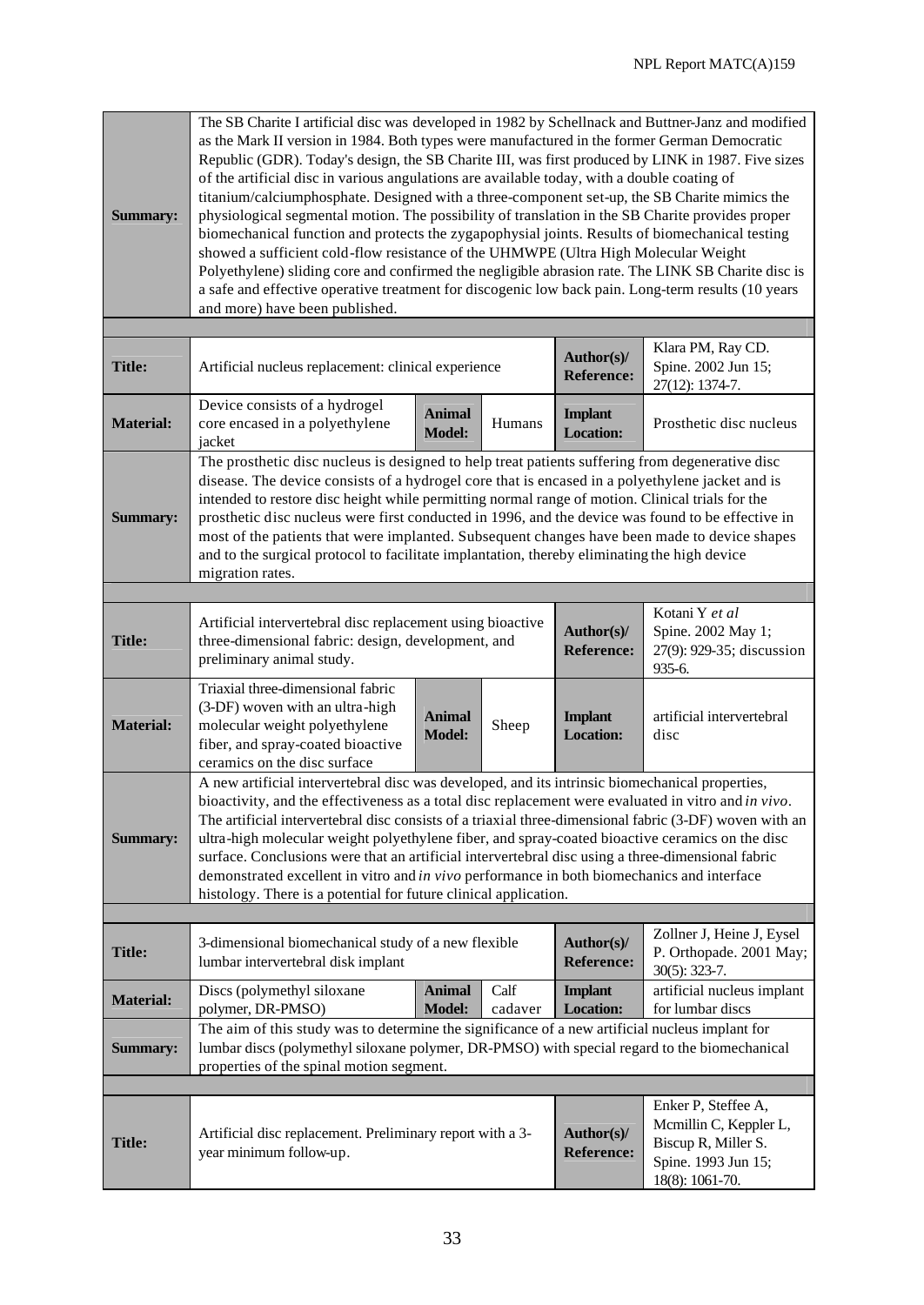| <b>Material:</b> | The Acroflex disc (Acromed<br>Corporation, Cleveland, OH<br>(rubber core vulcanized to two<br>titanium end plates that have<br>superior posts to provide initial<br>mechanical fixation and porous<br>in-growth surfaces for long-term<br>fixation                                                                                                                                                                                                                                                                                                                                                                                                                                                                                                                                                                                                                                                                                                                                                                                                                                      | <b>Animal</b><br><b>Model:</b> | Humans | <b>Implant</b><br><b>Location:</b> | Artificial disc<br>replacement                                                                                                   |  |  |  |
|------------------|-----------------------------------------------------------------------------------------------------------------------------------------------------------------------------------------------------------------------------------------------------------------------------------------------------------------------------------------------------------------------------------------------------------------------------------------------------------------------------------------------------------------------------------------------------------------------------------------------------------------------------------------------------------------------------------------------------------------------------------------------------------------------------------------------------------------------------------------------------------------------------------------------------------------------------------------------------------------------------------------------------------------------------------------------------------------------------------------|--------------------------------|--------|------------------------------------|----------------------------------------------------------------------------------------------------------------------------------|--|--|--|
| <b>Summary:</b>  | Artificial disc replacement was performed in six patients with an average age of 55 years and<br>average follow-up of 3.4 years. Four of the six patients had juxtafusion degeneration, one had<br>multilevel disc degeneration, and one patient had isolated disc resorption. The Acroflex disc<br>(Acromed Corporation, Cleveland, OH), which was used in the replacement, is composed of a<br>rubber core vulcanized to two titanium end plates. The latter have superior posts to provide for<br>initial mechanical fixation and porous in-growth surfaces for long-term fixation. Satisfactory<br>results occurred in four of six patients. Poor results occurred in the presence of deformity that<br>resulted in prosthetic failure and isolated disc resorption. There was an average 8 degrees angular<br>and 2.3-mm translational movement and satisfactory in-growth at all interfaces. Design objectives<br>of endurance, biocompatibility, geometry, kinematics, constraint, dynamics, stability, and fail-safe<br>were met; however, this study is preliminary in nature. |                                |        |                                    |                                                                                                                                  |  |  |  |
|                  |                                                                                                                                                                                                                                                                                                                                                                                                                                                                                                                                                                                                                                                                                                                                                                                                                                                                                                                                                                                                                                                                                         |                                |        |                                    |                                                                                                                                  |  |  |  |
| <b>Title:</b>    | A memory coiling spiral as nucleus pulposus<br>prosthesis: concept, specifications, bench testing, and<br>first clinical results.                                                                                                                                                                                                                                                                                                                                                                                                                                                                                                                                                                                                                                                                                                                                                                                                                                                                                                                                                       |                                |        | Author(s)/<br><b>Reference:</b>    | Husson JL, Korge A,<br>Polard JL, Nydegger T,<br>Kneubuhler S, Mayer<br>HM. J Spinal Disord<br>Tech. 2003 Aug; 16(4):<br>405-11. |  |  |  |
| <b>Material:</b> | Polycarbonate-urethane<br>copolymer (thermoplastic<br>elastomer) in the form of a<br>"memory coiling spiral.                                                                                                                                                                                                                                                                                                                                                                                                                                                                                                                                                                                                                                                                                                                                                                                                                                                                                                                                                                            | <b>Animal</b><br><b>Model:</b> | Humans | <b>Implant</b><br><b>Location:</b> | The intradiscal cavity<br>left after a discectomy<br>can be filled by a new<br>nucleus prosthesis                                |  |  |  |
| <b>Summary:</b>  | The intradiscal cavity left after a discectomy can be filled by a new nucleus prosthesis made of<br>polycarbonate urethane in the form of a "memory coiling spiral." Biomechanical tests have<br>demonstrated that this device compensates for the loss of disc height, decreases the compression<br>of the facet joints, and restores the kinematics of the spinal segment, without deformation of the<br>vertebral endplates or migration. The device is currently under clinical investigation. Inclusion<br>and exclusion criteria of the pilot study are presented, and preliminary results of the first five<br>patients supplied with the spiral are reported after an average follow-up time of 24 months. No<br>migration of the device has been observed so far. With its easy application due to the<br>standardized approach and the memory coiling mechanism, this device represents an advance<br>within the nonfusion techniques.                                                                                                                                        |                                |        |                                    |                                                                                                                                  |  |  |  |
|                  |                                                                                                                                                                                                                                                                                                                                                                                                                                                                                                                                                                                                                                                                                                                                                                                                                                                                                                                                                                                                                                                                                         |                                |        |                                    |                                                                                                                                  |  |  |  |
| <b>Title:</b>    | Beta-tricalcium phosphate as a substitute for autograft<br>in interbody fusion cages in the canine lumbar spine.                                                                                                                                                                                                                                                                                                                                                                                                                                                                                                                                                                                                                                                                                                                                                                                                                                                                                                                                                                        |                                |        | Author(s)/<br><b>Reference:</b>    | Ohyama T, Kubo Y,<br>Iwata H, Taki W. J<br>Neurosurg. 2002 Oct;<br>97(3 Suppl): 350-4.                                           |  |  |  |
| <b>Material:</b> | synthetic ceramic, beta-tricalcium<br>phosphate (TCP), was examined<br>as a substitute for autograft bone<br>in a canine lumbar spine model.                                                                                                                                                                                                                                                                                                                                                                                                                                                                                                                                                                                                                                                                                                                                                                                                                                                                                                                                            | <b>Animal</b><br><b>Model:</b> | Dogs   | <b>Implant</b><br><b>Location:</b> | An interbody fusion<br>cage has been<br>introduced for cervical<br>anterior interbody<br>fusion.                                 |  |  |  |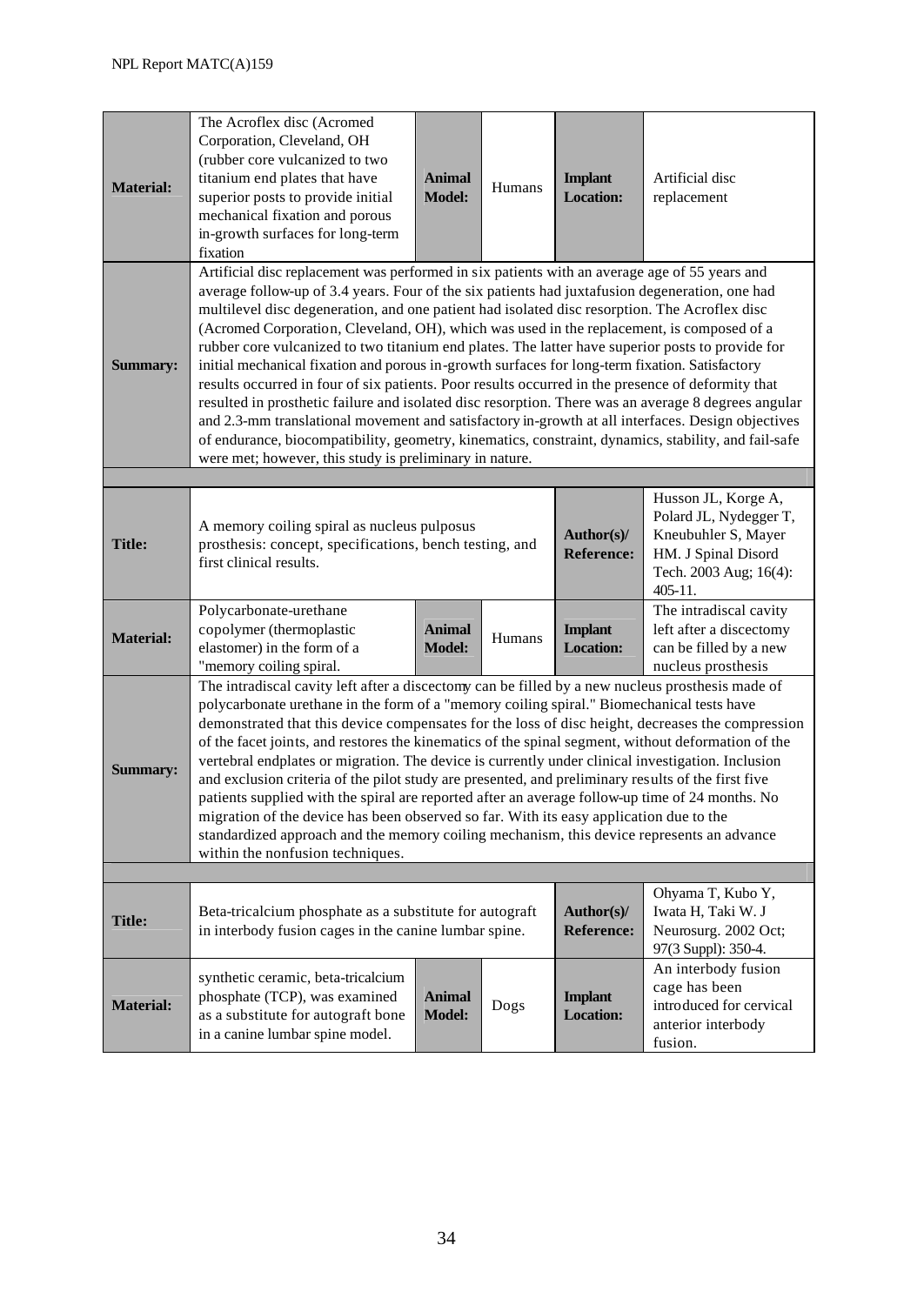| <b>Summary:</b>  | In this study a synthetic ceramic, beta-tricalcium phosphate (TCP), was examined as a substitute<br>for autograft bone in a canine lumbar spine model. An interbody fusion cage has been introduced<br>for cervical anterior interbody fusion. Autogenetic bone is packed into the cage to increase the<br>rate of union between adjacent vertebral bodies. Good histological and biomechanical results were<br>obtained for TCP-filled interbody fusion cages. The results were comparable with those obtained<br>using autograft-filled cages, suggesting that there is no need to harvest iliac bone or to use allo-<br>or xenografts to increase the interlocking strength between the cage and vertebral bone to achieve<br>anterior cervical interbody fusion.                                                                                                                                                                                                                                               |                                |         |                                    |                                                                                                                                                                                                                                                    |  |  |
|------------------|--------------------------------------------------------------------------------------------------------------------------------------------------------------------------------------------------------------------------------------------------------------------------------------------------------------------------------------------------------------------------------------------------------------------------------------------------------------------------------------------------------------------------------------------------------------------------------------------------------------------------------------------------------------------------------------------------------------------------------------------------------------------------------------------------------------------------------------------------------------------------------------------------------------------------------------------------------------------------------------------------------------------|--------------------------------|---------|------------------------------------|----------------------------------------------------------------------------------------------------------------------------------------------------------------------------------------------------------------------------------------------------|--|--|
|                  |                                                                                                                                                                                                                                                                                                                                                                                                                                                                                                                                                                                                                                                                                                                                                                                                                                                                                                                                                                                                                    |                                |         |                                    |                                                                                                                                                                                                                                                    |  |  |
| <b>Title:</b>    | A spiral implant as nucleus prosthesis in the lumbar<br>spine.                                                                                                                                                                                                                                                                                                                                                                                                                                                                                                                                                                                                                                                                                                                                                                                                                                                                                                                                                     |                                |         | Author(s)/<br><b>Reference:</b>    | Korge A, Nydegger T,<br>Polard JL, Mayer HM,<br>Husson JL. Eur Spine J.<br>2002 Oct; 11 Suppl 2:<br>S149-53. Epub 2002 Aug<br>02.                                                                                                                  |  |  |
| <b>Material:</b> | polycarbonate urethane (Sulene<br>PCU), and takes the form of a<br>memory coiling spiral                                                                                                                                                                                                                                                                                                                                                                                                                                                                                                                                                                                                                                                                                                                                                                                                                                                                                                                           | <b>Animal</b><br><b>Model:</b> | Humans  | <b>Implant</b><br><b>Location:</b> | Microdiscectomy<br>represents the gold<br>standard in disc surgery<br>on the lumbar spine. The<br>remaining defect in the<br>intervertebral disc space<br>can be filled with a<br>newly developed<br>nucleus prosthesis<br>presented in this paper |  |  |
| <b>Summary:</b>  | Microdiscectomy represents the gold standard in disc surgery on the lumbar spine. The remaining<br>defect in the intervertebral disc space can be filled with a newly developed nucleus prosthesis<br>presented in this paper. This prosthesis consists of polycarbonate urethane (Sulene PCU), and<br>takes the form of a memory coiling spiral. It can be easily implanted using the standard<br>microdiscectomy approach with no further tissue damage. Biomechanical tests have shown that<br>anatomical distances can be restored by the spiral for both the facet joints and the endplates.<br>Endplate deformations are not statistically different when compared to intact conditions. Inclusion<br>and exclusion criteria of an in vivo pilot study are presented. The paper describes the insertion<br>setup for the spiral and the technique of implantation. Five patients have been supplied with the<br>implant to date. The first results on postoperative magnetic resonance images are presented. |                                |         |                                    |                                                                                                                                                                                                                                                    |  |  |
|                  |                                                                                                                                                                                                                                                                                                                                                                                                                                                                                                                                                                                                                                                                                                                                                                                                                                                                                                                                                                                                                    |                                |         |                                    |                                                                                                                                                                                                                                                    |  |  |
| <b>Title:</b>    | General principles of total disc replacement arthroplasty:   Author(s)/<br>seventeen cases in a nonhuman primate model                                                                                                                                                                                                                                                                                                                                                                                                                                                                                                                                                                                                                                                                                                                                                                                                                                                                                             |                                |         | <b>Reference:</b>                  | Cunningham BW, et al.,<br>Spine, 2003, 28(20),<br>S118-S124.                                                                                                                                                                                       |  |  |
| <b>Material:</b> | AcroFlex and SB Charite                                                                                                                                                                                                                                                                                                                                                                                                                                                                                                                                                                                                                                                                                                                                                                                                                                                                                                                                                                                            | <b>Animal</b><br><b>Model:</b> | Baboons | <b>Implant</b><br><b>Location:</b> | Total disc replacement                                                                                                                                                                                                                             |  |  |
| <b>Summary:</b>  | This study investigated the biomechanical, histochemical, and biologic ingrowth characteristics of<br>two different lumbar disc prostheses-AcroFlex (DePuy-AcroMed) and the SB Charite (DePuy-<br>AcroMed)-for total disc replacement arthroplasty in baboons. Conclusions showed that the<br>porous ingrowth, percentage pore ingrowth coverage at the bone-metal interface was more<br>favorable for total disc replacement compared to that reported for cementless total joint<br>components in the appendicular skeleton (range 10-30%).                                                                                                                                                                                                                                                                                                                                                                                                                                                                      |                                |         |                                    |                                                                                                                                                                                                                                                    |  |  |
|                  |                                                                                                                                                                                                                                                                                                                                                                                                                                                                                                                                                                                                                                                                                                                                                                                                                                                                                                                                                                                                                    |                                |         |                                    |                                                                                                                                                                                                                                                    |  |  |
| <b>Title:</b>    | Bone ingrowth fixation of artificial intervertebral disc<br>consisting of bioceramic-coated three-dimensional<br>fabric                                                                                                                                                                                                                                                                                                                                                                                                                                                                                                                                                                                                                                                                                                                                                                                                                                                                                            |                                |         | Author(s)/<br><b>Reference:</b>    | Takahata M, et al., Spine<br>2003, 28(7), 637-644.                                                                                                                                                                                                 |  |  |
| <b>Material:</b> | Bioceramic-coated (Apatite-<br>wollastonite containing glass<br>ceramic blocks) three-dimensional<br>fabric (3-DF: FABRICUBE, Japan)                                                                                                                                                                                                                                                                                                                                                                                                                                                                                                                                                                                                                                                                                                                                                                                                                                                                               | <b>Animal</b><br><b>Model:</b> | Sheep   | <b>Implant</b><br><b>Location:</b> | Artificial disc                                                                                                                                                                                                                                    |  |  |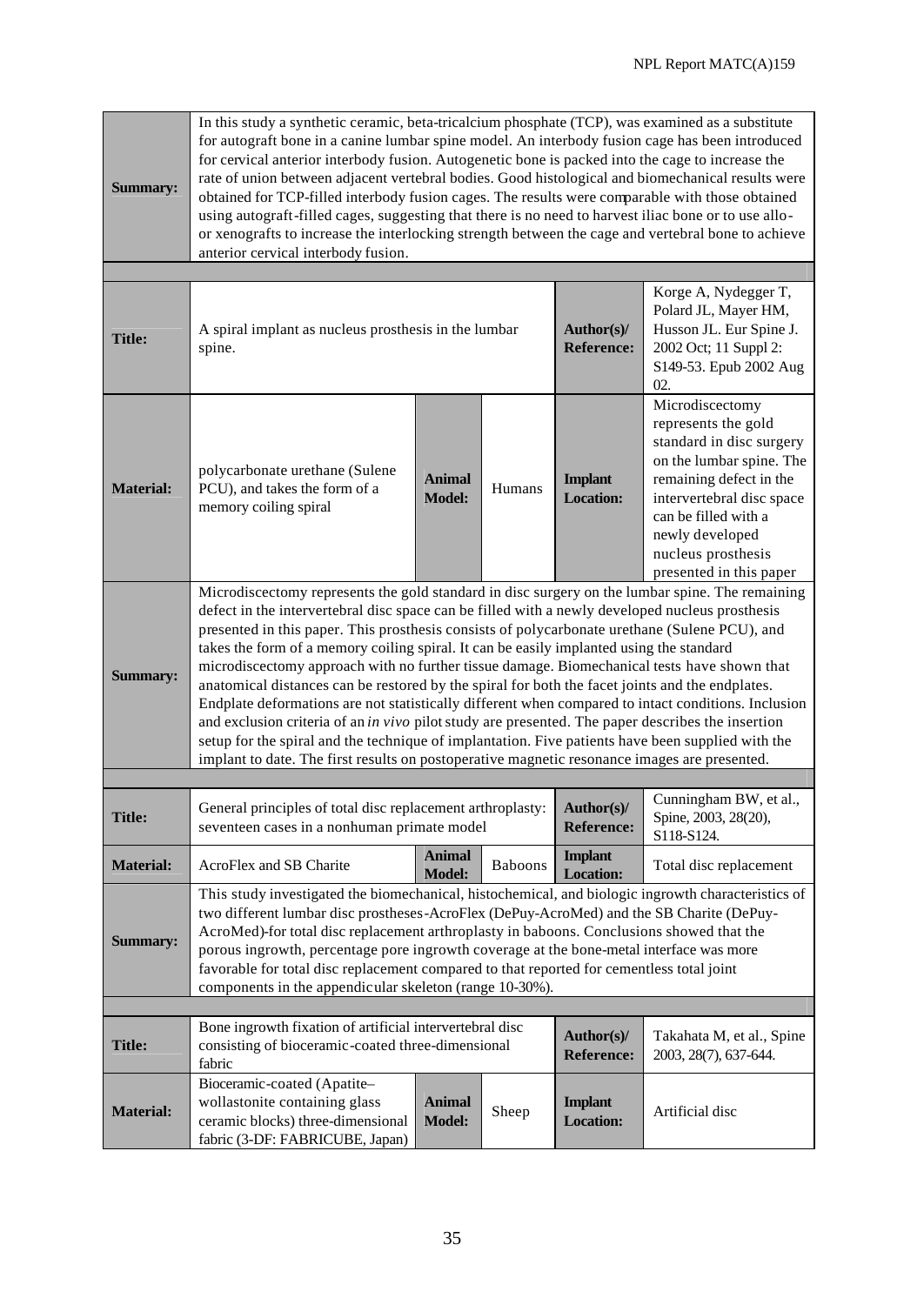| <b>Summary:</b>  | The bone-bonding characteristic of a new artificial intervertebral disc consisting of bioceramic-<br>coated three-dimensional fabric was evaluated mechanically and histologically in an in vivo sheep<br>model. The findings showed that the three-dimensional fabric disc was firmly fixed to the vertebral<br>body by bone ingrowth, and that this biologic fixation was preserved even under the spinal<br>segmentally mobile condition.                                                                                                                                                                                                                                                                                                                                                                                                   |                                |                           |                                    |                                                                       |  |  |  |
|------------------|------------------------------------------------------------------------------------------------------------------------------------------------------------------------------------------------------------------------------------------------------------------------------------------------------------------------------------------------------------------------------------------------------------------------------------------------------------------------------------------------------------------------------------------------------------------------------------------------------------------------------------------------------------------------------------------------------------------------------------------------------------------------------------------------------------------------------------------------|--------------------------------|---------------------------|------------------------------------|-----------------------------------------------------------------------|--|--|--|
|                  | Analysis of porous ingrowth in intervertebral disc<br>McAfee PC, et al., Spine<br>Author(s)/                                                                                                                                                                                                                                                                                                                                                                                                                                                                                                                                                                                                                                                                                                                                                   |                                |                           |                                    |                                                                       |  |  |  |
| <b>Title:</b>    | <b>Reference:</b><br>prostheses: a nonhuman primate model                                                                                                                                                                                                                                                                                                                                                                                                                                                                                                                                                                                                                                                                                                                                                                                      |                                |                           | 2003, 28(4), 332-340.              |                                                                       |  |  |  |
| <b>Material:</b> | Hydroxyapatite-coated SB<br>Charite prosthesis                                                                                                                                                                                                                                                                                                                                                                                                                                                                                                                                                                                                                                                                                                                                                                                                 | <b>Animal</b><br><b>Model:</b> | <b>Baboons</b>            | <b>Implant</b><br><b>Location:</b> | Total disc prosthesis                                                 |  |  |  |
| <b>Summary:</b>  | A study was conducted to investigate the biomechanical, histochemical, and biologic ingrowth<br>characteristics of the most widely used total disc prosthesis, the hydroxyapatite-coated SB<br>Charite prosthesis. Seven mature baboons (Papio cynocephalus) underwent L5-L6 total disc<br>replacement through an anterior transperitoneal approach. porous ingrowth (percentage of pore<br>ingrowth coverage at the bone-metal interface) was more favorable for total disc replacement than<br>for cementless total joint components in the appendicular skeleton (range, 10-30%).                                                                                                                                                                                                                                                           |                                |                           |                                    |                                                                       |  |  |  |
|                  |                                                                                                                                                                                                                                                                                                                                                                                                                                                                                                                                                                                                                                                                                                                                                                                                                                                |                                |                           |                                    |                                                                       |  |  |  |
| <b>Title:</b>    | Total disc replacement arthroplasty using the AcroFlex<br>lumbar disc: a non-human primate model                                                                                                                                                                                                                                                                                                                                                                                                                                                                                                                                                                                                                                                                                                                                               |                                |                           | Author(s)/<br><b>Reference:</b>    | Cunningham et al.,<br>European Spine Journal,<br>11, 2002, S115-S123. |  |  |  |
| <b>Material:</b> | AcroFlex lumbar disc                                                                                                                                                                                                                                                                                                                                                                                                                                                                                                                                                                                                                                                                                                                                                                                                                           | <b>Animal</b><br><b>Model:</b> | Mature<br>male<br>baboons | <b>Implant</b><br><b>Location:</b> | Intervertebral disc<br>prosthesis                                     |  |  |  |
| <b>Summary:</b>  | Using a non-human primate model, this study was undertaken to investigate the efficacy of the<br>AcroFlex lumbar disc as an intervertebral disc prosthesis, based on biomechanical,<br>histopathologic and histomorphometric analyses. This project serves as the first comprehensive<br>in vivo investigation into the AcroFlex disc prosthesis, and establishes a research model in the<br>evaluation of total disc replacement arthroplasty.                                                                                                                                                                                                                                                                                                                                                                                                |                                |                           |                                    |                                                                       |  |  |  |
|                  |                                                                                                                                                                                                                                                                                                                                                                                                                                                                                                                                                                                                                                                                                                                                                                                                                                                |                                |                           |                                    |                                                                       |  |  |  |
| <b>Title:</b>    | Artificial intervertebral disc replacement using bioactive<br>three-dimensional fabric: design, development, and<br>preliminary animal study                                                                                                                                                                                                                                                                                                                                                                                                                                                                                                                                                                                                                                                                                                   |                                |                           | Author(s)/<br><b>Reference:</b>    | Kotani Y et al., Spine,<br>27(9), 2002, 929-935.                      |  |  |  |
| <b>Material:</b> | Triaxial 3D fabric woven with an<br>ultra-high molecular weight<br>polyethylene fire and spray<br>coated bioactive ceramics on the<br>disc surface                                                                                                                                                                                                                                                                                                                                                                                                                                                                                                                                                                                                                                                                                             | <b>Animal</b><br><b>Model:</b> | Sheep                     | <b>Implant</b><br><b>Location:</b> | Total intervertebral disc                                             |  |  |  |
| <b>Summary:</b>  | A new artificial intervertebral disc was developed, and its intrinsic biomechanical properties,<br>bioactivity, and the effectiveness as a total disc replacement were evaluated in vitro and in vivo.<br>The artificial intervertebral disc consists of a triaxial three-dimensional fabric (3-DF) woven with an<br>ultra-high molecular weight polyethylene fiber, and spray-coated bioactive ceramics on the disc<br>surface. The arrangement of weave properties was designed to produce mechanical behaviour<br>nearly equivalent to the natural intervertebral disc. Total intervertebral disc replacement at L2-L3<br>and L4-L5 was performed using 3-DF disc with or without internal fixation in a sheep lumbar spine<br>model. The segmental biomechanics and interface histology were evaluated after surgery at 4 and<br>6 months. |                                |                           |                                    |                                                                       |  |  |  |
|                  |                                                                                                                                                                                                                                                                                                                                                                                                                                                                                                                                                                                                                                                                                                                                                                                                                                                |                                |                           |                                    |                                                                       |  |  |  |
| <b>Title:</b>    | Biomechanical and morphologic evaluation of a three-<br>dimensional fabric sheep artificial intervertebral disc: in<br>vitro and in vivo analysis                                                                                                                                                                                                                                                                                                                                                                                                                                                                                                                                                                                                                                                                                              |                                |                           | Author(s)/<br><b>Reference:</b>    | Kadoya K, et al., Spine,<br>2001, 26(14), 1562-1569.                  |  |  |  |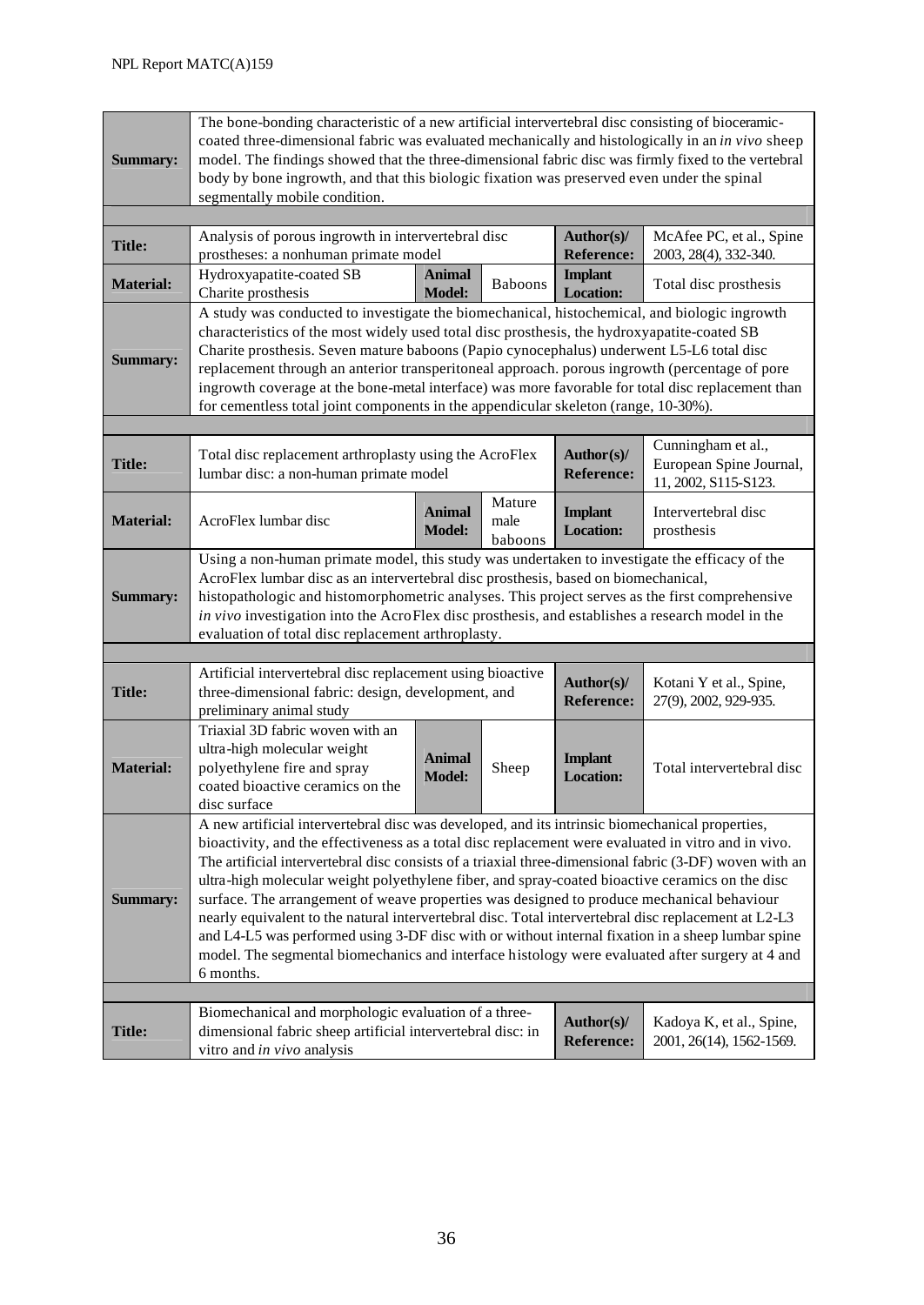| <b>Material:</b> | Triaxial 3-DF woven from a<br>specially designed fibre (a bundle<br>of 50 ultra-high molecular weight<br>polyethylene filaments) coated<br>with linear low-density<br>polyethylene to hold the<br>individual filaments together.<br>Corona discharge treatment was<br>used to oxidize this fibre,<br>enhancing its adhesive<br>properties. To impart biologic<br>activity, micropowders of<br>unsintered hydroxyapatite or<br>apatite-wollastonite glass<br>ceramics were sprayed on the<br>surface                                                                                                                                                                                                                                                                                                   | <b>Animal</b><br><b>Model:</b>                   | Sheep | <b>Implant</b><br><b>Location:</b> | Artificial disc                                                              |  |  |  |
|------------------|-------------------------------------------------------------------------------------------------------------------------------------------------------------------------------------------------------------------------------------------------------------------------------------------------------------------------------------------------------------------------------------------------------------------------------------------------------------------------------------------------------------------------------------------------------------------------------------------------------------------------------------------------------------------------------------------------------------------------------------------------------------------------------------------------------|--------------------------------------------------|-------|------------------------------------|------------------------------------------------------------------------------|--|--|--|
| <b>Summary:</b>  | This study investigated the static, viscoelastic, and fatigue properties of a three-dimensional<br>fabric disc in comparison with natural sheep disc and to evaluate their biomechanical and<br>morphologic alteration in vivo. The sheep three-dimensional fabric disc exhibited biomechanical<br>and morphologic biostability, appropriate viscoelasticity, and excellent fatigue properties. The<br>three-dimensional fabric disc has a potential for clinical application of human intervertebral disc<br>replacement.                                                                                                                                                                                                                                                                            |                                                  |       |                                    |                                                                              |  |  |  |
|                  |                                                                                                                                                                                                                                                                                                                                                                                                                                                                                                                                                                                                                                                                                                                                                                                                       |                                                  |       |                                    |                                                                              |  |  |  |
| <b>Title:</b>    | Real-time in vivo loading in the lumbar spine: part 1.<br>Author(s)/<br>Ledet EH, et al., Spine,<br>Interbody implant: load cell design and preliminary<br><b>Reference:</b><br>2000, 25(20), 2595-2600.<br>results                                                                                                                                                                                                                                                                                                                                                                                                                                                                                                                                                                                   |                                                  |       |                                    |                                                                              |  |  |  |
| <b>Material:</b> | Strain gauges mounted on the<br>surface of a carbon fibre box type<br>implant to study force-strain<br>relationship                                                                                                                                                                                                                                                                                                                                                                                                                                                                                                                                                                                                                                                                                   | <b>Animal</b><br><b>Baboons</b><br><b>Model:</b> |       | <b>Implant</b><br><b>Location:</b> | Instrumented interbody<br>implants                                           |  |  |  |
| <b>Summary:</b>  | Instrumented interbody implants were placed into the disc space of a motion segment in two<br>baboons. During the animal's activities, implants directly measured in vivo loads in the lumbar<br>spine by telemetry transmitter. The objectives were to develop and test an interbody implant-load<br>cell and use the implant to measure directly loads imposed on the lumbar spine of the baboon, a<br>semiupright animal. The study concluded that the study technique and technology were<br>efficacious for measuring real-time in vivo loads in the spine.                                                                                                                                                                                                                                      |                                                  |       |                                    |                                                                              |  |  |  |
|                  |                                                                                                                                                                                                                                                                                                                                                                                                                                                                                                                                                                                                                                                                                                                                                                                                       |                                                  |       |                                    |                                                                              |  |  |  |
| <b>Title:</b>    | Mechanical Evaluation Of A Canine Intervertebral Disc<br>Spacer - In-Situ And In-Vivo Studies                                                                                                                                                                                                                                                                                                                                                                                                                                                                                                                                                                                                                                                                                                         |                                                  |       | Author(s)/<br><b>Reference:</b>    | Vuonohawkins M, et al.,<br>J. Orthopaedic Research,<br>1994, 12(1), 119-127. |  |  |  |
| <b>Material:</b> | Elastomeric spacer with<br>hydroxyapatite ingrowth surfaces                                                                                                                                                                                                                                                                                                                                                                                                                                                                                                                                                                                                                                                                                                                                           | <b>Animal</b><br>Model:                          | Dogs  | <b>Implant</b><br><b>Location:</b> | Intervertebral disc<br>spacer                                                |  |  |  |
| <b>Summary:</b>  | An elastomeric intervertebral disc spacer with hydroxyapatite ingrowth surfaces was implanted in<br>a canine model. The mechanical behavior of motion segments at time 0 and at 3, 6, and 12 months<br>and the effect of the interface between the spacer and vertebral bone on implant stability and<br>bone ingrowth were studied. All animals tolerated the surgery well and none had permanent<br>neurological impairment. The measured parameters indicated that behavior of the spacer-motion<br>segment composite appeared to return to normal within 3-6 months. However, despite use of a<br>porous hydroxyapatite on the implant surface, there was no significant bone ingrowth. Instead, a<br>layer of dense fibrous connective tissue was formed at the spacer-vertebral bone interface. |                                                  |       |                                    |                                                                              |  |  |  |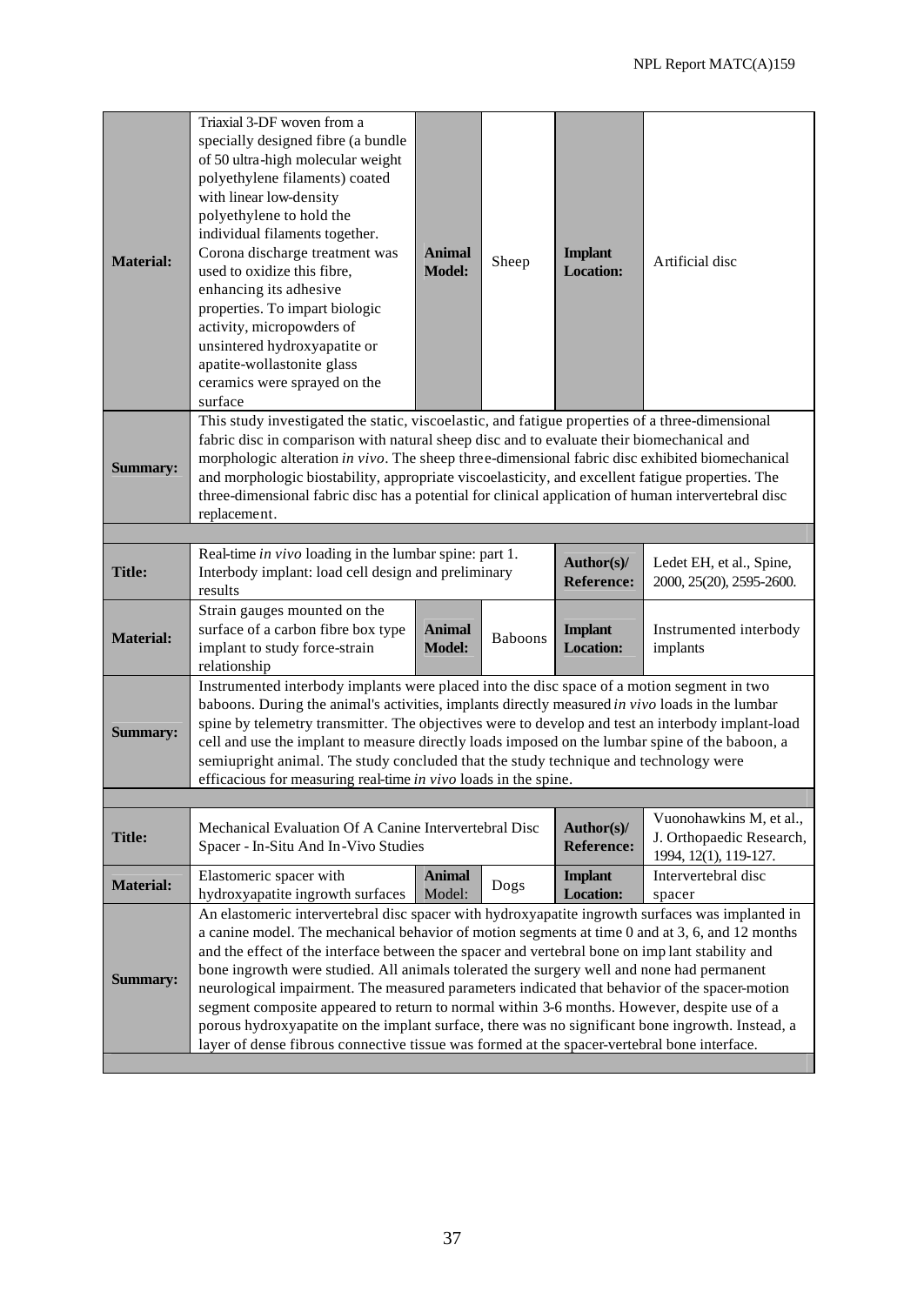# **ANNEX 4 –** *IN VIVO* **STUDIES OF SKIN SUBSTITUTE MATERIALS**

| <b>Title:</b>    | In vivo mesenchymal cell recruitment by a scaffold<br>loaded with transforming growth factor beta1 and the<br>potential for in situ chondrogenesis                                                                                                                                                                                                                                                                                                                                                                                                                                                                                                                                                                                                                                                                                                                                                                                                                              |                                |                             | Author(s)/<br><b>Reference:</b>    | Huang et al., Tissue Eng. 8,<br>2003, 469-482                                                  |  |  |
|------------------|---------------------------------------------------------------------------------------------------------------------------------------------------------------------------------------------------------------------------------------------------------------------------------------------------------------------------------------------------------------------------------------------------------------------------------------------------------------------------------------------------------------------------------------------------------------------------------------------------------------------------------------------------------------------------------------------------------------------------------------------------------------------------------------------------------------------------------------------------------------------------------------------------------------------------------------------------------------------------------|--------------------------------|-----------------------------|------------------------------------|------------------------------------------------------------------------------------------------|--|--|
| <b>Material:</b> | PCL/TGF-beta1-loaded<br>fibril glue                                                                                                                                                                                                                                                                                                                                                                                                                                                                                                                                                                                                                                                                                                                                                                                                                                                                                                                                             | <b>Animal</b><br><b>Model:</b> | Rabbits                     | <b>Implant</b><br><b>Location:</b> | Subcutaneous,<br>Intramuscular, Subperiostial                                                  |  |  |
| <b>Summary:</b>  | The objectives of this study were (1) to develop a biphasic implant made of a bioresorbable<br>polymeric scaffold n combination with TGF-beat1-loaded fibrin glue for tissue-engineering<br>applications, and (2) to determine whether the implant made of polycaprolactone (PCL) scaffold<br>and TGF-beta1-loaded fibrin glue could recruit mesenchynmal cells and induce the process of<br>cartilage formation when implanted in ectopic sites. Scaffold loaded with various does of TGF-<br>beta1-fibrin glue were implanted into rabbits. Conclusions were postitive.                                                                                                                                                                                                                                                                                                                                                                                                       |                                |                             |                                    |                                                                                                |  |  |
|                  |                                                                                                                                                                                                                                                                                                                                                                                                                                                                                                                                                                                                                                                                                                                                                                                                                                                                                                                                                                                 |                                |                             |                                    |                                                                                                |  |  |
| <b>Title:</b>    | Tissue-engineered cartilage by in vivo culturing of<br>chondrocytes in PLGA-collagen hybrid sponge                                                                                                                                                                                                                                                                                                                                                                                                                                                                                                                                                                                                                                                                                                                                                                                                                                                                              |                                |                             | Author(s)/<br><b>Reference:</b>    | Sato et al., Mat. Sci. and<br>Eng.:C, 2003, 17 (1-2), 83-89                                    |  |  |
| <b>Material:</b> | PLGA/Collagen<br>sponge                                                                                                                                                                                                                                                                                                                                                                                                                                                                                                                                                                                                                                                                                                                                                                                                                                                                                                                                                         | <b>Animal</b><br><b>Model:</b> | Mice                        | <b>Implant</b><br><b>Location:</b> | Subcutaneous                                                                                   |  |  |
| <b>Summary:</b>  | Hybrid sponge of poly(DL-lactic-co-glycolic acid) (PLGA) and collagen was used as the porous<br>scaffold with PLGA sponge and collagen sponge used as the controls. They were seeded with<br>bovine chondrocytes (low and high densities) and implanted subcutaneously in the dorsum of<br>athymic nude mice to tissue engineer articular cartilage in vivo. The PLGA-collagen hybrid sponge<br>implants maintained their original shapes, as did the PLGA sponge, whereas the collagen sponge<br>collapsed. The mechanically strong PLGA sponge functioned as a skeleton and prevented the<br>embedded collagen sponge from collapsing. The implants were examined histochemically by<br>haematoxylin and eosin staining, by safranin O/fast green staining, and immunohistochemically by<br>anti-collagen type II antibody. The cartilaginous matrices were more homogeneously distributed in<br>the PLGA-collagen hybrid sponge and collagen sponge than in the PLGA sponge. |                                |                             |                                    |                                                                                                |  |  |
|                  |                                                                                                                                                                                                                                                                                                                                                                                                                                                                                                                                                                                                                                                                                                                                                                                                                                                                                                                                                                                 |                                |                             |                                    |                                                                                                |  |  |
| <b>Title:</b>    | Studies on biodegradation and release of gentamicin<br>sulphate from interpenetrating network hydrogels<br>based on poly(acrylic acid) and gelatin: in vitro and in<br>vivo                                                                                                                                                                                                                                                                                                                                                                                                                                                                                                                                                                                                                                                                                                                                                                                                     |                                |                             | Author(s)/<br><b>Reference:</b>    | Changez M, et al.,<br>Biomaterials 2004, 25(1),<br>139-146.                                    |  |  |
| <b>Material:</b> | Cylindrical-shaped<br>hydrogel made of<br>interpenetrating<br>polymer network based<br>on poly(acrylic acid)<br>and gelatin                                                                                                                                                                                                                                                                                                                                                                                                                                                                                                                                                                                                                                                                                                                                                                                                                                                     | <b>Animal</b><br><b>Model:</b> | Rats                        | <b>Implant</b><br><b>Location:</b> | Subcutaneous, in the back                                                                      |  |  |
| <b>Summary:</b>  | Impenetrating network hydrogels (IPN's) based on poly(acrylic acid) and gelation (Ge) were<br>evaluated for in vitro and in vivo biodegradation and in vivo release of gentamicin sulphate.<br>Results showed that with the increase of acrylic acid content in the polymer, the rate of<br>hydrogel.                                                                                                                                                                                                                                                                                                                                                                                                                                                                                                                                                                                                                                                                           |                                |                             |                                    | degradation decreases, and a reverse phenomenon was observed with increasing Ge content in the |  |  |
|                  |                                                                                                                                                                                                                                                                                                                                                                                                                                                                                                                                                                                                                                                                                                                                                                                                                                                                                                                                                                                 |                                |                             |                                    |                                                                                                |  |  |
| <b>Title:</b>    | Photocrosslinkable chitosan hydrogel containing<br>fibroblast growth factor-2 stimulates wound healing in<br>healing-impaired db/db mice                                                                                                                                                                                                                                                                                                                                                                                                                                                                                                                                                                                                                                                                                                                                                                                                                                        |                                |                             | Author(s)/<br><b>Reference:</b>    | Obara K, et al., Biomaterials<br>2003, 24(20), 3437-3444.                                      |  |  |
| <b>Material:</b> | Photocrosslinkable<br>chitosan insoluble<br>flexible hydrogel<br>including fibroblast<br>growth factor-2                                                                                                                                                                                                                                                                                                                                                                                                                                                                                                                                                                                                                                                                                                                                                                                                                                                                        | <b>Animal</b><br><b>Model:</b> | Normal and<br>diabetic mice | <b>Implant</b><br><b>Location:</b> | Skin on back                                                                                   |  |  |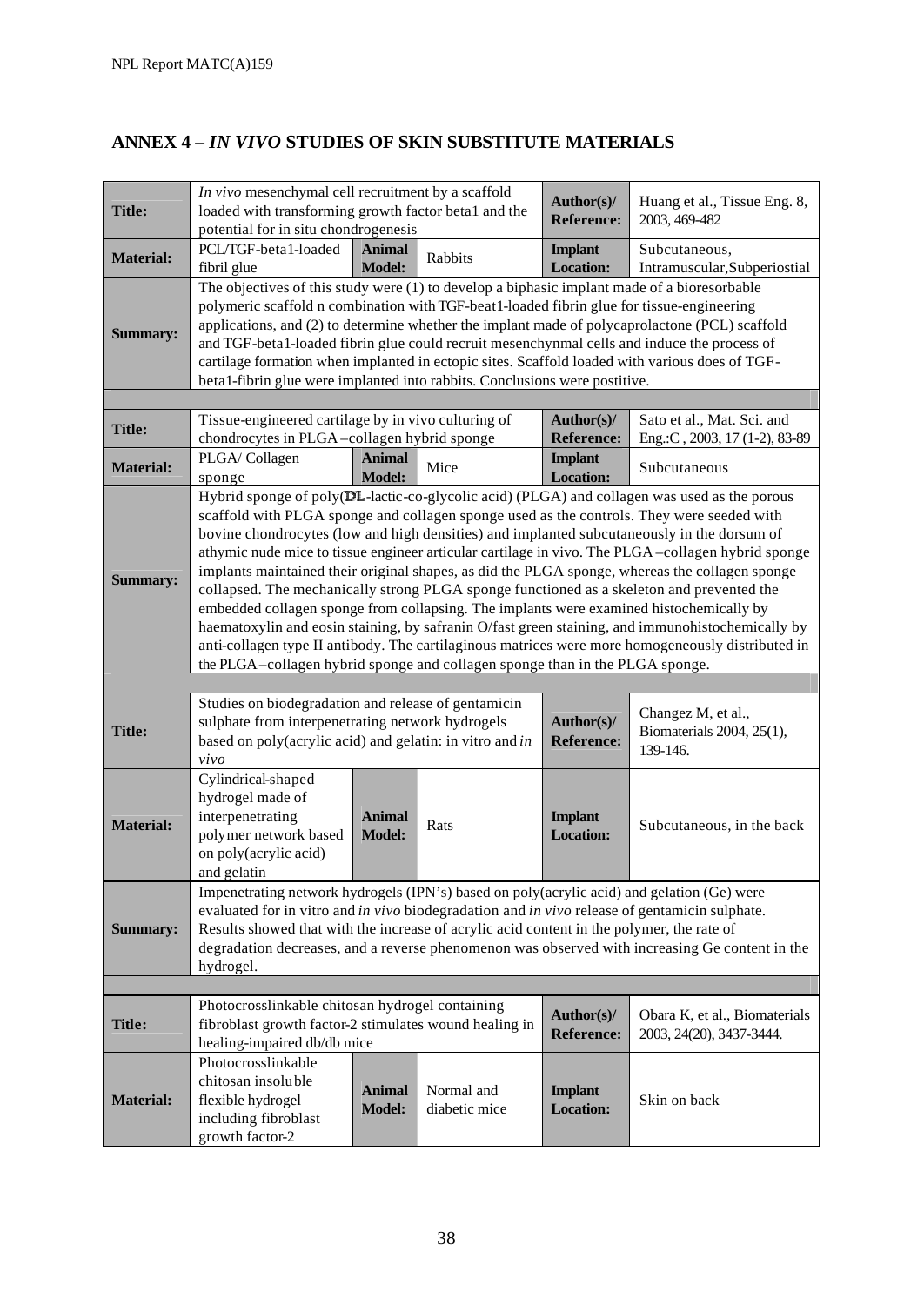| <b>Summary:</b>  | In order to evaluate the accelerating effect of ultraviolet irradiation to a photcrosslinkable chitosan<br>(Az-CH-LA) aqueous solution on wound healing, full thickness skin incisions were made on the<br>back of healing-impaired diabetic mice and their normal littermates.                                                                                                                                                                                                                                                                                                                                              |                                |           |                                    |                                                                                                                                                                                                   |  |  |
|------------------|------------------------------------------------------------------------------------------------------------------------------------------------------------------------------------------------------------------------------------------------------------------------------------------------------------------------------------------------------------------------------------------------------------------------------------------------------------------------------------------------------------------------------------------------------------------------------------------------------------------------------|--------------------------------|-----------|------------------------------------|---------------------------------------------------------------------------------------------------------------------------------------------------------------------------------------------------|--|--|
|                  |                                                                                                                                                                                                                                                                                                                                                                                                                                                                                                                                                                                                                              |                                |           |                                    |                                                                                                                                                                                                   |  |  |
| <b>Title:</b>    | Induction of vascular endothelial growth factor by<br>fibrin as a dermal substrate for cultured skin<br>substitute                                                                                                                                                                                                                                                                                                                                                                                                                                                                                                           |                                |           | Author(s)/<br><b>Reference:</b>    | Hojo M, et al., Plastic &<br><b>Reconstructive Surgery</b><br>2003, 111(5), 1638-1645.                                                                                                            |  |  |
| <b>Material:</b> | Fibrin gel and type-I<br>cultured skin<br>substitute                                                                                                                                                                                                                                                                                                                                                                                                                                                                                                                                                                         | <b>Animal</b><br><b>Model:</b> | Mice      | <b>Implant</b><br><b>Location:</b> | Subcutaneous                                                                                                                                                                                      |  |  |
| <b>Summary:</b>  | This study investigated the effect of fibrin glue gel as a dermal substrate for a cultured skin<br>substitute, using human keratinocytes and dermal fibroblasts. A collagen-cultured skin substitute<br>was also examined for comparison. Experiments were performed in vitro and on athymic mice.<br>Conclusions were that the use of fibrin as a dermal substrate for cultured skin substitute increases<br>the secretion of vascular endothelial growth factor (VEGF), improves regeneration of mature<br>epidermal structure after in vivo transplantation, and promotes the migration of vascular<br>endothelial cells. |                                |           |                                    |                                                                                                                                                                                                   |  |  |
|                  |                                                                                                                                                                                                                                                                                                                                                                                                                                                                                                                                                                                                                              |                                |           |                                    |                                                                                                                                                                                                   |  |  |
| <b>Title:</b>    | Long-term remodeling of a bilayered living human<br>skin equivalent (Apligraf) grafted onto nude mice:<br>immunolocalization of human cells and<br>characterization of extracellular matrix                                                                                                                                                                                                                                                                                                                                                                                                                                  |                                |           | Author(s)/<br><b>Reference:</b>    | Guerret S, et al., Wound<br>Repair & Regeneration<br>2003, 11(1), 35-45.                                                                                                                          |  |  |
| <b>Material:</b> | Apligraf <sup>®</sup> , living skin<br>composed of bovine<br>collagen lattice<br>containing livin human<br>fibroblasts overlaid<br>with a fully<br>differentiated<br>epithelium made of<br>human keratinocytes                                                                                                                                                                                                                                                                                                                                                                                                               | Animal<br><b>Model:</b>        | Mice      | <b>Implant</b><br><b>Location:</b> | Graft on central dorsum                                                                                                                                                                           |  |  |
| <b>Summary:</b>  | fibroblasts overlaid with a fully differentiated epithelium made of human keratinocytes. To<br>investigate its prpogressive remodelling, athymic mice were grafted and the cellular and<br>bioactive cells to the wound site up to one year after grafting.                                                                                                                                                                                                                                                                                                                                                                  |                                |           |                                    | Apligraf, a bioengineered living skin, is composed of a bovine collagen lattice containing human<br>extracellular matrix components studied. Authors observed that the tissue provided living and |  |  |
|                  |                                                                                                                                                                                                                                                                                                                                                                                                                                                                                                                                                                                                                              |                                |           |                                    |                                                                                                                                                                                                   |  |  |
| <b>Title:</b>    | Nerve regeneration in a collagen-chitosan tissue-<br>engineered skin transplanted on nude mice                                                                                                                                                                                                                                                                                                                                                                                                                                                                                                                               |                                |           | Author(s)/<br><b>Reference:</b>    | Gingras M, et al.,<br>Biomaterials 2003, 24(9),<br>1653-1661.                                                                                                                                     |  |  |
| <b>Material:</b> | Collagen-chitosan<br>sponge seeded with<br>human fibroblasts and<br>keratinocytes                                                                                                                                                                                                                                                                                                                                                                                                                                                                                                                                            | <b>Animal</b><br><b>Model:</b> | Nude mice | <b>Implant</b><br><b>Location:</b> | Deep wound created in the<br>back up to the muscle                                                                                                                                                |  |  |
| <b>Summary:</b>  | A reconstructed skin made of a collagen-chitosan sponge seeded with human fibroblasts and<br>keratincocytes and grown in vitro for 31 days was developed for the treatment of deep and<br>extensive burns. The skin was transplanted onto the back of mice to assess whether it could<br>promote nerve regeneration in vivo. The conclusions were that the 3-D architecture of the skin<br>sponge encourages nerve growth.                                                                                                                                                                                                   |                                |           |                                    |                                                                                                                                                                                                   |  |  |
|                  |                                                                                                                                                                                                                                                                                                                                                                                                                                                                                                                                                                                                                              |                                |           |                                    |                                                                                                                                                                                                   |  |  |
| <b>Title:</b>    | Influence of mesh materials on collagen deposition in<br>a rat model                                                                                                                                                                                                                                                                                                                                                                                                                                                                                                                                                         |                                |           | Author(s)/<br><b>Reference:</b>    | Junge K, et al., J.<br>Investigative Surgery 2002,<br>15(6), 319-328.                                                                                                                             |  |  |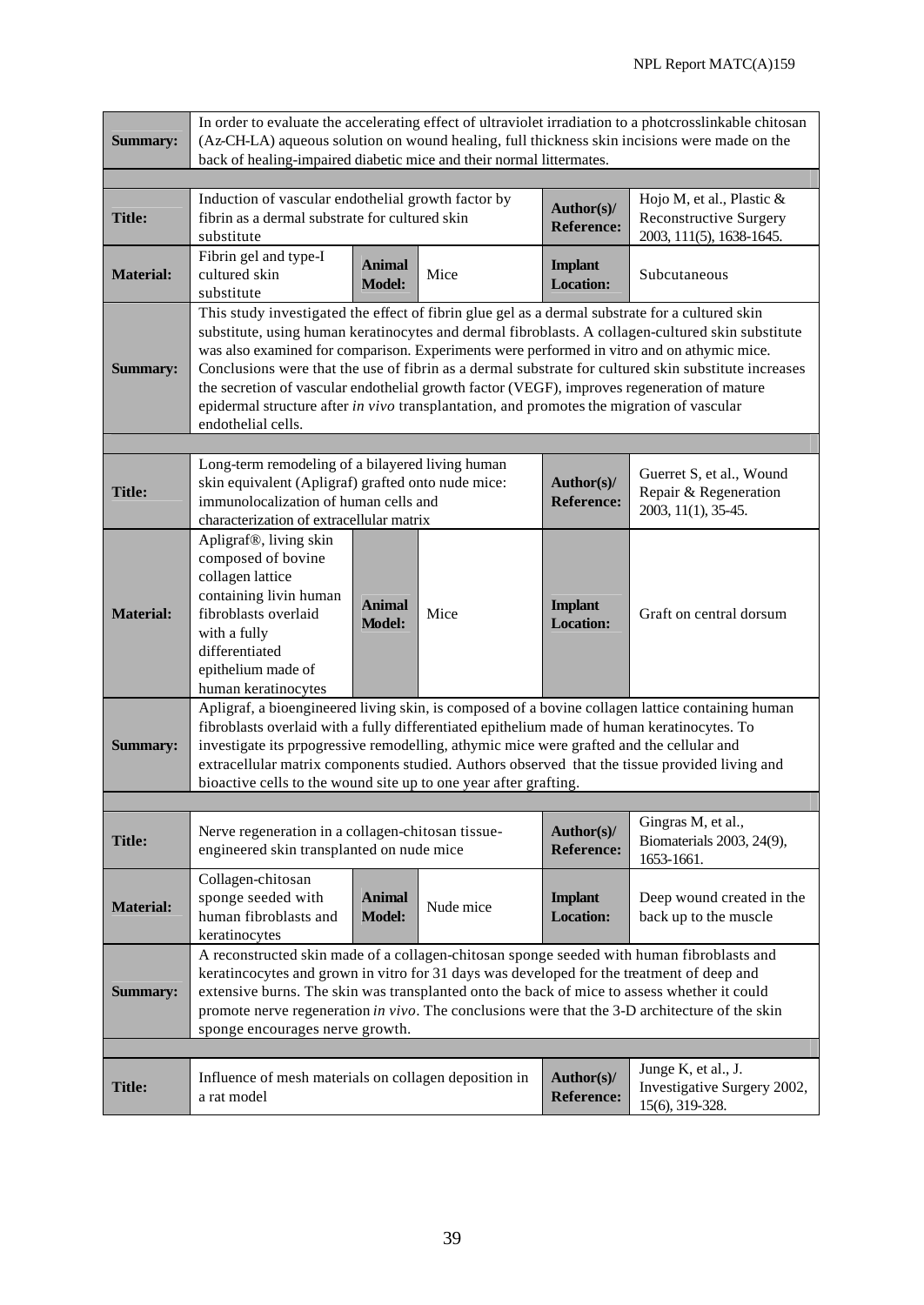| <b>Material:</b> | Mesh materials<br>including polyester,<br>pure polypropylene<br>and composite of<br>polypropylene and<br>polyglactin                                                                                                                                                                                                                                                                                                                                                                                                                                                                                                           | <b>Animal</b><br><b>Model:</b> | Rats                            | <b>Implant</b><br><b>Location:</b>                                              | Abdominal replacement                                             |  |  |  |
|------------------|--------------------------------------------------------------------------------------------------------------------------------------------------------------------------------------------------------------------------------------------------------------------------------------------------------------------------------------------------------------------------------------------------------------------------------------------------------------------------------------------------------------------------------------------------------------------------------------------------------------------------------|--------------------------------|---------------------------------|---------------------------------------------------------------------------------|-------------------------------------------------------------------|--|--|--|
| <b>Summary:</b>  | Because of the widespread use of alloplastic meshes for the surgical repair of hernias, an animal<br>study was performed to analyse the influence of various mesh materials on the quantity and<br>quality of collagen deposition. An abdominal replacement was performed on rats using polyester<br>(PE), a pure polypropylene (PP) and a composite mesh made of polypropylene and polyglactin<br>(PG). The results of the study supported the notion that wound healing is affected by mesh<br>implantation. The quality of the extracellular matrix (ECM) depostion is markedly influencec by the<br>kind of mesh material. |                                |                                 |                                                                                 |                                                                   |  |  |  |
|                  |                                                                                                                                                                                                                                                                                                                                                                                                                                                                                                                                                                                                                                |                                |                                 |                                                                                 |                                                                   |  |  |  |
| <b>Title:</b>    | Effects of nitric oxide releasing poly(vinyl alcohol)<br>hydrogel dressings on dermal wound healing in<br>diabetic mice                                                                                                                                                                                                                                                                                                                                                                                                                                                                                                        |                                | Author(s)/<br><b>Reference:</b> | Masters KSB, et al.,<br>Wound Repair &<br>Regeneration 2002, 10(5),<br>286-294. |                                                                   |  |  |  |
| <b>Material:</b> | Polyvinyl alcohol<br>hydrogel                                                                                                                                                                                                                                                                                                                                                                                                                                                                                                                                                                                                  | <b>Animal</b><br><b>Model:</b> | Genetically<br>diabetic mice    | <b>Implant</b><br><b>Location:</b>                                              | Dorsal skin                                                       |  |  |  |
| <b>Summary:</b>  | Nitric oxide 9NO) has been proposed as a possible active agent for enhancing wound healing. This<br>study examined the in vitro and in vivo responses to a novel hydrogel that produces therapeutic<br>levels of NO. A hydrogel wound dressing was fabricated using ultraviolet light-initiated<br>polymerisation from poly(vinyl alcohol) with a NO donor covalently coupled to the polymer<br>backbone. The results of this study suggested that exogenous NO released from a hydrogel<br>wound dressing has potential to modulate wound healing.                                                                            |                                |                                 |                                                                                 |                                                                   |  |  |  |
|                  |                                                                                                                                                                                                                                                                                                                                                                                                                                                                                                                                                                                                                                |                                |                                 |                                                                                 |                                                                   |  |  |  |
| <b>Title:</b>    | Human dermal microvascular endothelial cells form<br>vascular analogs in cultured skin substitutes after<br>grafting to athymic mice                                                                                                                                                                                                                                                                                                                                                                                                                                                                                           |                                |                                 | Author(s)/<br><b>Reference:</b>                                                 | Supp DM, et al., Faseb<br>Journal, 2002, 16(8), 797-<br>804.      |  |  |  |
| <b>Material:</b> | Dermal substitutes<br>consisted of acellular<br>collagen-<br>glycosaminoglycan<br>(GAG) substrates<br>inoculated with<br>fibroblasts or a mixture<br>of fibroblasts and<br>human dermal<br>microvascular<br>endothelial cells<br>(HDMEC)                                                                                                                                                                                                                                                                                                                                                                                       | Animal<br><b>Model:</b>        | Mice                            | <b>Implant</b><br><b>Location:</b>                                              | Wounds on flanks                                                  |  |  |  |
| <b>Summary:</b>  | Cultured skin substitues (CSS) consisting of autologous fibroblasts and keratinocytes combined<br>with biopolymers are an adjunctive treatment for large excised burns. CSS were prepared<br>containing human keratinocytes, fibroblasts and dermal microvascular endothelial cells (HDMEC)<br>isolated from a single skin sample. These were then grafted onto athymic mice. The results<br>demonstrate HDMEC transplanation in a clinically relevant cultured skin model, persistence of<br>HDMEC after grafting, and HDMEC organisation into vascular analogs in vitro and in vivo.                                         |                                |                                 |                                                                                 |                                                                   |  |  |  |
|                  |                                                                                                                                                                                                                                                                                                                                                                                                                                                                                                                                                                                                                                |                                |                                 |                                                                                 |                                                                   |  |  |  |
| <b>Title:</b>    | Reconstructed human skin produced in vitro and<br>grafted on athymic mice                                                                                                                                                                                                                                                                                                                                                                                                                                                                                                                                                      |                                |                                 | Author(s)/<br><b>Reference:</b>                                                 | Pouliot R, et al.,<br>Transplantation 2002,<br>73(11), 1751-1757. |  |  |  |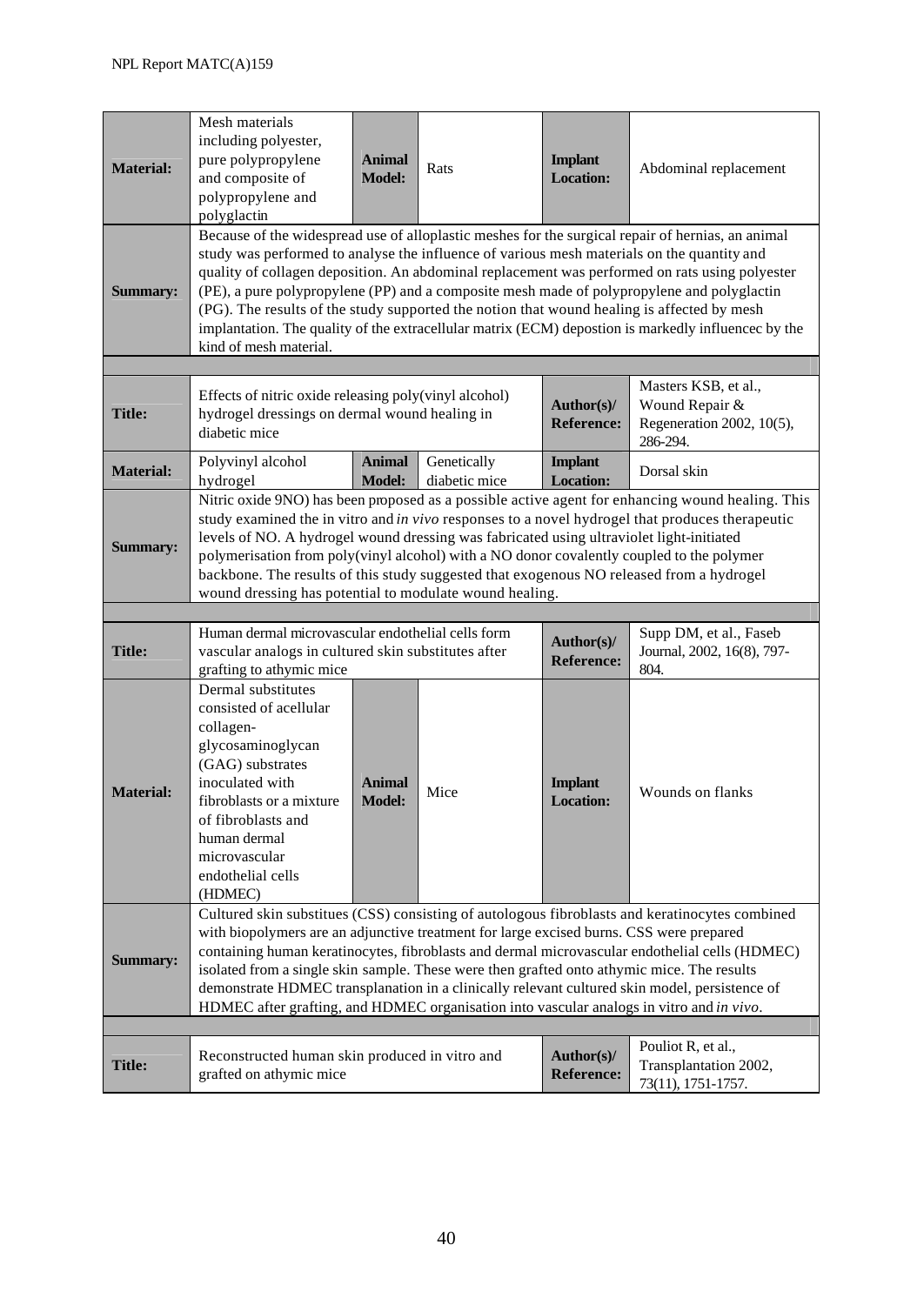| <b>Material:</b> | Reconstructed human<br>skin made by culturing<br>newborn or adult<br>keratinocytes on<br>superimposed fibrous<br>sheets obtained after<br>culturing human<br>fibrobasts with<br>ascorbic acid<br>A reconstructed human skin (rHS) was made by culturing newborn or adult keratinocytes on                                                                                                                                                                            | <b>Animal</b><br><b>Model:</b> | Mice      | <b>Implant</b><br><b>Location:</b> | Dorsal muscular bed                                                                |  |  |  |
|------------------|----------------------------------------------------------------------------------------------------------------------------------------------------------------------------------------------------------------------------------------------------------------------------------------------------------------------------------------------------------------------------------------------------------------------------------------------------------------------|--------------------------------|-----------|------------------------------------|------------------------------------------------------------------------------------|--|--|--|
| <b>Summary:</b>  | superimposed fibrous sheets obtained after culturing human fibroblasts with ascorbic acid. Ten<br>days after keratinocyte seeding, skins were grafted on athymic mice. Conclusions were that this<br>new rHS model gives supple and easy to handle skins while demonstrating an adequate wound<br>healing on mice.                                                                                                                                                   |                                |           |                                    |                                                                                    |  |  |  |
|                  |                                                                                                                                                                                                                                                                                                                                                                                                                                                                      |                                |           |                                    | Berthod F, et al., Matrix                                                          |  |  |  |
| <b>Title:</b>    | Collagen fibril network and elastic system remodeling<br>in a reconstructed skin transplanted on nude mice                                                                                                                                                                                                                                                                                                                                                           |                                |           | Author(s)/<br><b>Reference:</b>    | Biology, 2001, 20(7), 463-<br>473.                                                 |  |  |  |
| <b>Material:</b> | Collagen sponge<br>seeded with human<br>fibroblasts and<br>keratinocytes                                                                                                                                                                                                                                                                                                                                                                                             | <b>Animal</b><br><b>Model:</b> | Nude mice | <b>Implant</b><br><b>Location:</b> | Back skin                                                                          |  |  |  |
| <b>Summary:</b>  | A reconstructed skin made of a collagen sponge seeded with human fibroblasts and keratinocytes<br>was prepared and transplanted onto the back of mice to assess whether this reconstructed skin<br>could prvent scar formation. The reconstructed skin model promoted in only 90 days the<br>remodelling of an extracellular matrix similar to normal dermis.                                                                                                        |                                |           |                                    |                                                                                    |  |  |  |
|                  |                                                                                                                                                                                                                                                                                                                                                                                                                                                                      |                                |           |                                    |                                                                                    |  |  |  |
| <b>Title:</b>    | Strategies to improve the take of commercially<br>available collagen/glycosaminoglycan wound repair<br>material investigated in an animal model                                                                                                                                                                                                                                                                                                                      |                                |           | Author(s)/<br><b>Reference:</b>    | Grant I, et al., Burns 2001,<br>27(7), 699-707.                                    |  |  |  |
| <b>Material:</b> | Wounds were isolated<br>by percutaneous PTFE<br>chambers and grafted<br>with Integra™ Artificial<br>Skin, the wounds were<br>closed using sutures<br>and surrounded by<br>protective jackets<br>fashioned from<br>thermoplastic Spectrum<br>secured with Velcro®<br>straps and padded with<br>medium density<br>furniture foam                                                                                                                                       | <b>Animal</b><br><b>Model:</b> | Pigs      | <b>Implant</b><br><b>Location:</b> | Wounds down to muscle<br>fascia were made on the<br>flank of each animal           |  |  |  |
| <b>Summary:</b>  | This study describes how the successful bio-integration of Integra (TM) Artificial Skin was<br>accomplished in isolated full-thickness wounds in the pig, by the use of sequential protocol<br>modifications that more intimately opposed the material to the wound bed. Further improvement<br>was achieved by measures to reduce bacterial colonisation including the use of topical anti-<br>microbial agents. Histological methods were used for wound analysis. |                                |           |                                    |                                                                                    |  |  |  |
|                  |                                                                                                                                                                                                                                                                                                                                                                                                                                                                      |                                |           |                                    |                                                                                    |  |  |  |
| <b>Title:</b>    | Organotypical engineering of differentiated<br>composite-skin equivalents of human keratinocytes in<br>a collagen-GAG matrix (INTEGRA Artificial Skin) in a<br>perfusion culture system                                                                                                                                                                                                                                                                              |                                |           | Author(s)/<br><b>Reference:</b>    | Kremer M, et al.,<br>Langenbecks Archives of<br>Surgery 2001, 386(5), 357-<br>363. |  |  |  |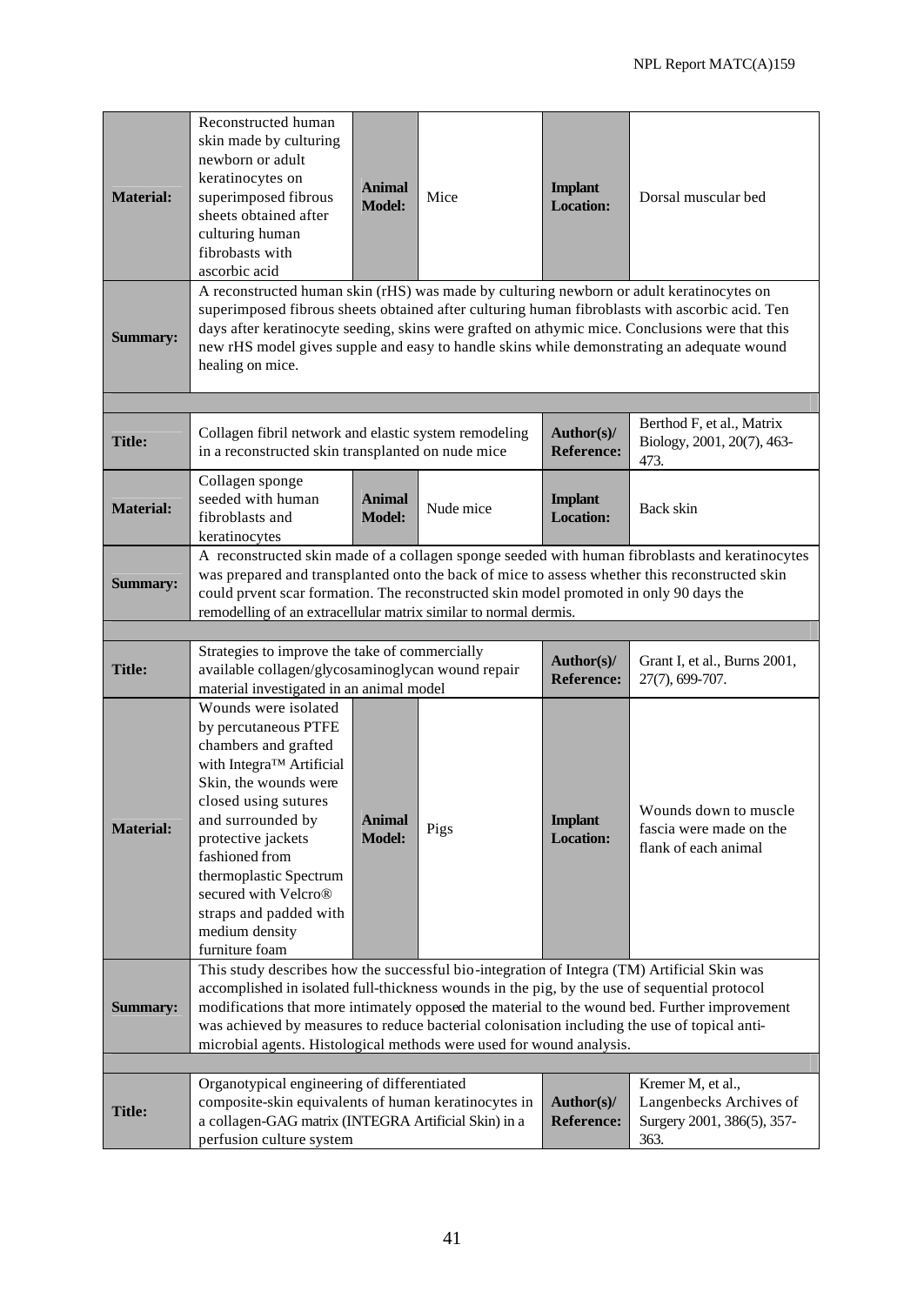| <b>Material:</b> | Human keratinocytes<br>seeded into Integra<br>Artificial Skin                                                                                                                                                                                                                                                                                                                                                                                                                     | <b>Animal</b><br><b>Model:</b> | Mice                    | <b>Implant</b><br><b>Location:</b> | Graft                                                                                                                                                                                                                                                                                                                                                                                                                                                                                                                  |  |  |  |
|------------------|-----------------------------------------------------------------------------------------------------------------------------------------------------------------------------------------------------------------------------------------------------------------------------------------------------------------------------------------------------------------------------------------------------------------------------------------------------------------------------------|--------------------------------|-------------------------|------------------------------------|------------------------------------------------------------------------------------------------------------------------------------------------------------------------------------------------------------------------------------------------------------------------------------------------------------------------------------------------------------------------------------------------------------------------------------------------------------------------------------------------------------------------|--|--|--|
| <b>Summary:</b>  | In this study, keratincocytes were seded onto INTEGRA artificial skin and placed in a perfusion<br>culture system in order to evaluate the possibility of producing composite grafts in an automated<br>system. These were grafted onto athymic mice to evaluate their potential to reconstitute a full-<br>thickness skin substitute in vivo. Conclusions showed that engineering of differentiated<br>composite skin equivalents is possible in a perfusion culture system.     |                                |                         |                                    |                                                                                                                                                                                                                                                                                                                                                                                                                                                                                                                        |  |  |  |
|                  |                                                                                                                                                                                                                                                                                                                                                                                                                                                                                   |                                |                         |                                    |                                                                                                                                                                                                                                                                                                                                                                                                                                                                                                                        |  |  |  |
| <b>Title:</b>    | Effects of collagen matrix containing transforming<br>growth factor (TGF)-beta(1) on wound contraction                                                                                                                                                                                                                                                                                                                                                                            |                                |                         | Author(s)/<br><b>Reference:</b>    | Tateshita T, et al., J.<br><b>Dermatological Science</b><br>2001, 27(2), 104-113.                                                                                                                                                                                                                                                                                                                                                                                                                                      |  |  |  |
| <b>Material:</b> | composite was<br>produced by mixing<br>fibrillar collagen (FC)<br>with helix content of<br>the denatured<br>atelocollagen used<br>with/without<br>transforming growth<br>factor (TGF)-beta-1                                                                                                                                                                                                                                                                                      | <b>Animal</b><br><b>Model:</b> | Rabbits                 | <b>Implant</b><br><b>Location:</b> | Wounds                                                                                                                                                                                                                                                                                                                                                                                                                                                                                                                 |  |  |  |
| <b>Summary:</b>  | This study evaluated the effectiveness of transforming growth factor (TGF)-betal on wound<br>contraction, both alone and in combination with collagen matrix, using an in vivo delayed wound<br>healing type model. The results showed that the application of TGF-beta1 treated collagen matrix is<br>effective for preventing contraction producing so called "neodermis" in treating a delayed healing<br>type model and may be highly beneficial for treating chronic wounds. |                                |                         |                                    |                                                                                                                                                                                                                                                                                                                                                                                                                                                                                                                        |  |  |  |
|                  |                                                                                                                                                                                                                                                                                                                                                                                                                                                                                   |                                |                         |                                    |                                                                                                                                                                                                                                                                                                                                                                                                                                                                                                                        |  |  |  |
| <b>Title:</b>    | In vivo cultured skin composed of two-layer collagen<br>sponges with preconfluent cells                                                                                                                                                                                                                                                                                                                                                                                           |                                |                         | Author(s)/<br><b>Reference:</b>    | Morimoto N, et al., Annals<br>of Plastic Surgery 2001,<br>$47(1), 74-81.$                                                                                                                                                                                                                                                                                                                                                                                                                                              |  |  |  |
| <b>Material:</b> | Two layered collagen<br>sponges with different<br>pde sizes and crosslink<br>densities, seeded with<br>fibroblasts and<br>keratinocytes                                                                                                                                                                                                                                                                                                                                           | <b>Animal</b><br><b>Model:</b> | Immunodeficient<br>mice | <b>Implant</b><br><b>Location:</b> | Wounds on backs                                                                                                                                                                                                                                                                                                                                                                                                                                                                                                        |  |  |  |
| <b>Summary:</b>  | widespread clinical use.                                                                                                                                                                                                                                                                                                                                                                                                                                                          |                                |                         |                                    | In a previous study, the authors succeeded in producing cultured skin easily in a short period of<br>time by layering two collagen sponges. In this study, they grafted the cell-preconfluent artificial<br>skin immediately after seeding the cells Two collagen sponges were used with different pore sizes<br>and crosslink densities. Two weeks after grafting, epithelium and dermislike tissue were formed.<br>This cell-preconfluent artificial skin composed of two-layer collagen sponges seems promising for |  |  |  |
|                  |                                                                                                                                                                                                                                                                                                                                                                                                                                                                                   |                                |                         |                                    |                                                                                                                                                                                                                                                                                                                                                                                                                                                                                                                        |  |  |  |
| <b>Title:</b>    | Srivastava A, DeSagun EZ, Jennings LJ, Sethi S,<br>Phuangsab A, Hanumadass M, Reyes HM, Walter RJ                                                                                                                                                                                                                                                                                                                                                                                 |                                |                         | Author(s)/<br><b>Reference:</b>    | Srivastava A, et al., Annals<br>of Surgery 2001, 233(3),<br>400-408.                                                                                                                                                                                                                                                                                                                                                                                                                                                   |  |  |  |
| <b>Material:</b> | Xenogenic (porcine)<br>and allogenic acellular<br>dermal matrix were<br>produced by treating<br>porcine or rat skin with<br>Dispase and Triton X-<br>100                                                                                                                                                                                                                                                                                                                          | <b>Animal</b><br><b>Model:</b> | Rats                    | <b>Implant</b><br><b>Location:</b> | Dorsum                                                                                                                                                                                                                                                                                                                                                                                                                                                                                                                 |  |  |  |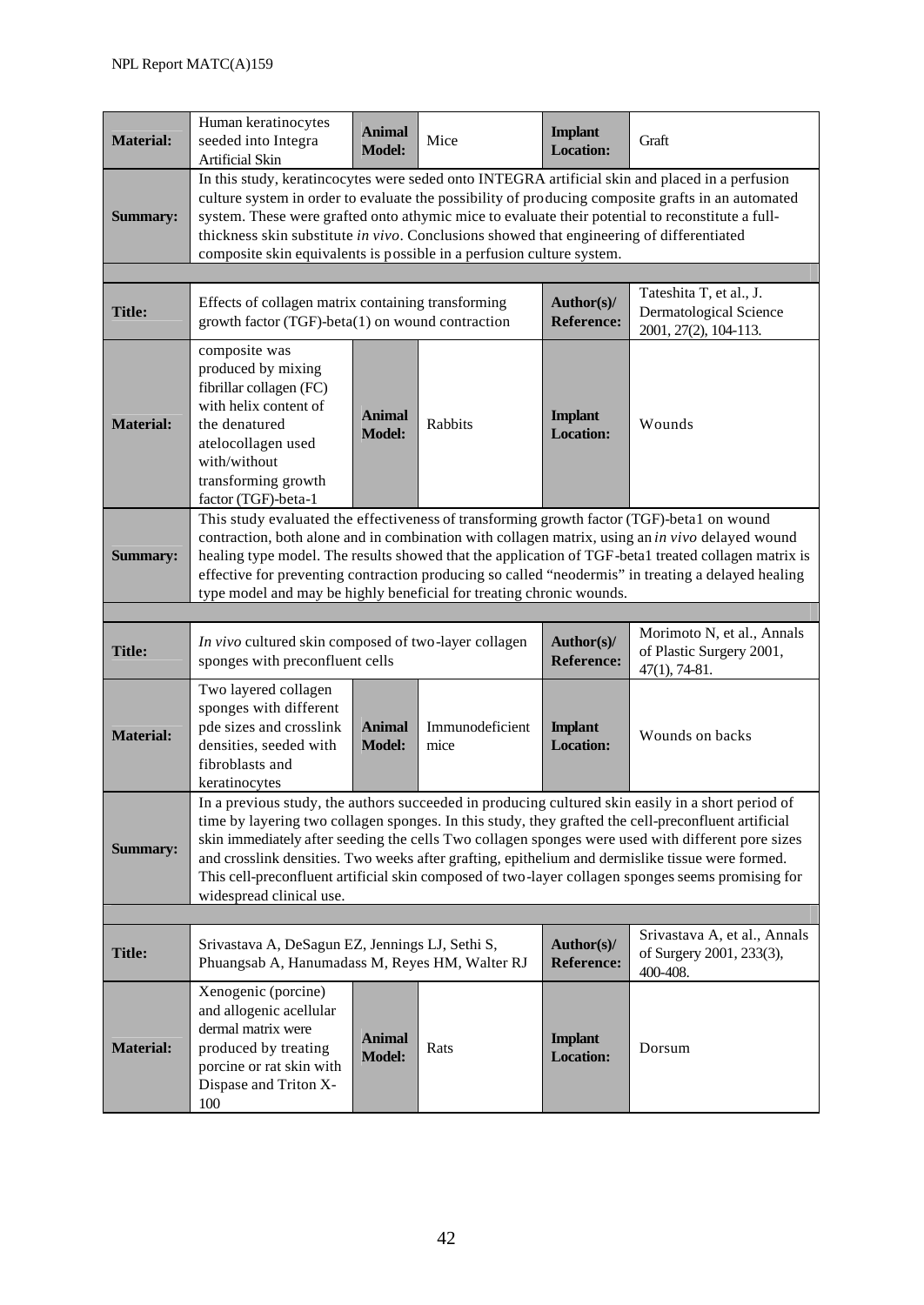| <b>Summary:</b>  | The objective of this study was to examine porcine acellular dermal matrix (ADM) as a xenogenic<br>dermal substitute in a rat model. Xenogenic and allogenic ADM's were produced by treating<br>porcine or rat skin with Dispase and Triton X-100 and implanted into rats. Conclusions were that<br>Dispase-Triton-treated allogenic ADM was useful as a dermal substitute in full-thickness skin<br>defects, but healing with xenogenic ADM was poor. |                                |             |                                    |                                                                                      |  |
|------------------|--------------------------------------------------------------------------------------------------------------------------------------------------------------------------------------------------------------------------------------------------------------------------------------------------------------------------------------------------------------------------------------------------------------------------------------------------------|--------------------------------|-------------|------------------------------------|--------------------------------------------------------------------------------------|--|
|                  |                                                                                                                                                                                                                                                                                                                                                                                                                                                        |                                |             |                                    |                                                                                      |  |
| <b>Title:</b>    | Effects of a collagen matrix containing prostaglandin<br>$E(1)$ on wound contraction                                                                                                                                                                                                                                                                                                                                                                   |                                |             | Author(s)/<br><b>Reference:</b>    | Ono I, et al., J.<br><b>Dermatological Science</b><br>2001, 25(2), 106-115.          |  |
| <b>Material:</b> | Composite collagen<br>sponge made with<br>fibrillar collagen and<br>helix content of the<br>denatured<br>atelocollagen<br>with/without<br>prostaglandin (PG) E-1                                                                                                                                                                                                                                                                                       | <b>Animal</b><br><b>Model:</b> | Rabbits     | <b>Implant</b><br><b>Location:</b> | Wounds on back                                                                       |  |
| <b>Summary:</b>  | In this study, the effectiveness of prostaglandin $(PG) E(1)$ in inhibiting wound contraction, both<br>alone and in combination with collagen matrix, using an in vivo full thickness skin defect model. It<br>was concluded that collagen matrix combined with $PGE(1)$ is more effective for preventing<br>contracture producing so called neodermis than collagen matrix alone.                                                                     |                                |             |                                    |                                                                                      |  |
|                  |                                                                                                                                                                                                                                                                                                                                                                                                                                                        |                                |             |                                    |                                                                                      |  |
| <b>Title:</b>    | Reduction of abdominal adhesions using composite<br>collagen-GAG implants for ventral hernia repair                                                                                                                                                                                                                                                                                                                                                    |                                |             | Author(s)/<br><b>Reference:</b>    | Butler CE, et al., J.<br><b>Biomedical Materials</b><br>Research 2001, 58(1), 75-80. |  |
| <b>Material:</b> | Polypropylene mesh<br>within a porous<br>collagen-<br>glycosaminoglycan<br>matrix                                                                                                                                                                                                                                                                                                                                                                      | <b>Animal</b><br><b>Model:</b> | Guinea pigs | <b>Implant</b><br><b>Location:</b> | Surgically created ventral<br>hernia (peritoneal cavity)                             |  |
| <b>Summary:</b>  | Composite implants were created by interposing polypropylene (PP) mesh within a porous<br>glycosaminoglycan (CG) matrix-created composite implant. The implants were cross-linked with<br>glutaraldehyde one group (CG-G/PP) or left untreated (CG-nG/PP). Integrating a biodegradable<br>extracellular matrix analog with a permanent structural biomaterial reduced adhesions in the animal<br>model.                                                |                                |             |                                    |                                                                                      |  |
|                  |                                                                                                                                                                                                                                                                                                                                                                                                                                                        |                                |             |                                    |                                                                                      |  |
| <b>Title:</b>    | Influence of transforming growth factor-beta3 on<br>fibrous capsule formation around microgrooved<br>subcutaneous implants in vivo                                                                                                                                                                                                                                                                                                                     |                                |             | Author(s)/<br><b>Reference:</b>    | Gehrke TAE, et al., Tis sue<br>Eng., 2000, 6(5), 505-517.                            |  |
| <b>Material:</b> | Silicone implants with<br>microgrooves                                                                                                                                                                                                                                                                                                                                                                                                                 | <b>Animal</b><br><b>Model:</b> | Guinea pigs | <b>Implant</b><br><b>Location:</b> | Subcutaneously in the back                                                           |  |
| <b>Summary:</b>  | This study examined whether transforming growth factor-beta3 (TGF-beta3) can influence the<br>organisation of a fibrous capsule around implants in vivo. Silicone implants with microgroves were<br>loaded with human reombinant TGF-beta3. The implants were inserted subcutaneously in the<br>backs of guinea pigs. There were no significant differences seen between the TGF-beta3-coated<br>implants and controls.                                |                                |             |                                    |                                                                                      |  |
|                  |                                                                                                                                                                                                                                                                                                                                                                                                                                                        |                                |             |                                    | Kamalesh S, et al., J.                                                               |  |
| <b>Title:</b>    | Biocompatibility of electroactive polymers in tissues                                                                                                                                                                                                                                                                                                                                                                                                  |                                |             | Author(s)/<br><b>Reference:</b>    | <b>Biomedical Materials</b><br>Research 2000, 52(3), 467-<br>478.                    |  |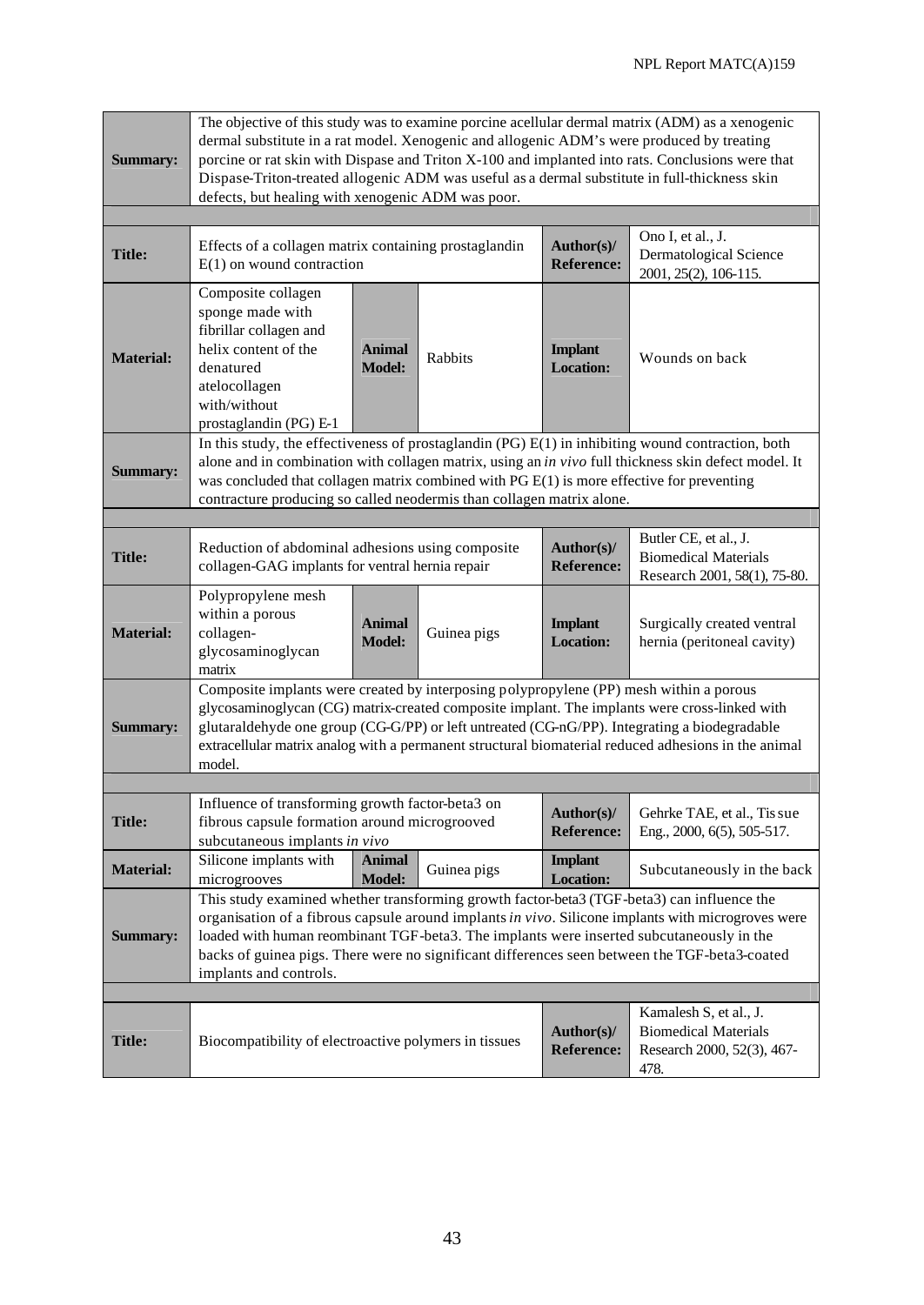| <b>Material:</b>                                                                                                                                                                                                                                                                                                                                                                             | Ethylene-vinyl acetate<br>copolymer,<br>polyethylene and<br>polyaniline films in the<br>emeraldine nigraniline<br>and leucomeraldine<br>intrinsic oxidation<br>states                                                                                                                                                                                                                                                                                                                                                                                                                                                                                                             | <b>Animal</b><br><b>Model:</b> | Rats      | <b>Implant</b><br><b>Location:</b> | Beneath dorsal skin                                                                                                                                                                                       |  |  |
|----------------------------------------------------------------------------------------------------------------------------------------------------------------------------------------------------------------------------------------------------------------------------------------------------------------------------------------------------------------------------------------------|-----------------------------------------------------------------------------------------------------------------------------------------------------------------------------------------------------------------------------------------------------------------------------------------------------------------------------------------------------------------------------------------------------------------------------------------------------------------------------------------------------------------------------------------------------------------------------------------------------------------------------------------------------------------------------------|--------------------------------|-----------|------------------------------------|-----------------------------------------------------------------------------------------------------------------------------------------------------------------------------------------------------------|--|--|
| The biocompatibility of ethylene-vinyl acetate copolymer (EVAc), polyethylene (PE), and<br>polyanilie (PANi) films in the emaraldine (EM), nigraniline (NA) and leucoemeraldine (LM) intrinsic<br><b>Summary:</b><br>oxidation states were assessed through subcutaneous implantation into rats. The polymers were<br>not found to provoke any inflammatory responses near the implantation. |                                                                                                                                                                                                                                                                                                                                                                                                                                                                                                                                                                                                                                                                                   |                                |           |                                    |                                                                                                                                                                                                           |  |  |
|                                                                                                                                                                                                                                                                                                                                                                                              |                                                                                                                                                                                                                                                                                                                                                                                                                                                                                                                                                                                                                                                                                   |                                |           |                                    |                                                                                                                                                                                                           |  |  |
| <b>Title:</b>                                                                                                                                                                                                                                                                                                                                                                                | Evaluation of dermal-epidermal skin equivalents<br>('composite-skin') of human keratinocytes in a<br>collagen-glycosaminoglycan matrix(Integra artificial<br>skin).                                                                                                                                                                                                                                                                                                                                                                                                                                                                                                               |                                |           | Author(s)/<br><b>Reference:</b>    | Kremer M, et al., British J.<br>Plastic Surgery, 2000, 53(6),<br>459-465.                                                                                                                                 |  |  |
| <b>Material:</b>                                                                                                                                                                                                                                                                                                                                                                             | Human keratinocytes<br>in homogeneous<br>distribution and depth<br>into Integra ™                                                                                                                                                                                                                                                                                                                                                                                                                                                                                                                                                                                                 | <b>Animal</b><br><b>Model:</b> | Mice      | <b>Implant</b><br><b>Location:</b> | Skin graft                                                                                                                                                                                                |  |  |
| <b>Summary:</b>                                                                                                                                                                                                                                                                                                                                                                              | The goal of this experimental study was to develop a method to integrate human keratinocytes in<br>homogenous distribution and depth into Integra Artificial Skin. The seeded cell-matrix composites<br>were grafted onto athymic mice in order to evaluate their potential to reconstitute a human<br>epidermis in vivo. Researchers were able to demonstrate that the inoculated human keratinocytes<br>reproducibly displayed a homogenous pattern of distribution, adherence, proliferation and<br>confluence.                                                                                                                                                                |                                |           |                                    |                                                                                                                                                                                                           |  |  |
|                                                                                                                                                                                                                                                                                                                                                                                              |                                                                                                                                                                                                                                                                                                                                                                                                                                                                                                                                                                                                                                                                                   |                                |           |                                    |                                                                                                                                                                                                           |  |  |
| <b>Title:</b>                                                                                                                                                                                                                                                                                                                                                                                | Two-step grafting of the full thickness skin defects in<br>pigs using the composite of atelocollagen and<br>hyaluronic acid                                                                                                                                                                                                                                                                                                                                                                                                                                                                                                                                                       |                                |           | Author(s)/<br><b>Reference:</b>    | Brychta P, et al., Acta<br>Veterinaria BRNO 2000,<br>69(2), 123.                                                                                                                                          |  |  |
| <b>Material:</b>                                                                                                                                                                                                                                                                                                                                                                             | Composite of bovine<br>atelocollagen and<br>hyaluronic acid<br>implanted as the dermal<br>substitute followed by<br>a thin epidermal<br>autograft after 10 days                                                                                                                                                                                                                                                                                                                                                                                                                                                                                                                   | <b>Animal</b><br><b>Model:</b> | Pigs      | <b>Implant</b><br><b>Location:</b> | Wounds                                                                                                                                                                                                    |  |  |
| Summary:                                                                                                                                                                                                                                                                                                                                                                                     | The composite of bovine atelocollagen and hyaluronic acid (HyproDerm) was implanted as the<br>dermal substitute in pig wounds in the first step. The overgrafting of this composite with a thin<br>epidermal autograft followed as the second step ten days later. Planimetric, histologic and clinical<br>evaluations (using the Vancouver Scar Score) of healed wounds were carried out. Studied wounds<br>were compared with those left for spontaneous healing and those grafted immediately using<br>dermoepidermal graft without any dermal substitute. The HyproDerm reduced the shrinkage of<br>resurfaced wounds and improved the quality of reconstructed skin in pigs. |                                |           |                                    |                                                                                                                                                                                                           |  |  |
|                                                                                                                                                                                                                                                                                                                                                                                              |                                                                                                                                                                                                                                                                                                                                                                                                                                                                                                                                                                                                                                                                                   |                                |           |                                    |                                                                                                                                                                                                           |  |  |
| <b>Title:</b>                                                                                                                                                                                                                                                                                                                                                                                | Creation of an acellular dermal matrix from frozen skin                                                                                                                                                                                                                                                                                                                                                                                                                                                                                                                                                                                                                           |                                |           | Author(s)/<br><b>Reference:</b>    | Mizuno H, et al., Aesthetic<br>Plastic Surgery 1999, 23(5),<br>316-322.                                                                                                                                   |  |  |
| <b>Material:</b>                                                                                                                                                                                                                                                                                                                                                                             | Acellular dermal matrix<br>prepared from normal<br>human frozen skin                                                                                                                                                                                                                                                                                                                                                                                                                                                                                                                                                                                                              | <b>Animal</b><br>Model:        | Nude rats | <b>Implant</b><br><b>Location:</b> | Skin graft                                                                                                                                                                                                |  |  |
| <b>Summary:</b>                                                                                                                                                                                                                                                                                                                                                                              | In this study, a simple method of processing frozen surplus skin to produce an acellular,<br>supported fibroblast infiltration and neovascularisation.                                                                                                                                                                                                                                                                                                                                                                                                                                                                                                                            |                                |           |                                    | strucurally intact, dermal matrix. Using an animal model, the acellular matrix prepared from normal<br>human skin was transplanted into full-thickness wounds on rats. It was seen that the dermal matrix |  |  |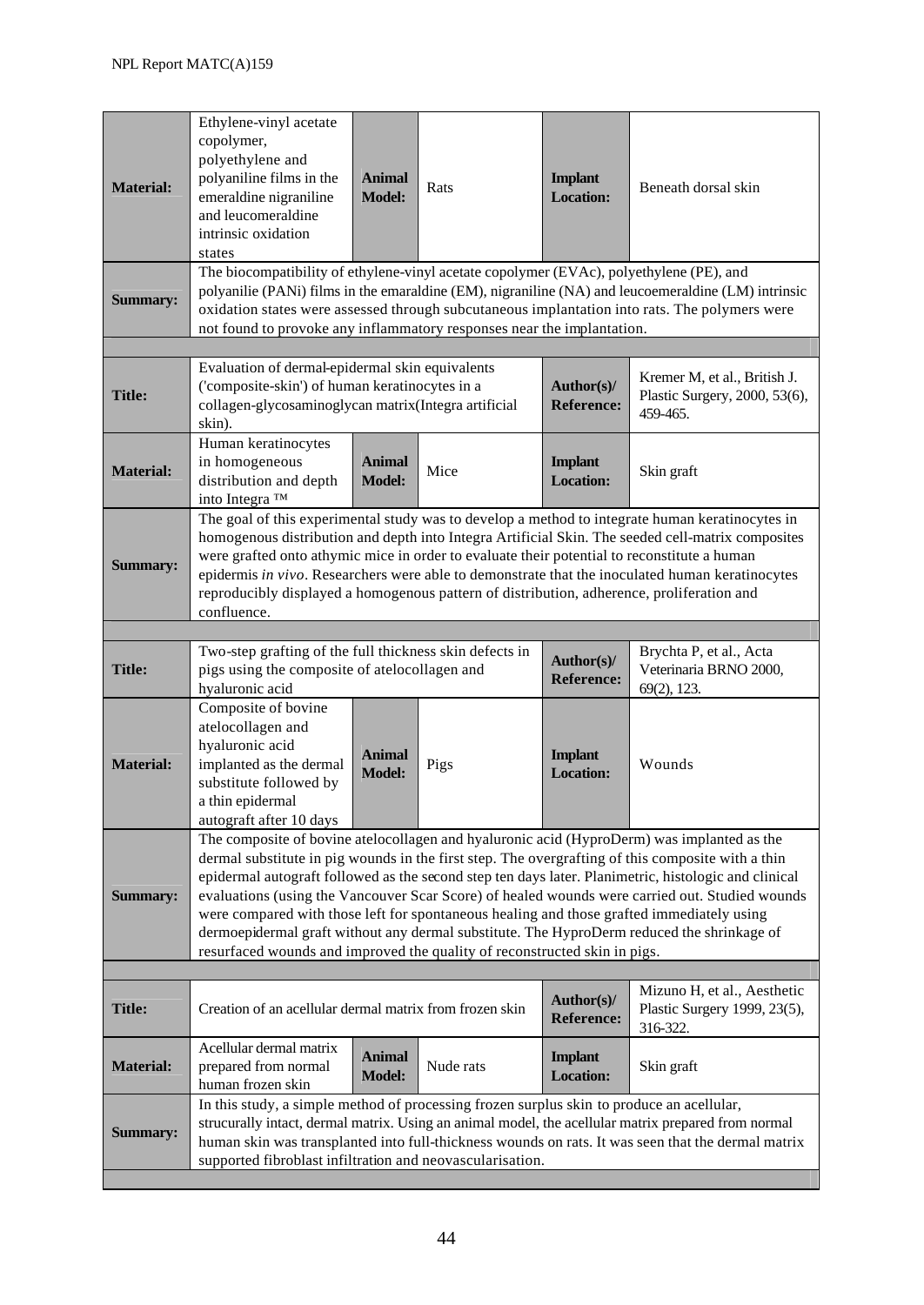| <b>Title:</b>    | Effects of a collagen matrix containing basic fibroblast<br>growth factor on wound contraction                                                                                                                                                                                                                                                                                                                           |                                |         | Author(s)/<br><b>Reference:</b>    | Ono I, et al., J. Biomedical<br>Materials Research 1999,<br>48(5), 621-630.                                                                                                                            |  |  |
|------------------|--------------------------------------------------------------------------------------------------------------------------------------------------------------------------------------------------------------------------------------------------------------------------------------------------------------------------------------------------------------------------------------------------------------------------|--------------------------------|---------|------------------------------------|--------------------------------------------------------------------------------------------------------------------------------------------------------------------------------------------------------|--|--|
| <b>Material:</b> | Composite collagen<br>sponge made with<br>fibrillar collagen and<br>helix content of the<br>denatured<br>atelocollagen<br>with/without basic<br>fibroblast growth<br>factor (bFGF)                                                                                                                                                                                                                                       | <b>Animal</b><br><b>Model:</b> | Rabbits | <b>Implant</b><br><b>Location:</b> | Wounds                                                                                                                                                                                                 |  |  |
| <b>Summary:</b>  | The effectiveness of basic fibroblast growth factor (bFGF) in inhibiting wound contraction, both<br>alone and in combination with collagen matrix, was evaluated using a simulated in vivo delayed<br>healing type model. It was seen that application of bFGF-treated collagen matrix to chronic wounds<br>such as decubitus, and diabetic and leg ulcers may be prove to be highly beneficial in clinical<br>practice. |                                |         |                                    |                                                                                                                                                                                                        |  |  |
|                  |                                                                                                                                                                                                                                                                                                                                                                                                                          |                                |         | Author(s)/                         | Chen F, et al., Urology                                                                                                                                                                                |  |  |
| <b>Title:</b>    |                                                                                                                                                                                                                                                                                                                                                                                                                          |                                |         | <b>Reference:</b>                  | 1999, 54(3), 407-410.                                                                                                                                                                                  |  |  |
| <b>Material:</b> | Acellular collagen<br>matrix obtained and<br>processed from porcine<br>bladder submucosa                                                                                                                                                                                                                                                                                                                                 | <b>Animal</b><br><b>Model:</b> | Rabbits | <b>Implant</b><br><b>Location:</b> | Ventral urethral defect                                                                                                                                                                                |  |  |
| <b>Summary:</b>  |                                                                                                                                                                                                                                                                                                                                                                                                                          |                                |         |                                    |                                                                                                                                                                                                        |  |  |
| <b>Title:</b>    | Xenogeneic acellular dermal matrix as a dermal<br>substitute in rats                                                                                                                                                                                                                                                                                                                                                     |                                |         | Author(s)/<br><b>Reference:</b>    | Srivastava A, et al., J. Burn<br>Care & Rehabilitation 1999,<br>20(5), 382-390.                                                                                                                        |  |  |
| <b>Material:</b> | Xenogenic (porcine)<br>and allogenic acellular<br>dermal matrix prepared<br>by using Dispase II<br>and Triton X-100                                                                                                                                                                                                                                                                                                      | <b>Animal</b><br><b>Model:</b> | Rats    | <b>Implant</b><br><b>Location:</b> | Dorsum graft                                                                                                                                                                                           |  |  |
| <b>Summary:</b>  | Xenogenic acellular dermal matrix (ADM) was prepared from commercially available, cryopreserved<br>porcine skin with the use of Dispase II and Triton X-100. Full-thickness injuries were created in the<br>dorsum of each rat and grafts applied. Graft take was poor in the wounds that contained xenogenic<br>ADM at 14 days after surgery and moderately good in this that contained allogenic ADM                   |                                |         |                                    |                                                                                                                                                                                                        |  |  |
|                  |                                                                                                                                                                                                                                                                                                                                                                                                                          |                                |         |                                    |                                                                                                                                                                                                        |  |  |
| <b>Title:</b>    | A modified culture system for epidermal cells for<br>grafting purposes: an in vitro and in vivo study                                                                                                                                                                                                                                                                                                                    |                                |         | Author(s)/<br><b>Reference:</b>    | Van Dorp AGM, et al.<br>Wound Repair &<br>Regeneration 1999, 7(4),<br>214-225.                                                                                                                         |  |  |
| <b>Material:</b> | Human or porcine<br>epidermal<br>keratinocytes on<br>polyester filter<br>substrate                                                                                                                                                                                                                                                                                                                                       | <b>Animal</b><br><b>Model:</b> | Pigs    | <b>Implant</b><br><b>Location:</b> | Skin wounds                                                                                                                                                                                            |  |  |
| <b>Summary:</b>  | onto full-thickness skin wounds in pigs, the take of cell sheets detached from the filter with<br>dispase was significantly higher in comparison to mechanically detached keratinocytes.                                                                                                                                                                                                                                 |                                |         |                                    | A fully differentiated epithelium mimicking the features of native epidermis was obtained in vitro<br>by culturing human or porcine epidermal keratinoytes on polyester filter substrate. When grafted |  |  |
|                  |                                                                                                                                                                                                                                                                                                                                                                                                                          |                                |         |                                    |                                                                                                                                                                                                        |  |  |
| <b>Title:</b>    | Promising therapy for congenital giant pigmented<br>nevi using acellular autograft nevi-dermal matrix                                                                                                                                                                                                                                                                                                                    |                                |         | Author(s)/<br><b>Reference:</b>    | Mizuno H, et al., Annals of<br>Plastic Surgery 1999, 43(3),<br>273-282.                                                                                                                                |  |  |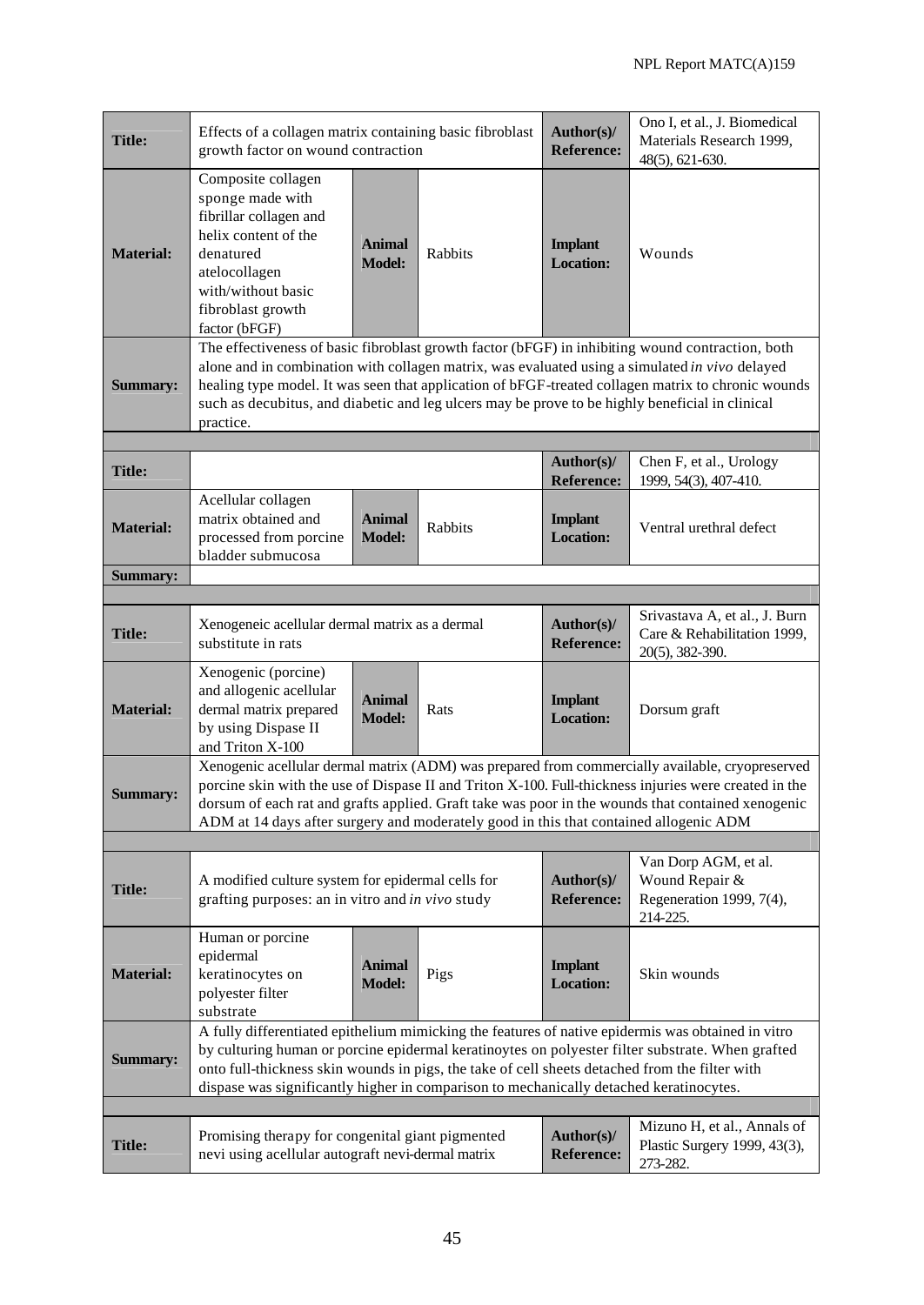| <b>Material:</b> | Processed acellular<br>nevi-dermal matrix from<br>frozen skin                                                                                                                                                                                                                                                                                                                                                                                                                                                                                                                                                                                                                                                           | <b>Animal</b><br><b>Model:</b> | Nude rats              | <b>Implant</b><br><b>Location:</b> | Full-thickness skin defects                                                                                                                                                                         |  |  |
|------------------|-------------------------------------------------------------------------------------------------------------------------------------------------------------------------------------------------------------------------------------------------------------------------------------------------------------------------------------------------------------------------------------------------------------------------------------------------------------------------------------------------------------------------------------------------------------------------------------------------------------------------------------------------------------------------------------------------------------------------|--------------------------------|------------------------|------------------------------------|-----------------------------------------------------------------------------------------------------------------------------------------------------------------------------------------------------|--|--|
| <b>Summary:</b>  | In this study, the authors investigated the potential use of an acellular autograft nevi-dermal matrix<br>in combination with a split-thickness skin graft. To address whether the processed acellular nevi-<br>dermal matrix from frozen skin could be reconstitutes as a viable dermal base, the authors grafted it<br>onto full-thickness skin defects in rats. Fibroblast and infiltration and neovascularisation into the<br>acellular nevi-dermal matrix were observed.                                                                                                                                                                                                                                           |                                |                        |                                    |                                                                                                                                                                                                     |  |  |
| <b>Title:</b>    | Use of a collagen/elastin-membrane for the tissue<br>engineering of dermis                                                                                                                                                                                                                                                                                                                                                                                                                                                                                                                                                                                                                                              |                                |                        | Author(s)/<br><b>Reference:</b>    | Hafemann B, et al., Burns<br>1999, 25(5), 373-384.                                                                                                                                                  |  |  |
| <b>Material:</b> | Xenogenic membranes<br>consisting of<br>processed native<br>collagen and elastin<br>with in vitro-cultured<br>autogenic keratinocyts                                                                                                                                                                                                                                                                                                                                                                                                                                                                                                                                                                                    | <b>Animal</b><br><b>Model:</b> | Rats                   | <b>Implant</b><br><b>Location:</b> | Graft                                                                                                                                                                                               |  |  |
| <b>Summary:</b>  | In an experimental model in rats, xenogenic membranes consisting of processed native collagen<br>and elastin were grafted to serve as a template for the formation of a neo-dermis. The process of<br>tissue reconstruction and the digestion of the grafted membrane components were analysed by<br>histological and immunohistochemical methods as well as electron microscopy. It was seen that<br>the three-dimensional matrix structure offers a promising scaffold for a tissue engineering strategy<br>to restore skin structure and function.                                                                                                                                                                   |                                |                        |                                    |                                                                                                                                                                                                     |  |  |
|                  |                                                                                                                                                                                                                                                                                                                                                                                                                                                                                                                                                                                                                                                                                                                         |                                |                        |                                    |                                                                                                                                                                                                     |  |  |
| <b>Title:</b>    | The allogeneic response to cultured human skin<br>equivalent in the hu-PBL-SCID mouse model of skin<br>rejection                                                                                                                                                                                                                                                                                                                                                                                                                                                                                                                                                                                                        |                                |                        | Author(s)/<br><b>Reference:</b>    | Briscoe DM, et al.,<br>Transplantation 1999,<br>67(12), 1590-1599.                                                                                                                                  |  |  |
| <b>Material:</b> | Allogenic human skin<br>equivalent (Apligraf)                                                                                                                                                                                                                                                                                                                                                                                                                                                                                                                                                                                                                                                                           | <b>Animal</b><br><b>Model:</b> | Humanised SCID<br>mice | <b>Implant</b><br><b>Location:</b> | Graft                                                                                                                                                                                               |  |  |
| <b>Summary:</b>  | was transplanted onto humanised mice so that graft survival could be analysed. Both human<br>foreskin and HSE successfully engrafted onto mice and remained stable for over 6 months.                                                                                                                                                                                                                                                                                                                                                                                                                                                                                                                                   |                                |                        |                                    | To determine the basis for the rejection of engineered tissues, the immune response to allogenic<br>human skin equivalent (HSE, also called Apligraf) was analysed. In one model, human skin or HSE |  |  |
|                  |                                                                                                                                                                                                                                                                                                                                                                                                                                                                                                                                                                                                                                                                                                                         |                                |                        |                                    |                                                                                                                                                                                                     |  |  |
| <b>Title:</b>    | In-vivo tissue response to polyaniline                                                                                                                                                                                                                                                                                                                                                                                                                                                                                                                                                                                                                                                                                  |                                |                        | Author(s)/<br><b>Reference:</b>    | Wang CH, et al., Synthetic<br>Metals 1999, 102(1-3), 1313-<br>1314.                                                                                                                                 |  |  |
| <b>Material:</b> | Polyaniline powders<br>and films of the<br>emeraldine nigraniline<br>and<br>leucoemeraldineand<br>and surface modified<br>emeraldine base films<br>with acrylic acid and<br>subsequent covalent<br>immobilisation of<br>collagen                                                                                                                                                                                                                                                                                                                                                                                                                                                                                        | <b>Animal</b><br><b>Model:</b> | Rats                   | <b>Implant</b><br><b>Location:</b> | Subcutaneous, below<br>dorsal skin                                                                                                                                                                  |  |  |
| Summary:         | Polyaniline (PANi) powders and films of the emeraldine (EM), nigraniline (NA) and<br>leucoemeraldine (LM) states, as well as surface-modified EM base films from graft<br>copolymerization with acrylic acid (AAc) and the subsequent covalent immobilization of collagen<br>were implanted into rats beneath the dorsal skin. It was observed that inflammation associated with<br>the various forms of PANi was minimal after 50 weeks. Histological examinations of tissues<br>revealed that the pristine EM film was encapsulated by several loosely arranged fibrous tissue.<br>The collagen-immobilized EM film, on the other hand, showed no features resulting from tissue<br>incompatibility near the implant. |                                |                        |                                    |                                                                                                                                                                                                     |  |  |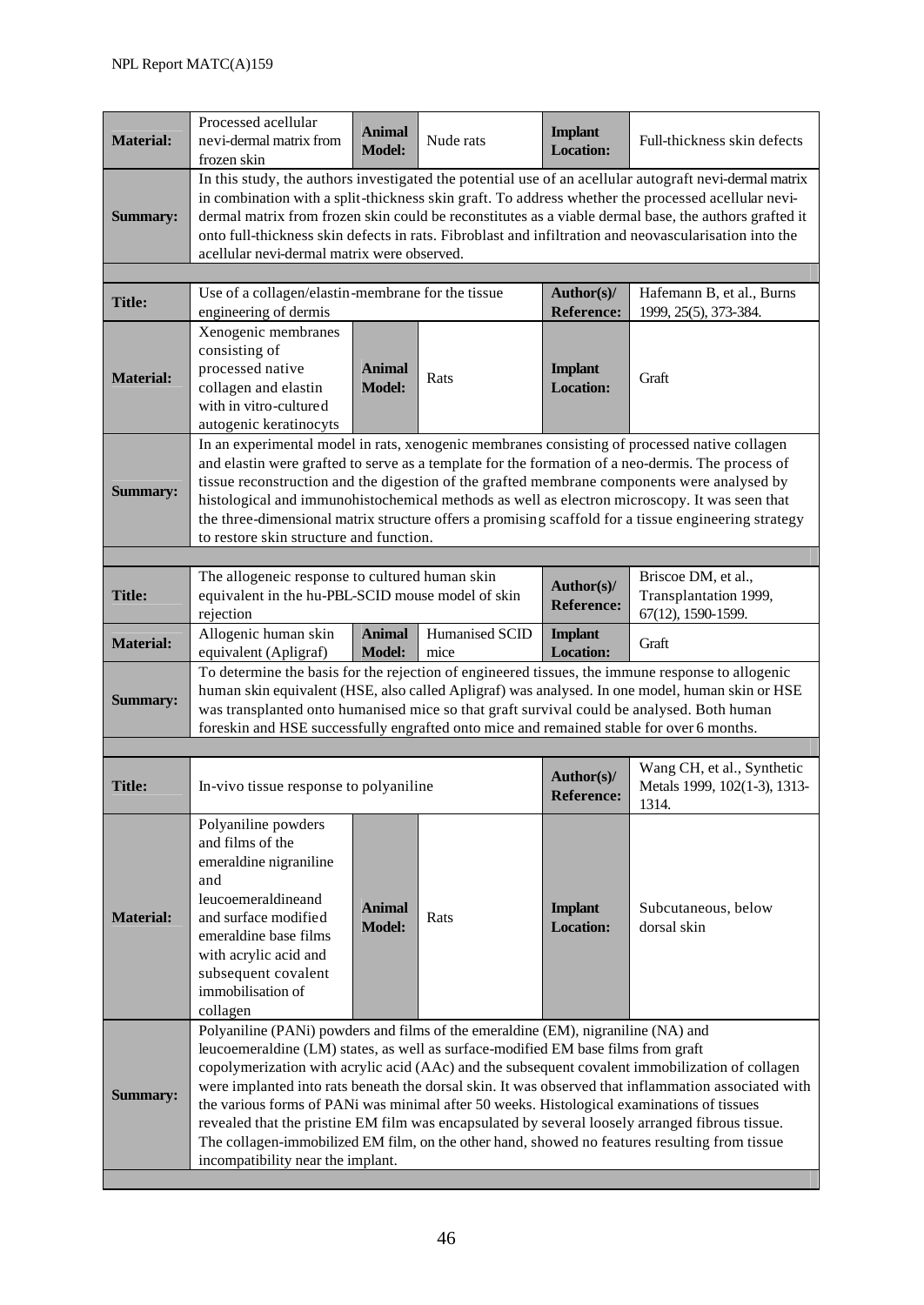| <b>Title:</b>    | Denucleation promotes neovascularization of ePTFE<br>in vivo                                                                                                                                                                                                                                                                                                                                                                                                                                                                                                                                                                                                                                                                                                                                                                   |                                | Author(s)/<br><b>Reference:</b> | Boswell CA, et al., J.<br><b>Biomedical Science -</b><br>Polymer Edition 1999, 10(3),<br>319-329. |                                                                                      |  |  |
|------------------|--------------------------------------------------------------------------------------------------------------------------------------------------------------------------------------------------------------------------------------------------------------------------------------------------------------------------------------------------------------------------------------------------------------------------------------------------------------------------------------------------------------------------------------------------------------------------------------------------------------------------------------------------------------------------------------------------------------------------------------------------------------------------------------------------------------------------------|--------------------------------|---------------------------------|---------------------------------------------------------------------------------------------------|--------------------------------------------------------------------------------------|--|--|
| <b>Material:</b> | Expanded<br>polytetrafluoroethylen<br>e altered by<br>denucleation (removal<br>of trapped air)                                                                                                                                                                                                                                                                                                                                                                                                                                                                                                                                                                                                                                                                                                                                 | <b>Animal</b><br><b>Model:</b> | Rats                            | <b>Implant</b><br><b>Location:</b>                                                                | Subcutaneous and<br>epididymal fat sites                                             |  |  |
| <b>Summary:</b>  | In this study, the healing characteristics of expanded polytetrafluoroethylene (ePTFE) were altered<br>by denucleation, a process which removes the air trapped within the interstices of the material.<br>After 5 weeks implanted into fat sites of rats, the material was explanted and the healing around the<br>implant evaluated histologically. The results suggested that the presence of air nuclei within<br>porous materials may contribute to the inappropriate healing response associated with these<br>materials.                                                                                                                                                                                                                                                                                                |                                |                                 |                                                                                                   |                                                                                      |  |  |
|                  | Study on gelatin-containing artificial skin: I.                                                                                                                                                                                                                                                                                                                                                                                                                                                                                                                                                                                                                                                                                                                                                                                |                                |                                 | Author(s)/                                                                                        | Choi YS, et al., Biomaterials                                                        |  |  |
| <b>Title:</b>    | Preparation and characteristics of novel gelatin-<br>alginate sponge                                                                                                                                                                                                                                                                                                                                                                                                                                                                                                                                                                                                                                                                                                                                                           |                                |                                 | <b>Reference:</b>                                                                                 | 1999, 20(5), 409-417.                                                                |  |  |
| <b>Material:</b> | Absorbable sponge<br>composed of gelatin<br>and alginate                                                                                                                                                                                                                                                                                                                                                                                                                                                                                                                                                                                                                                                                                                                                                                       | <b>Animal</b><br><b>Model:</b> | Rats                            | <b>Implant</b><br><b>Location:</b>                                                                | Wound                                                                                |  |  |
| <b>Summary:</b>  | An absorbable sponge composed of gelatin and alginate was prepared by a new crosslinking<br>method that improved the efficiency of crosslinking. An in vivo test was employed to confirm the<br>applicability of this gelatin-alginate sponge as a wound dressing material. The rats showed a good<br>wound healing effect.                                                                                                                                                                                                                                                                                                                                                                                                                                                                                                    |                                |                                 |                                                                                                   |                                                                                      |  |  |
|                  |                                                                                                                                                                                                                                                                                                                                                                                                                                                                                                                                                                                                                                                                                                                                                                                                                                |                                |                                 |                                                                                                   |                                                                                      |  |  |
| <b>Title:</b>    | Organized skin structure is regenerated in vivo from<br>collagen-GAG matrices seeded with autologous<br>keratinocytes                                                                                                                                                                                                                                                                                                                                                                                                                                                                                                                                                                                                                                                                                                          |                                |                                 | Author(s)/<br><b>Reference:</b>                                                                   | Compton CC, et al., J.<br><b>Investigative Dermatology</b><br>1998, 110(6), 908-916. |  |  |
| <b>Material:</b> | Collagen-<br>glycosaminoglycan<br>matrix seeded with<br>autologous<br>keratinocytes                                                                                                                                                                                                                                                                                                                                                                                                                                                                                                                                                                                                                                                                                                                                            | <b>Animal</b><br><b>Model:</b> | Pigs                            | <b>Implant</b><br><b>Location:</b>                                                                | Full-thickness wounds                                                                |  |  |
| <b>Summary:</b>  | A well-characterized collagen-glycosaminoglycan matrix (CGM) that has been shown to function<br>as a dermal analog was seeded with freshly disaggregated autologous keratinocytes and applied to<br>full-thickness wounds in a porcine model. this study, the temporal sequence of events in epidermal<br>and neodermal formation was analyzed histopathologically and immunohistochemically from 4 to<br>35 d post-grafting. Within 1 mo, many structural components of normal skin were reconstituted.                                                                                                                                                                                                                                                                                                                       |                                |                                 |                                                                                                   |                                                                                      |  |  |
|                  |                                                                                                                                                                                                                                                                                                                                                                                                                                                                                                                                                                                                                                                                                                                                                                                                                                |                                |                                 |                                                                                                   |                                                                                      |  |  |
| <b>Title:</b>    | Living skin substitutes: survival and function of<br>fibroblasts seeded in a dermal substitute in<br>experimental wounds                                                                                                                                                                                                                                                                                                                                                                                                                                                                                                                                                                                                                                                                                                       |                                |                                 | Author(s)/<br><b>Reference:</b>                                                                   | Lamme EN, et al., J.<br><b>Investigative Dermatology</b><br>1998, 111(6), 989-995.   |  |  |
| <b>Material:</b> | Artificial<br>elastin/collagen dermal<br>subtitute seeded with<br>fibroblasts                                                                                                                                                                                                                                                                                                                                                                                                                                                                                                                                                                                                                                                                                                                                                  | <b>Animal</b><br><b>Model:</b> | Pigs                            | <b>Implant</b><br><b>Location:</b>                                                                | Full-thickness wounds                                                                |  |  |
| <b>Summary:</b>  | This study investigated the fate of fibroblasts seeded in an artificial elastin/collagen dermal<br>substitute and the influence of the seeded fibroblasts on cell migration and dermal substitute<br>degradation after transplantation to experimental full-thickness wounds in pigs. Wounds were<br>treated with either dermal substitutes seeded with autologous fibroblasts or acellular substitutes.<br>The observed effects of seeded fibroblasts on dermal regeneration appeared to be mediated by<br>reducing subcutaneous fibroblastic cell migration and/or proliferation into the wounds without<br>impairing migration of monocytes/macrophages and endothelial cells. Moreover, the degradation<br>of the implanted dermal substitute was retarded, indicating a protective activity of the seeded<br>fibroblasts. |                                |                                 |                                                                                                   |                                                                                      |  |  |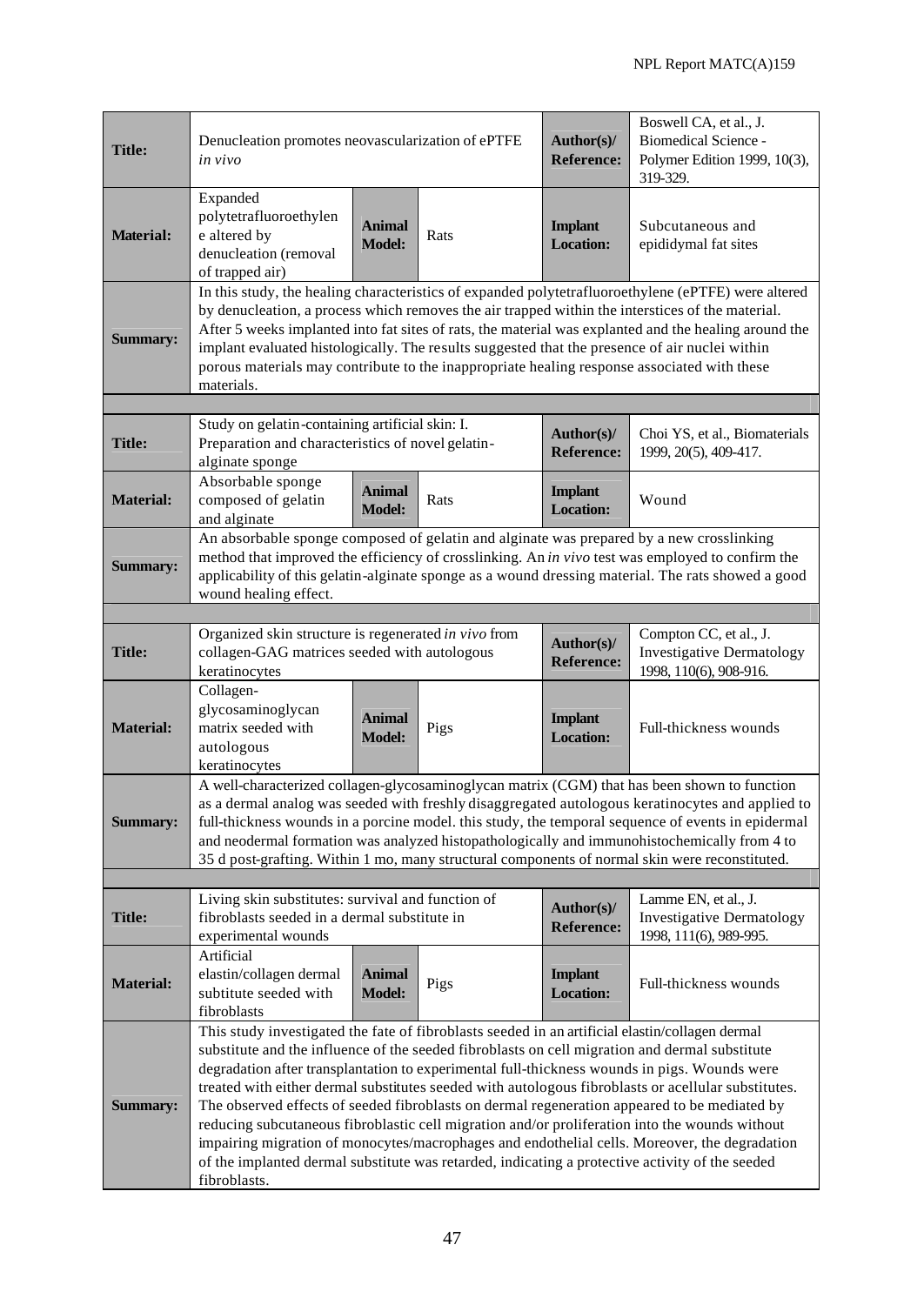| <b>Title:</b>    | Glucocorticoid dynamics and impaired wound healing<br>in diabetes mellitus                                                                                                                                                                                                                                                                                                                                                                                                                                                                        |                                |                                | Author(s)/<br><b>Reference:</b>    | Bitar MS, American J.<br>Pathology 1998, 152(2), 547-<br>554.                               |  |  |
|------------------|---------------------------------------------------------------------------------------------------------------------------------------------------------------------------------------------------------------------------------------------------------------------------------------------------------------------------------------------------------------------------------------------------------------------------------------------------------------------------------------------------------------------------------------------------|--------------------------------|--------------------------------|------------------------------------|---------------------------------------------------------------------------------------------|--|--|
| <b>Material:</b> | Polyvinyl alcohol<br>sponge disks                                                                                                                                                                                                                                                                                                                                                                                                                                                                                                                 | <b>Animal</b><br><b>Model:</b> | Rats with<br>diabetes mellitus | <b>Implant</b><br><b>Location:</b> | Wound                                                                                       |  |  |
| <b>Summary:</b>  | The aim of this study was to examine corticosterone dynamics and its role in the pathogenesis of<br>impaired wound healing in diabetes mellitus (DM). The streptozotocin-treated rat was used as an<br>animal model for type I DM. A linear skin incision and subcutaneously implanted polyvinyl alcohol<br>sponge disks were considered as wound-healing models. Overall, the data provided evidence that<br>the diabetic state is associated with hypercortisolemia and that this phenomenon may contribute<br>to impaired wound healing in DM. |                                |                                |                                    |                                                                                             |  |  |
|                  |                                                                                                                                                                                                                                                                                                                                                                                                                                                                                                                                                   |                                |                                |                                    |                                                                                             |  |  |
| <b>Title:</b>    | Chemical inactivators as sterilization agents for<br>bovine collagen materials                                                                                                                                                                                                                                                                                                                                                                                                                                                                    |                                |                                | Author(s)/<br><b>Reference:</b>    | Doillon CJ, et al., J.<br><b>Biomedical Materials</b><br>Research 1997, 37(2), 212-<br>221. |  |  |
| <b>Material:</b> | Bovine collagen<br>sponge discs treated<br>with either formic acid,<br>tifluoroacetic acid,<br>tetrafluoroethanol or<br>hexafluoroisopropanol                                                                                                                                                                                                                                                                                                                                                                                                     | <b>Animal</b><br><b>Model:</b> | Mice                           | <b>Implant</b><br><b>Location:</b> | Subcutaneous in the back                                                                    |  |  |
| <b>Summary:</b>  | The physicochemical changes and the in vitro and in vivo biocompatibility of collagen treated by<br>formic acid (FA), trifluoroacetic acid (TFA), tetrafluorethanol (TFE), and hexafluoroisopropanol<br>(HFIP) were investigated. In addition, the effects of these treatments on nucleic acids incorporated<br>in collagen were analyzed. in $vivo$ , implants induced a temporary inflammatory reaction that was<br>prolonged with TFA and HFIP treatments. TFE and FA-treated collagen were thoroughly infiltrated<br>by fibroblasts.          |                                |                                |                                    |                                                                                             |  |  |
|                  |                                                                                                                                                                                                                                                                                                                                                                                                                                                                                                                                                   |                                |                                |                                    |                                                                                             |  |  |
| <b>Title:</b>    | Differences in dermal analogs influence subsequent<br>pigmentation, epidermal differentiation, basement<br>membrane, and rete ridge formation of transplanted<br>composite skin grafts                                                                                                                                                                                                                                                                                                                                                            |                                |                                | Author(s)/<br><b>Reference:</b>    | Medalie DA, et al.,<br>Transplantation 1997, 64(3),<br>454-465.                             |  |  |
| <b>Material:</b> | Keratinocytes seeded<br>onto both aceelular<br>human dermis and<br>fibroblast-contracted<br>collagen gels                                                                                                                                                                                                                                                                                                                                                                                                                                         | Animal<br>Model:               | Mice                           | <b>Implant</b><br><b>Location:</b> | Graft                                                                                       |  |  |
| <b>Summary:</b>  | This study evaluated the in vitro and in vivo function of composite skin equivalents based on two<br>different dermal analogs. Keratinocytes derived from the same dark-skinned neonatal foreskins<br>were seeded onto both acellular human dermis and fibroblast-contracted collagen gels. When<br>transplanted to athymic mice, both composite grafts formed a fully differentiated human epidermis                                                                                                                                             |                                |                                |                                    |                                                                                             |  |  |
|                  |                                                                                                                                                                                                                                                                                                                                                                                                                                                                                                                                                   |                                |                                |                                    |                                                                                             |  |  |
| <b>Title:</b>    | Clinical and histologic behavior of exposed porous<br>high-density polyethylene implants                                                                                                                                                                                                                                                                                                                                                                                                                                                          |                                |                                | Author(s)/<br><b>Reference:</b>    | Sclafani AP, et al., Plastic &<br><b>Reconstructive Surgery</b><br>1997, 99(1), 41-50.      |  |  |
| <b>Material:</b> | Porous high-density<br>polyethylene and<br>silicone disks                                                                                                                                                                                                                                                                                                                                                                                                                                                                                         | Animal<br><b>Model:</b>        | Rats                           | <b>Implant</b><br><b>Location:</b> | Underneath doral skin                                                                       |  |  |
| <b>Summary:</b>  | In order to further investigate the response of porous high-density polyethylene under adverse<br>conditions, three porous high-density polyethylene disks and one silicone disk were implanted<br>underneath the dorsal skin in each of 12 rats. These alloplasts tolerated exposure well once host<br>fibrovascular tissue had invaded the implant pores.                                                                                                                                                                                       |                                |                                |                                    |                                                                                             |  |  |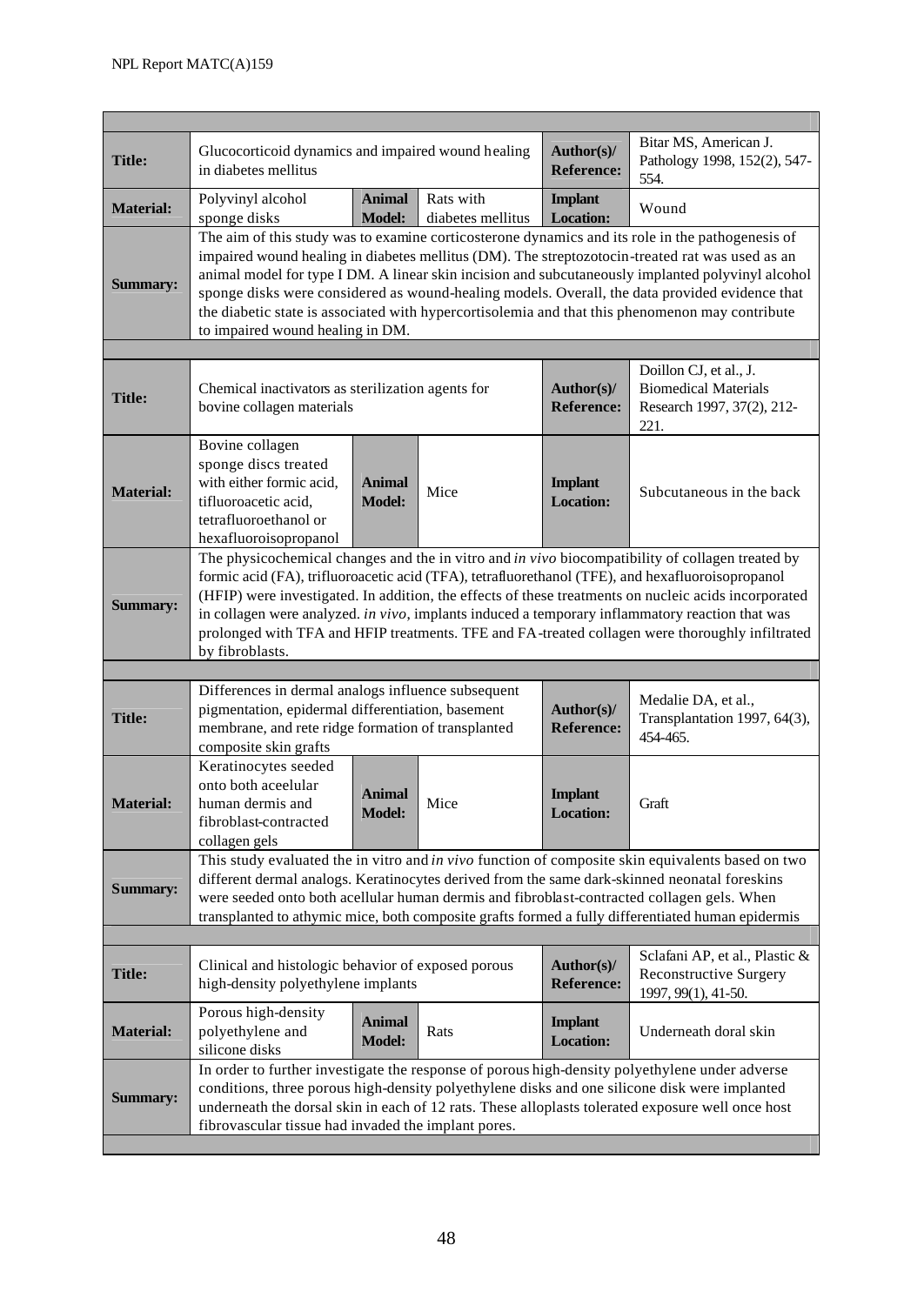| <b>Title:</b>    | Behavior of collagen-GAG matrices as dermal<br>replacement in rodent and porcine models                                                                                                                                                                                                                                                                                                                                                                                                                                                                                                                                                                                                                                                                                                                                                                                                                                                                                                                                                                                                                                 |                                |                                   | Author(s)/<br><b>Reference:</b>                                                                 | Orgill DP, et al., Wounds -<br>A Compendium of Clinical<br>Research and Practice 1996,<br>8(5), 151-157. |  |  |
|------------------|-------------------------------------------------------------------------------------------------------------------------------------------------------------------------------------------------------------------------------------------------------------------------------------------------------------------------------------------------------------------------------------------------------------------------------------------------------------------------------------------------------------------------------------------------------------------------------------------------------------------------------------------------------------------------------------------------------------------------------------------------------------------------------------------------------------------------------------------------------------------------------------------------------------------------------------------------------------------------------------------------------------------------------------------------------------------------------------------------------------------------|--------------------------------|-----------------------------------|-------------------------------------------------------------------------------------------------|----------------------------------------------------------------------------------------------------------|--|--|
| <b>Material:</b> | Collagen-<br>glycosaminoglycan<br>copolymers                                                                                                                                                                                                                                                                                                                                                                                                                                                                                                                                                                                                                                                                                                                                                                                                                                                                                                                                                                                                                                                                            | <b>Animal</b><br><b>Model:</b> | Guinea pigs and<br>Yorkshire pigs | <b>Implant</b><br><b>Location:</b>                                                              | Full-thickness wounds                                                                                    |  |  |
| <b>Summary:</b>  | The behavior of a highly specific and active collagen-glycosaminoglycan (CG) copolymer was<br>evaluated in full-thickness wounds of Hartley guinea pigs and Yorkshire pigs. The results showed<br>significant differences in wound contraction, cellular infiltration, and matrix degradation between<br>the two models. Wound contraction, measured as a percent of original wound area, was delayed<br>by the CG matrix in both models compared to full-thickness control wounds. CG matrices seem to<br>alter the kinetics of wound closure in both the guinea pig model, which heals full-thickness dermal<br>wounds primarily by contraction, and the porcine model, which heals primarily by epithelialization.<br>Histologic observations showed both cellular infiltration and matrix degradation to occur more<br>rapidly in the porcine model.                                                                                                                                                                                                                                                                |                                |                                   |                                                                                                 |                                                                                                          |  |  |
| <b>Title:</b>    | Preformation of microvascular composite free flaps in<br>the rat as an animal model                                                                                                                                                                                                                                                                                                                                                                                                                                                                                                                                                                                                                                                                                                                                                                                                                                                                                                                                                                                                                                     |                                | Author(s)/<br><b>Reference:</b>   | Steinhat H, et al., European<br>Archives of Oto-Rhino-<br>Laryngology 1996, 253(6),<br>325-328. |                                                                                                          |  |  |
| <b>Material:</b> | Porous polyethylene or<br>titanium mesh implants<br>in different forms and<br>sizes as a "back side"<br>to prepare skin flaps                                                                                                                                                                                                                                                                                                                                                                                                                                                                                                                                                                                                                                                                                                                                                                                                                                                                                                                                                                                           | <b>Animal</b><br><b>Model:</b> | Rats                              | <b>Implant</b><br><b>Location:</b>                                                              | Epigastric skin                                                                                          |  |  |
| <b>Summary:</b>  | The design of microsurgically reanastomosed composite skin flaps, using porous polyethylene or<br>titanium mesh implants as a "back side" in an animal model has been described. Two to 6 weeks<br>after this procedure the flaps were lifted, transposed to the other side and the epigastric vessels<br>were reanastomosed microsurgically. Eighty-three per cent of the skin flaps containing the titanium<br>implants survived when the transplantation occurred 2 weeks after insertion of the implants.<br>Concurrently all flaps with the implanted porous polyethylene (1 mm thick) showed signs of skin<br>necrosis, especially concave-shaped implants. Histopathological evaluation of the titanium flaps<br>showed a thin capsule around the implants and a minimal inflammatory reaction. All porous<br>polyethylene implants resulted in a pronounced chronic infection. Transplantation of flaps<br>containing perforated metals (such as the titanium mesh) was possible 2 weeks after insertion of<br>the implant, whereas neovascularization of flaps with porous material required more than 4 weeks |                                |                                   |                                                                                                 |                                                                                                          |  |  |
|                  | growth in situ to ensure at least a 50% viability of the skin.                                                                                                                                                                                                                                                                                                                                                                                                                                                                                                                                                                                                                                                                                                                                                                                                                                                                                                                                                                                                                                                          |                                |                                   |                                                                                                 |                                                                                                          |  |  |
| <b>Title:</b>    | Evaluation of human skin reconstituted from<br>composite grafts of cultured keratinocytes and human<br>acellular dermis transplanted to athymic mice                                                                                                                                                                                                                                                                                                                                                                                                                                                                                                                                                                                                                                                                                                                                                                                                                                                                                                                                                                    |                                |                                   | Author(s)/<br><b>Reference:</b>                                                                 | Medalie DA, et al., J.<br><b>Investigative Dermatology</b><br>1996, 107(1), 121-127.                     |  |  |
| <b>Material:</b> | Cultured human<br>keratinocytes and de-<br>epidermalised, acellular<br>human dermis                                                                                                                                                                                                                                                                                                                                                                                                                                                                                                                                                                                                                                                                                                                                                                                                                                                                                                                                                                                                                                     | <b>Animal</b><br><b>Model:</b> | Mice                              | <b>Implant</b><br><b>Location:</b>                                                              | Full-thickness wounds                                                                                    |  |  |
| <b>Summary:</b>  | This study evaluated the use of composite grafts of cultured human keratinocytes and de-<br>epidermalized, acellular human dermis to close full-thickness wounds in athymic mice. Grafts were<br>transplanted onto athymic mice and studied up to 8 wk. Graft take was excellent, with no instances<br>of infection or graft loss. The study demonstrated that composite grafts of cultured keratinocytes<br>combined with acellular dermis are a useful approach for the closure of full-thickness wounds.                                                                                                                                                                                                                                                                                                                                                                                                                                                                                                                                                                                                             |                                |                                   |                                                                                                 |                                                                                                          |  |  |
|                  | Recent advances in tissue synthesis in vivo by use of                                                                                                                                                                                                                                                                                                                                                                                                                                                                                                                                                                                                                                                                                                                                                                                                                                                                                                                                                                                                                                                                   |                                |                                   | Author(s)/                                                                                      | Ellis DL, et al., Biomaterials                                                                           |  |  |
| <b>Title:</b>    | collagen-glycosaminoglycan copolymers                                                                                                                                                                                                                                                                                                                                                                                                                                                                                                                                                                                                                                                                                                                                                                                                                                                                                                                                                                                                                                                                                   |                                |                                   | <b>Reference:</b>                                                                               | 1996, 17(3), 291-299.                                                                                    |  |  |
| <b>Material:</b> | Collagen-<br>glycoaminoglycan<br>matices                                                                                                                                                                                                                                                                                                                                                                                                                                                                                                                                                                                                                                                                                                                                                                                                                                                                                                                                                                                                                                                                                | <b>Animal</b><br><b>Model:</b> | Guinea pigs                       | <b>Implant</b><br><b>Location:</b>                                                              | Graft                                                                                                    |  |  |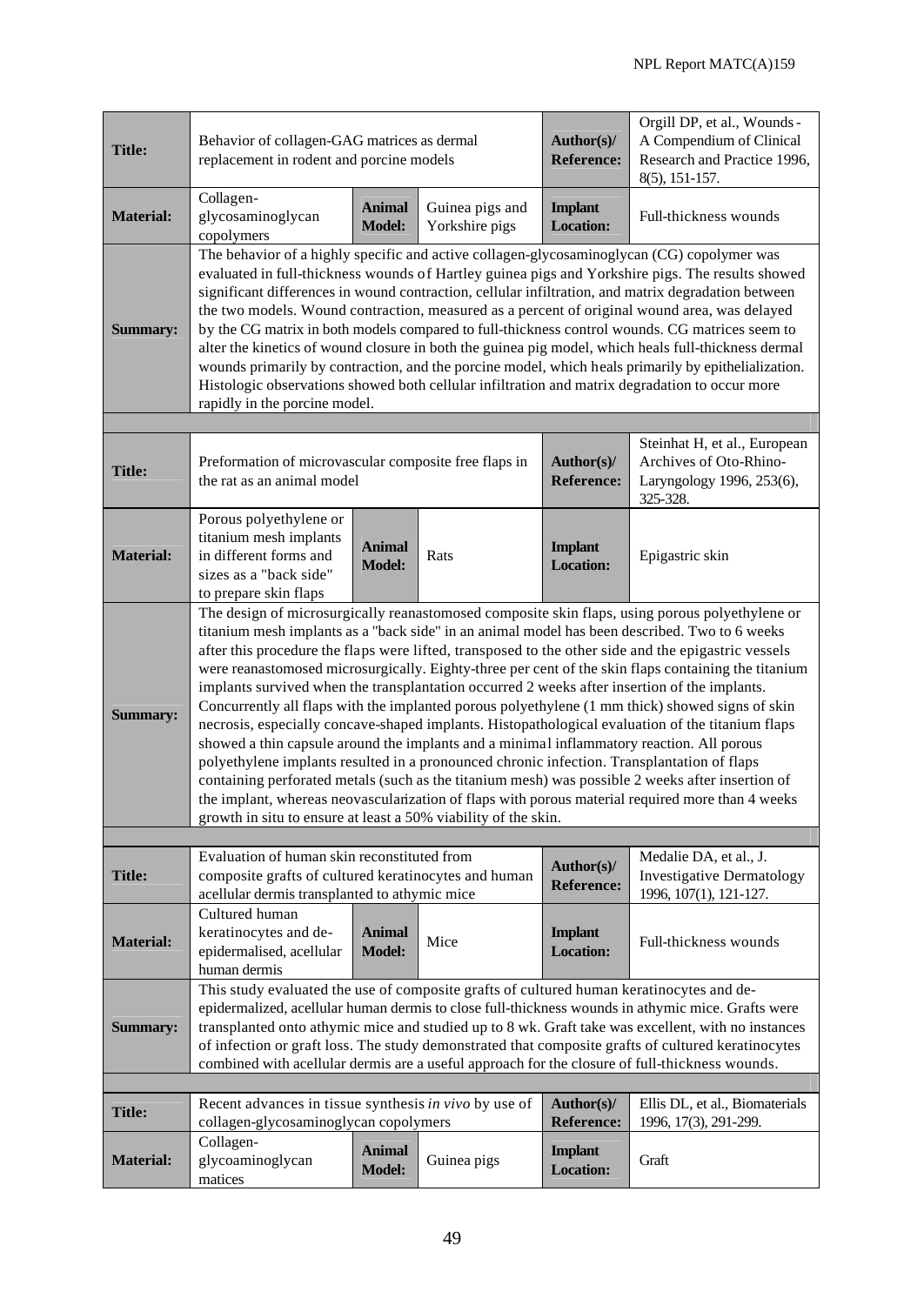| <b>Summary:</b>  | Biologically active analogues of the extracellular matrix (ECM) are synthesized by grafting<br>glycosaminoglycan (GAG) chains onto type I collagen, and by controlling the physicochemical<br>properties of the resulting graft copolymer. Collagen-GAG ECM analogues have previously been<br>shown to induce regeneration of the dermis in humans and the guinea pig, and of the rat sciatic<br>nerve. Current studies have emphasized elucidation of the molecular mechanism through which<br>tissue-specific ECM analogues induce regeneration                                      |                                |         |                                    |                                                                                                                     |  |
|------------------|----------------------------------------------------------------------------------------------------------------------------------------------------------------------------------------------------------------------------------------------------------------------------------------------------------------------------------------------------------------------------------------------------------------------------------------------------------------------------------------------------------------------------------------------------------------------------------------|--------------------------------|---------|------------------------------------|---------------------------------------------------------------------------------------------------------------------|--|
|                  |                                                                                                                                                                                                                                                                                                                                                                                                                                                                                                                                                                                        |                                |         |                                    |                                                                                                                     |  |
| <b>Title:</b>    | Evaluation of an allogeneic cultured dermal substitute<br>composed of fibroblasts within a spongy collagen<br>matrix as a wound dressing                                                                                                                                                                                                                                                                                                                                                                                                                                               |                                |         | Author(s)/<br><b>Reference:</b>    | Yamada N, et al.,<br>Scandinavian J. Plastic &<br>Reconstructive Surgery &<br>Hand Surgery 1995, 29(3),<br>211-219. |  |
| <b>Material:</b> | Cultured dermal<br>substitute prepared by<br>plating fibroblasts on<br>to a spongy collagen<br>matrix                                                                                                                                                                                                                                                                                                                                                                                                                                                                                  | <b>Animal</b><br><b>Model:</b> | Rats    | <b>Implant</b><br><b>Location:</b> | Full-thickness skin defect<br>on the dorsum                                                                         |  |
| <b>Summary:</b>  | The purpose of this study was to examine whether epithelialisation is promoted when an allogeneic<br>cultured dermal substitute is used as a biological wound dressing. The dermal substitute was<br>prepared by plating fibroblasts on to a spongy collagen matrix, and then culturing them for 7 to 10<br>days. The conclusions were that the application of this new fibroblastic cultured dermal substitute<br>provided a good environment for the promotion of wound healing.                                                                                                     |                                |         |                                    |                                                                                                                     |  |
|                  |                                                                                                                                                                                                                                                                                                                                                                                                                                                                                                                                                                                        |                                |         |                                    |                                                                                                                     |  |
| <b>Title:</b>    | Transplanted acellular allograft dermal matrix.<br>Potential as a template for the reconstruction of viable<br>dermis                                                                                                                                                                                                                                                                                                                                                                                                                                                                  |                                |         | Author(s)/<br><b>Reference:</b>    | Livesey SA, et al.,<br>Transplantation 1995, 60(1),<br>$1-9.$                                                       |  |
| <b>Material:</b> | Porcine skin processed<br>to form an acellular,<br>structurally intact,<br>dermal matrix                                                                                                                                                                                                                                                                                                                                                                                                                                                                                               | <b>Animal</b><br><b>Model:</b> | Rats    | <b>Implant</b><br><b>Location:</b> | Subcutaneous implant                                                                                                |  |
| <b>Summary:</b>  | In this study, authors have investigated a method of processing porcine skin to produce an<br>acellular, structurally intact, dermal matrix. They developed a process that de-epidermizes and<br>decellularizes fresh porcine skin, while maintaining the basement membrane complex and the<br>extracellular matrix structure of the dermis. The results suggest that skin processed by this method<br>has the potential to be used as a permanent dermal allograft to augment the performance of a<br>meshed split-thickness autograft (STSG) in the closure of full-thickness wounds |                                |         |                                    |                                                                                                                     |  |
|                  |                                                                                                                                                                                                                                                                                                                                                                                                                                                                                                                                                                                        |                                |         |                                    |                                                                                                                     |  |
| <b>Title:</b>    | Genetically modified skin to treat disease: potential<br>and limitations                                                                                                                                                                                                                                                                                                                                                                                                                                                                                                               |                                |         | Author(s)/<br><b>Reference:</b>    | Krueger GG, et al., J.<br><b>Investigative Dermatology</b><br>1994, 103(5), S76-S84.                                |  |
| <b>Material:</b> | Matrix of woven nylon<br>housing a fibroblast<br>generated collage and<br>dead dermis used to<br>deliver genetically<br>modified human<br>fibroblasts                                                                                                                                                                                                                                                                                                                                                                                                                                  | <b>Animal</b><br><b>Model:</b> | Rodents | <b>Implant</b><br><b>Location:</b> | Graft                                                                                                               |  |
| <b>Summary:</b>  | Experience with transplanting cellular elements of skin or skin substitutes (defined as skin that<br>possess the cell types and a dermal structure to develop into a functioning skin) to athymic<br>rodents is considerable and is seen as a system where these questions can be answered. This<br>paper reviews these questions and presents early analysis of genetically modified cells in skin<br>substitutes in vivo and in vitro                                                                                                                                                |                                |         |                                    |                                                                                                                     |  |
|                  |                                                                                                                                                                                                                                                                                                                                                                                                                                                                                                                                                                                        |                                |         |                                    |                                                                                                                     |  |
| <b>Title:</b>    | Ultrastructural features of composite skin cultures<br>grafted onto athymic mice                                                                                                                                                                                                                                                                                                                                                                                                                                                                                                       |                                |         | Author(s)/<br><b>Reference:</b>    | Nolte CJM, et al., J.<br>Anatomy 1994, 185, 325-<br>333.                                                            |  |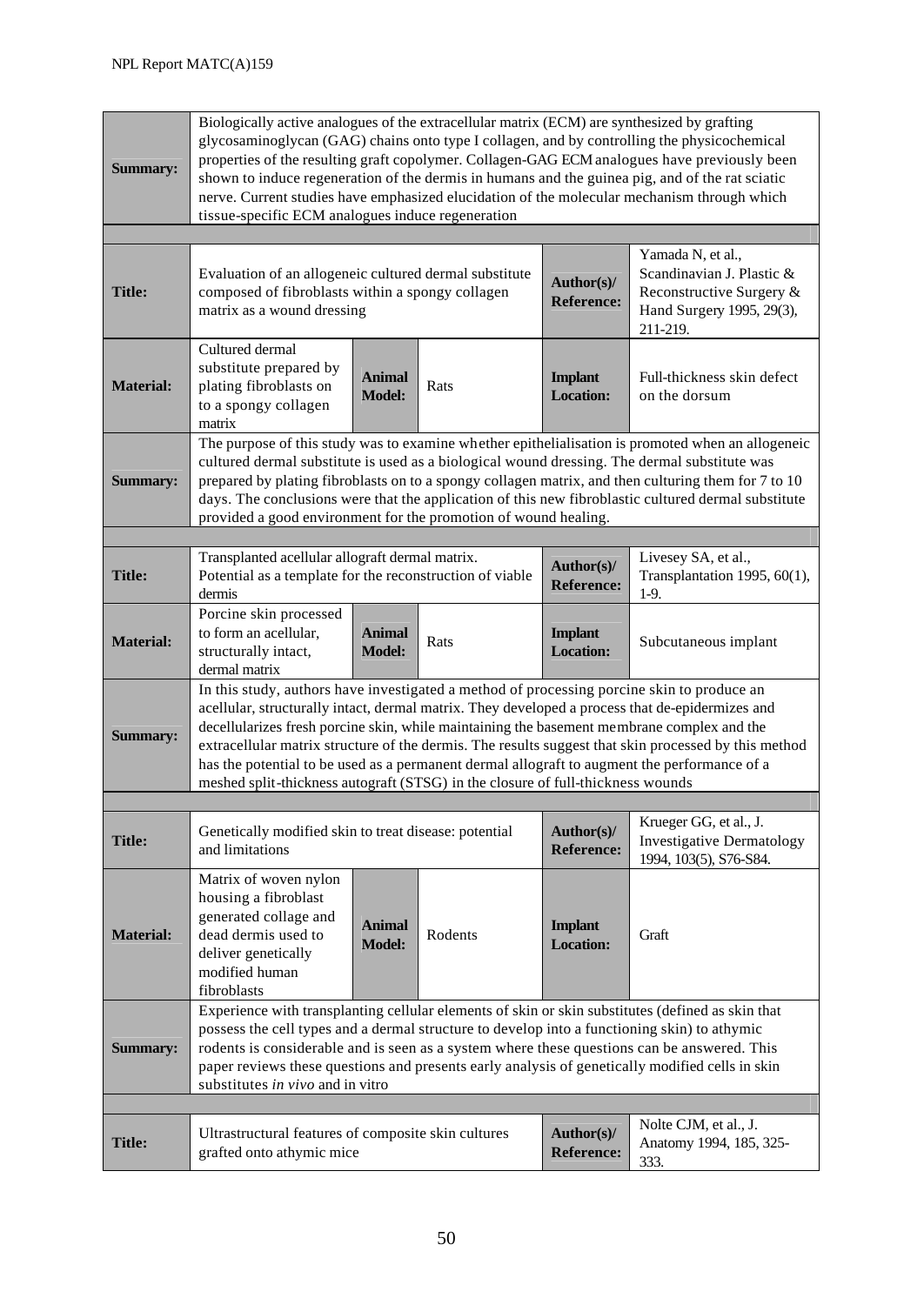| <b>Material:</b><br><b>Summary:</b> | Composite skin<br>cultures (Graftskin,<br>LSE) consisting of<br>epidermal<br>keratinocytes seeded<br>on a fibroblast<br>containingcollagen<br>matrix maintained at an<br>air-liquid interface<br>In this study, LSE were grafted onto full thickness wounds in athymic mice. Skin cultures<br>(Graftskin, LSE), consist of epidermal keratinocytes seeded on a fibroblast-containing collagen<br>and remained intact throughout the 60 d study period.                                                                                                                                                        | <b>Animal</b><br><b>Model:</b> | Mice | <b>Implant</b><br><b>Location:</b> | Full-thickness wounds<br>matrix and maintained at the air-liquid interface. The grafted LSE integrated well into the host tissue |  |
|-------------------------------------|---------------------------------------------------------------------------------------------------------------------------------------------------------------------------------------------------------------------------------------------------------------------------------------------------------------------------------------------------------------------------------------------------------------------------------------------------------------------------------------------------------------------------------------------------------------------------------------------------------------|--------------------------------|------|------------------------------------|----------------------------------------------------------------------------------------------------------------------------------|--|
|                                     |                                                                                                                                                                                                                                                                                                                                                                                                                                                                                                                                                                                                               |                                |      |                                    |                                                                                                                                  |  |
| <b>Title:</b>                       | Beumer GJ, et al., J.<br><b>Biomedical Materials</b><br>Biocompatibility of a biodegradable matrix used as a<br>Author(s)/<br>skin substitute: an in vivo evaluation<br><b>Reference:</b><br>Research 1994, 28(5), 545-<br>552.                                                                                                                                                                                                                                                                                                                                                                               |                                |      |                                    |                                                                                                                                  |  |
| <b>Material:</b>                    | Polymeric matrices with<br>a dense top layer and<br>porous under-layer,<br>made of a<br>polyether/polyester<br>copolymer called<br>Polyactive ™ and poly-<br>L-lactide                                                                                                                                                                                                                                                                                                                                                                                                                                        | <b>Animal</b><br><b>Model:</b> | Rats | <b>Implant</b><br><b>Location:</b> | Subcutaneously<br>representing large body<br>surface areas                                                                       |  |
| <b>Summary:</b>                     | Synthetic biodegradable polymeric matrices, with a dense top layer and porous under-layer, made<br>of a (poly)ether/(poly)ester (PEO:PBT) copolymer called Polyactive, and also of poly-L-lactide<br>(PLLA), were investigated as part of a cell-seeded skin substitute for third-degree, large-scale skin<br>defects. The biocompatibility of subcutaneously implanted matrices representing large body<br>surface areas, were studied at 2, 4, 13, 26, and 52 weeks in rats. All matrices showed neovascular<br>and fibrous tissue ingrowth into the porous underlayer within 2-4 weeks after implantation. |                                |      |                                    |                                                                                                                                  |  |
|                                     |                                                                                                                                                                                                                                                                                                                                                                                                                                                                                                                                                                                                               |                                |      |                                    |                                                                                                                                  |  |
| <b>Title:</b>                       | Ultraviolet-A induced delayed wound contraction and<br>decreased collagen content in healing wounds and<br>implant capsules                                                                                                                                                                                                                                                                                                                                                                                                                                                                                   |                                |      | Author(s)/<br><b>Reference:</b>    | Ozcan G, et al., Plastic &<br><b>Reconstructive Surgery</b><br>1993, 92(3), 480-484.                                             |  |
| <b>Material:</b>                    | Silicone cubes                                                                                                                                                                                                                                                                                                                                                                                                                                                                                                                                                                                                | Animal<br><b>Model:</b>        | Rats | <b>Implant</b><br><b>Location:</b> | Subcutaneously in<br>irradiated area                                                                                             |  |
| <b>Summary:</b>                     | Chronic exposure to ultraviolet-A radiation causes changes in the biochemistry of dermal<br>connective tissue. To investigate its effects on wound healing, Sprague-Dawley rats were<br>irradiated for 4 months using a black ray ultraviolet-A radiation source (560 J/cm2). Full thickness<br>skin wounds of 2 cm in diameter were then created on the back of each animal and silicone cubes<br>were implanted subcutaneously into the irradiated area of the back.                                                                                                                                        |                                |      |                                    |                                                                                                                                  |  |
|                                     |                                                                                                                                                                                                                                                                                                                                                                                                                                                                                                                                                                                                               |                                |      |                                    |                                                                                                                                  |  |
| <b>Title:</b>                       | Inhibition of calcification in vivo by acyl azide cross-<br>linking of a collagen-glycosaminoglycan sponge                                                                                                                                                                                                                                                                                                                                                                                                                                                                                                    |                                |      | Author(s)/<br><b>Reference:</b>    | Anselme K, et al., Matrix<br>1992, 12(4), 264-273.                                                                               |  |
| <b>Material:</b>                    | Collagen-<br>glycosaminoglycan<br>sponge                                                                                                                                                                                                                                                                                                                                                                                                                                                                                                                                                                      | <b>Animal</b><br><b>Model:</b> | Rats | <b>Implant</b><br><b>Location:</b> | Subcutaneous                                                                                                                     |  |
| <b>Summary:</b>                     | The biocompatibility of a collagen-glycosaminoglycan sponge composed of collagen (80%),<br>chondroitin-4-sulfate $(13.3\%)$ and heparan sulfate $(6.6\%)$ was studied up to 3 months after<br>and ultrastructural methods.                                                                                                                                                                                                                                                                                                                                                                                    |                                |      |                                    | subcutaneous implantation in rats by analysing cellular responses and calcification by histological                              |  |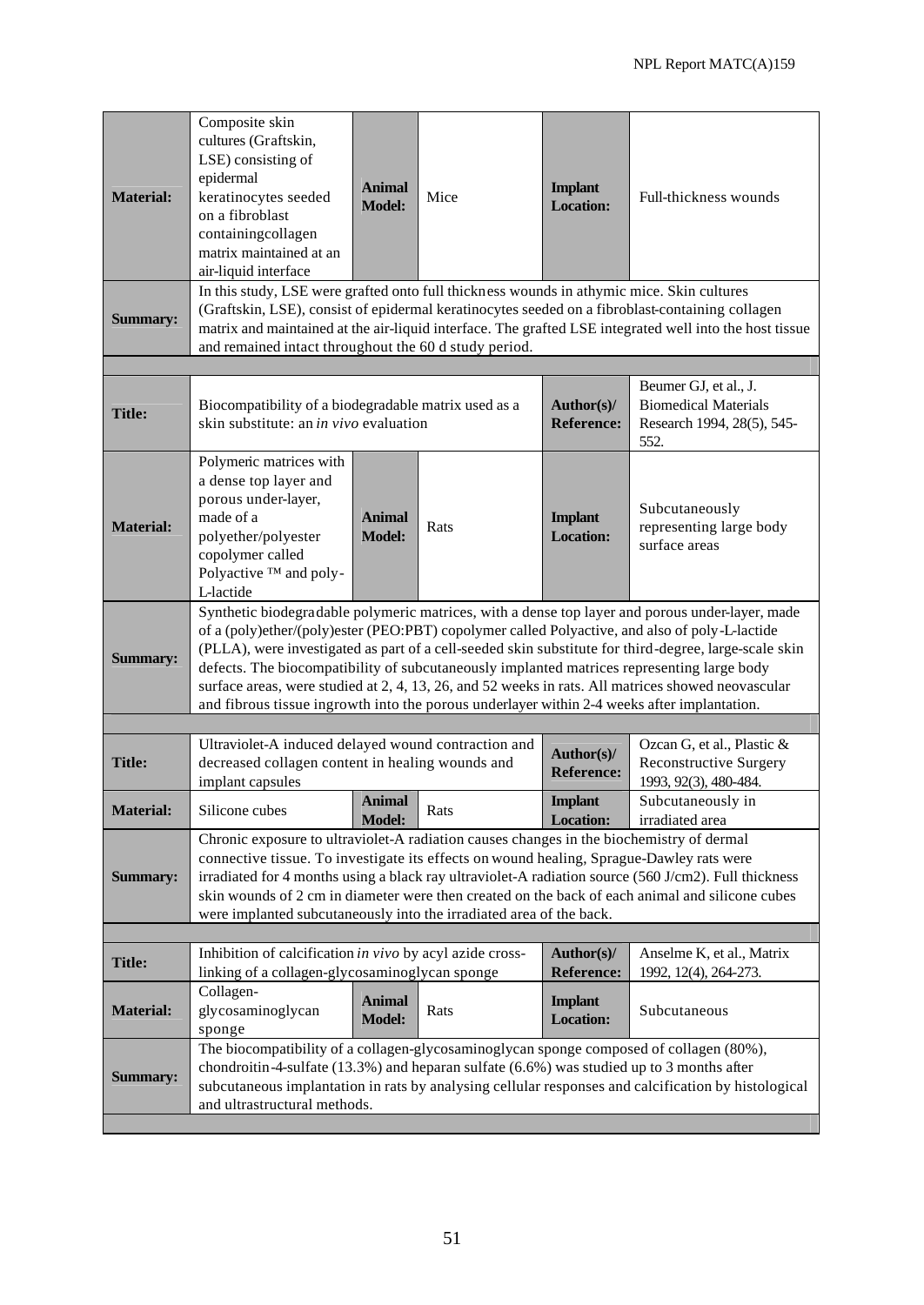| <b>Title:</b>    | In vitro production and subsequent transplantation of<br>a living skin substitute in rat model                                                                                                                                                                                                                                                                                                                                                                                                                               |                                |                         | Author(s)/<br><b>Reference:</b>    | Ross Uh, European<br>Archives of Oto-Rhino-<br>Laryngology 1992, 249(5),<br>263-267. |  |  |
|------------------|------------------------------------------------------------------------------------------------------------------------------------------------------------------------------------------------------------------------------------------------------------------------------------------------------------------------------------------------------------------------------------------------------------------------------------------------------------------------------------------------------------------------------|--------------------------------|-------------------------|------------------------------------|--------------------------------------------------------------------------------------|--|--|
| <b>Material:</b> | Lyophilised human<br>dura mater or<br>lyophilised porcine<br>dermis or a lamella of<br>dehydrated human<br>fascia lata all seeded<br>with epidermal cells                                                                                                                                                                                                                                                                                                                                                                    | <b>Animal</b><br><b>Model:</b> | Rats                    | <b>Implant</b><br><b>Location:</b> | Full-thickness skin defects                                                          |  |  |
| <b>Summary:</b>  | Three different transplants were generated for in vitro production of a living skin substitute in a rat<br>animal model. In all cases epithelial cells from a small skin biopsy were grown in cell culture.<br>Compound 1 consisted of cells outgrowing on lyophilized human dura mater. Compound 2 was<br>fabricated with lyophilized porcine dermis. In compound 3 a lamella of dehydrated human fascia<br>lata was seeded with epidermal cells. These skin substitutes were used to cover full-thickness skin<br>defects. |                                |                         |                                    |                                                                                      |  |  |
|                  |                                                                                                                                                                                                                                                                                                                                                                                                                                                                                                                              |                                |                         |                                    | Andrade SP, et al.,                                                                  |  |  |
| <b>Title:</b>    | Effects of platelet activating factor (PAF) and other<br>vasoconstrictors on a model of angiogenesis in the<br>mouse                                                                                                                                                                                                                                                                                                                                                                                                         |                                |                         | Author(s)/<br><b>Reference:</b>    | International J.<br><b>Experimental Pathology</b><br>1992, 73(4), 503-513.           |  |  |
| <b>Material:</b> | Glycosaminoglycan<br>sponge and Xe-133<br>washout technique                                                                                                                                                                                                                                                                                                                                                                                                                                                                  | <b>Animal</b><br><b>Model:</b> | Mice                    | <b>Implant</b><br><b>Location:</b> | Graft                                                                                |  |  |
| <b>Summary:</b>  | The combination of sponge implant and 133Xe washout technique described in this paper<br>provides a model to study neovascularization in mice which can be observed over several days in<br>the same animal.                                                                                                                                                                                                                                                                                                                 |                                |                         |                                    |                                                                                      |  |  |
|                  |                                                                                                                                                                                                                                                                                                                                                                                                                                                                                                                              |                                |                         |                                    |                                                                                      |  |  |
| <b>Title:</b>    | Physical and biological properties of a new synthetic<br>amino acid copolymer used as wound dressing                                                                                                                                                                                                                                                                                                                                                                                                                         |                                |                         | Author(s)/<br><b>Reference:</b>    | Eloy R, et al., J. Biomedical<br>Materials Research 1992,<br>26(6), 695-712.         |  |  |
| <b>Material:</b> | Synthetic amino acid<br>copolymer                                                                                                                                                                                                                                                                                                                                                                                                                                                                                            | <b>Animal</b><br><b>Model:</b> | Guinea pigs and<br>rats | <b>Implant</b><br><b>Location:</b> | Full-thickness skin defects<br>and subcutaneously                                    |  |  |
| <b>Summary:</b>  | A new synthetic amino acid copolymer has been evaluated as wound covering. In vivo<br>experiments were designed to provide qualitative and quantitative evaluation on its possible use<br>as a skin substitute in full-thickness skin excision in the guinea pig. The results demonstrate that<br>the membrane is not biodegradable.                                                                                                                                                                                         |                                |                         |                                    |                                                                                      |  |  |
|                  |                                                                                                                                                                                                                                                                                                                                                                                                                                                                                                                              |                                |                         |                                    |                                                                                      |  |  |
| <b>Title:</b>    | Reconstitution of the histologic characteristics of a<br>Cooper ML, et al., J.<br>Author(s)/<br>giant congenital nevomelanocytic nevus employing<br><b>Investigative Dermatology</b><br><b>Reference:</b><br>the athymic mouse and a cultured skin substitute<br>1991, 97(4), 649-658.                                                                                                                                                                                                                                       |                                |                         |                                    |                                                                                      |  |  |
| <b>Material:</b> | Collagen-<br>glycoaminoglycan<br>matrix followed by<br>placement of epidermal<br>cells onto the opposite,<br>laminated side of the<br>matrix                                                                                                                                                                                                                                                                                                                                                                                 | <b>Animal</b><br><b>Model:</b> | Mice                    | <b>Implant</b><br><b>Location:</b> | Full-thickness wounds                                                                |  |  |
| <b>Summary:</b>  | This study addresses the development of an animal model for human giant congenital<br>nevomelanocytic nevi (GCNN). Skin grafts were made from 1) non-involved split-thickness skin<br>from a 12-month-old GCNN patient, 2) nevus split-thickness skin from the same GCNN patient, 3)<br>nevus full-thickness skin, and 4) cadaveric human split-thickness skin.                                                                                                                                                              |                                |                         |                                    |                                                                                      |  |  |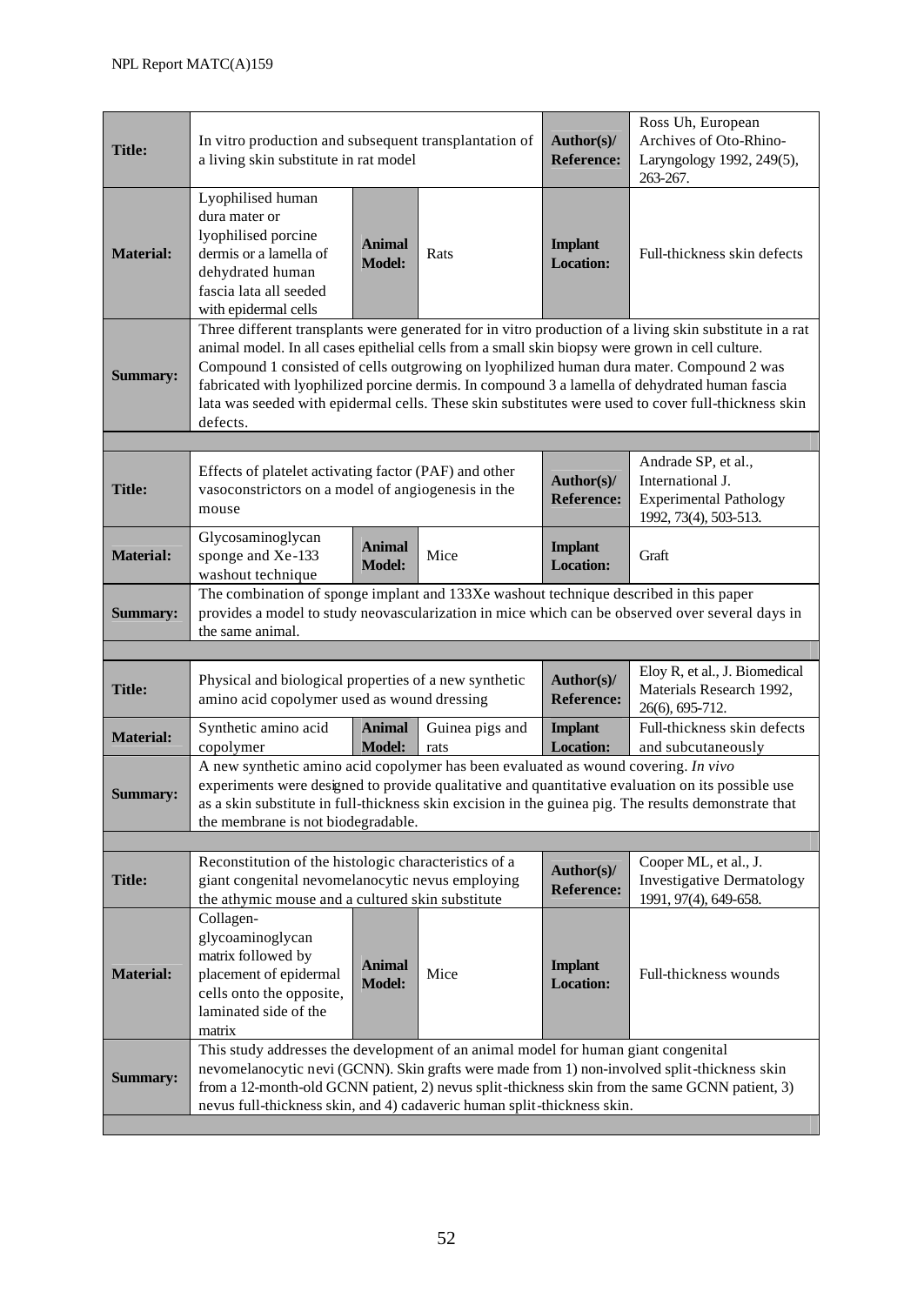۰

| <b>Title:</b>    | In vivo optimization of a living dermal substitute<br>employing cultured human fibroblasts on a<br>biodegradable polyglycolic acid or polyglactin mesh                                                                                                                                                                                                                                                                                                                                                                                                                        |                                |      | Author(s)/<br><b>Reference:</b>    | Meshes of polyglycolic<br>acid and polyglactin-910 as<br>carriers of cultured human<br>fibroblasts |  |
|------------------|-------------------------------------------------------------------------------------------------------------------------------------------------------------------------------------------------------------------------------------------------------------------------------------------------------------------------------------------------------------------------------------------------------------------------------------------------------------------------------------------------------------------------------------------------------------------------------|--------------------------------|------|------------------------------------|----------------------------------------------------------------------------------------------------|--|
| <b>Material:</b> | Meshes of<br>polyglycolic acid and<br>polyglactin-910 as<br>carriers of cultured<br>human fibroblasts                                                                                                                                                                                                                                                                                                                                                                                                                                                                         | <b>Animal</b><br><b>Model:</b> | Mice | <b>Implant</b><br><b>Location:</b> | <b>Grafts</b>                                                                                      |  |
| <b>Summary:</b>  | The design of a skin-substitute must address the need for a dermal component, as this<br>mesenchymally-derived tissue is important in maintaining the integrity and function of skin. An in<br>vivo study was undertaken to assess the use of two biodegradable meshes, polyglycolic acid and<br>polyglactin-910, as carriers for cultured human fibroblasts in a living dermal replacement. The<br>consistent vascularization and epithelialization of these grafts placed on athymic mice showed that<br>this has potential in re-creating the dermis in a skin-substitute. |                                |      |                                    |                                                                                                    |  |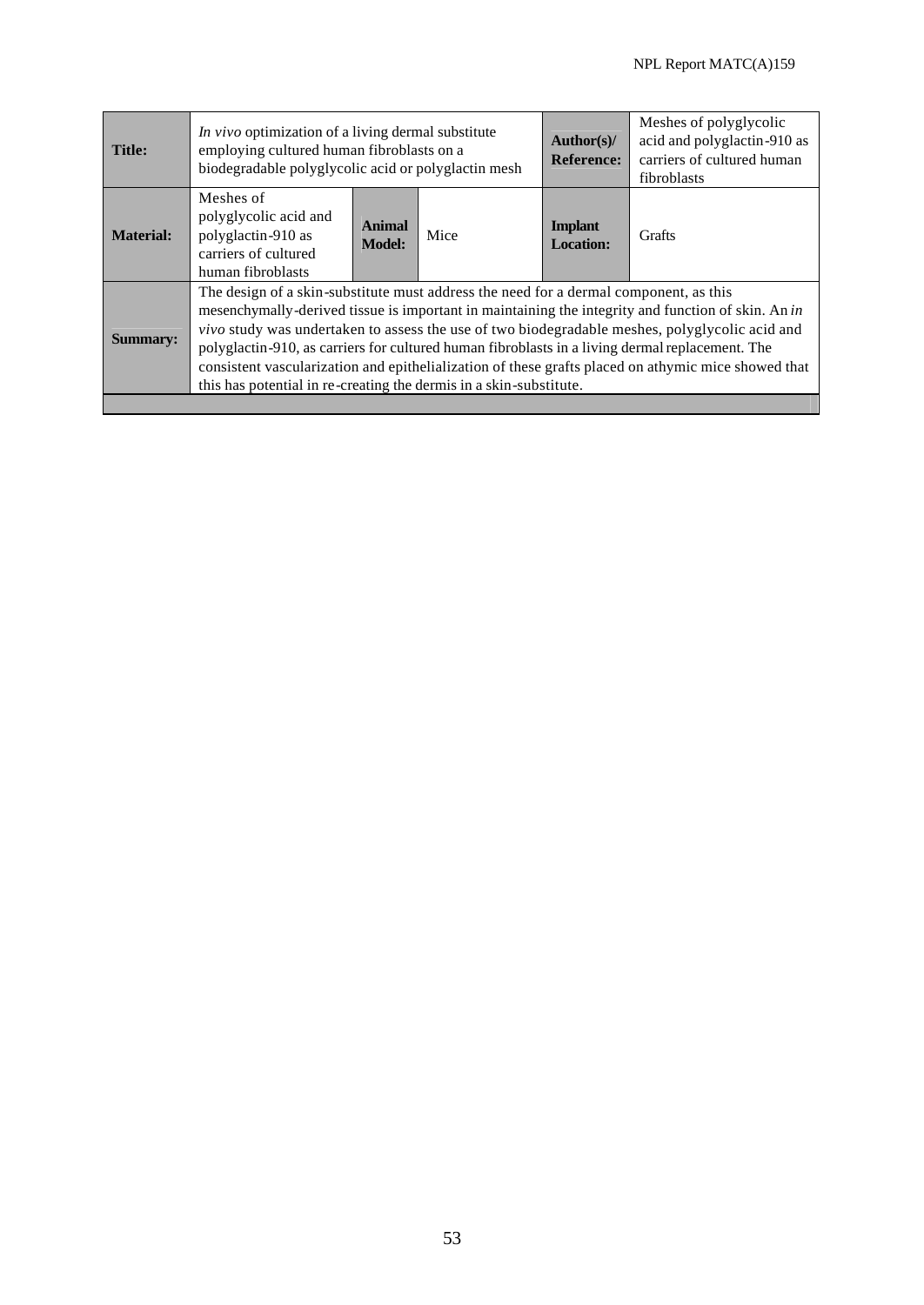### **ANNEX 5 – RECENT REVIEWS**

#### **BONE AND BONE SUBSTITUTES**

- Modern issues in bone graft substitutes and advances in bone tissue technology, Sammarco VJ, Chang L ,Foot Ankle Clin. 2002 Mar;7(1):19-41
- **Bone graft substitutes,** McAuliffe JA, J Hand Ther. 2003 Apr-Jun;16(2):180-7
- **Bone substitutes in 2003: an overview,** Delloye C, Cnockaert N, Cornu O**,** Acta Orthop Belg. 2003;69(1):1-8
- **Bone regeneration graft materials,** Hoexter DL, J Oral Implantol. 2002;28(6):290-4
- **Bone tissue engineering: hope vs hype,** Rose FR, Oreffo RO, Biochem Biophys Res Commun. 2002 Mar 22;292(1):1-7
- **Bone healing and bone substitutes,** Costantino PD, Hiltzik D, Govindaraj S, Moche J, Facial Plast Surg. 2002 Feb;18(1):13-26

### **CARTILAGE**

- **Engineering cartilage growth and development,** Kaufmnan MR, Tobias GW**,** Clin Plast Surg. 2003 Oct; 30(4): 539-46.
- **Tissue engineering of cartilage,** Randolph MA, Anseth K, Yaremchuk MJ**.** Clin Plast Surg. 2003 Oct; 30(4): 519-37.
- **Current state of cartilage tissue engineering,** Tuli R, Li WJ, Tuan RS**.** Arthritis Res Ther. 2003; 5(5): 235-8. Epub 2003 Aug 08.
- **Tissue-engineered versus native cartilage: linkage between cellular mechanotransduction and biomechanical properties,** Lee JH, Kisiday J, Grodzinsky AJ. Novartis Found Symp. 2003; 249: 52-64; discussion 64-9, 170-4, 239-41.
- **Articular cartilage bioreactors and bioprocesses,** Darling EM, Athanasiou KA**.** Tissue Eng. 2003 Feb; 9(1): 9-26.

#### **INTERVERTEBRAL DISCS**

• **Intervertebral disc prostheses**, Guyer RD, Ohnmeiss DD. Spine. 2003 Aug 1; 28(15): S15-23.